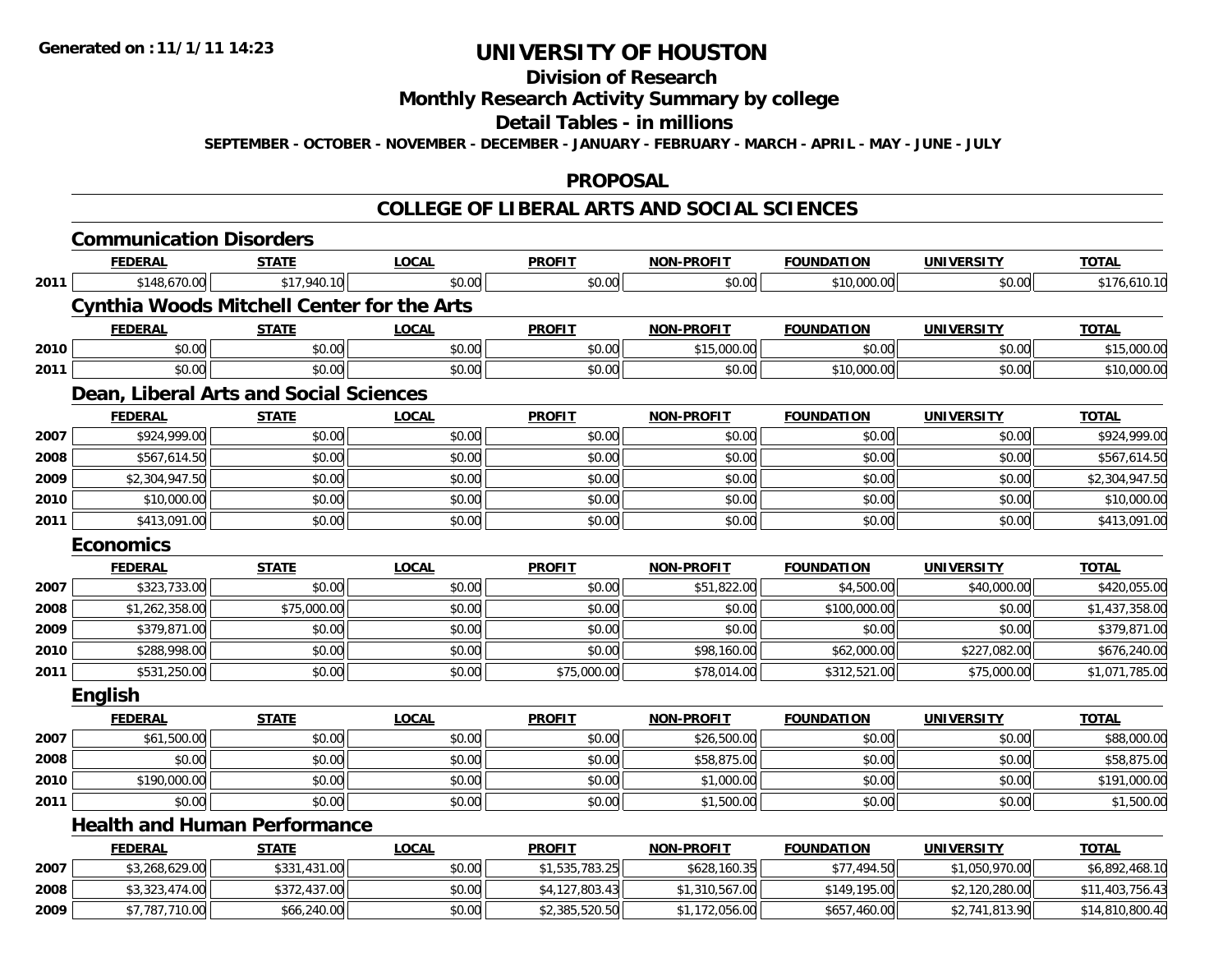### **Division of Research Monthly Research Activity Summary by college Detail Tables - in millions SEPTEMBER - OCTOBER - NOVEMBER - DECEMBER - JANUARY - FEBRUARY - MARCH - APRIL - MAY - JUNE - JULY**

### **PROPOSAL**

# **COLLEGE OF LIBERAL ARTS AND SOCIAL SCIENCES**

### **Health and Human Performance**

|      | <b>FEDERAL</b>          | <b>STATE</b>   | <b>LOCAL</b> | <b>PROFIT</b>  | <b>NON-PROFIT</b> | <b>FOUNDATION</b> | <b>UNIVERSITY</b> | <b>TOTAL</b>    |
|------|-------------------------|----------------|--------------|----------------|-------------------|-------------------|-------------------|-----------------|
| 2010 | \$11,401,210.50         | \$4,719,994.61 | \$0.00       | \$1,015,733.00 | \$1,080,000.00    | \$300,968.74      | \$271,482.00      | \$18,789,388.85 |
| 2011 | \$12,712,668.35         | \$0.00         | \$0.00       | \$94,276.00    | \$205,000.00      | \$209,569.30      | \$1,002,452.00    | \$14,223,965.65 |
|      | <b>Hispanic Studies</b> |                |              |                |                   |                   |                   |                 |
|      | <b>FEDERAL</b>          | <b>STATE</b>   | <b>LOCAL</b> | <b>PROFIT</b>  | <b>NON-PROFIT</b> | <b>FOUNDATION</b> | <b>UNIVERSITY</b> | <b>TOTAL</b>    |
| 2009 | \$0.00                  | \$0.00         | \$0.00       | \$0.00         | \$0.00            | \$134,861.40      | \$0.00            | \$134,861.40    |
| 2010 | \$0.00                  | \$0.00         | \$0.00       | \$0.00         | \$0.00            | \$234,260.80      | \$0.00            | \$234,260.80    |
|      | <b>History</b>          |                |              |                |                   |                   |                   |                 |
|      | <b>FEDERAL</b>          | <b>STATE</b>   | <b>LOCAL</b> | <b>PROFIT</b>  | <b>NON-PROFIT</b> | <b>FOUNDATION</b> | <b>UNIVERSITY</b> | <b>TOTAL</b>    |
| 2007 | \$0.00                  | \$0.00         | \$0.00       | \$100,000.00   | \$0.00            | \$0.00            | \$0.00            | \$100,000.00    |
| 2008 | \$172,500.00            | \$0.00         | \$0.00       | \$0.00         | \$0.00            | \$0.00            | \$0.00            | \$172,500.00    |

| 2009 | \$374,980.00 | \$0.00 | mn na<br>DU.UU | \$0.00 | \$0.00      | \$0.00 | \$0.00 | 1.980.00<br>30.UU         |
|------|--------------|--------|----------------|--------|-------------|--------|--------|---------------------------|
| 2010 | \$919,406.00 | \$0.00 | \$0.00         | \$0.00 | \$12,500.00 | \$0.00 | \$0.00 | \$931,906.00              |
| 2011 | \$350,000.00 | \$0.00 | \$0.00         | \$0.00 | 00.000      | \$0.00 | \$0.00 | 00000<br>\$364<br>,uuu.uu |

# **Hobby Center for Public Policy**

|      | <b>FEDERAL</b> | <b>STATE</b> | <b>LOCAL</b> | <b>PROFIT</b> | <b>NON-PROFIT</b> | <b>FOUNDATION</b> | <b>UNIVERSITY</b> | <b>TOTAL</b>   |
|------|----------------|--------------|--------------|---------------|-------------------|-------------------|-------------------|----------------|
| 2007 | \$374,799.00   | \$0.00       | \$0.00       | \$0.00        | \$0.00            | \$0.00            | \$0.00            | \$374,799.00   |
| 2008 | \$2,910,741.00 | \$0.00       | \$0.00       | \$0.00        | \$0.00            | \$0.00            | \$0.00            | \$2,910,741.00 |
| 2009 | \$274,739.00   | \$0.00       | \$0.00       | \$0.00        | \$0.00            | \$0.00            | \$0.00            | \$274,739.00   |
| 2010 | \$796,750.88   | \$0.00       | \$0.00       | \$82,118.50   | \$0.00            | \$0.00            | \$10,925.00       | \$889,794.38   |
| 2011 | \$8,435.00     | \$0.00       | \$0.00       | \$0.00        | \$0.00            | \$0.00            | \$0.00            | \$8,435.00     |

# **Modern/Classical Languages**

|      | <b>FEDERAL</b>    | <b>STATE</b> | <b>LOCAL</b> | <b>PROFIT</b> | <b>NON-PROFIT</b> | <b>FOUNDATION</b> | <b>UNIVERSITY</b> | <b>TOTAL</b> |
|------|-------------------|--------------|--------------|---------------|-------------------|-------------------|-------------------|--------------|
| 2007 | \$896,398.00      | \$0.00       | \$0.00       | \$0.00        | \$0.00            | \$0.00            | \$70,569.00       | \$966,967.00 |
| 2009 | \$175,528.00      | \$0.00       | \$0.00       | \$0.00        | \$19,899.50       | \$0.00            | \$0.00            | \$195,427.50 |
| 2010 | \$0.00            | \$0.00       | \$0.00       | \$0.00        | \$7,000.00        | \$25,300.00       | \$0.00            | \$32,300.00  |
| 2011 | \$413,091.00      | \$0.00       | \$0.00       | \$0.00        | \$0.00            | \$0.00            | \$0.00            | \$413,091.00 |
|      | <b>Philosophy</b> |              |              |               |                   |                   |                   |              |
|      | <b>FEDERAL</b>    | <b>STATE</b> | <b>LOCAL</b> | <b>PROFIT</b> | <b>NON-PROFIT</b> | <b>FOUNDATION</b> | <b>UNIVERSITY</b> | <b>TOTAL</b> |
| 2011 | \$29,932.50       | \$0.00       | \$0.00       | \$0.00        | \$0.00            | \$0.00            | \$0.00            | \$29,932.50  |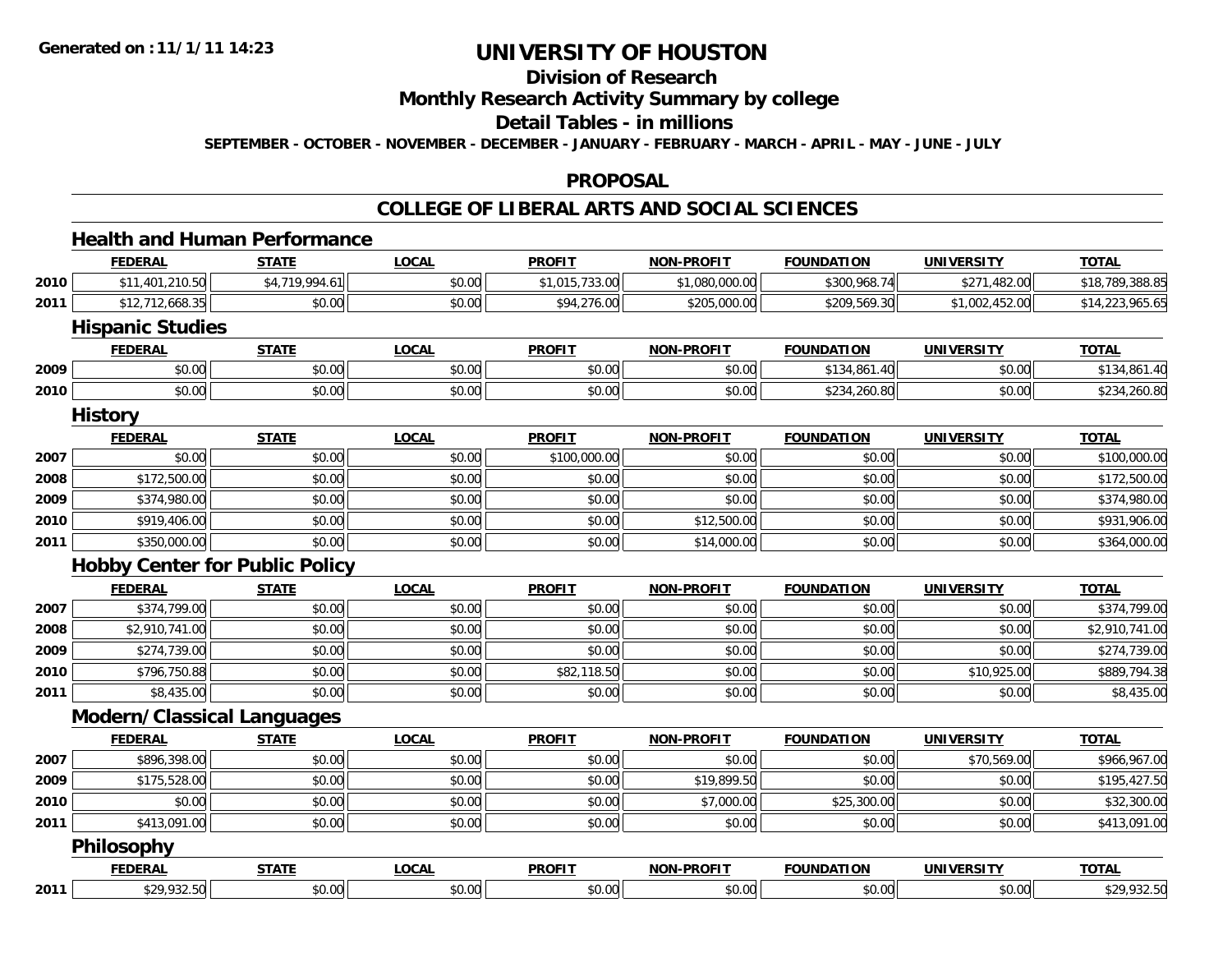# **Division of Research Monthly Research Activity Summary by college Detail Tables - in millions SEPTEMBER - OCTOBER - NOVEMBER - DECEMBER - JANUARY - FEBRUARY - MARCH - APRIL - MAY - JUNE - JULY**

### **PROPOSAL**

# **COLLEGE OF LIBERAL ARTS AND SOCIAL SCIENCES**

|      | <b>Political Science</b>       |                 |              |                |                   |                   |                   |                 |
|------|--------------------------------|-----------------|--------------|----------------|-------------------|-------------------|-------------------|-----------------|
|      | <b>FEDERAL</b>                 | <b>STATE</b>    | <b>LOCAL</b> | <b>PROFIT</b>  | <b>NON-PROFIT</b> | <b>FOUNDATION</b> | <b>UNIVERSITY</b> | <b>TOTAL</b>    |
| 2007 | \$203,755.00                   | \$0.00          | \$0.00       | \$0.00         | \$0.00            | \$0.00            | \$0.00            | \$203,755.00    |
| 2008 | \$267.751.00                   | \$0.00          | \$0.00       | \$0.00         | \$0.00            | \$0.00            | \$90,236.00       | \$357,987.00    |
| 2009 | \$89,420.00                    | \$0.00          | \$0.00       | \$0.00         | \$0.00            | \$118,042.00      | \$0.00            | \$207,462.00    |
| 2010 | \$156,642.00                   | \$0.00          | \$0.00       | \$82,118.50    | \$0.00            | \$0.00            | \$0.00            | \$238,760.50    |
| 2011 | \$1,540,222.50                 | \$0.00          | \$0.00       | \$0.00         | \$3,250.00        | \$0.00            | \$0.00            | \$1,543,472.50  |
|      | <b>Psychology</b>              |                 |              |                |                   |                   |                   |                 |
|      | <b>FEDERAL</b>                 | <b>STATE</b>    | <b>LOCAL</b> | <b>PROFIT</b>  | <b>NON-PROFIT</b> | <b>FOUNDATION</b> | <b>UNIVERSITY</b> | <b>TOTAL</b>    |
| 2007 | \$2,944,471.27                 | \$3,632,956.00  | \$0.00       | \$90,000.00    | \$441,407.00      | \$0.00            | \$1,514,075.75    | \$8,622,910.02  |
| 2008 | \$11,896,276.49                | \$1,711,709.66  | \$0.00       | \$469,000.00   | \$273,136.00      | \$301,266.00      | \$1,607,233.00    | \$16,258,621.15 |
| 2009 | \$31,633,121.71                | \$5,818,295.76  | \$0.00       | \$416,362.00   | \$1,733,534.00    | \$265,922.00      | \$1,830,442.10    | \$41,697,677.57 |
| 2010 | \$40,394,172.24                | \$11,971,517.35 | \$630,307.00 | \$474,000.00   | \$7,692,025.00    | \$31,672.00       | \$9,386,682.00    | \$70,580,375.59 |
| 2011 | \$31,362,040.80                | \$3,056,668.10  | \$472,984.00 | \$1,493,251.40 | \$425,817.00      | \$174,672.00      | \$3,216,482.80    | \$40,201,916.10 |
|      | <b>School of Communication</b> |                 |              |                |                   |                   |                   |                 |
|      | <b>FEDERAL</b>                 | <b>STATE</b>    | <b>LOCAL</b> | <b>PROFIT</b>  | <b>NON-PROFIT</b> | <b>FOUNDATION</b> | <b>UNIVERSITY</b> | <b>TOTAL</b>    |
| 2007 | \$0.00                         | \$0.00          | \$0.00       | \$0.00         | \$240,000.00      | \$15,000.00       | \$2,000.00        | \$257,000.00    |
| 2008 | \$307,279.28                   | \$0.00          | \$0.00       | \$0.00         | \$0.00            | \$0.00            | \$0.00            | \$307,279.28    |
| 2011 | \$294,900.00                   | \$0.00          | \$0.00       | \$0.00         | \$0.00            | \$0.00            | \$0.00            | \$294,900.00    |
|      | <b>School of Music</b>         |                 |              |                |                   |                   |                   |                 |
|      | <b>FEDERAL</b>                 | <b>STATE</b>    | <b>LOCAL</b> | <b>PROFIT</b>  | <b>NON-PROFIT</b> | <b>FOUNDATION</b> | <b>UNIVERSITY</b> | <b>TOTAL</b>    |
| 2007 | \$0.00                         | \$0.00          | \$0.00       | \$0.00         | \$10,000.00       | \$0.00            | \$0.00            | \$10,000.00     |
| 2009 | \$0.00                         | \$143,067.00    | \$0.00       | \$0.00         | \$98,060.00       | \$0.00            | \$0.00            | \$241,127.00    |
| 2010 | \$0.00                         | \$14,500.00     | \$0.00       | \$0.00         | \$0.00            | \$0.00            | \$0.00            | \$14,500.00     |
| 2011 | \$0.00                         | \$26,500.00     | \$0.00       | \$0.00         | \$0.00            | \$0.00            | \$0.00            | \$26,500.00     |
|      | <b>Sociology</b>               |                 |              |                |                   |                   |                   |                 |
|      | <b>FEDERAL</b>                 | <b>STATE</b>    | <b>LOCAL</b> | <b>PROFIT</b>  | <b>NON-PROFIT</b> | <b>FOUNDATION</b> | <b>UNIVERSITY</b> | <b>TOTAL</b>    |
| 2007 | \$1,136,173.40                 | \$0.00          | \$45,000.00  | \$0.00         | \$10,464.60       | \$0.00            | \$0.00            | \$1,191,638.00  |
| 2008 | \$1,134,727.60                 | \$0.00          | \$59,350.00  | \$0.00         | \$0.00            | \$0.00            | \$26,250.00       | \$1,220,327.60  |
| 2009 | \$1,631,052.04                 | \$0.00          | \$60,000.00  | \$0.00         | \$32,000.00       | \$14,997.00       | \$0.00            | \$1,738,049.04  |
| 2010 | \$1,415,674.00                 | \$0.00          | \$0.00       | \$0.00         | \$3,500.00        | \$0.00            | \$0.00            | \$1,419,174.00  |

 $\textbf{1} \hspace{14mm} \text{$3796,309.80} \hspace{14mm} \text{$800,809.80}$ 

**2011**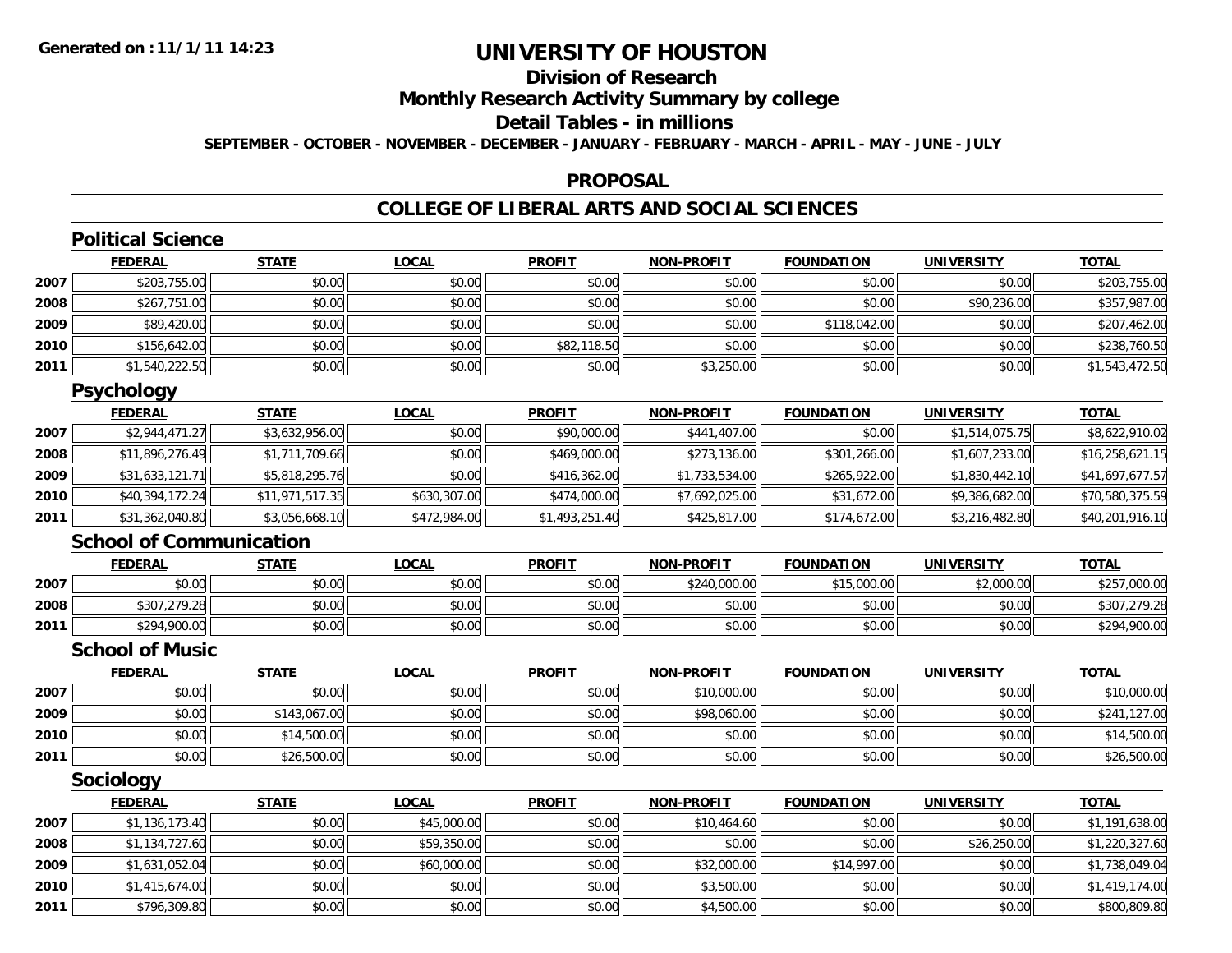## **Division of Research Monthly Research Activity Summary by college Detail Tables - in millions SEPTEMBER - OCTOBER - NOVEMBER - DECEMBER - JANUARY - FEBRUARY - MARCH - APRIL - MAY - JUNE - JULY**

### **PROPOSAL**

### **COLLEGE OF LIBERAL ARTS AND SOCIAL SCIENCES**

|       | <b>Theatre</b>   |                 |                |                 |                   |                   |                   |                  |  |  |  |
|-------|------------------|-----------------|----------------|-----------------|-------------------|-------------------|-------------------|------------------|--|--|--|
|       | <b>FEDERAL</b>   | <b>STATE</b>    | <b>LOCAL</b>   | <b>PROFIT</b>   | <b>NON-PROFIT</b> | <b>FOUNDATION</b> | <b>UNIVERSITY</b> | <b>TOTAL</b>     |  |  |  |
| 2007  | \$0.00           | \$0.00          | \$0.00         | \$0.00          | \$90,000.00       | \$0.00            | \$0.00            | \$90,000.00      |  |  |  |
| 2008  | \$0.00           | \$0.00          | \$0.00         | \$0.00          | \$80,000.00       | \$0.00            | \$0.00            | \$80,000.00      |  |  |  |
| 2009  | \$0.00           | \$0.00          | \$0.00         | \$90,000.00     | \$0.00            | \$0.00            | \$0.00            | \$90,000.00      |  |  |  |
| 2010  | \$2,468,678.00   | \$0.00          | \$0.00         | \$90,000.00     | \$0.00            | \$0.00            | \$0.00            | \$2,558,678.00   |  |  |  |
| Total | \$187,837,862.16 | \$32,812,320.58 | \$1,275,741.00 | \$12,620,966.58 | \$18,829,255.45   | \$4,012,612.74    | \$25,957,675.55   | \$283,346,434.06 |  |  |  |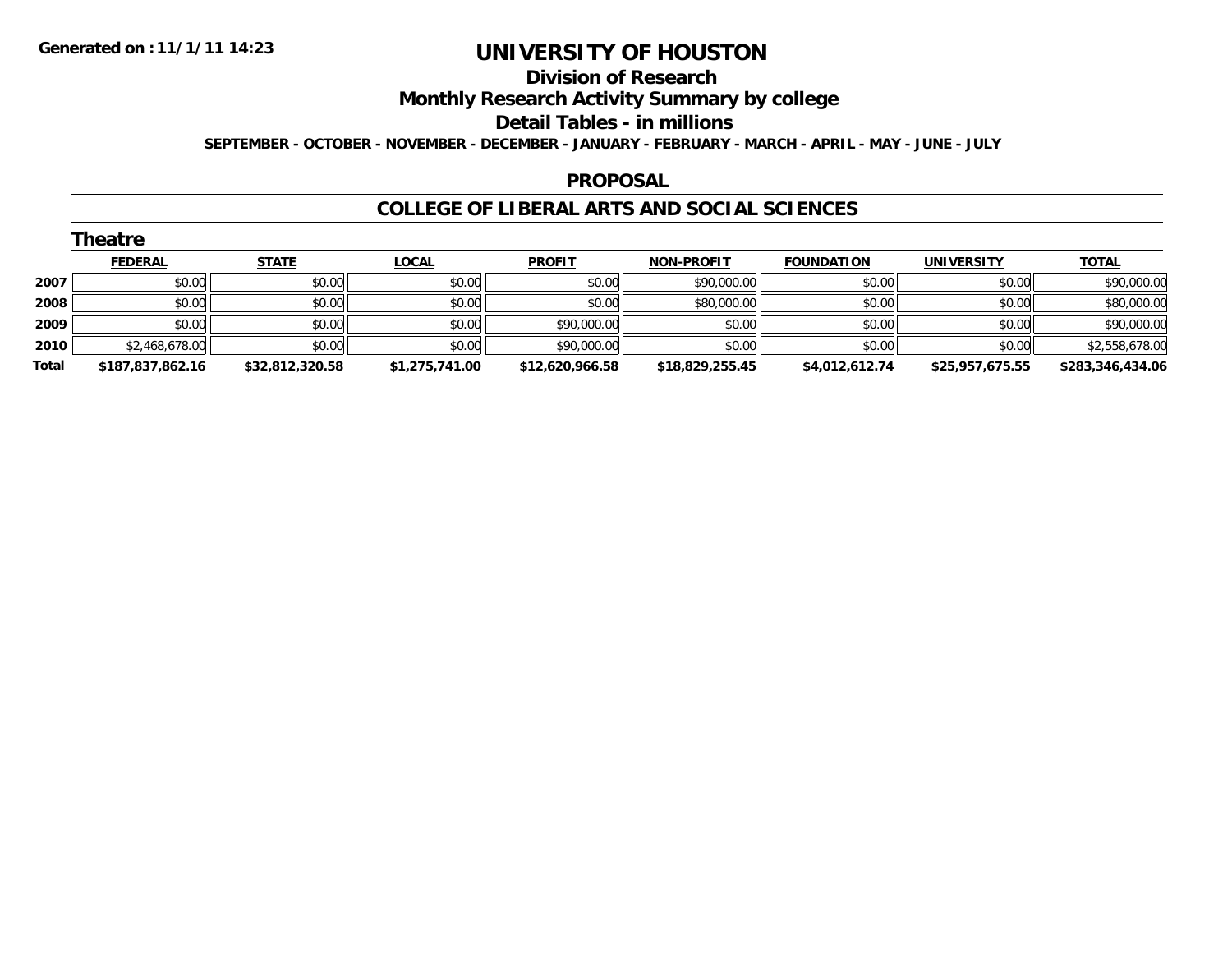### **Division of Research Monthly Research Activity Summary by college Detail Tables - in millions SEPTEMBER - OCTOBER - NOVEMBER - DECEMBER - JANUARY - FEBRUARY - MARCH - APRIL - MAY - JUNE - JULY**

### **PROPOSAL**

# **COLLEGE OF NATURAL SCIENCES AND MATHEMATICS**

|      | <b>FEDERAL</b>                                         | <b>STATE</b>    | <b>LOCAL</b> | <b>PROFIT</b>  | <b>NON-PROFIT</b> | <b>FOUNDATION</b> | <b>UNIVERSITY</b> | <b>TOTAL</b>    |
|------|--------------------------------------------------------|-----------------|--------------|----------------|-------------------|-------------------|-------------------|-----------------|
| 2011 | \$0.00                                                 | \$0.00          | \$0.00       | \$70,000.00    | \$0.00            | \$0.00            | \$0.00            | \$70,000.00     |
|      | <b>Biology/Biochemistry</b>                            |                 |              |                |                   |                   |                   |                 |
|      | <b>FEDERAL</b>                                         | <b>STATE</b>    | <b>LOCAL</b> | <b>PROFIT</b>  | <b>NON-PROFIT</b> | <b>FOUNDATION</b> | <b>UNIVERSITY</b> | <b>TOTAL</b>    |
| 2007 | \$23,515,406.90                                        | \$81,869.00     | \$0.00       | \$395,378.00   | \$447,312.00      | \$1,431,750.00    | \$1,567,444.80    | \$27,439,160.70 |
| 2008 | \$22,115,427.65                                        | \$2,630,242.45  | \$0.00       | \$3,229,500.00 | \$1,142,689.00    | \$1,727,412.37    | \$3,946,661.22    | \$34,791,932.69 |
| 2009 | \$37,508,928.03                                        | \$118,851.50    | \$0.00       | \$4,814,578.60 | \$1,884,300.00    | \$1,429,089.00    | \$3,939,580.70    | \$49,695,327.83 |
| 2010 | \$28,231,016.78                                        | \$14,877,845.73 | \$0.00       | \$1,373,628.00 | \$3,944,978.00    | \$4,969,384.00    | \$8,814,633.00    | \$62,211,485.51 |
| 2011 | \$54,593,795.70                                        | \$8,999,619.70  | \$0.00       | \$1,029,963.17 | \$1,990,369.31    | \$2,533,590.00    | \$1,893,156.50    | \$71,040,494.38 |
|      | <b>Center for Nuclear Receptors and Cell Signaling</b> |                 |              |                |                   |                   |                   |                 |
|      | <b>FEDERAL</b>                                         | <b>STATE</b>    | <b>LOCAL</b> | <b>PROFIT</b>  | <b>NON-PROFIT</b> | <b>FOUNDATION</b> | <b>UNIVERSITY</b> | <b>TOTAL</b>    |
| 2009 | \$6,059,783.70                                         | \$2,750,000.00  | \$0.00       | \$0.00         | \$0.00            | \$0.00            | \$0.00            | \$8,809,783.70  |
| 2010 | \$9,310,521.50                                         | \$3,272,107.50  | \$0.00       | \$0.00         | \$140,000.00      | \$3,262,488.80    | \$422,411.00      | \$16,407,528.80 |
| 2011 | \$4,162,482.18                                         | \$10,552,821.30 | \$0.00       | \$240,000.00   | \$60,000.00       | \$0.00            | \$506,361.00      | \$15,521,664.48 |
|      | <b>Chemistry</b>                                       |                 |              |                |                   |                   |                   |                 |
|      | <b>FEDERAL</b>                                         | <b>STATE</b>    | <b>LOCAL</b> | <b>PROFIT</b>  | <b>NON-PROFIT</b> | <b>FOUNDATION</b> | <b>UNIVERSITY</b> | <b>TOTAL</b>    |
| 2007 | \$11,797,959.25                                        | \$0.00          | \$0.00       | \$256,963.61   | \$564,531.00      | \$2,250,000.00    | \$400,555.00      | \$15,270,008.86 |
| 2008 | \$16,540,941.61                                        | \$1,870,818.00  | \$0.00       | \$92,918.00    | \$358,475.80      | \$2,125,774.00    | \$1,221,185.36    | \$22,210,112.77 |
| 2009 | \$37,074,110.01                                        | \$3,768,672.50  | \$0.00       | \$156,904.00   | \$2,392,989.00    | \$2,835,430.00    | \$3,060,900.30    | \$49,289,005.81 |
| 2010 | \$20,670,468.15                                        | \$13,401,484.37 | \$0.00       | \$211,699.50   | \$2,930,116.26    | \$1,538,260.99    | \$855,992.00      | \$39,608,021.27 |
| 2011 | \$18,476,269.25                                        | \$1,010,807.00  | \$0.00       | \$130,000.00   | \$276,248.00      | \$1,009,965.00    | \$669,942.00      | \$21,573,231.25 |
|      | <b>Computer Science</b>                                |                 |              |                |                   |                   |                   |                 |
|      | <b>FEDERAL</b>                                         | <b>STATE</b>    | <b>LOCAL</b> | <b>PROFIT</b>  | <b>NON-PROFIT</b> | <b>FOUNDATION</b> | <b>UNIVERSITY</b> | <b>TOTAL</b>    |
| 2007 | \$17,481,283.46                                        | \$714,144.30    | \$0.00       | \$2,166,221.00 | \$2,191,553.20    | \$0.00            | \$746,458.00      | \$23,299,659.96 |
| 2008 | \$27,182,663.76                                        | \$2,280,869.00  | \$0.00       | \$1,025,310.24 | \$1,097,049.80    | \$199,535.00      | \$7,145,819.00    | \$38,931,246.80 |
| 2009 | \$25,670,951.48                                        | \$1,533,941.00  | \$0.00       | \$2,142,150.30 | \$2,850,196.61    | \$60,000.00       | \$1,325,837.05    | \$33,583,076.44 |
| 2010 | \$17,636,324.09                                        | \$4,571,502.00  | \$0.00       | \$3,742,603.34 | \$1,976,357.50    | \$0.00            | \$1,307,724.00    | \$29,234,510.93 |
| 2011 | \$26,040,650.20                                        | \$1,864,941.00  | \$0.00       | \$1,443,245.00 | \$1,527,419.16    | \$357,247.25      | \$34,145.00       | \$31,267,647.61 |
|      | <b>Dean, Natural Sciences and Mathematics</b>          |                 |              |                |                   |                   |                   |                 |
|      | <b>FEDERAL</b>                                         | <b>STATE</b>    | <b>LOCAL</b> | <b>PROFIT</b>  | <b>NON-PROFIT</b> | <b>FOUNDATION</b> | <b>UNIVERSITY</b> | <b>TOTAL</b>    |

7 | \$0.00 \$0.00 \$0.00 \$0.00 \$0.00 \$0.00 \$0.00 \$0.00 \$0.00 \$0.00 \$0.00 \$0.00 \$0.00 \$0.00 \$0.00 \$0.00 \$0.00 \$0.00

**2007**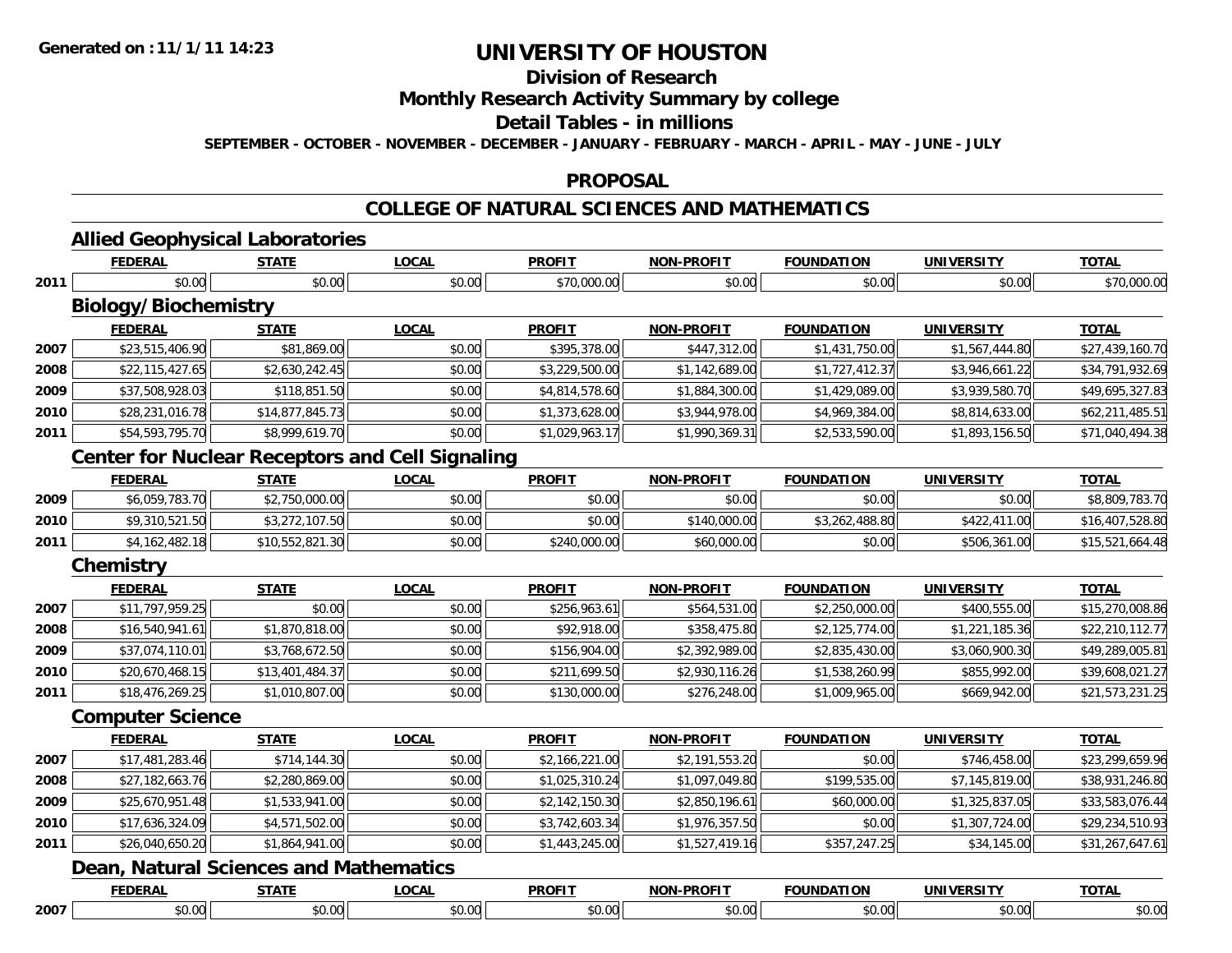### **Division of Research Monthly Research Activity Summary by college Detail Tables - in millions SEPTEMBER - OCTOBER - NOVEMBER - DECEMBER - JANUARY - FEBRUARY - MARCH - APRIL - MAY - JUNE - JULY**

#### **PROPOSAL**

### **COLLEGE OF NATURAL SCIENCES AND MATHEMATICS**

# **Dean, Natural Sciences and Mathematics**

|              | <b>FEDERAL</b>                                            | <b>STATE</b>    | <b>LOCAL</b> | <b>PROFIT</b>   | <b>NON-PROFIT</b> | <b>FOUNDATION</b> | <b>UNIVERSITY</b> | <b>TOTAL</b>     |
|--------------|-----------------------------------------------------------|-----------------|--------------|-----------------|-------------------|-------------------|-------------------|------------------|
| 2009         | \$2,075,710.00                                            | \$74,390.50     | \$0.00       | \$0.00          | \$0.00            | \$0.00            | \$0.00            | \$2,150,100.50   |
| 2010         | \$4,999.95                                                | \$130,000.00    | \$0.00       | \$0.00          | \$0.00            | \$0.00            | \$0.00            | \$134,999.95     |
| 2011         | \$1,869,124.80                                            | \$882,314.52    | \$0.00       | \$0.00          | \$0.00            | \$0.00            | \$0.00            | \$2,751,439.32   |
|              | <b>Geosciences</b>                                        |                 |              |                 |                   |                   |                   |                  |
|              | <b>FEDERAL</b>                                            | <b>STATE</b>    | <b>LOCAL</b> | <b>PROFIT</b>   | <b>NON-PROFIT</b> | <b>FOUNDATION</b> | <b>UNIVERSITY</b> | <b>TOTAL</b>     |
| 2007         | \$5,215,022.38                                            | \$365,000.00    | \$150,000.00 | \$876,022.00    | \$725,862.60      | \$0.00            | \$223,040.00      | \$7,554,946.98   |
| 2008         | \$3,323,749.00                                            | \$653,092.00    | \$25,000.00  | \$882,510.00    | \$1,324,900.00    | \$0.00            | \$657,747.00      | \$6,866,998.00   |
| 2009         | \$7,768,080.00                                            | \$727,378.00    | \$0.00       | \$1,981,878.88  | \$449,475.00      | \$0.00            | \$0.00            | \$10,926,811.88  |
| 2010         | \$5,051,735.50                                            | \$2,782,640.80  | \$0.00       | \$334,640.34    | \$591,664.00      | \$0.00            | \$1,132,394.00    | \$9,893,074.64   |
| 2011         | \$6,955,209.20                                            | \$990,980.20    | \$0.00       | \$3,161,957.00  | \$17,997,982.38   | \$0.00            | \$1,412,133.00    | \$30,518,261.78  |
|              | <b>Institute for Multidimensional Air Quality Studies</b> |                 |              |                 |                   |                   |                   |                  |
|              | <b>FEDERAL</b>                                            | <b>STATE</b>    | <b>LOCAL</b> | <b>PROFIT</b>   | <b>NON-PROFIT</b> | <b>FOUNDATION</b> | <b>UNIVERSITY</b> | <b>TOTAL</b>     |
| 2011         | \$0.00                                                    | \$0.00          | \$0.00       | \$0.00          | \$0.00            | \$0.00            | \$0.00            | \$0.00           |
|              | <b>Mathematics</b>                                        |                 |              |                 |                   |                   |                   |                  |
|              | <b>FEDERAL</b>                                            | <b>STATE</b>    | <b>LOCAL</b> | <b>PROFIT</b>   | <b>NON-PROFIT</b> | <b>FOUNDATION</b> | <b>UNIVERSITY</b> | <b>TOTAL</b>     |
| 2007         | \$5,585,020.59                                            | \$14,878.20     | \$0.00       | \$146,290.00    | \$735,650.00      | \$181,328.00      | \$0.00            | \$6,663,166.79   |
| 2008         | \$9,723,951.69                                            | \$1,433,114.00  | \$0.00       | \$14,293.00     | \$432,408.60      | \$139,098.63      | \$366,149.89      | \$12,109,015.81  |
| 2009         | \$13,766,916.25                                           | \$0.00          | \$0.00       | \$72,653.70     | \$2,359,574.20    | \$0.00            | \$54,880.95       | \$16,254,025.10  |
| 2010         | \$7,562,068.00                                            | \$1,543,437.00  | \$0.00       | \$604,786.50    | \$634,691.50      | \$80,000.00       | \$146,111.00      | \$10,571,094.00  |
| 2011         | \$6,270,560.28                                            | \$784,756.00    | \$0.00       | \$329,690.00    | \$22,622.00       | \$115,000.00      | \$64,383.00       | \$7,587,011.28   |
|              | <b>Physics</b>                                            |                 |              |                 |                   |                   |                   |                  |
|              | <b>FEDERAL</b>                                            | <b>STATE</b>    | <b>LOCAL</b> | <b>PROFIT</b>   | <b>NON-PROFIT</b> | <b>FOUNDATION</b> | <b>UNIVERSITY</b> | <b>TOTAL</b>     |
| 2007         | \$21,887,535.93                                           | \$159,996.00    | \$0.00       | \$3,021,664.00  | \$383,549.25      | \$1,915,361.00    | \$2,507,956.00    | \$29,876,062.17  |
| 2008         | \$23,333,089.54                                           | \$3,147,007.00  | \$0.00       | \$391,494.00    | \$496,909.80      | \$1,200,782.00    | \$1,322,061.89    | \$29,891,344.23  |
| 2009         | \$14,293,020.09                                           | \$575,204.50    | \$0.00       | \$3,900,849.00  | \$839,019.00      | \$1,529,793.00    | \$5,246,820.00    | \$26,384,705.59  |
| 2010         | \$23,050,869.98                                           | \$3,307,000.00  | \$8,000.00   | \$1,990,004.00  | \$3,707,957.74    | \$945,990.21      | \$126,160.00      | \$33,135,981.93  |
| 2011         | \$18,617,392.08                                           | \$305,907.00    | \$156,065.00 | \$1,459,852.50  | \$2,232,441.60    | \$658,356.00      | \$0.00            | \$23,430,014.18  |
| <b>Total</b> | \$580,423,038.95                                          | \$92,177,632.07 | \$339,065.00 | \$41,689,647.68 | \$58,709,292.31   | \$32,495,635.25   | \$51,118,642.66   | \$856,952,953.91 |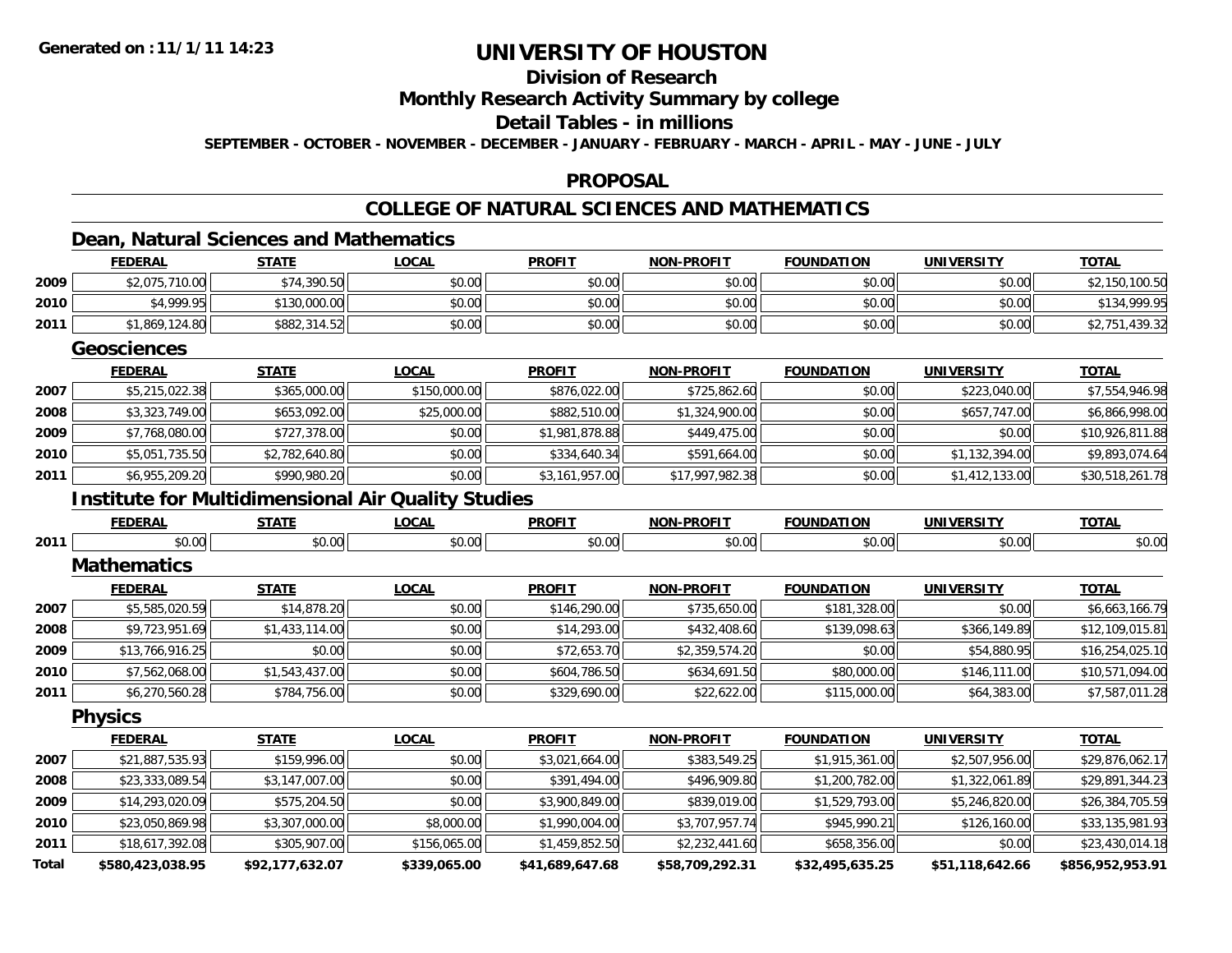# **Division of Research Monthly Research Activity Summary by college Detail Tables - in millions**

**SEPTEMBER - OCTOBER - NOVEMBER - DECEMBER - JANUARY - FEBRUARY - MARCH - APRIL - MAY - JUNE - JULY** 

### **PROPOSAL**

### **COLLEGE OF OPTOMETRY**

# **Clinical Optometry - Old Dept**

|       | <b>FEDERAL</b>              | <b>STATE</b>   | <b>LOCAL</b> | <b>PROFIT</b>  | <b>NON-PROFIT</b> | <b>FOUNDATION</b> | <b>UNIVERSITY</b> | <b>TOTAL</b>    |  |  |  |
|-------|-----------------------------|----------------|--------------|----------------|-------------------|-------------------|-------------------|-----------------|--|--|--|
| 2010  | \$0.00                      | \$0.00         | \$0.00       | \$0.00         | \$0.00            | \$0.00            | \$0.00            | \$0.00          |  |  |  |
|       | <b>Optometry, Community</b> |                |              |                |                   |                   |                   |                 |  |  |  |
|       | <b>FEDERAL</b>              | <b>STATE</b>   | <b>LOCAL</b> | <b>PROFIT</b>  | <b>NON-PROFIT</b> | <b>FOUNDATION</b> | <b>UNIVERSITY</b> | <b>TOTAL</b>    |  |  |  |
| 2007  | \$5,763,622.90              | \$55,897.00    | \$0.00       | \$357,451.00   | \$44,000.00       | \$175,000.00      | \$328,672.00      | \$6,724,642.90  |  |  |  |
| 2008  | \$15,816,120.00             | \$1,035,733.52 | \$0.00       | \$267,120.00   | \$90,000.00       | \$159,448.00      | \$35,000.00       | \$17,403,421.52 |  |  |  |
| 2009  | \$18,470,417.35             | \$73,713.52    | \$0.00       | \$495,819.25   | \$21,563.00       | \$164,996.00      | \$356,044.00      | \$19,582,553.12 |  |  |  |
| 2010  | \$7,183,660.50              | \$832,859.00   | \$0.00       | \$552,733.40   | \$47,927.00       | \$0.00            | \$1,421,644.50    | \$10,038,824.40 |  |  |  |
| 2011  | \$15,359,899.00             | \$62,945.00    | \$0.00       | \$1,645,824.12 | \$328,078.00      | \$239,995.00      | \$546,158.00      | \$18,182,899.12 |  |  |  |
| Total | \$62,593,719.75             | \$2,061,148.04 | \$0.00       | \$3,318,947.77 | \$531,568.00      | \$739,439.00      | \$2,687,518.50    | \$71,932,341.06 |  |  |  |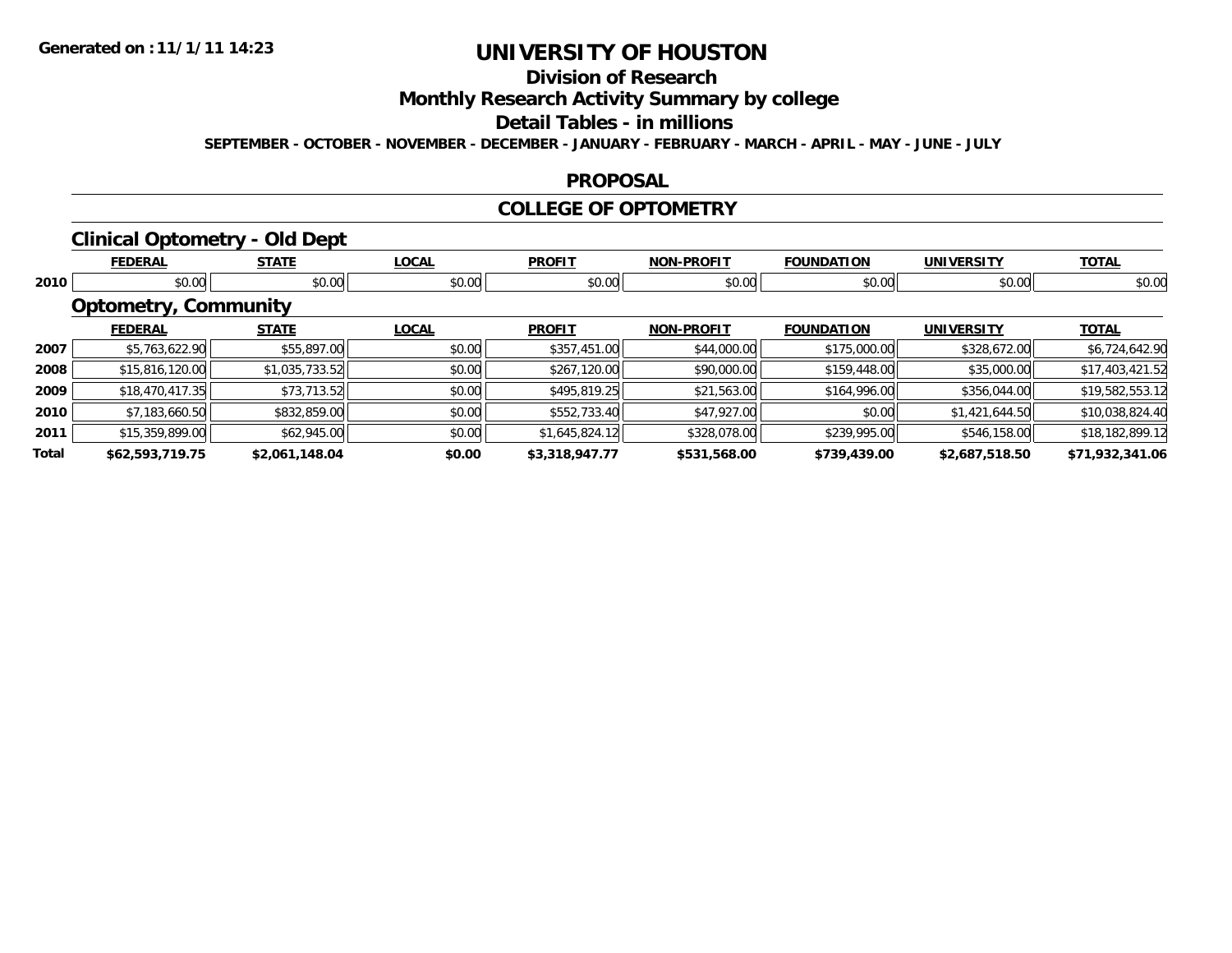### **Division of Research Monthly Research Activity Summary by college Detail Tables - in millions SEPTEMBER - OCTOBER - NOVEMBER - DECEMBER - JANUARY - FEBRUARY - MARCH - APRIL - MAY - JUNE - JULY**

#### **PROPOSAL**

# **COLLEGE OF PHARMACY**

# **Clinical Sciences and Administration**

|      | <b>FEDERAL</b>                                     | <b>STATE</b>   | <b>LOCAL</b> | <b>PROFIT</b>  | <b>NON-PROFIT</b> | <b>FOUNDATION</b> | <b>UNIVERSITY</b> | <b>TOTAL</b>    |
|------|----------------------------------------------------|----------------|--------------|----------------|-------------------|-------------------|-------------------|-----------------|
| 2007 | \$7,817,195.00                                     | \$0.00         | \$0.00       | \$1,111,104.00 | \$17,272,010.75   | \$232,918.00      | \$0.00            | \$26,433,227.75 |
| 2008 | \$6,661,505.00                                     | \$99,400.00    | \$0.00       | \$579,765.32   | \$470,000.00      | \$139,000.00      | \$62,519.00       | \$8,012,189.32  |
| 2009 | \$5,421,187.02                                     | \$283,457.00   | \$0.00       | \$350,148.00   | \$56,500.00       | \$5,000.00        | \$58,519.01       | \$6,174,811.03  |
| 2010 | \$5,629,756.08                                     | \$521,897.80   | \$0.00       | \$1,235,575.97 | \$864,410.00      | \$5,000.00        | \$882,373.00      | \$9,139,012.85  |
| 2011 | \$5,219,394.06                                     | \$11,000.00    | \$0.00       | \$308,065.80   | \$416,854.50      | \$170,340.00      | \$208,550.50      | \$6,334,204.86  |
|      | <b>Dean, Pharmacy</b>                              |                |              |                |                   |                   |                   |                 |
|      | <b>FEDERAL</b>                                     | <b>STATE</b>   | <b>LOCAL</b> | <b>PROFIT</b>  | <b>NON-PROFIT</b> | <b>FOUNDATION</b> | <b>UNIVERSITY</b> | <b>TOTAL</b>    |
| 2009 | \$0.00                                             | \$0.00         | \$0.00       | \$0.00         | \$25,000.00       | \$0.00            | \$0.00            | \$25,000.00     |
|      | <b>Institute for Community Health</b>              |                |              |                |                   |                   |                   |                 |
|      |                                                    |                |              |                |                   |                   |                   |                 |
|      | <b>FEDERAL</b>                                     | <b>STATE</b>   | <b>LOCAL</b> | <b>PROFIT</b>  | <b>NON-PROFIT</b> | <b>FOUNDATION</b> | <b>UNIVERSITY</b> | <b>TOTAL</b>    |
| 2011 | \$2,547,618.00                                     | \$0.00         | \$0.00       | \$0.00         | \$0.00            | \$0.00            | \$0.00            | \$2,547,618.00  |
|      | <b>Pharmacological and Pharmaceutical Sciences</b> |                |              |                |                   |                   |                   |                 |
|      | <b>FEDERAL</b>                                     | <b>STATE</b>   | <b>LOCAL</b> | <b>PROFIT</b>  | <b>NON-PROFIT</b> | <b>FOUNDATION</b> | <b>UNIVERSITY</b> | <b>TOTAL</b>    |
| 2007 | \$15,589,067.00                                    | \$879,752.00   | \$0.00       | \$130,000.00   | \$2,269,612.00    | \$487,000.00      | \$745,000.00      | \$20,100,431.00 |
| 2008 | \$20,138,026.00                                    | \$3,289,197.00 | \$0.00       | \$124,836.00   | \$2,466,325.00    | \$1,167,908.00    | \$0.00            | \$27,186,292.00 |
| 2009 | \$24,980,813.24                                    | \$797,873.00   | \$0.00       | \$148,400.00   | \$2,295,680.00    | \$770,169.00      | \$2,419,130.99    | \$31,412,066.23 |
| 2010 | \$27,376,059.64                                    | \$7,460,115.20 | \$0.00       | \$71,200.00    | \$2,955,560.00    | \$306,178.00      | \$214,489.00      | \$38,383,601.84 |
| 2011 | \$29,095,444.94                                    | \$0.00         | \$0.00       | \$122,287.00   | \$997,169.50      | \$1,346,467.00    | \$1,149,378.00    | \$32,710,746.44 |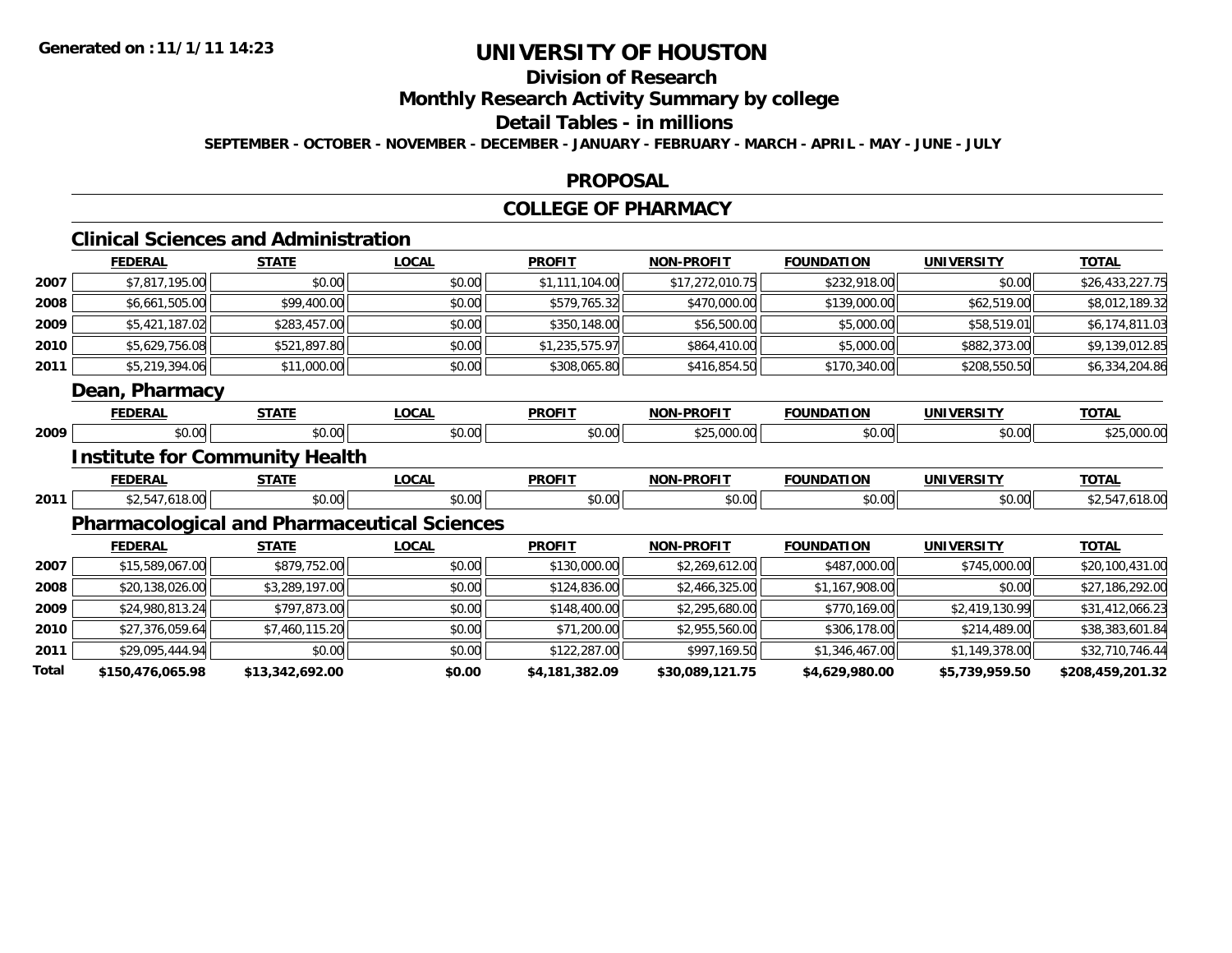### **Division of Research Monthly Research Activity Summary by college Detail Tables - in millions SEPTEMBER - OCTOBER - NOVEMBER - DECEMBER - JANUARY - FEBRUARY - MARCH - APRIL - MAY - JUNE - JULY**

### **PROPOSAL**

### **COLLEGE OF TECHNOLOGY**

# **Center for Technology Literacy**

|      | <b>FEDERAL</b> | STATE  | <b>LOCAL</b> | <b>PROFIT</b> | <b>NON-PROFIT</b> | <b>FOUNDATION</b> | <b>UNIVERSITY</b> | <b>TOTAL</b>   |
|------|----------------|--------|--------------|---------------|-------------------|-------------------|-------------------|----------------|
| 2009 | \$16,800.00    | \$0.00 | \$0.00       | \$0.00        | \$0.00            | \$0.00            | \$0.00            | \$16,800.00    |
| 2010 | \$2,499,903.90 | \$0.00 | \$0.00       | \$0.00        | \$376,947.50      | \$0.00            | \$0.00            | \$2,876,851.40 |
| 2011 | \$59,903.20    | \$0.00 | \$0.00       | \$230,106.00  | \$0.00            | \$0.00            | \$0.00            | \$290,009.20   |

# **Dean, Technology**

|      | <b>FEDERAL</b> | <b>STATE</b>   | <b>LOCAL</b> | <b>PROFIT</b> | <b>NON-PROFIT</b> | <b>FOUNDATION</b> | <b>UNIVERSITY</b> | <b>TOTAL</b>   |
|------|----------------|----------------|--------------|---------------|-------------------|-------------------|-------------------|----------------|
| 2007 | \$567,479.70   | \$521,741.00   | \$0.00       | \$0.00        | \$318,769.00      | \$0.00            | \$0.00            | \$1,407,989.70 |
| 2008 | \$0.00         | \$736,051.00   | \$0.00       | \$0.00        | \$318,769.00      | \$0.00            | \$0.00            | \$1,054,820.00 |
| 2009 | \$44,855.10    | \$761,051.00   | \$0.00       | \$0.00        | \$318,769.50      | \$0.00            | \$0.00            | \$1,124,675.60 |
| 2010 | \$0.00         | \$1,460,115.00 | \$0.00       | \$0.00        | \$0.00            | \$0.00            | \$0.00            | \$1,460,115.00 |
| 2011 | \$501,908.50   | \$1,153,800.00 | \$0.00       | \$0.00        | \$0.00            | \$0.00            | \$31,415.00       | \$1,687,123.50 |

### **Engineering Technology**

|      | <b>FEDERAL</b>  | <b>STATE</b>   | <b>LOCAL</b> | <b>PROFIT</b>  | <b>NON-PROFIT</b> | <b>FOUNDATION</b> | <b>UNIVERSITY</b> | <b>TOTAL</b>    |
|------|-----------------|----------------|--------------|----------------|-------------------|-------------------|-------------------|-----------------|
| 2007 | \$7,051,409.63  | \$331,207.29   | \$0.00       | \$393,383.00   | \$53,010.00       | \$0.00            | \$81,995.73       | \$7,911,005.65  |
| 2008 | \$8,595,920.71  | \$1,436,179.95 | \$0.00       | \$191,828.00   | \$184,101.00      | \$0.00            | \$612,141.30      | \$11,020,170.96 |
| 2009 | \$12,560,386.15 | \$874,336.00   | \$0.00       | \$1,977,642.20 | \$503,296.25      | \$14,984.60       | \$0.00            | \$15,930,645.20 |
| 2010 | \$8,716,200.35  | \$3,463,067.00 | \$0.00       | \$89,928.00    | \$566,570.00      | \$41,690.20       | \$201,163.92      | \$13,078,619.47 |
| 2011 | \$4,822,677.48  | \$1,466,429.00 | \$0.00       | \$134,702.00   | \$1,132,124.58    | \$189,434.30      | \$0.00            | \$7,745,367.36  |

# **Human Development and Consumer Science**

|      | <b>FEDERAL</b> | <b>STATE</b> | <b>LOCAL</b> | <b>PROFIT</b> | <b>NON-PROFIT</b> | <b>FOUNDATION</b> | <b>UNIVERSITY</b> | <b>TOTAL</b>   |
|------|----------------|--------------|--------------|---------------|-------------------|-------------------|-------------------|----------------|
| 2007 | \$409,919.70   | \$147,855.00 | \$0.00       | \$10,500.00   | \$31,575.00       | \$0.00            | \$0.00            | \$599,849.70   |
| 2008 | \$3,037,183.25 | \$37,500.00  | \$0.00       | \$10,000.00   | \$0.00            | \$0.00            | \$0.00            | \$3,084,683.25 |
| 2009 | \$127,020.40   | \$120,000.00 | \$0.00       | \$0.00        | \$189,631.00      | \$19,999.00       | \$169,226.00      | \$625,876.40   |
| 2010 | \$1,155,242.75 | \$0.00       | \$0.00       | \$75,704.00   | \$0.00            | \$66,442.00       | \$0.00            | \$1,297,388.75 |
| 2011 | \$115,500.00   | \$0.00       | \$0.00       | \$0.00        | \$0.00            | \$0.00            | \$0.00            | \$115,500.00   |

# **Information & Logistics Technology**

|      | <b>FEDERAL</b> | <b>STATE</b> | <b>LOCAL</b> | <b>PROFIT</b>  | <b>NON-PROFIT</b> | <b>FOUNDATION</b> | <b>UNIVERSITY</b> | <b>TOTAL</b>    |
|------|----------------|--------------|--------------|----------------|-------------------|-------------------|-------------------|-----------------|
| 2007 | $$0.00$        | \$104,228.71 | \$0.00       | \$0.00         | \$0.00            | \$0.00            | \$0.00            | \$104,228.71    |
| 2008 | \$704,668.89   | \$12,500.00  | \$0.00       | \$1,500.00     | \$0.00            | \$0.00            | \$0.00            | \$718,668.89    |
| 2009 | \$1,289,448.00 | \$180,000.00 | \$0.00       | \$0.00         | \$20,094.00       | \$19,999.00       | \$0.00            | \$1,509,541.00  |
| 2010 | \$7,410,092.00 | \$200,000.00 | \$0.00       | \$6,377,367.00 | \$301,947.50      | \$19,999.00       | \$0.00            | \$14,309,405.50 |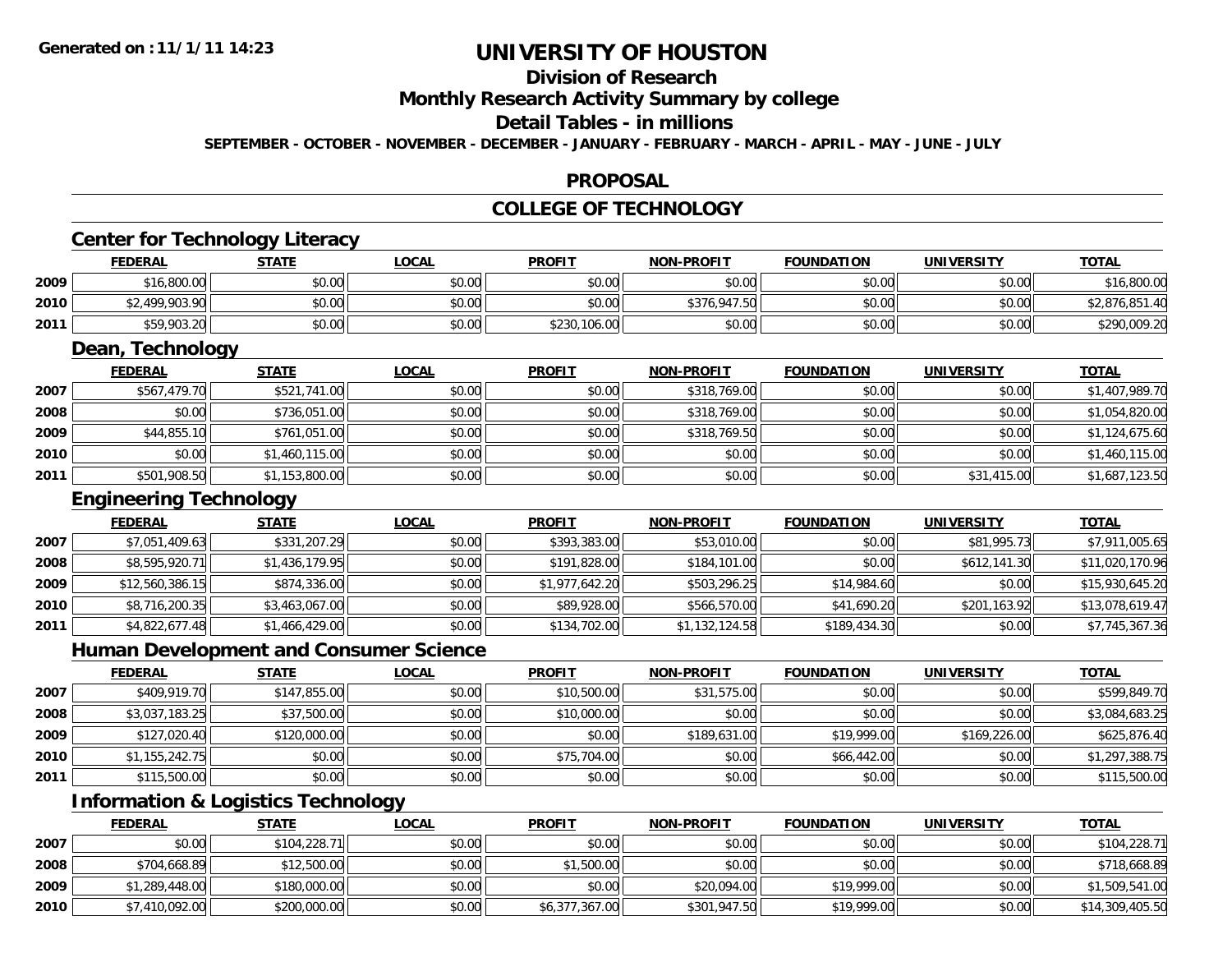# **Division of Research Monthly Research Activity Summary by college Detail Tables - in millions**

**SEPTEMBER - OCTOBER - NOVEMBER - DECEMBER - JANUARY - FEBRUARY - MARCH - APRIL - MAY - JUNE - JULY** 

### **PROPOSAL**

### **COLLEGE OF TECHNOLOGY**

# **Information & Logistics Technology**

|       | <b>FEDERAL</b>                               | <b>STATE</b>    | <b>LOCAL</b> | <b>PROFIT</b>  | <b>NON-PROFIT</b> | <b>FOUNDATION</b> | <b>UNIVERSITY</b> | <b>TOTAL</b>    |
|-------|----------------------------------------------|-----------------|--------------|----------------|-------------------|-------------------|-------------------|-----------------|
| 2011  | \$4,249,464.30                               | \$31,800.00     | \$0.00       | \$0.00         | \$0.00            | \$0.00            | \$0.00            | \$4,281,264.30  |
|       | <b>Texas Manufacturing Assistance Center</b> |                 |              |                |                   |                   |                   |                 |
|       | <b>FEDERAL</b>                               | <b>STATE</b>    | <b>LOCAL</b> | <b>PROFIT</b>  | <b>NON-PROFIT</b> | <b>FOUNDATION</b> | <b>UNIVERSITY</b> | <b>TOTAL</b>    |
| 2008  | \$0.00                                       | \$0.00          | \$0.00       | \$0.00         | \$0.00            | \$0.00            | \$0.00            | \$0.00          |
| 2009  | \$1,132,551.00                               | \$0.00          | \$0.00       | \$0.00         | \$0.00            | \$0.00            | \$0.00            | \$1,132,551.00  |
| 2010  | \$0.00                                       | \$0.00          | \$0.00       | \$0.00         | \$0.00            | \$0.00            | \$0.00            | \$0.00          |
| 2011  | \$0.00                                       | \$0.00          | \$0.00       | \$0.00         | \$0.00            | \$0.00            | \$0.00            | \$0.00          |
| Total | \$65,068,535.01                              | \$13,037,860.95 | \$0.00       | \$9,492,660.20 | \$4,315,604.33    | \$372,548.10      | \$1,095,941.95    | \$93,383,150.54 |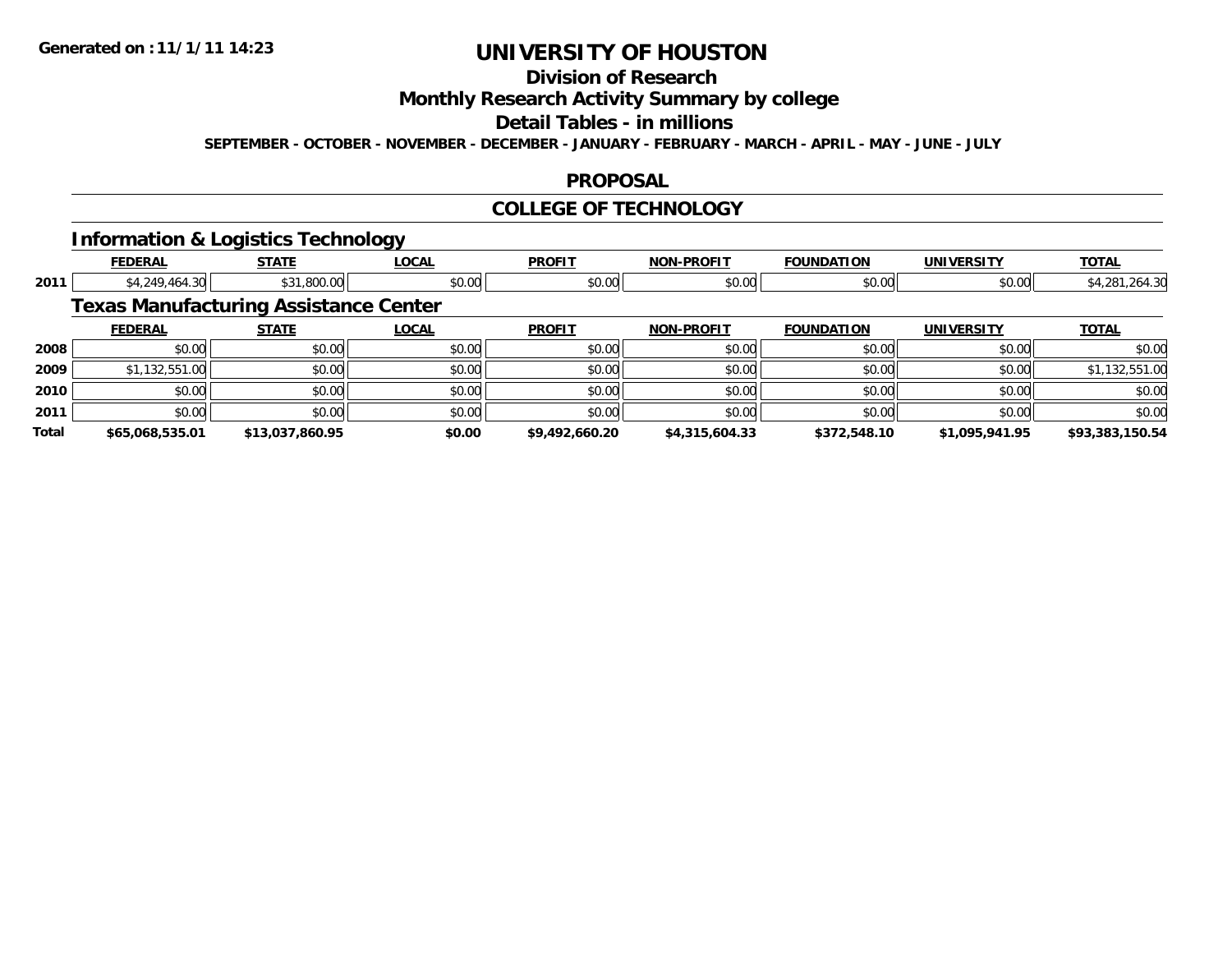## **Division of Research Monthly Research Activity Summary by college Detail Tables - in millions SEPTEMBER - OCTOBER - NOVEMBER - DECEMBER - JANUARY - FEBRUARY - MARCH - APRIL - MAY - JUNE - JULY**

#### **PROPOSAL**

# **CULLEN COLLEGE OF ENGINEERING**

# **Biomedical Engineering**

|      | <b>FEDERAL</b> | <b>STATE</b> | <b>LOCAL</b> | <b>PROFIT</b> | <b>NON-PROFIT</b> | <b>FOUNDATION</b> | <b>UNIVERSITY</b> | <b>TOTAL</b>   |
|------|----------------|--------------|--------------|---------------|-------------------|-------------------|-------------------|----------------|
| 2007 | \$6,831,183.00 | \$253,300.00 | \$0.00       | \$0.00        | \$230,000.00      | \$0.00            | \$0.00            | \$7,314,483.00 |
| 2008 | \$7,851,303.25 | \$150,000.00 | \$0.00       | \$0.00        | \$290,001.00      | \$0.00            | \$697,320.00      | \$8,988,624.25 |
| 2009 | \$3,350,822.10 | \$0.00       | \$0.00       | \$0.00        | \$75,000.00       | \$139,900.36      | \$1,677,048.00    | \$5,242,770.46 |
| 2010 | \$1,883,761.98 | \$200,000.00 | \$0.00       | \$0.00        | \$525,000.00      | \$0.00            | \$206,250.00      | \$2,815,011.98 |
| 2011 | \$7,247,165.20 | \$0.00       | \$0.00       | \$0.00        | \$0.00            | \$0.00            | \$1,383,750.00    | \$8,630,915.20 |

# **Chemical Engineering**

|      | <b>FEDERAL</b>  | <b>STATE</b>    | <b>LOCAL</b> | <b>PROFIT</b>  | <b>NON-PROFIT</b> | <b>FOUNDATION</b> | <b>UNIVERSITY</b> | <b>TOTAL</b>    |
|------|-----------------|-----------------|--------------|----------------|-------------------|-------------------|-------------------|-----------------|
| 2007 | \$11,558,574.10 | \$11,640,191.00 | \$248,944.00 | \$1,216,617.00 | \$16,980,983.00   | \$748,959.00      | \$736,698.76      | \$43,130,966.86 |
| 2008 | \$4,826,693.10  | \$3,465,168.81  | \$0.00       | \$1,195,453.08 | \$2,303,060.00    | \$600,000.00      | \$1,490,000.00    | \$13,880,374.99 |
| 2009 | \$40,762,468.70 | \$2,903,093.15  | \$0.00       | \$2,553,099.52 | \$2,340,685.00    | \$535,230.00      | \$2,784,313.00    | \$51,878,889.37 |
| 2010 | \$16,338,033.41 | \$5,145,941.50  | \$94,400.00  | \$1,419,515.43 | \$475,000.00      | \$704,140.00      | \$1,210,315.00    | \$25,387,345.34 |
| 2011 | \$23,187,501.50 | \$861,670.00    | \$153,000.00 | \$5,881,101.61 | \$7,648,527.76    | \$899,695.00      | \$711,805.00      | \$39,343,300.87 |

# **Civil Engineering**

|      | <b>FEDERAL</b>  | <b>STATE</b>   | <b>LOCAL</b> | <b>PROFIT</b> | <b>NON-PROFIT</b> | <b>FOUNDATION</b> | <b>UNIVERSITY</b> | <b>TOTAL</b>    |
|------|-----------------|----------------|--------------|---------------|-------------------|-------------------|-------------------|-----------------|
| 2007 | \$942,873.88    | \$2,634,278.00 | \$226,620.00 | \$219,202.00  | \$246,905.50      | \$49,993.00       | \$780,079.00      | \$5,099,951.38  |
| 2008 | \$4,669,287.96  | \$4,069,469.08 | \$0.00       | \$40,000.00   | \$14,000.00       | \$0.00            | \$325,079.62      | \$9,117,836.66  |
| 2009 | \$10,627,495.63 | \$1,687,575.73 | \$165,000.00 | \$370,823.00  | \$217,499.60      | \$150,000.00      | \$649,306.00      | \$13,867,699.96 |
| 2010 | \$11,843,003.00 | \$4,454,363.00 | \$0.00       | \$238,488.20  | \$163,246.00      | \$0.00            | \$3,087,108.00    | \$19,786,208.20 |
| 2011 | \$26,830,811.01 | \$4,228,984.20 | \$100,000.00 | \$83,500.00   | \$12,803,830.20   | \$112,854.25      | \$1,006,819.00    | \$45,166,798.66 |

# **Composites Engineering and Applications Center**

|      | <b>FEDERAL</b>    | <b>STATE</b> | <b>LOCAL</b> | <b>PROFIT</b> | <b>NON-PROFIT</b> | <b>FOUNDATION</b> | <b>UNIVERSITY</b> | <b>TOTAL</b> |
|------|-------------------|--------------|--------------|---------------|-------------------|-------------------|-------------------|--------------|
| 2010 | \$0.00            | \$0.00       | \$0.00       | \$0.00        | \$0.00            | \$0.00            | \$0.00            | \$0.00       |
|      | Dean, Engineering |              |              |               |                   |                   |                   |              |
|      | <b>FEDERAL</b>    | <b>STATE</b> | <b>LOCAL</b> | <b>PROFIT</b> | <b>NON-PROFIT</b> | <b>FOUNDATION</b> | <b>UNIVERSITY</b> | <b>TOTAL</b> |
| 2007 | \$332,902.50      | \$0.00       | \$0.00       | \$0.00        | \$29,700.00       | \$0.00            | \$0.00            | \$362,602.50 |
| 2008 | \$553,071.65      | \$80,000.00  | \$0.00       | \$0.00        | \$0.00            | \$0.00            | \$0.00            | \$633,071.65 |
| 2009 | \$325,710.00      | \$0.00       | \$0.00       | \$0.00        | \$0.00            | \$0.00            | \$0.00            | \$325,710.00 |
| 2010 | \$0.00            | \$0.00       | \$0.00       | \$0.00        | \$0.00            | \$12,465.50       | \$0.00            | \$12,465.50  |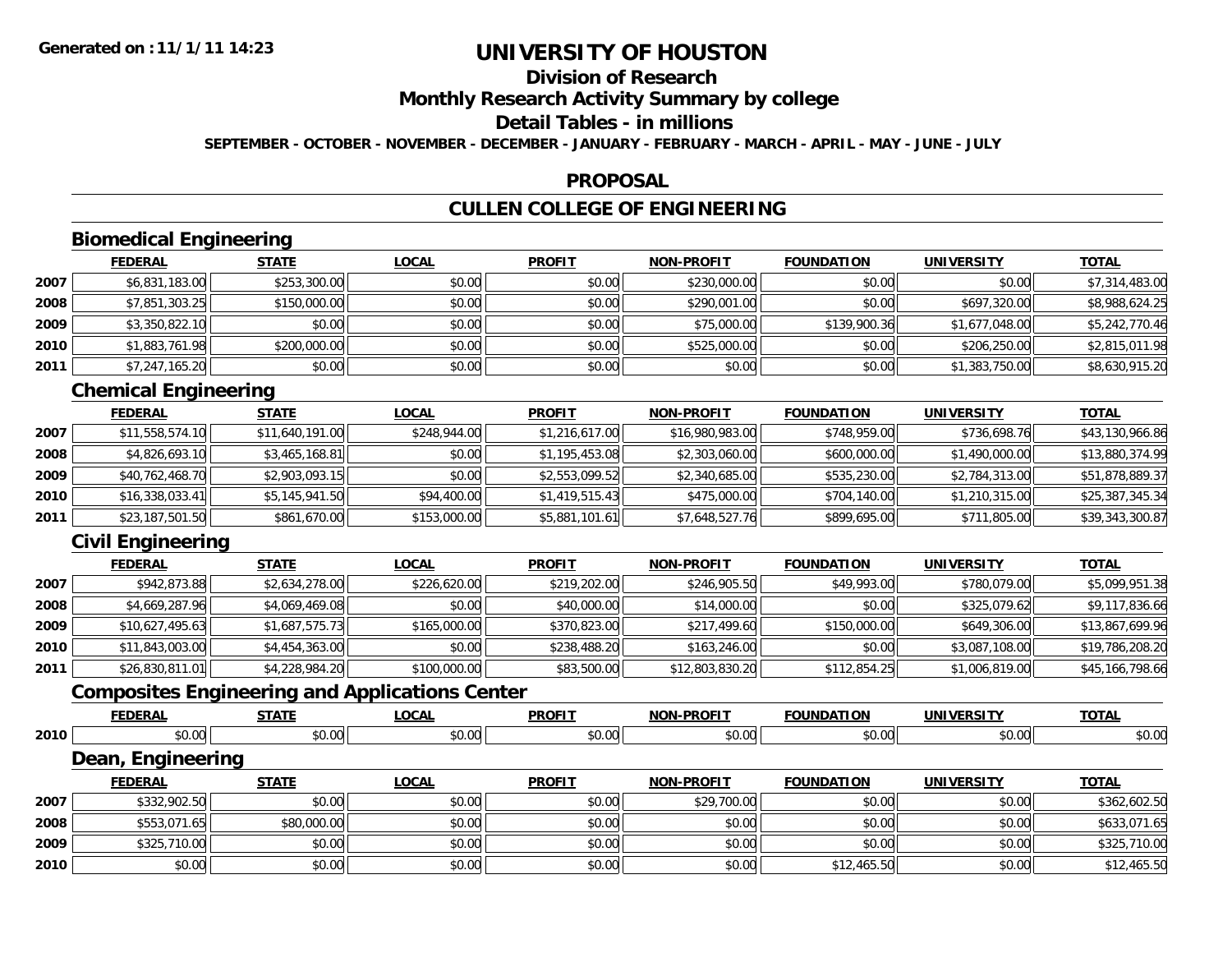### **Division of Research Monthly Research Activity Summary by college Detail Tables - in millions SEPTEMBER - OCTOBER - NOVEMBER - DECEMBER - JANUARY - FEBRUARY - MARCH - APRIL - MAY - JUNE - JULY**

#### **PROPOSAL**

# **CULLEN COLLEGE OF ENGINEERING**

# **Electrical & Computer Engineering**

|      | <b>FEDERAL</b>  | <b>STATE</b>   | <b>LOCAL</b> | <b>PROFIT</b>  | <b>NON-PROFIT</b> | <b>FOUNDATION</b> | <b>UNIVERSITY</b> | <u>TOTAL</u>    |
|------|-----------------|----------------|--------------|----------------|-------------------|-------------------|-------------------|-----------------|
| 2007 | \$11,974,366.13 | \$1,556,424.91 | \$265,351.00 | \$819,094.50   | \$243,668.80      | \$49,993.00       | \$1,666,708.00    | \$16,575,606.34 |
| 2008 | \$15,472,654.70 | \$5,007,153.19 | \$0.00       | \$638,503.00   | \$955,292.30      | \$0.00            | \$1,349,007.78    | \$23,422,610.97 |
| 2009 | \$16,218,493.59 | \$766,788.00   | \$0.00       | \$309,885.00   | \$82,000.00       | \$349,786.00      | \$397,430.00      | \$18,124,382.59 |
| 2010 | \$12,995,296.55 | \$4,375,478.70 | \$204,000.00 | \$3,418,830.00 | \$758,835.00      | \$288,721.06      | \$2,040,489.08    | \$24,081,650.39 |
| 2011 | \$17,736,212.43 | \$80,000.00    | \$0.00       | \$2,394,744.81 | \$9,183,865.00    | \$446,524.00      | \$1,464,899.00    | \$31,306,245.24 |

# **Industrial Engineering**

|      | <b>FEDERAL</b> | <b>STATE</b> | <b>LOCAL</b> | <b>PROFIT</b> | <b>NON-PROFIT</b> | <b>FOUNDATION</b> | <b>UNIVERSITY</b> | <b>TOTAL</b>   |
|------|----------------|--------------|--------------|---------------|-------------------|-------------------|-------------------|----------------|
| 2007 | \$2,018,325.04 | \$597,521.30 | \$5,501.00   | \$0.00        | \$20,949.00       | \$0.00            | \$1,390,063.00    | \$4,032,359.34 |
| 2008 | \$2,181,283.80 | \$526,819.00 | \$7,410.00   | \$0.00        | \$7,966.00        | \$0.00            | \$79,728.00       | \$2,803,206.80 |
| 2009 | \$2,405,194.90 | \$292,071.00 | \$31,554.00  | \$0.00        | \$549,945,00      | \$0.00            | \$1,056,426,00    | \$4,335,190.90 |
| 2010 | \$1,997,316.68 | \$409,080.00 | \$404,701.00 | \$0.00        | \$0.00            | \$85,502.50       | \$20,000.00       | \$2,916,600.18 |
| 2011 | \$574,762.38   | \$353,870.00 | \$0.00       | \$11,317.00   | \$0.00            | \$336,822.00      | \$49,959.00       | \$1,326,730.38 |

# **Mechanical Engineering**

|      | <b>FEDERAL</b>  | <b>STATE</b>    | <b>LOCAL</b> | <b>PROFIT</b>  | <b>NON-PROFIT</b> | <b>FOUNDATION</b> | <b>UNIVERSITY</b> | <u>TOTAL</u>    |
|------|-----------------|-----------------|--------------|----------------|-------------------|-------------------|-------------------|-----------------|
| 2007 | \$7,124,295.67  | \$3,249,911.00  | \$0.00       | \$845,040.00   | \$16,121,846.25   | \$0.00            | \$495,903.00      | \$27,836,995.92 |
| 2008 | \$9,947,210.31  | \$2,711,310.00  | \$0.00       | \$2,233,377.00 | \$535,367.60      | \$149,640.00      | \$584,808.64      | \$16,161,713.55 |
| 2009 | \$37,038,807.87 | \$2,922,793.00  | \$0.00       | \$1,907,457.00 | \$1,047,196.40    | \$242,453.64      | \$2,461,005.00    | \$45,619,712.91 |
| 2010 | \$22,266,335.34 | \$10,621,267.40 | \$0.00       | \$2,204,960.80 | \$463,098.00      | \$2,711,972.44    | \$530,219.00      | \$38,797,852.98 |
| 2011 | \$30,575,536.24 | \$660,530.00    | \$0.00       | \$3,701,259.50 | \$5,061,318.62    | \$1,564,990.20    | \$1,165,283.00    | \$42,728,917.56 |

### **National Wind Energy Center**

|      | .      | $-1$<br>.            | $\sim$        | <b>PROFIT</b>                            | -DROFT <sup>*</sup><br><b>NON</b> | .     | <b>UNI</b> | <b>TOTA</b><br>.      |
|------|--------|----------------------|---------------|------------------------------------------|-----------------------------------|-------|------------|-----------------------|
| 2010 | $\sim$ | - - -<br>$\sim$<br>. | $\sim$ $\sim$ | $\sim$ 00<br>$\mathbf{v}$ . $\mathbf{v}$ | $\sim$ 00<br>וש.טע                | $  -$ | \$0.00     | $\sim$ $\sim$<br>J.UU |

# **SW Public Safety Technology Center**

|       | <b>FEDERAL</b>   | <b>STATE</b>    | <u>LOCAL</u>   | <b>PROFIT</b>   | <b>NON-PROFIT</b> | <b>FOUNDATION</b> | <b>UNIVERSITY</b> | <b>TOTAL</b>     |
|-------|------------------|-----------------|----------------|-----------------|-------------------|-------------------|-------------------|------------------|
| 2007  | \$0.00           | \$66,000.10     | \$0.00         | \$0.00          | \$0.00            | \$0.00            | \$0.00            | \$66,000.10      |
| 2008  | \$209,956.20     | \$0.00          | \$0.00         | \$0.00          | \$0.00            | \$0.00            | \$900,000.00      | \$1,109,956.20   |
| 2009  | \$178,000.40     | \$0.00          | \$0.00         | \$0.00          | \$0.00            | \$0.00            | \$0.00            | \$178,000.40     |
| Total | \$370,876,710.20 | \$75,971,052.07 | \$1,906,481.00 | \$31,702,268.44 | \$79,374,786.03   | \$10,179,641.95   | \$32,397,819.88   | \$602,408,759.57 |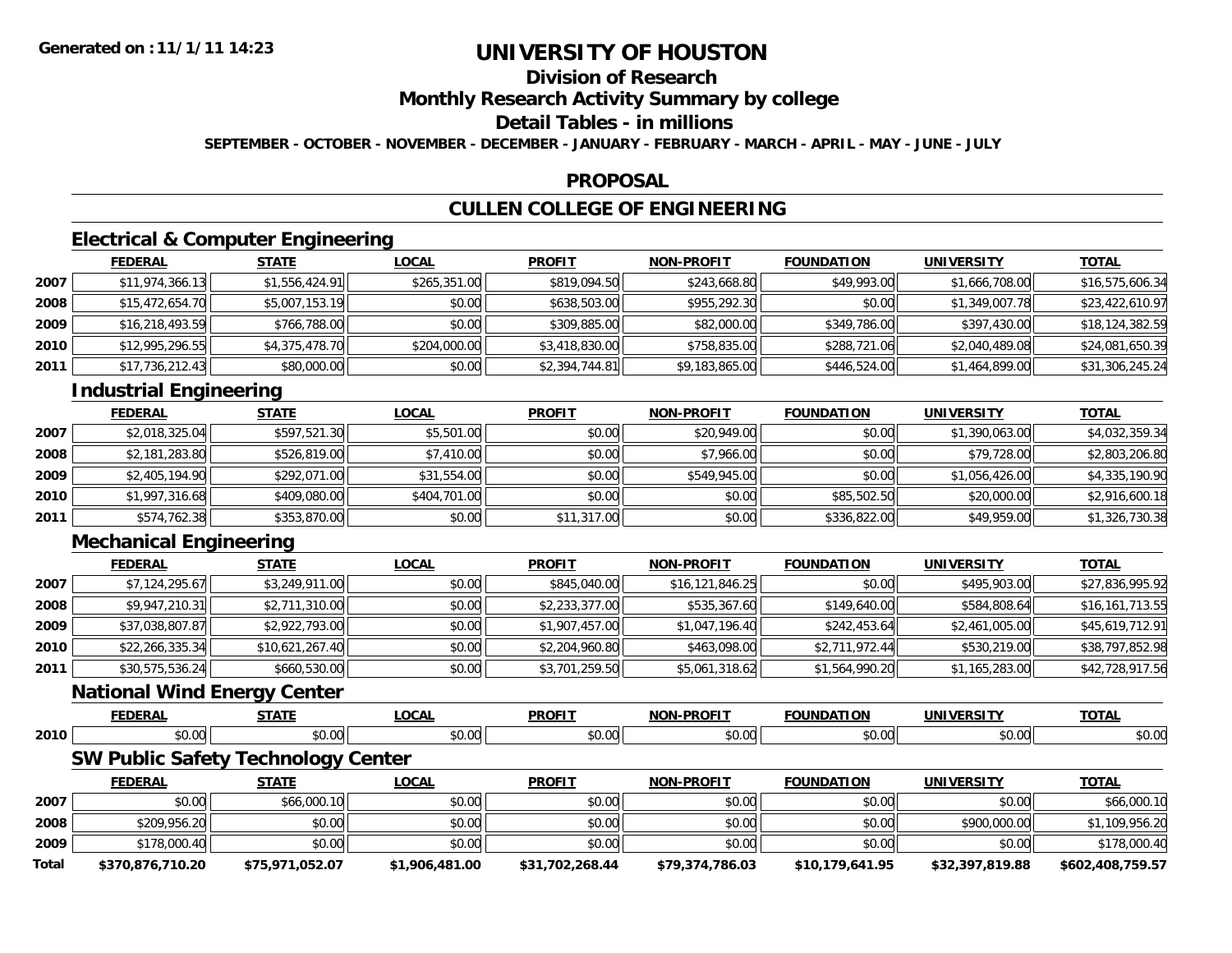### **Division of Research Monthly Research Activity Summary by college Detail Tables - in millions SEPTEMBER - OCTOBER - NOVEMBER - DECEMBER - JANUARY - FEBRUARY - MARCH - APRIL - MAY - JUNE - JULY**

### **PROPOSAL**

### **DIVISION OF RESEARCH**

# **Animal Care Operations**

|      | <b>FEDERAL</b>                             | <b>STATE</b>           | LOCAL              | <b>PROFIT</b>        | <b>NON-PROFIT</b> | <b>FOUNDATION</b> | <b>UNIVERSITY</b> | <b>TOTAL</b>             |
|------|--------------------------------------------|------------------------|--------------------|----------------------|-------------------|-------------------|-------------------|--------------------------|
| 2009 | $\sim$ $\sim$ $\sim$ $\sim$<br>$*AOA$<br>. | ሖ へ<br>$\sim$<br>DU.UU | $\sim$ 00<br>JU.UU | 0.00<br><b>JU.UU</b> | 0000<br>ง∪.∪บ     | \$0.00            | \$0.00            | $\sim$<br>$\cdot$ $\sim$ |
| 2010 | $\sim$ $\sim$<br>14.01                     | 0000<br>vu.vu          | $\sim$ 00<br>JU.UU | 0.00<br><b>JU.UU</b> | \$0.00            | \$0.00            | \$0.00            |                          |

# **Center for Advanced Materials**

|      | <b>FEDERAL</b> | <b>STATE</b> | <b>LOCAL</b> | <b>PROFIT</b> | <b>NON-PROFIT</b> | <b>FOUNDATION</b> | <b>UNIVERSITY</b> | <b>TOTAL</b> |
|------|----------------|--------------|--------------|---------------|-------------------|-------------------|-------------------|--------------|
| 2007 | \$558,041.00   | \$0.00       | \$0.00       | \$0.00        | \$0.00            | \$0.00            | \$0.00            | \$558,041.00 |
| 2008 | \$109,870.50   | \$128,200.00 | \$0.00       | \$0.00        | \$0.00            | \$0.00            | \$0.00            | \$238,070.50 |
| 2009 | \$128,066.00   | \$0.00       | \$0.00       | \$0.00        | \$0.00            | \$0.00            | \$0.00            | \$128,066.00 |
| 2010 | \$0.00         | \$156,000.00 | \$0.00       | \$0.00        | \$0.00            | \$0.00            | \$0.00            | \$156,000.00 |
| 2011 | \$112,781.50   | \$0.00       | \$0.00       | \$0.00        | \$0.00            | \$0.00            | \$0.00            | \$112,781.50 |

# **Center for Biomedical & Environmental Genomics**

|      | <b>FEDERAL</b> | <b>STATE</b> | <b>LOCAL</b> | <b>PROFIT</b> | <b>NON-PROFIT</b> | <b>FOUNDATION</b> | <b>UNIVERSITY</b> | <b>TOTAL</b> |
|------|----------------|--------------|--------------|---------------|-------------------|-------------------|-------------------|--------------|
| 2007 | \$0.00         | \$0.00       | \$0.00       | \$0.00        | \$0.00            | \$0.00            | \$0.00            | \$0.00       |
| 2008 | \$0.00         | \$0.00       | \$0.00       | \$0.00        | \$0.00            | \$0.00            | \$0.00            | \$0.00       |
| 2009 | \$0.00         | \$0.00       | \$0.00       | \$0.00        | \$0.00            | \$0.00            | \$0.00            | \$0.00       |
| 2010 | \$0.00         | \$0.00       | \$0.00       | \$0.00        | \$0.00            | \$0.00            | \$0.00            | \$0.00       |

#### **Center for Industrial Partnerships**

|      | <b>FEDERAL</b>              | <b>STATE</b> | <b>LOCAL</b> | <b>PROFIT</b> | <b>NON-PROFIT</b> | <b>FOUNDATION</b> | <b>UNIVERSITY</b> | <b>TOTAL</b>   |
|------|-----------------------------|--------------|--------------|---------------|-------------------|-------------------|-------------------|----------------|
| 2008 | \$0.00                      | \$0.00       | \$0.00       | \$60,825.60   | \$0.00            | \$0.00            | \$0.00            | \$60,825.60    |
|      | <b>Division of Research</b> |              |              |               |                   |                   |                   |                |
|      | <b>FEDERAL</b>              | <b>STATE</b> | <b>LOCAL</b> | <b>PROFIT</b> | <b>NON-PROFIT</b> | <b>FOUNDATION</b> | <b>UNIVERSITY</b> | <b>TOTAL</b>   |
| 2008 | \$49,134.96                 | \$0.00       | \$0.00       | \$0.00        | \$0.00            | \$0.00            | \$0.00            | \$49,134.96    |
| 2009 | \$3,241,558.00              | \$0.00       | \$0.00       | \$0.00        | \$0.00            | \$0.00            | \$0.00            | \$3,241,558.00 |
| 2010 | \$121,500.00                | \$0.00       | \$0.00       | \$0.00        | \$0.00            | \$0.00            | \$0.00            | \$121,500.00   |
|      | Frances Laborators          |              |              |               |                   |                   |                   |                |

#### **Energy Laboratory**

|      | <b>FEDERAL</b> | <u>STATE</u>                          | <u>LOCAL</u> | <b>PROFIT</b> | <b>NON-PROFIT</b> | <b>FOUNDATION</b> | <b>UNIVERSITY</b> | <b>TOTAL</b> |
|------|----------------|---------------------------------------|--------------|---------------|-------------------|-------------------|-------------------|--------------|
| 2007 | \$0.00         | \$4,950.00                            | \$0.00       | \$0.00        | \$0.00            | \$0.00            | \$0.00            | \$4,950.00   |
|      |                | <b>Institute for Molecular Design</b> |              |               |                   |                   |                   |              |
|      | <b>FEDERAL</b> | <u>STATE</u>                          | <b>LOCAL</b> | <b>PROFIT</b> | <b>NON-PROFIT</b> | <b>FOUNDATION</b> | <b>UNIVERSITY</b> | <b>TOTAL</b> |
| 2008 | \$0.00         | \$150,000.00                          | \$0.00       | \$0.00        | \$0.00            | \$0.00            | \$0.00            | \$150,000.00 |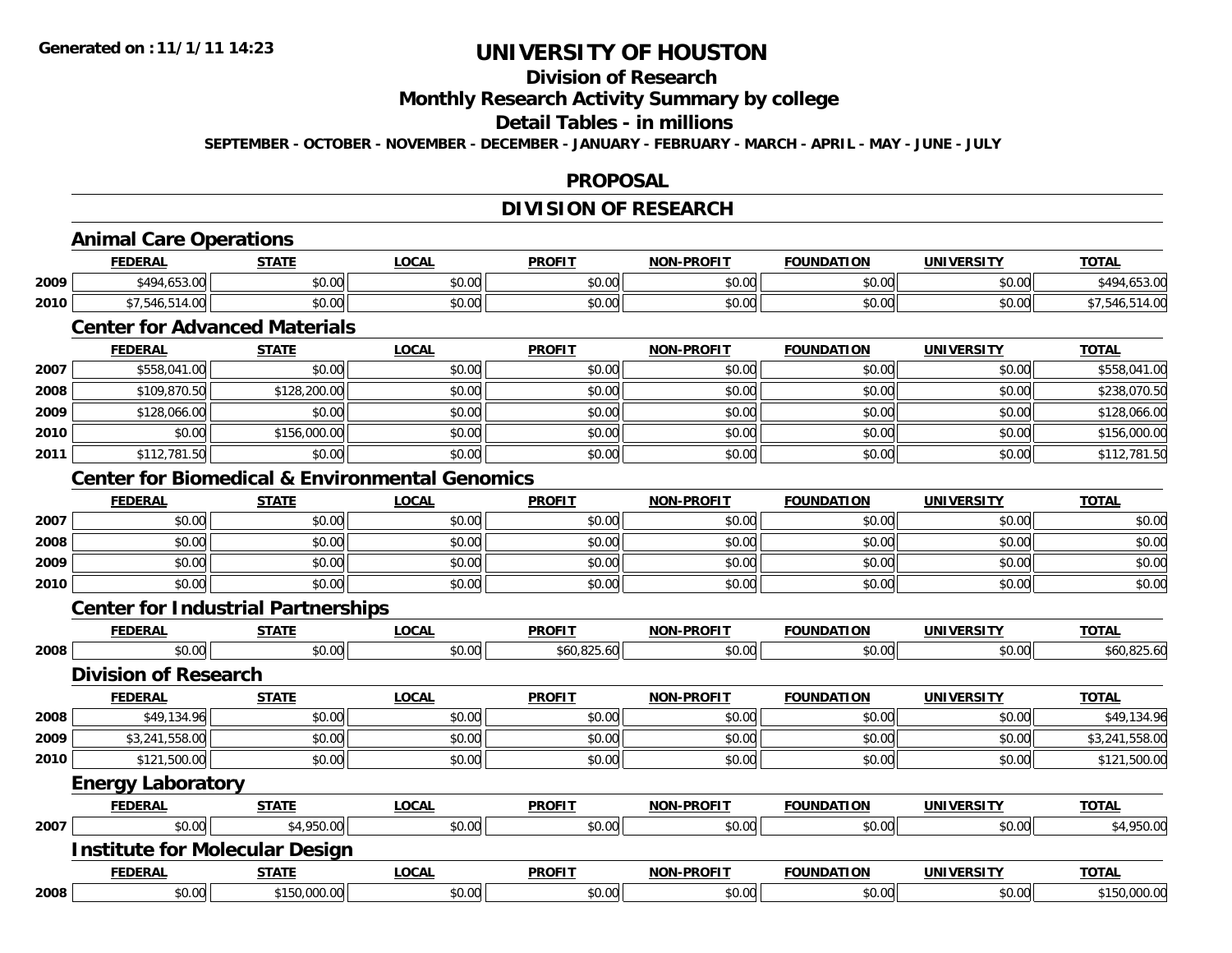### **Division of Research Monthly Research Activity Summary by college Detail Tables - in millions SEPTEMBER - OCTOBER - NOVEMBER - DECEMBER - JANUARY - FEBRUARY - MARCH - APRIL - MAY - JUNE - JULY**

#### **PROPOSAL**

# **DIVISION OF RESEARCH**

|       | <b>FEDERAL</b>                     | <b>STATE</b>                             | <b>LOCAL</b> | <b>PROFIT</b>  | <b>NON-PROFIT</b> | <b>FOUNDATION</b> | <b>UNIVERSITY</b> | <b>TOTAL</b>    |
|-------|------------------------------------|------------------------------------------|--------------|----------------|-------------------|-------------------|-------------------|-----------------|
| 2009  | \$0.00                             | \$0.00                                   | \$0.00       | \$0.00         | \$0.00            | \$2,300,000.00    | \$0.00            | \$2,300,000.00  |
|       | <b>Research Financial Services</b> |                                          |              |                |                   |                   |                   |                 |
|       | <b>FEDERAL</b>                     | <b>STATE</b>                             | <b>LOCAL</b> | <b>PROFIT</b>  | <b>NON-PROFIT</b> | <b>FOUNDATION</b> | <b>UNIVERSITY</b> | <b>TOTAL</b>    |
| 2008  | \$0.00                             | \$5,000,000.00                           | \$0.00       | \$0.00         | \$0.00            | \$0.00            | \$0.00            | \$5,000,000.00  |
|       | <b>TcSAM</b>                       |                                          |              |                |                   |                   |                   |                 |
|       | <b>FEDERAL</b>                     | <b>STATE</b>                             | <b>LOCAL</b> | <b>PROFIT</b>  | <b>NON-PROFIT</b> | <b>FOUNDATION</b> | <b>UNIVERSITY</b> | <b>TOTAL</b>    |
| 2008  | \$0.00                             | \$0.00                                   | \$0.00       | \$0.00         | \$0.00            | \$0.00            | \$0.00            | \$0.00          |
|       | <b>TCSUH</b>                       |                                          |              |                |                   |                   |                   |                 |
|       | <b>FEDERAL</b>                     | <b>STATE</b>                             | <b>LOCAL</b> | <b>PROFIT</b>  | <b>NON-PROFIT</b> | <b>FOUNDATION</b> | <b>UNIVERSITY</b> | <b>TOTAL</b>    |
| 2007  | \$1,529,306.13                     | \$247,987.00                             | \$0.00       | \$461,000.00   | \$0.00            | \$50,000.00       | \$39,428.00       | \$2,327,721.13  |
| 2008  | \$3,019,602.84                     | \$1,102,900.00                           | \$0.00       | \$175,006.00   | \$0.00            | \$298,347.00      | \$0.00            | \$4,595,855.84  |
| 2009  | \$4,030,259.58                     | \$556,454.50                             | \$0.00       | \$106,668.00   | \$94,655.75       | \$311,313.00      | \$0.00            | \$5,099,350.83  |
| 2010  | \$418,260.00                       | \$689,508.00                             | \$0.00       | \$488,006.00   | \$0.00            | \$98,596.00       | \$65,718.00       | \$1,760,088.00  |
| 2011  | \$518,946.76                       | \$0.00                                   | \$0.00       | \$374,479.50   | \$72,000.00       | \$0.00            | \$0.00            | \$965,426.26    |
|       |                                    | <b>Texas Learning/Computation Center</b> |              |                |                   |                   |                   |                 |
|       | <b>FEDERAL</b>                     | <b>STATE</b>                             | <b>LOCAL</b> | <b>PROFIT</b>  | <b>NON-PROFIT</b> | <b>FOUNDATION</b> | <b>UNIVERSITY</b> | <b>TOTAL</b>    |
| 2008  | \$0.00                             | \$0.00                                   | \$0.00       | \$0.00         | \$0.00            | \$0.00            | \$300,000.00      | \$300,000.00    |
| 2009  | \$0.00                             | \$0.00                                   | \$0.00       | \$0.00         | \$0.00            | \$0.00            | \$0.00            | \$0.00          |
| 2010  | \$0.00                             | \$0.00                                   | \$0.00       | \$0.00         | \$0.00            | \$0.00            | \$0.00            | \$0.00          |
|       | <b>TIMES</b>                       |                                          |              |                |                   |                   |                   |                 |
|       | <b>FEDERAL</b>                     | <b>STATE</b>                             | <b>LOCAL</b> | <b>PROFIT</b>  | <b>NON-PROFIT</b> | <b>FOUNDATION</b> | <b>UNIVERSITY</b> | <b>TOTAL</b>    |
| 2008  | \$0.00                             | \$0.00                                   | \$0.00       | \$0.00         | \$0.00            | \$0.00            | \$0.00            | \$0.00          |
| 2009  | \$1,226,947.60                     | \$0.00                                   | \$0.00       | \$0.00         | \$0.00            | \$0.00            | \$0.00            | \$1,226,947.60  |
| 2010  | \$1,695,235.50                     | \$0.00                                   | \$0.00       | \$0.00         | \$0.00            | \$0.00            | \$0.00            | \$1,695,235.50  |
| 2011  | \$0.00                             | \$0.00                                   | \$0.00       | \$0.00         | \$0.00            | \$0.00            | \$0.00            | \$0.00          |
| Total | \$24,800,677.37                    | \$8,035,999.50                           | \$0.00       | \$1,665,985.10 | \$166,655.75      | \$3,058,256.00    | \$405,146.00      | \$38,132,719.72 |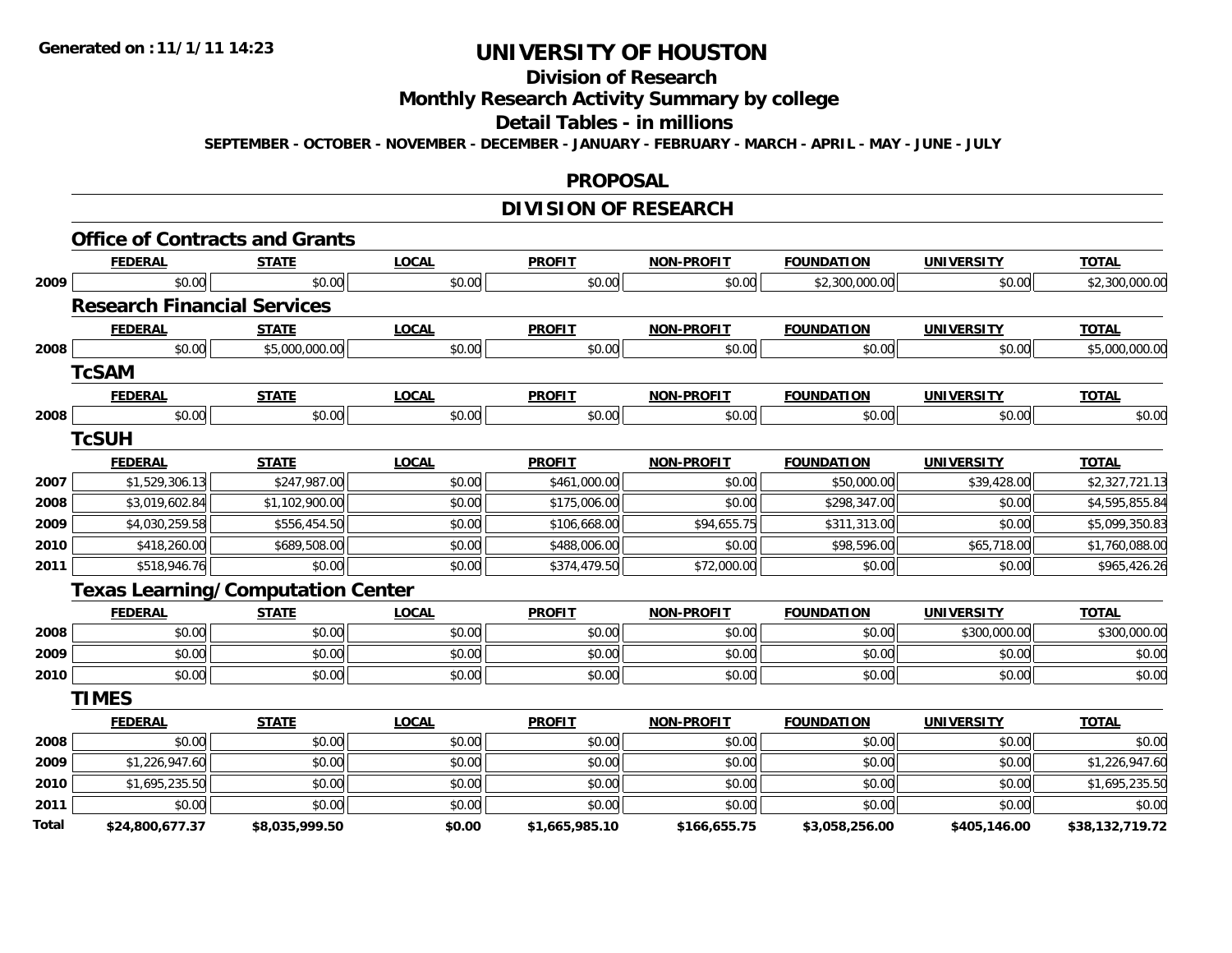# **Division of Research Monthly Research Activity Summary by college Detail Tables - in millions**

**SEPTEMBER - OCTOBER - NOVEMBER - DECEMBER - JANUARY - FEBRUARY - MARCH - APRIL - MAY - JUNE - JULY** 

### **PROPOSAL**

### **GRADUATE COLLEGE OF SOCIAL WORK**

# **Center for Health Equities & Evaluation Research**

**Total**

|      | <b>FEDERAL</b>                                    | <b>STATE</b>   | <b>LOCAL</b> | <b>PROFIT</b> | <b>NON-PROFIT</b> | <b>FOUNDATION</b> | <b>UNIVERSITY</b> | <b>TOTAL</b>    |
|------|---------------------------------------------------|----------------|--------------|---------------|-------------------|-------------------|-------------------|-----------------|
| 2011 | \$1,892,000.00                                    | \$0.00         | \$228,236.00 | \$0.00        | \$0.00            | \$0.00            | \$0.00            | \$2,120,236.00  |
|      | <b>Child &amp; Family for Innovative Research</b> |                |              |               |                   |                   |                   |                 |
|      | <b>FEDERAL</b>                                    | <b>STATE</b>   | <b>LOCAL</b> | <b>PROFIT</b> | <b>NON-PROFIT</b> | <b>FOUNDATION</b> | <b>UNIVERSITY</b> | <b>TOTAL</b>    |
| 2008 | \$0.00                                            | \$0.00         | \$0.00       | \$0.00        | \$0.00            | \$0.00            | \$0.00            | \$0.00          |
| 2009 | \$0.00                                            | \$0.00         | \$0.00       | \$0.00        | \$0.00            | \$0.00            | \$0.00            | \$0.00          |
| 2010 | \$0.00                                            | \$0.00         | \$0.00       | \$0.00        | \$0.00            | \$0.00            | \$0.00            | \$0.00          |
| 2011 | \$0.00                                            | \$0.00         | \$0.00       | \$0.00        | \$0.00            | \$0.00            | \$0.00            | \$0.00          |
|      | <b>Community Projects - Social Work</b>           |                |              |               |                   |                   |                   |                 |
|      | <b>FEDERAL</b>                                    | <b>STATE</b>   | <b>LOCAL</b> | <b>PROFIT</b> | <b>NON-PROFIT</b> | <b>FOUNDATION</b> | <b>UNIVERSITY</b> | <b>TOTAL</b>    |
| 2007 | \$0.00                                            | \$0.00         | \$0.00       | \$0.00        | \$22,000.00       | \$0.00            | \$64,573.70       | \$86,573.70     |
| 2008 | \$354,500.00                                      | \$0.00         | \$0.00       | \$0.00        | \$27,507.00       | \$0.00            | \$36,900.00       | \$418,907.00    |
| 2009 | \$396,000.00                                      | \$0.00         | \$0.00       | \$0.00        | \$0.00            | \$0.00            | \$0.00            | \$396,000.00    |
| 2010 | \$0.00                                            | \$0.00         | \$0.00       | \$0.00        | \$0.00            | \$0.00            | \$0.00            | \$0.00          |
| 2011 | \$2,420,245.00                                    | \$17,940.10    | \$0.00       | \$0.00        | \$0.00            | \$0.00            | \$0.00            | \$2,438,185.10  |
|      | <b>Dean, Social Work</b>                          |                |              |               |                   |                   |                   |                 |
|      | <b>FEDERAL</b>                                    | <b>STATE</b>   | <b>LOCAL</b> | <b>PROFIT</b> | <b>NON-PROFIT</b> | <b>FOUNDATION</b> | <b>UNIVERSITY</b> | <b>TOTAL</b>    |
| 2007 | \$5,261,880.36                                    | \$819,412.00   | \$0.00       | \$64,662.00   | \$249,181.40      | \$223,500.00      | \$0.00            | \$6,618,635.76  |
| 2008 | \$7,407,206.10                                    | \$2,433,931.00 | \$0.00       | \$65,138.00   | \$85,813.00       | \$0.00            | \$80,733.00       | \$10,072,821.10 |
| 2009 | \$7,818,513.26                                    | \$2,108,187.10 | \$0.00       | \$545,459.00  | \$40,333.00       | \$91,365.90       | \$121,413.00      | \$10,725,271.26 |
| 2010 | \$2,493,681.00                                    | \$1,422,784.00 | \$0.00       | \$657,165.00  | \$1,150,271.00    | \$283,634.00      | \$0.00            | \$6,007,535.00  |
| 2011 | \$10,254,300.80                                   | \$1,002,340.30 | \$0.00       | \$277,487.00  | \$25,000.00       | \$19,979.05       | \$154,609.00      | \$11,733,716.15 |
|      | <b>Drug and Social Policy Research</b>            |                |              |               |                   |                   |                   |                 |
|      | <b>FEDERAL</b>                                    | <b>STATE</b>   | <b>LOCAL</b> | <b>PROFIT</b> | <b>NON-PROFIT</b> | <b>FOUNDATION</b> | <b>UNIVERSITY</b> | <b>TOTAL</b>    |
| 2009 | \$0.00                                            | \$0.00         | \$0.00       | \$0.00        | \$0.00            | \$0.00            | \$0.00            | \$0.00          |

 $\bullet$  \$0.00 \$0.00 \$0.00 \$0.00 \$0.00 \$0.00 \$0.00 \$0.00 \$0.00 \$0.00 \$0.00 \$0.00 \$0.00 \$0.00 \$0.00 \$0.00 \$0.00

**\$38,298,326.52 \$7,804,594.50 \$228,236.00 \$1,609,911.00 \$1,600,105.40 \$618,478.95 \$458,228.70 \$50,617,881.07**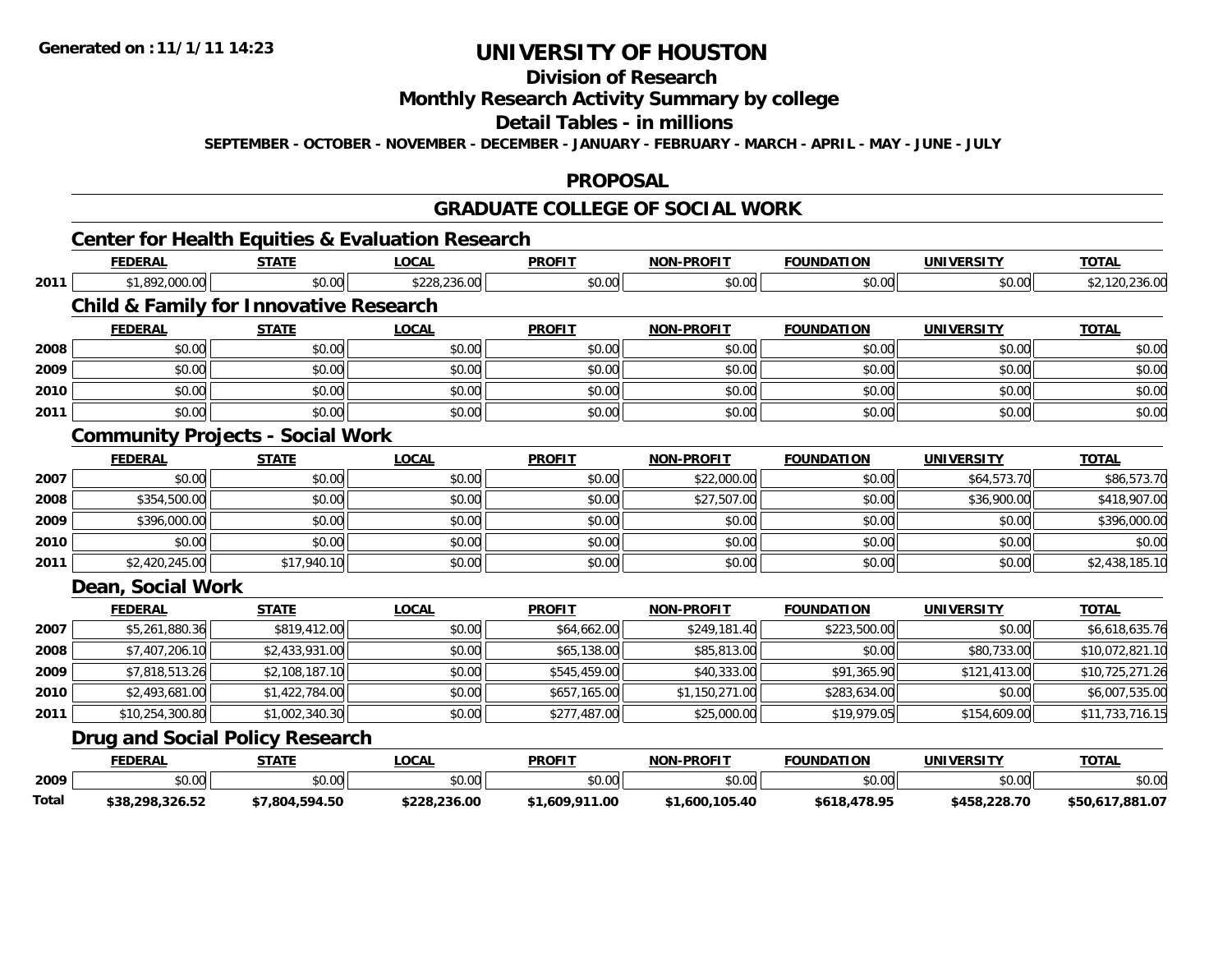### **Division of Research Monthly Research Activity Summary by college Detail Tables - in millions SEPTEMBER - OCTOBER - NOVEMBER - DECEMBER - JANUARY - FEBRUARY - MARCH - APRIL - MAY - JUNE - JULY**

### **PROPOSAL**

### **HILTON COLLEGE OF HOTEL AND RESTAURANT MANAGEMENT**

### **Hotel and Restaurant Management**

|       | <b>FEDERAL</b> | <u>STATE</u> | <u>LOCAL</u> | <b>PROFIT</b> | <b>NON-PROFIT</b> | <b>FOUNDATION</b> | <b>UNIVERSITY</b> | <b>TOTAL</b>   |
|-------|----------------|--------------|--------------|---------------|-------------------|-------------------|-------------------|----------------|
| 2007  | \$0.00         | \$298,900.30 | \$0.00       | \$0.00        | \$0.00            | \$5,000.00        | \$0.00            | \$303,900.30   |
| 2009  | \$0.00         | \$0.00       | \$60,000.00  | \$9,047.50    | \$135,002.00      | \$0.00            | \$0.00            | \$204,049.50   |
| 2010  | \$560,802.00   | \$178,158,00 | \$70,000.00  | \$0.00        | \$82,548,00       | \$0.00            | \$163,662,00      | \$1,055,170.00 |
| 2011  | \$2,191,266.00 | \$73,547.00  | \$0.00       | \$223,500.00  | \$43,271.00       | \$11,640.00       | \$312,542.00      | \$2,855,766.00 |
| Total | \$2,752,068.00 | \$550,605.30 | \$130,000.00 | \$232,547.50  | \$260,821.00      | \$16,640.00       | \$476,204.00      | \$4,418,885.80 |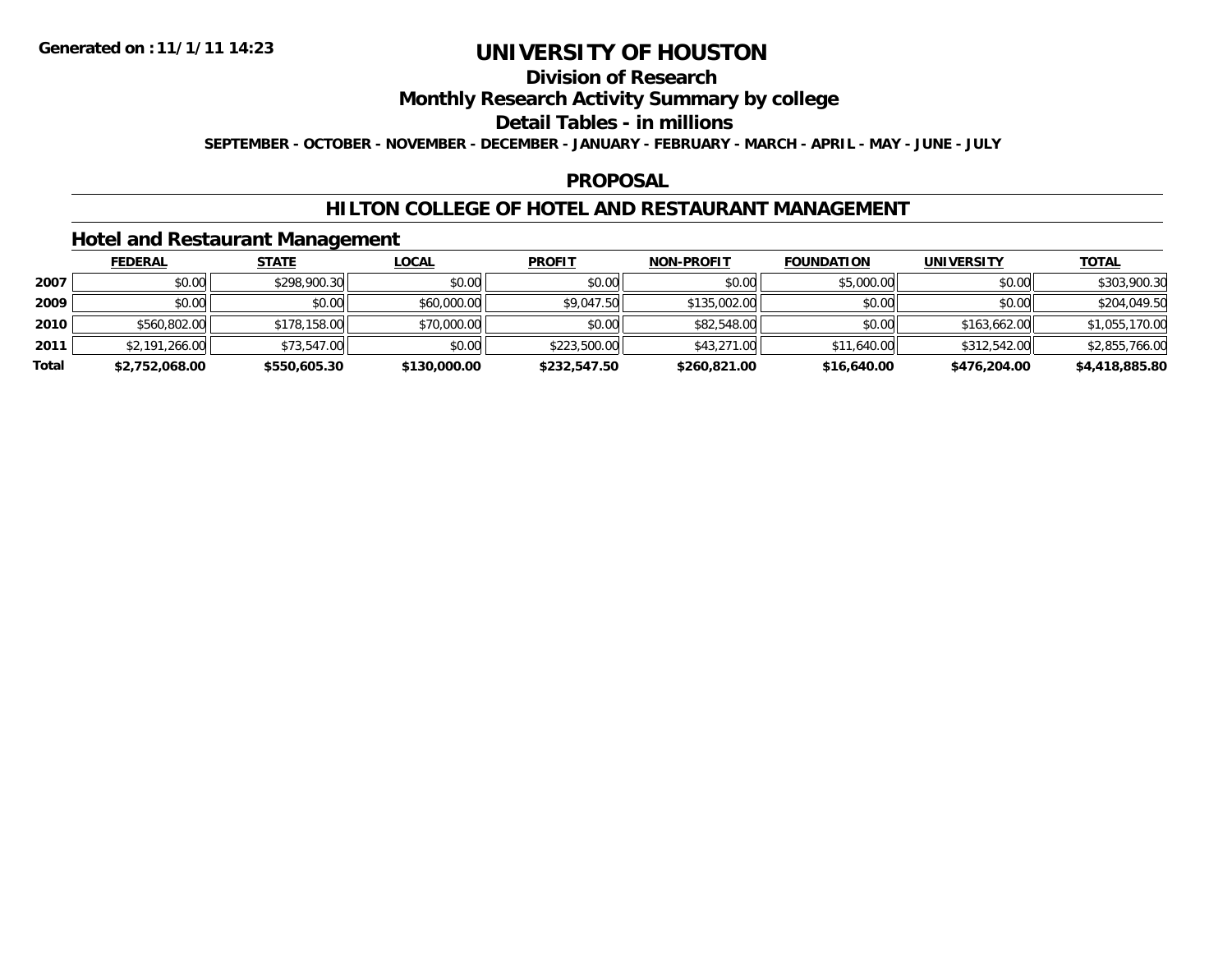# **Division of Research Monthly Research Activity Summary by college Detail Tables - in millions**

**SEPTEMBER - OCTOBER - NOVEMBER - DECEMBER - JANUARY - FEBRUARY - MARCH - APRIL - MAY - JUNE - JULY** 

### **PROPOSAL**

#### **HONORS COLLEGE**

# **Dean, Honors College**

|       | <b>FEDERAL</b>                    | <b>STATE</b> | <b>LOCAL</b> | <b>PROFIT</b> | <b>NON-PROFIT</b> | <b>FOUNDATION</b> | <b>UNIVERSITY</b> | <b>TOTAL</b>   |
|-------|-----------------------------------|--------------|--------------|---------------|-------------------|-------------------|-------------------|----------------|
| 2011  | \$147,957.00                      | \$0.00       | \$0.00       | \$0.00        | \$0.00            | \$0.00            | \$0.00            | \$147,957.00   |
|       | <b>Houston Teachers Institute</b> |              |              |               |                   |                   |                   |                |
|       | <b>FEDERAL</b>                    | <b>STATE</b> | <b>LOCAL</b> | <b>PROFIT</b> | <b>NON-PROFIT</b> | <b>FOUNDATION</b> | <b>UNIVERSITY</b> | <b>TOTAL</b>   |
| 2008  | \$175,000.00                      | \$0.00       | \$0.00       | \$0.00        | \$0.00            | \$0.00            | \$0.00            | \$175,000.00   |
| 2009  | \$894,435.50                      | \$0.00       | \$0.00       | \$0.00        | \$4,899.50        | \$0.00            | \$0.00            | \$899,335.00   |
| 2010  | \$530,851.00                      | \$25,000.00  | \$0.00       | \$54,637.32   | \$0.00            | \$0.00            | \$0.00            | \$610,488.32   |
| 2011  | \$34,951.70                       | \$0.00       | \$0.00       | \$0.00        | \$53,185.20       | \$0.00            | \$0.00            | \$88,136.90    |
| Total | \$1,783,195.20                    | \$25,000.00  | \$0.00       | \$54,637.32   | \$58,084.70       | \$0.00            | \$0.00            | \$1,920,917.22 |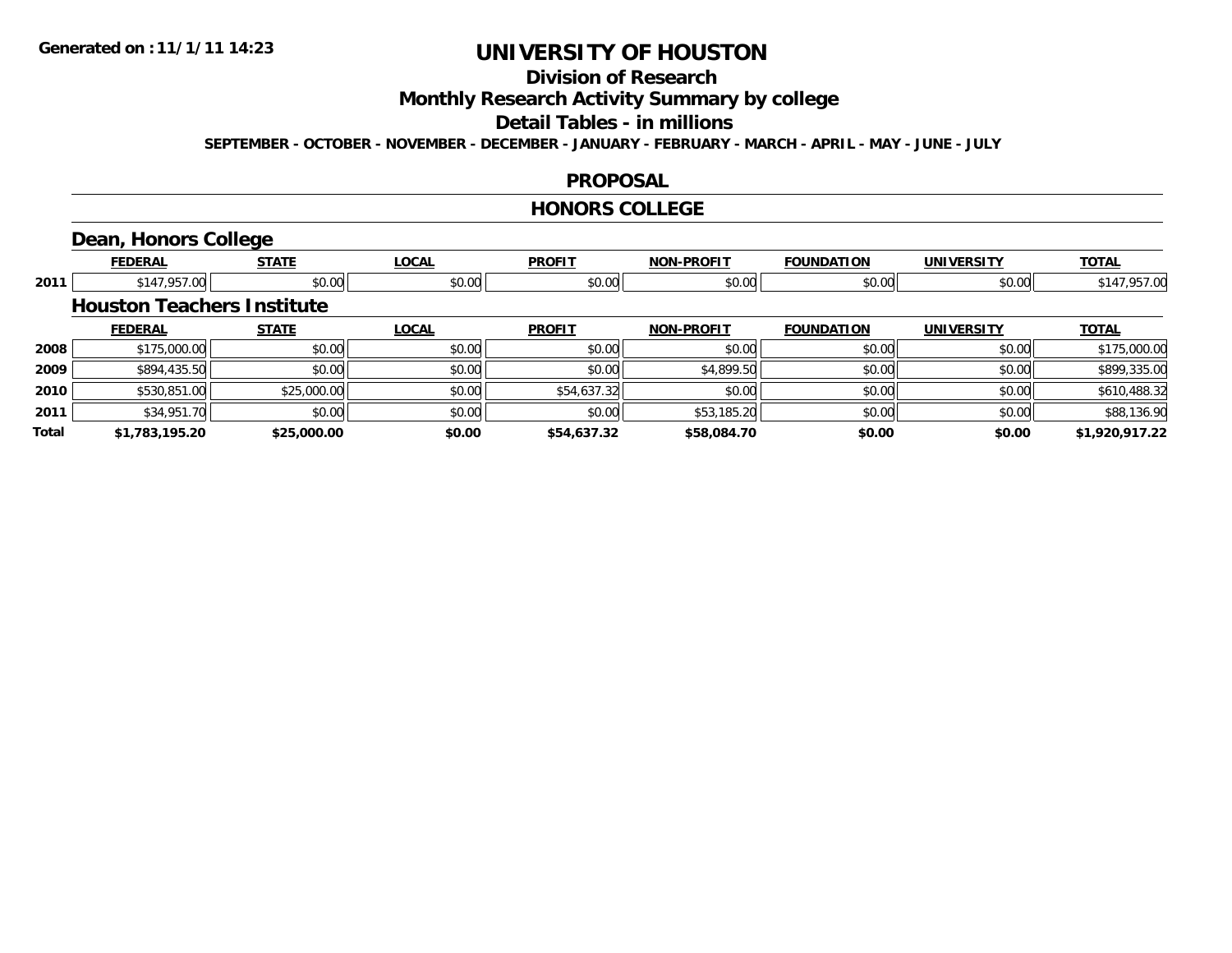### **Division of Research Monthly Research Activity Summary by college Detail Tables - in millions SEPTEMBER - OCTOBER - NOVEMBER - DECEMBER - JANUARY - FEBRUARY - MARCH - APRIL - MAY - JUNE - JULY**

#### **PROPOSAL**

#### **LIBRARY**

# **Administration, Library**

|       | <b>FEDERAL</b> | <b>STATE</b> | <b>LOCAL</b> | <b>PROFIT</b> | <b>NON-PROFIT</b> | <b>FOUNDATION</b> | <b>UNIVERSITY</b> | <b>TOTAL</b> |
|-------|----------------|--------------|--------------|---------------|-------------------|-------------------|-------------------|--------------|
| 2007  | \$0.00         | \$100,834,00 | \$0.00       | \$0.00        | \$0.00            | \$0.00            | \$0.00            | \$100,834.00 |
| 2008  | \$150,479.40   | \$0.00       | \$0.00       | \$0.00        | \$0.00            | \$0.00            | \$0.00            | \$150,479.40 |
| 2010  | \$0.00         | \$19,863.00  | \$0.00       | \$0.00        | \$0.00            | \$0.00            | \$0.00            | \$19,863.00  |
| 2011  | \$242,982.00   | \$0.00       | \$0.00       | \$0.00        | \$0.00            | \$0.00            | \$0.00            | \$242,982.00 |
| Total | \$393,461.40   | \$120,697.00 | \$0.00       | \$0.00        | \$0.00            | \$0.00            | \$0.00            | \$514,158.40 |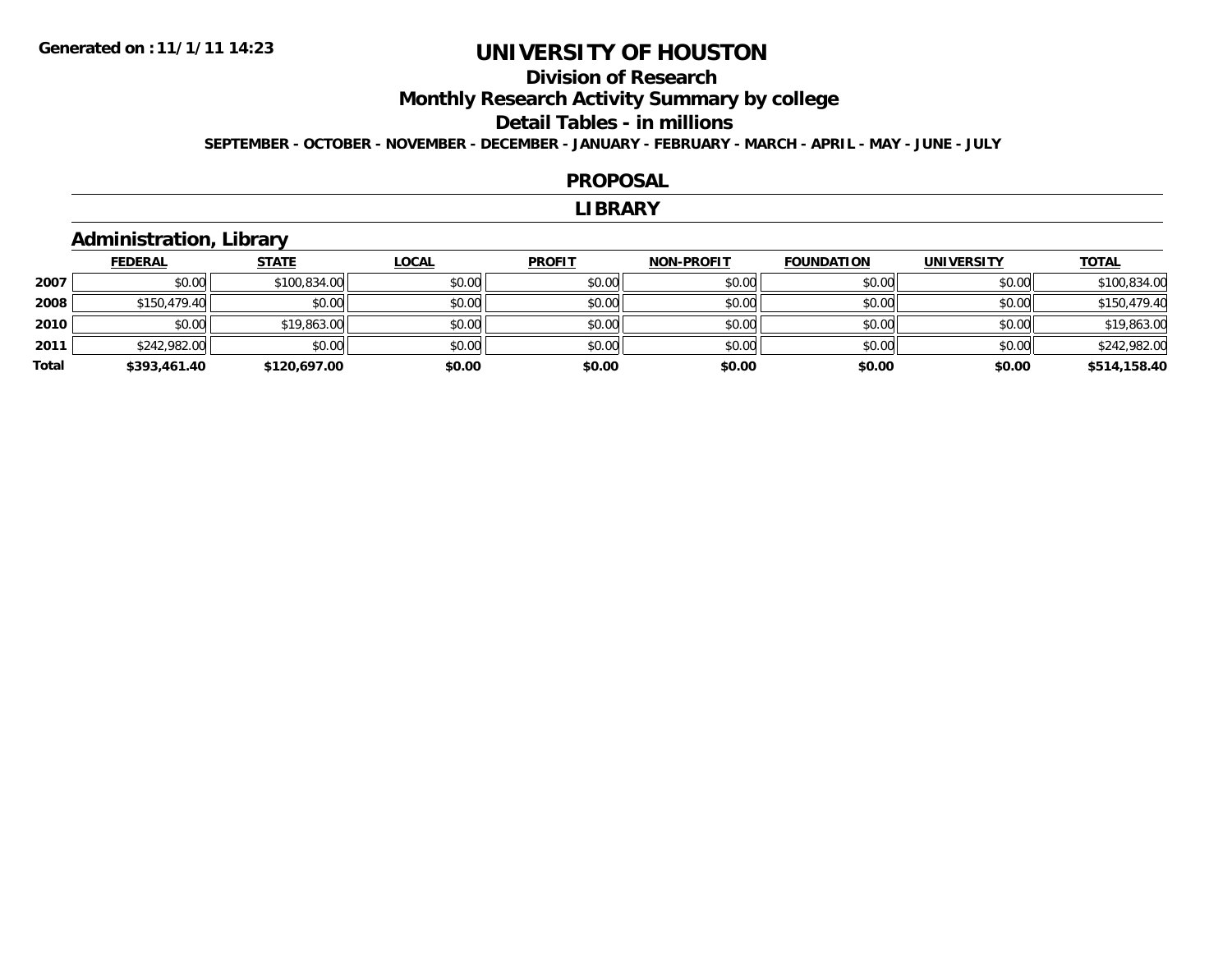### **Division of Research Monthly Research Activity Summary by college Detail Tables - in millions SEPTEMBER - OCTOBER - NOVEMBER - DECEMBER - JANUARY - FEBRUARY - MARCH - APRIL - MAY - JUNE - JULY**

### **PROPOSAL**

#### **PRESIDENT**

#### **Office of the President**

|      | <b>FEDERAL</b> | <b>STATE</b>                        | <b>LOCAL</b> | <b>PROFIT</b> | <b>NON-PROFIT</b> | <b>FOUNDATION</b> | <b>UNIVERSITY</b> | <b>TOTAL</b>   |
|------|----------------|-------------------------------------|--------------|---------------|-------------------|-------------------|-------------------|----------------|
| 2009 | \$0.00         | \$0.00                              | \$0.00       | \$0.00        | \$0.00            | \$0.00            | \$0.00            | \$0.00         |
|      |                | <b>Vice President Admin/Finance</b> |              |               |                   |                   |                   |                |
|      |                |                                     |              |               |                   |                   |                   |                |
|      | <b>FEDERAL</b> | <b>STATE</b>                        | <b>LOCAL</b> | <b>PROFIT</b> | <b>NON-PROFIT</b> | <b>FOUNDATION</b> | <b>UNIVERSITY</b> | <b>TOTAL</b>   |
| 2011 | \$1,935,000.00 | \$0.00                              | \$0.00       | \$0.00        | \$0.00            | \$0.00            | \$0.00            | \$1,935,000.00 |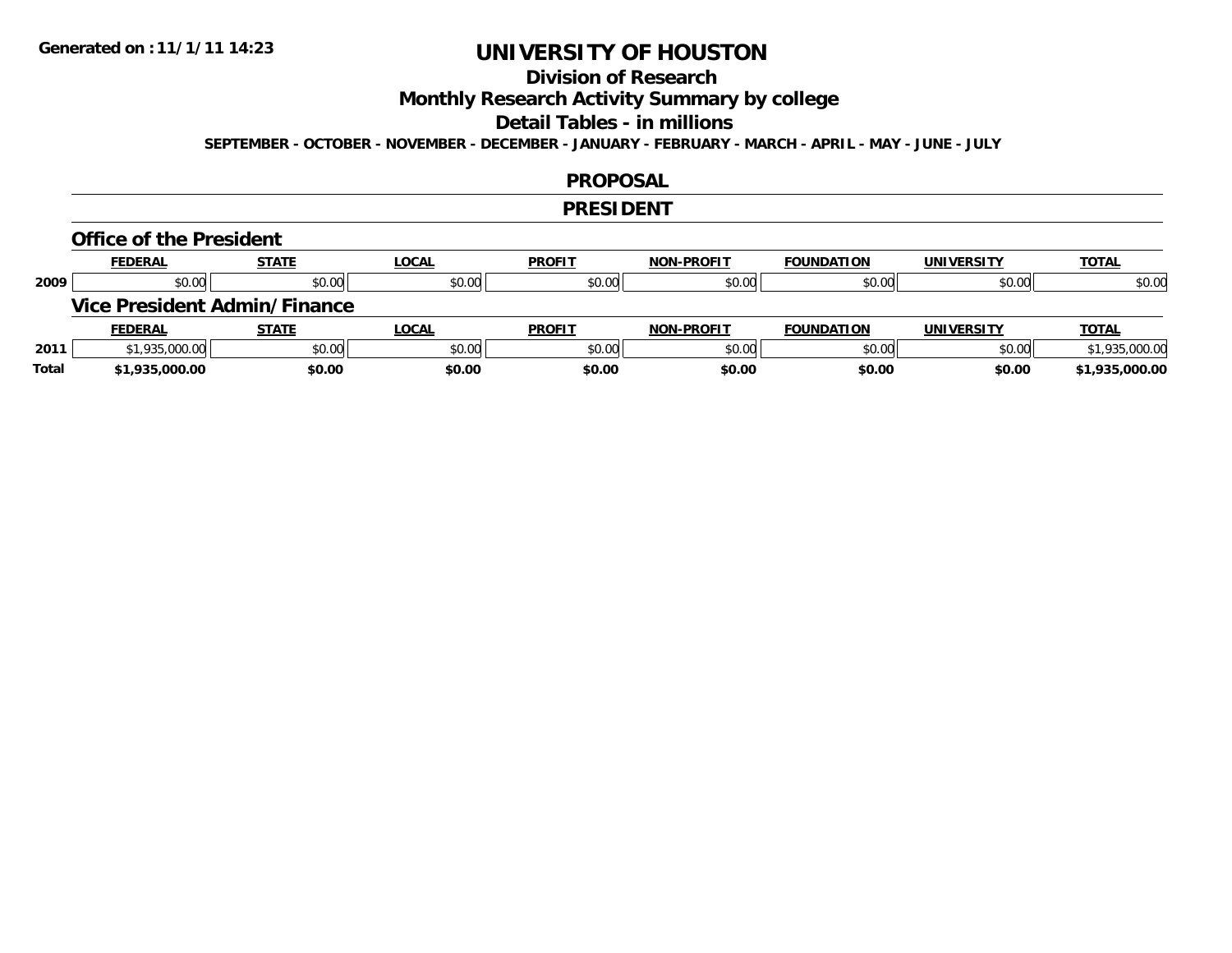## **Division of Research Monthly Research Activity Summary by college Detail Tables - in millions SEPTEMBER - OCTOBER - NOVEMBER - DECEMBER - JANUARY - FEBRUARY - MARCH - APRIL - MAY - JUNE - JULY**

#### **PROPOSAL**

# **SENIOR V.P. FOR ACADEMIC AFFAIRS AND PROVOST**

|      | <b>KUHF - Radio</b>                                 |              |              |               |                   |                   |                   |                |
|------|-----------------------------------------------------|--------------|--------------|---------------|-------------------|-------------------|-------------------|----------------|
|      | <b>FEDERAL</b>                                      | <b>STATE</b> | <b>LOCAL</b> | <b>PROFIT</b> | <b>NON-PROFIT</b> | <b>FOUNDATION</b> | <b>UNIVERSITY</b> | <b>TOTAL</b>   |
| 2007 | \$0.00                                              | \$0.00       | \$0.00       | \$0.00        | \$465,065.00      | \$0.00            | \$0.00            | \$465,065.00   |
| 2008 | \$126,705.00                                        | \$0.00       | \$0.00       | \$0.00        | \$467,974.00      | \$0.00            | \$0.00            | \$594,679.00   |
| 2009 | \$101,338.00                                        | \$250,000.00 | \$0.00       | \$0.00        | \$465,086.00      | \$87,660.00       | \$0.00            | \$904,084.00   |
| 2010 | \$192,564.00                                        | \$12,500.00  | \$0.00       | \$0.00        | \$699,308.46      | \$0.00            | \$0.00            | \$904,372.46   |
| 2011 | \$0.00                                              | \$12,500.00  | \$0.00       | \$0.00        | \$623,146.00      | \$0.00            | \$0.00            | \$635,646.00   |
|      | <b>Learning and Assessment Services</b>             |              |              |               |                   |                   |                   |                |
|      | <b>FEDERAL</b>                                      | <b>STATE</b> | <b>LOCAL</b> | <b>PROFIT</b> | <b>NON-PROFIT</b> | <b>FOUNDATION</b> | <b>UNIVERSITY</b> | <b>TOTAL</b>   |
| 2007 | \$960,691.00                                        | \$138,744.00 | \$0.00       | \$0.00        | \$68,856.00       | \$50,628.00       | \$0.00            | \$1,218,919.00 |
| 2008 | \$0.00                                              | \$127,630.00 | \$0.00       | \$0.00        | \$0.00            | \$4,000.00        | \$0.00            | \$131,630.00   |
| 2009 | \$0.00                                              | \$166,043.09 | \$0.00       | \$0.00        | \$0.00            | \$0.00            | \$0.00            | \$166,043.09   |
| 2010 | \$1,869,569.00                                      | \$148,029.00 | \$0.00       | \$0.00        | \$0.00            | \$10,000.00       | \$0.00            | \$2,027,598.00 |
| 2011 | \$0.00                                              | \$219,384.00 | \$0.00       | \$0.00        | \$430,048.00      | \$0.00            | \$0.00            | \$649,432.00   |
|      | <b>Learning Support Services</b>                    |              |              |               |                   |                   |                   |                |
|      | <b>FEDERAL</b>                                      | <b>STATE</b> | <b>LOCAL</b> | <b>PROFIT</b> | <b>NON-PROFIT</b> | <b>FOUNDATION</b> | <b>UNIVERSITY</b> | <b>TOTAL</b>   |
| 2007 | \$266,372.00                                        | \$49,513.00  | \$0.00       | \$0.00        | \$0.00            | \$0.00            | \$0.00            | \$315,885.00   |
| 2008 | \$185,580.00                                        | \$37,501.00  | \$0.00       | \$0.00        | \$0.00            | \$0.00            | \$0.00            | \$223,081.00   |
| 2009 | \$0.00                                              | \$0.00       | \$0.00       | \$0.00        | \$1,500.00        | \$0.00            | \$0.00            | \$1,500.00     |
|      | <b>Senior V.P. for Academic Affairs and Provost</b> |              |              |               |                   |                   |                   |                |
|      | <b>FEDERAL</b>                                      | <b>STATE</b> | <b>LOCAL</b> | <b>PROFIT</b> | <b>NON-PROFIT</b> | <b>FOUNDATION</b> | <b>UNIVERSITY</b> | <b>TOTAL</b>   |
| 2009 | \$649,461.15                                        | \$15,000.00  | \$0.00       | \$0.00        | \$189,990.69      | \$0.00            | \$0.00            | \$854,451.84   |
| 2010 | \$4,981,470.00                                      | \$15,000.00  | \$0.00       | \$0.00        | \$0.00            | \$0.00            | \$0.00            | \$4,996,470.00 |
| 2011 | \$0.00                                              | \$29,456.00  | \$0.00       | \$0.00        | \$149,488.00      | \$0.00            | \$0.00            | \$178,944.00   |
|      | <b>UH Charter School</b>                            |              |              |               |                   |                   |                   |                |
|      | <b>FEDERAL</b>                                      | <b>STATE</b> | <b>LOCAL</b> | <b>PROFIT</b> | <b>NON-PROFIT</b> | <b>FOUNDATION</b> | <b>UNIVERSITY</b> | <b>TOTAL</b>   |
| 2011 | \$0.00                                              | \$44,864.00  | \$0.00       | \$0.00        | \$0.00            | \$0.00            | \$0.00            | \$44,864.00    |
|      | <b>Undergraduate Scholars</b>                       |              |              |               |                   |                   |                   |                |
|      | <b>FEDERAL</b>                                      | <b>STATE</b> | <b>LOCAL</b> | <b>PROFIT</b> | <b>NON-PROFIT</b> | <b>FOUNDATION</b> | <b>UNIVERSITY</b> | <b>TOTAL</b>   |
| 2009 | \$0.00                                              | \$15,000.00  | \$0.00       | \$0.00        | \$0.00            | \$0.00            | \$0.00            | \$15,000.00    |
| 2010 | \$0.00                                              | \$10,000.00  | \$0.00       | \$0.00        | \$0.00            | \$28,750.00       | \$0.00            | \$38,750.00    |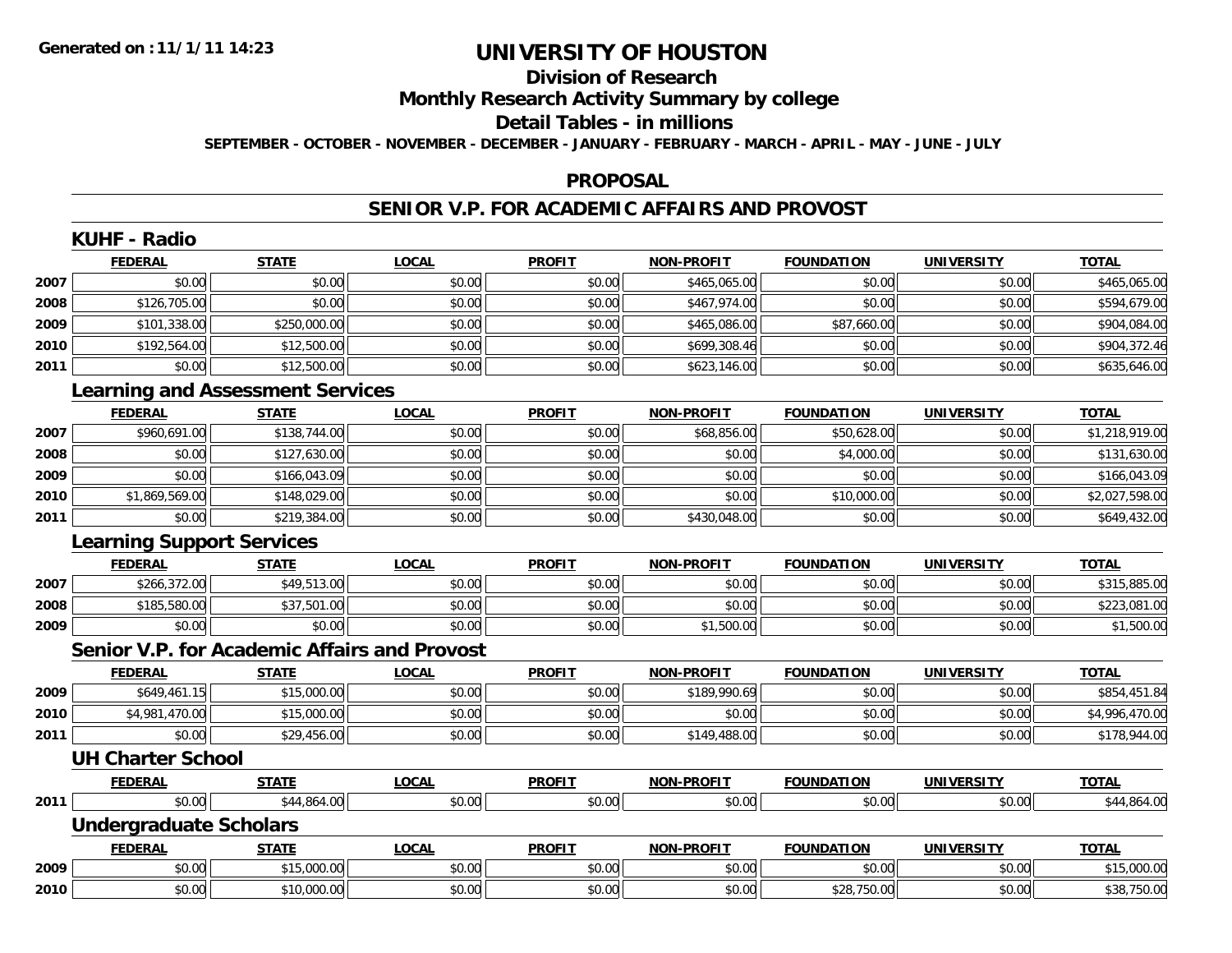### **Division of Research Monthly Research Activity Summary by college Detail Tables - in millions SEPTEMBER - OCTOBER - NOVEMBER - DECEMBER - JANUARY - FEBRUARY - MARCH - APRIL - MAY - JUNE - JULY**

### **PROPOSAL**

### **SENIOR V.P. FOR ACADEMIC AFFAIRS AND PROVOST**

### **Undergraduate Scholars**

|              | <b>FEDERAL</b> | <b>STATF</b>   | <b>LOCAL</b> | <b>PROFIT</b> | <b>NON-PROFIT</b> | <b>FOUNDATION</b> | <b>UNIVERSITY</b> | <b>TOTAL</b>                            |
|--------------|----------------|----------------|--------------|---------------|-------------------|-------------------|-------------------|-----------------------------------------|
| 2011         | \$0.00         | \$350,500.00   | \$0.00       | \$0.00        | \$0.00            | \$0.00            | \$0.00            | <b>EOO OC</b><br>$*350.$<br>,330,300.00 |
| <b>Total</b> | \$9,333,750.15 | \$1,641,664.09 | \$0.00       | \$0.00        | \$3,560,462.15    | \$181,038.00      | \$0.00            | \$14,716,914.39                         |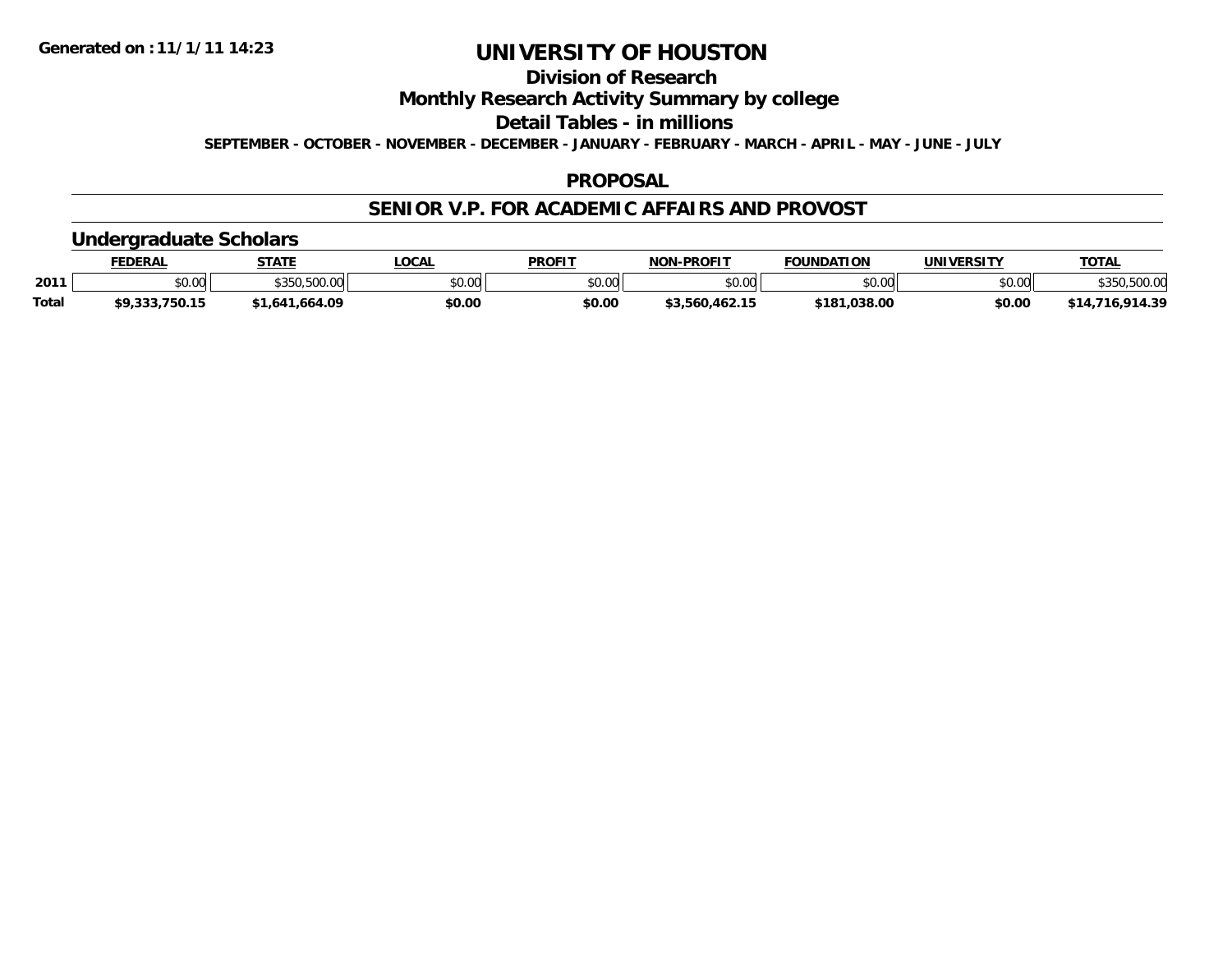### **Division of Research Monthly Research Activity Summary by college Detail Tables - in millions SEPTEMBER - OCTOBER - NOVEMBER - DECEMBER - JANUARY - FEBRUARY - MARCH - APRIL - MAY - JUNE - JULY**

### **PROPOSAL**

#### **UH LAW CENTER**

|       | Dean, Law      |              |              |               |                   |                   |                   |                |
|-------|----------------|--------------|--------------|---------------|-------------------|-------------------|-------------------|----------------|
|       | <b>FEDERAL</b> | <b>STATE</b> | <b>LOCAL</b> | <b>PROFIT</b> | <b>NON-PROFIT</b> | <b>FOUNDATION</b> | <b>UNIVERSITY</b> | <b>TOTAL</b>   |
| 2007  | \$0.00         | \$0.00       | \$0.00       | \$0.00        | \$0.00            | \$44,558.00       | \$0.00            | \$44,558.00    |
| 2009  | \$1,495,475.50 | \$100,000.00 | \$0.00       | \$0.00        | \$0.00            | \$0.00            | \$0.00            | \$1,595,475.50 |
| 2011  | \$0.00         | \$0.00       | \$0.00       | \$0.00        | \$0.00            | \$50,409.75       | \$0.00            | \$50,409.75    |
|       | <b>Law-UH</b>  |              |              |               |                   |                   |                   |                |
|       | <b>FEDERAL</b> | <b>STATE</b> | <b>LOCAL</b> | <b>PROFIT</b> | <b>NON-PROFIT</b> | <b>FOUNDATION</b> | <b>UNIVERSITY</b> | <b>TOTAL</b>   |
| 2007  | \$0.00         | \$115,000.00 | \$0.00       | \$0.00        | \$0.00            | \$0.00            | \$0.00            | \$115,000.00   |
| 2008  | \$0.00         | \$0.00       | \$0.00       | \$100,079.00  | \$0.00            | \$0.00            | \$0.00            | \$100,079.00   |
| 2009  | \$1,050,565.28 | \$20,000.00  | \$0.00       | \$10,704.00   | \$0.00            | \$384,268.00      | \$420,062.00      | \$1,885,599.28 |
| 2010  | \$0.40         | \$200,000.00 | \$0.00       | \$0.00        | \$14,137.00       | \$279,068.00      | \$0.00            | \$493,205.40   |
| 2011  | \$0.00         | \$121,906.10 | \$0.00       | \$10,063.00   | \$0.00            | \$0.00            | \$68,956.00       | \$200,925.10   |
| Total | \$2,546,041.18 | \$556,906.10 | \$0.00       | \$120,846.00  | \$14,137.00       | \$758,303.75      | \$489,018.00      | \$4,485,252.03 |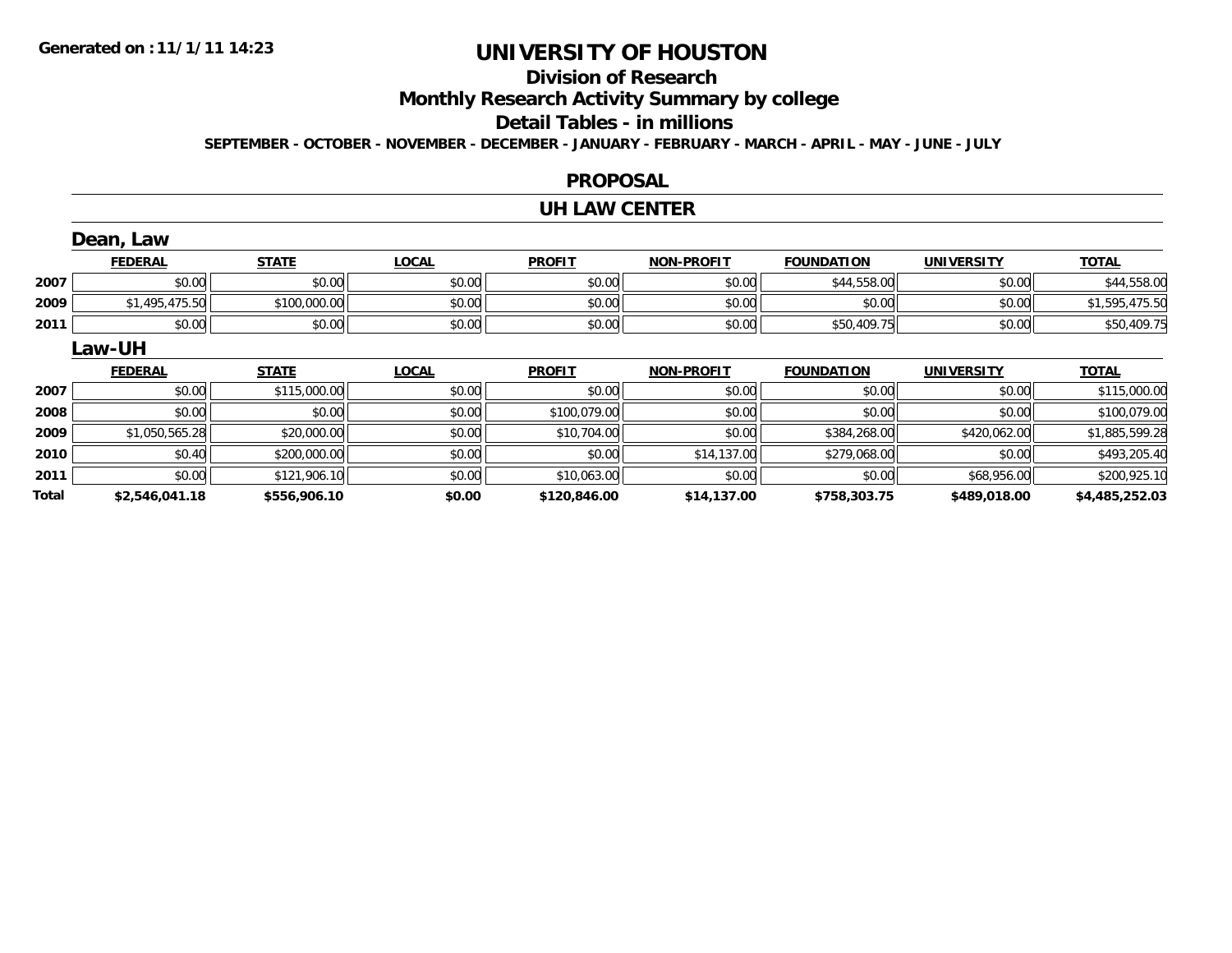### **Division of Research Monthly Research Activity Summary by college Detail Tables - in millions SEPTEMBER - OCTOBER - NOVEMBER - DECEMBER - JANUARY - FEBRUARY - MARCH - APRIL - MAY - JUNE - JULY**

#### **PROPOSAL**

### **UH SYSTEM**

|       | <b>FEDERAL</b> | <b>STATE</b> | <b>LOCAL</b> | <b>PROFIT</b> | <b>NON-PROFIT</b> | <b>FOUNDATION</b> | <b>UNIVERSITY</b> | <b>TOTAL</b>   |
|-------|----------------|--------------|--------------|---------------|-------------------|-------------------|-------------------|----------------|
| 2007  | \$0.00         | \$21,458.00  | \$0.00       | \$0.00        | \$1,770,535.25    | \$0.00            | \$0.00            | \$1,791,993.25 |
| 2008  | \$0.00         | \$0.00       | \$0.00       | \$0.00        | \$1,310,104.00    | \$0.00            | \$0.00            | \$1,310,104.00 |
| 2009  | \$0.00         | \$0.00       | \$0.00       | \$0.00        | \$1,701,386.00    | \$0.00            | \$0.00            | \$1,701,386.00 |
| 2010  | \$104,421.00   | \$0.00       | \$0.00       | \$0.00        | \$1,483,936.12    | \$0.00            | \$0.00            | \$1,588,357.12 |
| 2011  | \$0.00         | \$0.00       | \$0.00       | \$0.00        | \$1,606,903.00    | \$0.00            | \$0.00            | \$1,606,903.00 |
| Total | \$104,421.00   | \$21,458.00  | \$0.00       | \$0.00        | \$7,872,864.37    | \$0.00            | \$0.00            | \$7,998,743.37 |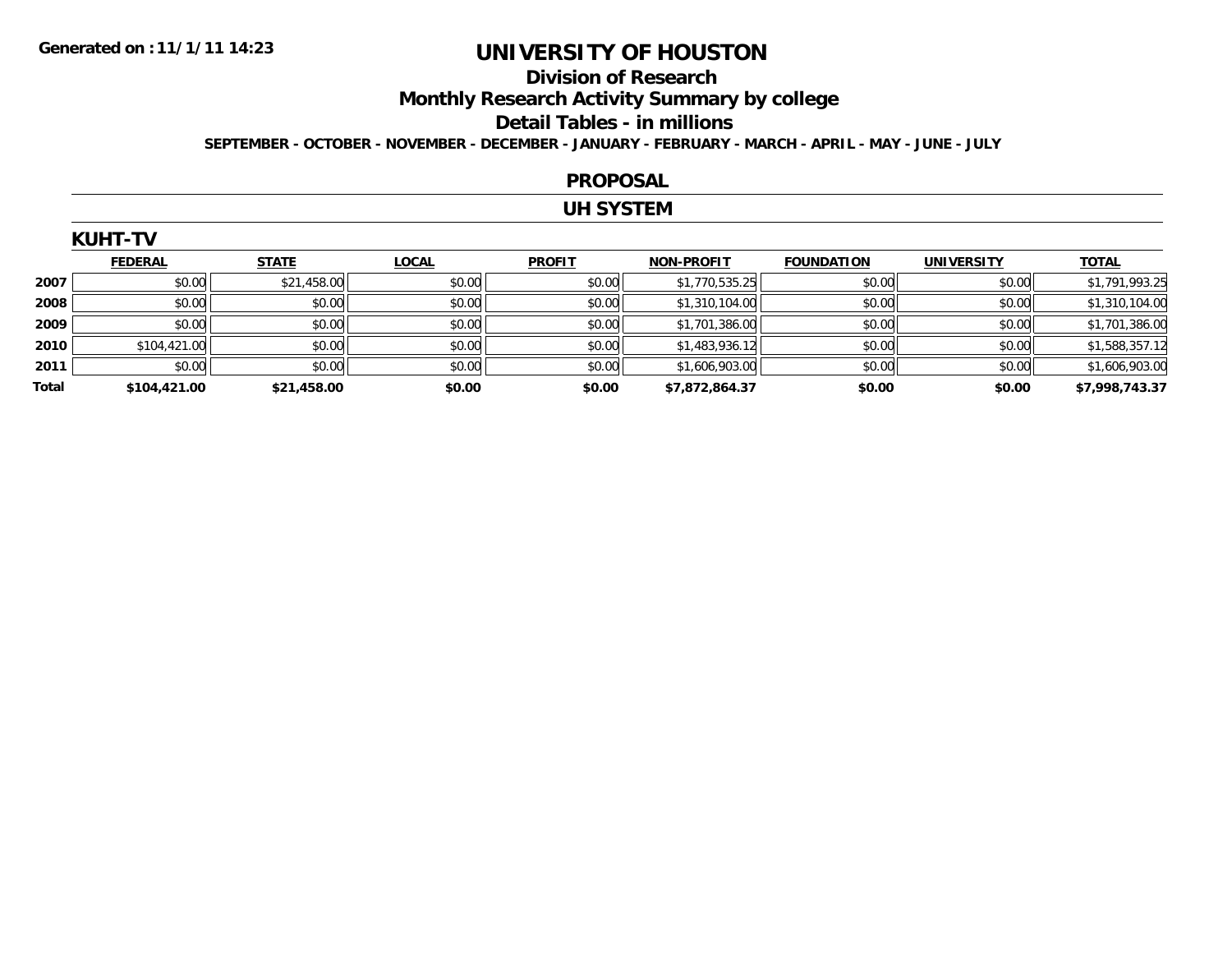### **Division of Research Monthly Research Activity Summary by college Detail Tables - in millions SEPTEMBER - OCTOBER - NOVEMBER - DECEMBER - JANUARY - FEBRUARY - MARCH - APRIL - MAY - JUNE - JULY**

#### **PROPOSAL**

#### **UKNOWN COLLEGE**

# **Unknown Department**

|       | <b>FEDERAL</b> | <b>STATE</b> | <b>LOCAL</b> | <b>PROFIT</b> | <b>NON-PROFIT</b> | <b>FOUNDATION</b> | <b>UNIVERSITY</b> | <b>TOTAL</b>   |
|-------|----------------|--------------|--------------|---------------|-------------------|-------------------|-------------------|----------------|
| 2007  | \$1,000,000.00 | \$0.00       | \$0.00       | \$0.00        | \$0.00            | \$0.00            | \$0.00            | \$1,000,000.00 |
| 2008  | \$4,848,119.20 | \$240,000.00 | \$0.00       | \$63,785.00   | \$0.00            | \$0.00            | \$0.00            | \$5,151,904.20 |
| 2009  | \$854,800.64   | \$0.00       | \$0.00       | \$0.00        | \$0.00            | \$0.00            | \$272,644.00      | \$1,127,444.64 |
| 2010  | \$33,000.00    | \$329,594.19 | \$0.00       | \$10,000.00   | \$0.00            | \$0.00            | \$0.00            | \$372,594.19   |
| 2011  | \$840,000.00   | \$31,800.00  | \$0.00       | \$409,411.00  | \$26,098.50       | \$151,229.25      | \$0.00            | \$1,458,538.75 |
| Total | \$7,575,919.84 | \$601,394.19 | \$0.00       | \$483,196.00  | \$26,098.50       | \$151,229.25      | \$272,644.00      | \$9,110,481.77 |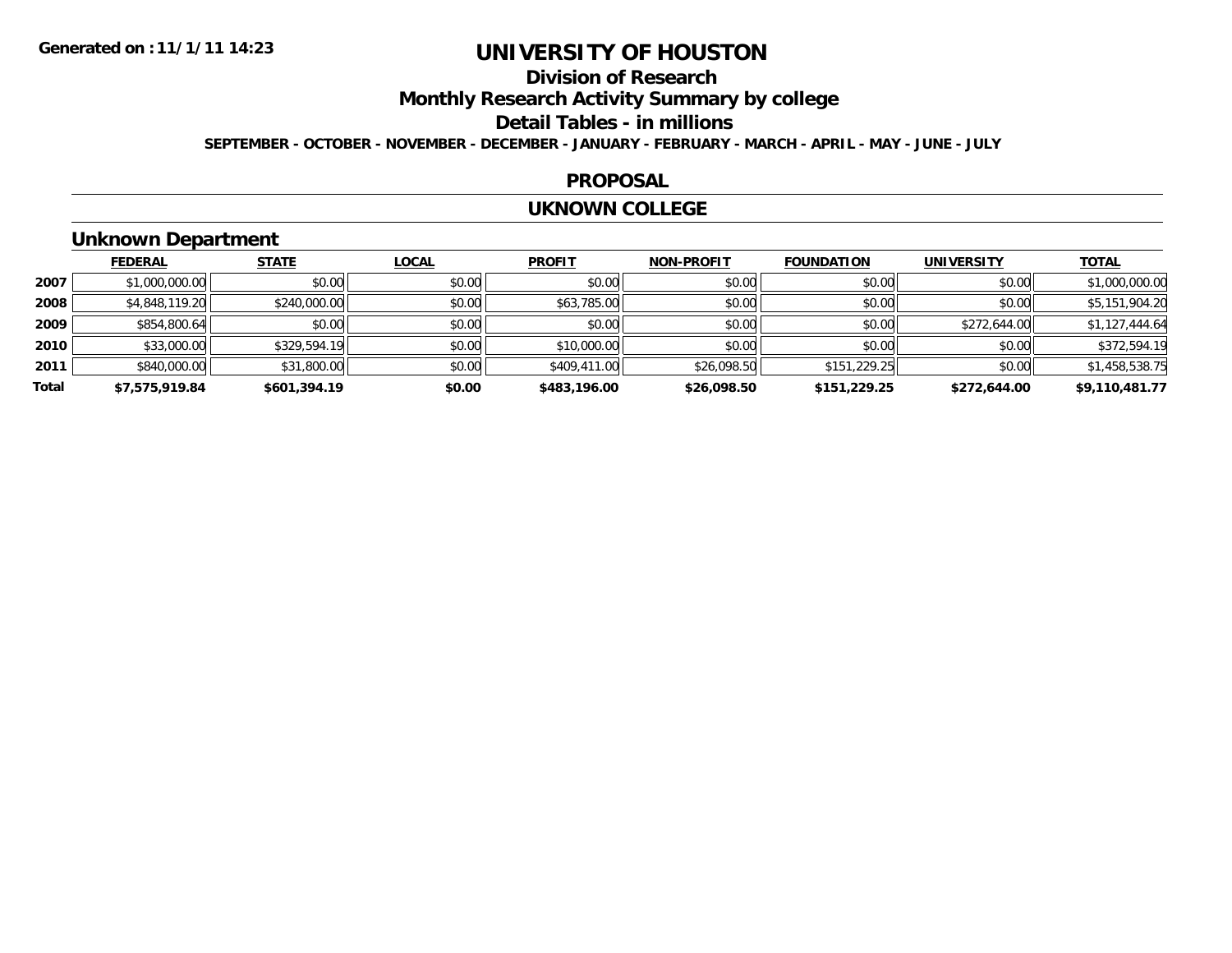### **Division of Research Monthly Research Activity Summary by college Detail Tables - in millions SEPTEMBER - OCTOBER - NOVEMBER - DECEMBER - JANUARY - FEBRUARY - MARCH - APRIL - MAY - JUNE - JULY**

### **PROPOSAL**

# **VICE PRESIDENT FOR ADMINISTRATION**

#### **Physical Plant FEDERAL STATE LOCAL PROFIT NON-PROFIT FOUNDATION UNIVERSITY TOTAL 2009** $\bullet$  \$0.00 \$0.00 \$0.00 \$0.00 \$0.00 \$0.00 \$0.00 \$0.00 \$0.00 \$0.00 \$0.00 \$0.00 \$0.00 \$0.00 \$0.00 \$0.00 \$0.00 **UH Police Department FEDERAL STATE LOCAL PROFIT NON-PROFIT FOUNDATION UNIVERSITY TOTAL 2009** \$0.00 \$227,432.50 \$0.00 \$0.00 \$0.00 \$0.00 \$0.00 \$227,432.50 **2010** \$88,917.00 \$0.00 \$0.00 \$0.00 \$0.00 \$0.00 \$0.00 \$88,917.00 **2011** $\textbf{1} \hspace{14mm} \text{$53,805.00[} \hspace{14mm} \text{$58,560.00cm$}$ **Total\$142,722.00 \$232,187.50 \$0.00 \$0.00 \$0.00 \$0.00 \$0.00 \$374,909.50**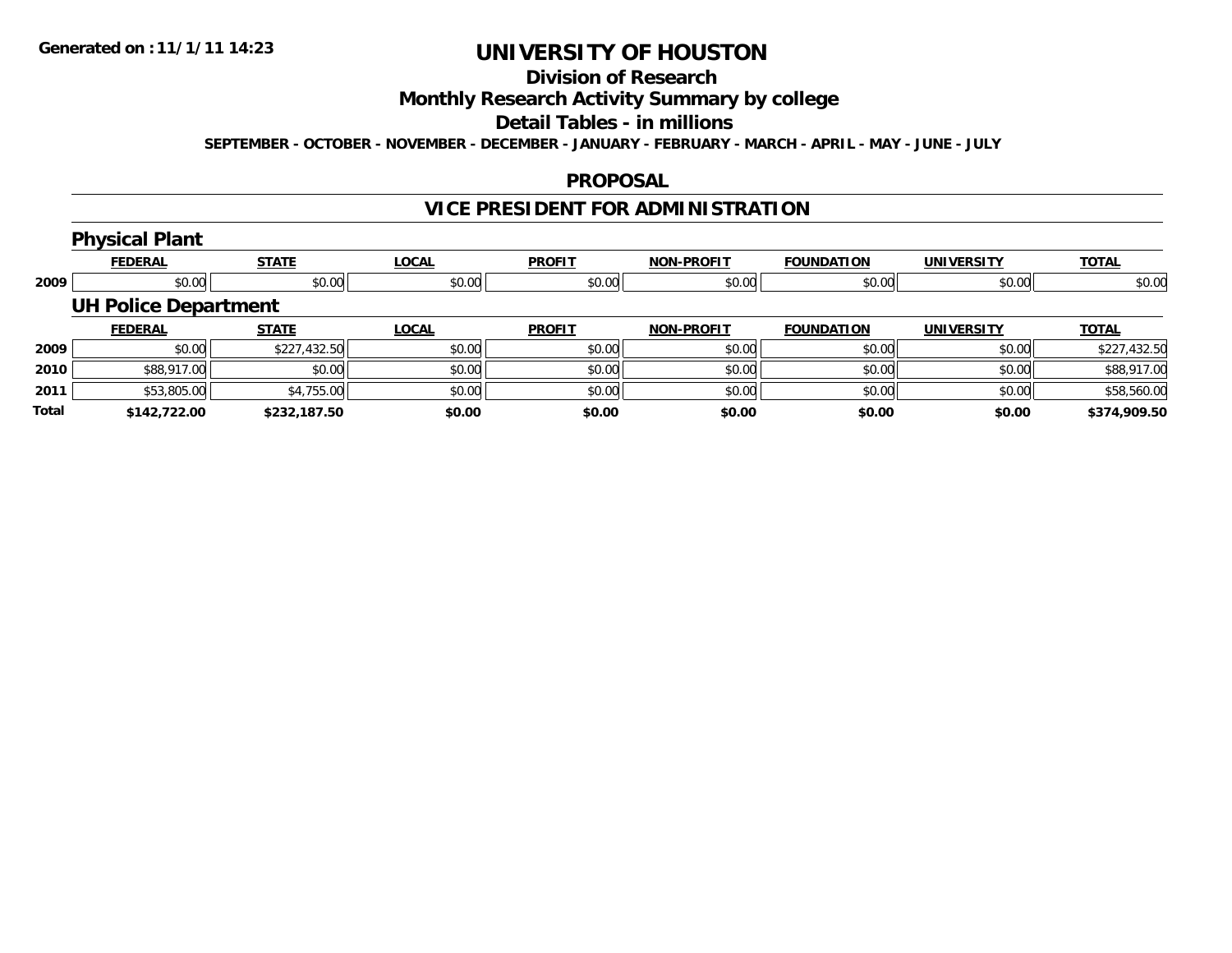### **Division of Research Monthly Research Activity Summary by college Detail Tables - in millions SEPTEMBER - OCTOBER - NOVEMBER - DECEMBER - JANUARY - FEBRUARY - MARCH - APRIL - MAY - JUNE - JULY**

### **PROPOSAL**

# **VICE PRESIDENT FOR COMPUTING**

# **Central Computing Services**

|              | <b>FEDERAL</b> | <b>STATE</b>                                        | <b>LOCAL</b> | <b>PROFIT</b> | -PROFIT<br>NON.                  | <b>FOUNDATION</b> | <b>UNIVERSITY</b> | <b>TOTAL</b>         |
|--------------|----------------|-----------------------------------------------------|--------------|---------------|----------------------------------|-------------------|-------------------|----------------------|
| 2009         | 0.00<br>JU.UU  | 100F<br>$\uparrow$ $\uparrow$ $\uparrow$<br>4.JZ.JU | \$0.00       | \$0.00        | $\circ$ $\circ$ $\circ$<br>ou.uu | \$0.00            | \$0.00            | $\sim$ $\sim$ $\sim$ |
| <b>Total</b> | \$0.00         | 122E<br>-------                                     | \$0.00       | \$0.00        | \$0.00                           | \$0.00            | \$0.00            | 223,432.50           |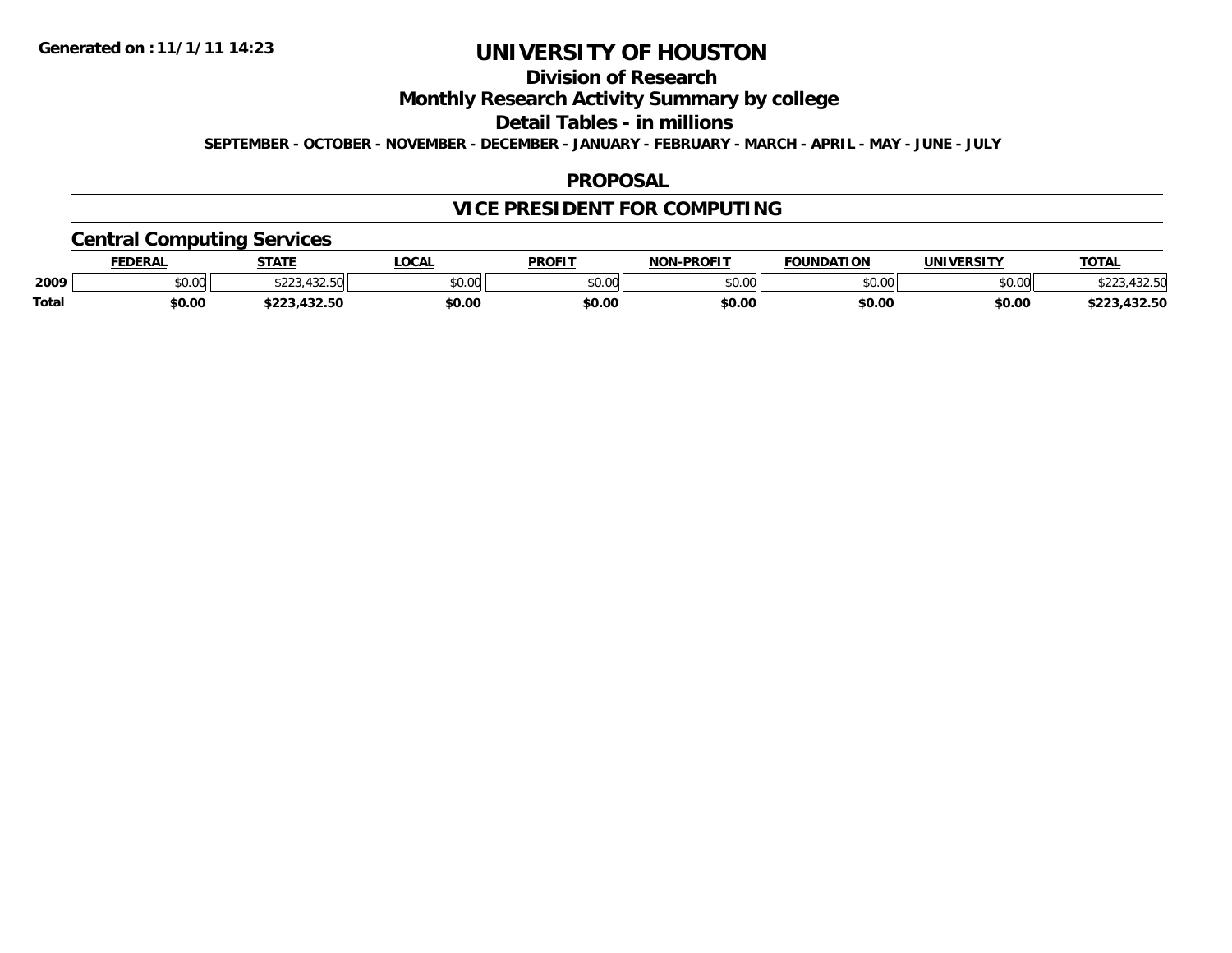### **Division of Research Monthly Research Activity Summary by college Detail Tables - in millions SEPTEMBER - OCTOBER - NOVEMBER - DECEMBER - JANUARY - FEBRUARY - MARCH - APRIL - MAY - JUNE - JULY**

### **PROPOSAL**

# **VICE PRESIDENT FOR STUDENT AFFAIRS**

# **Dean, Student Affairs**

|      | <b>FEDERAL</b>                 | <b>STATE</b>    | <b>OCA</b>     | <b>PROFIT</b>            | <b>NON-PROFIT</b> | <b>FOUNDATION</b>        | <b>UNIVERSITY</b>      | <b>TOTAL</b>                                 |
|------|--------------------------------|-----------------|----------------|--------------------------|-------------------|--------------------------|------------------------|----------------------------------------------|
| 2008 | \$0.00                         | 0.00<br>JU.UU   | nn nn<br>pu.uu | 0.00<br>JU.UU            | \$0.00            | $n \cap \Omega$<br>JU.UU | $n \cap \neg$<br>pu.uu | \$0.00                                       |
| 2010 | <b>¢100 001</b><br>DU.IUU.YÖIC | $\sim$<br>JJ.VU | nn nn<br>DU.UU | $n \cap \Omega$<br>JU.UU | \$0.00            | mn na<br>DU.UU           | \$0.00                 | $\uparrow$ $\uparrow$<br>$H$ $\sim$<br>VU.OC |

# **Vice President, Student Affairs**

|              | <b>FEDERAL</b> | <b>STATE</b>  | <b>LOCAL</b> | <b>PROFIT</b>  | <b>I-PROFIT</b><br><b>NON</b> | <b>FOUNDATION</b> | <b>UNIVERSITY</b> | <b>TOTA.</b> |
|--------------|----------------|---------------|--------------|----------------|-------------------------------|-------------------|-------------------|--------------|
| 2009         | \$982.         | 0000<br>JU.UU | \$0.00       | ≮∩ ∩∩<br>JU.UU | \$0.00                        | 40.00<br>DU.UU    | mn na<br>pu.uu    | <b>¢OQ</b>   |
| <b>Total</b> | 445.00         | \$17,755.00   | \$0.00       | \$0.00         | \$0.00                        | \$0.00            | \$0.00            | 1,189,200.00 |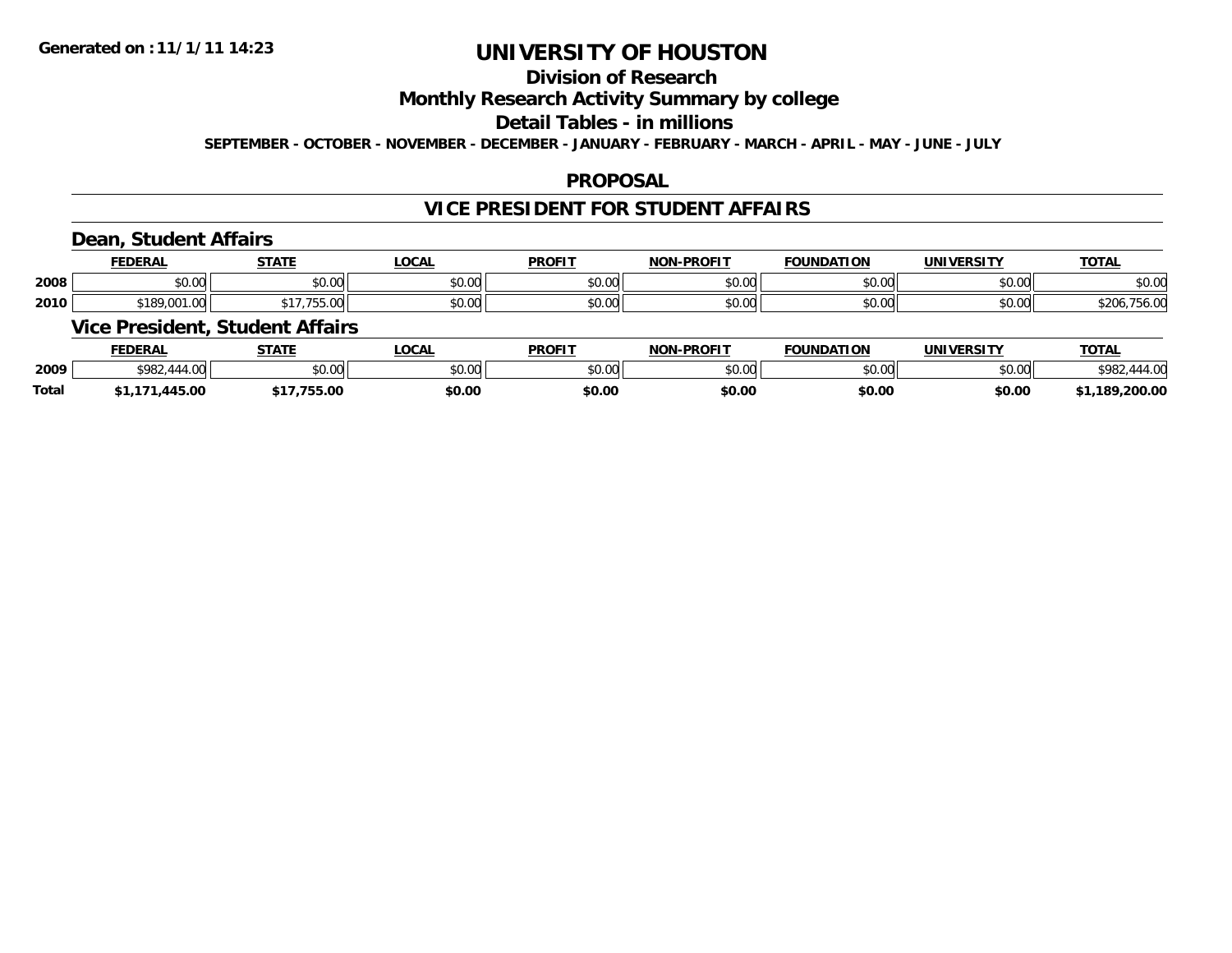### **Division of Research Monthly Research Activity Summary by college Detail Tables - in millions SEPTEMBER - OCTOBER - NOVEMBER - DECEMBER - JANUARY - FEBRUARY - MARCH - APRIL - MAY - JUNE - JULY**

### **PROPOSAL**

# **VP for Community Relations and Institutional Acces**

#### **Center for Student's with Disabilities**

|              | <b>EDERAL</b> | <b>STATE</b>            | <b>LOCAL</b>  | <b>PROFIT</b> | <b>-PROFIT</b><br><b>NON</b> | <b>FOUNDATION</b> | <b>IINTVEDCTTV</b> | <b>TOTAL</b> |
|--------------|---------------|-------------------------|---------------|---------------|------------------------------|-------------------|--------------------|--------------|
| 2011         | \$0.00        | $\sim$ $\sim$<br>$+11.$ | 0000<br>PU.UU | 0000<br>,uu   | \$0.00                       | ስ ለሰ              | 0000<br>DU.UG      |              |
| <b>Total</b> | \$0.00        | 0.384.00.               | \$0.00        | \$0.00        | \$0.00                       | \$0.00            | \$0.00             | 384.00,      |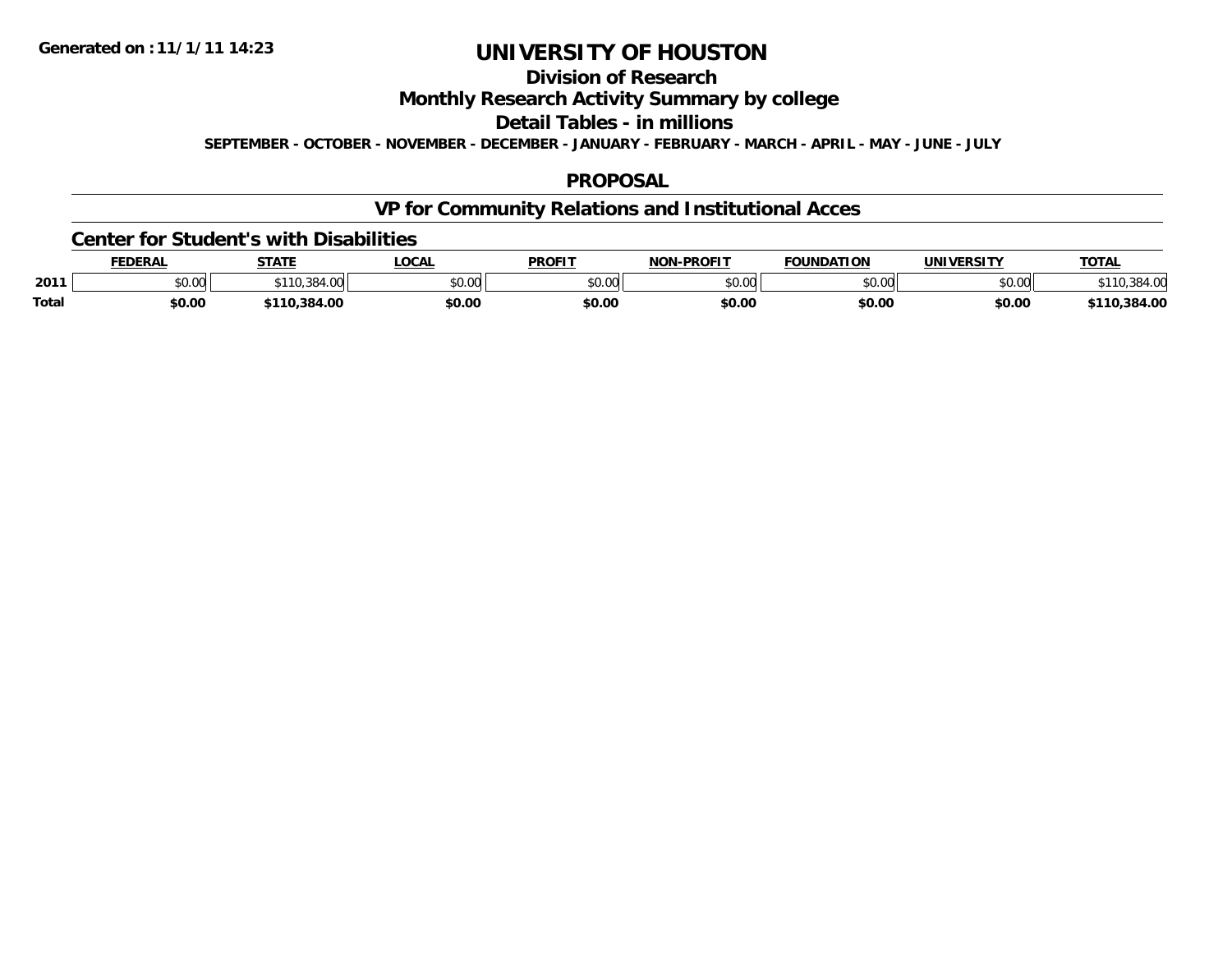# **Division of Research Monthly Research Activity Summary by college Detail Tables - in millions**

**SEPTEMBER - OCTOBER - NOVEMBER - DECEMBER - JANUARY - FEBRUARY - MARCH - APRIL - MAY - JUNE - JULY** 

### **AWARD**

### **C.T. BAUER COLLEGE OF BUSINESS**

#### **Decision and Information Sciences**

|      | <b>FEDERAL</b>                           | <b>STATE</b> | <b>LOCAL</b>         | <b>PROFIT</b> | <b>NON-PROFIT</b> | <b>FOUNDATION</b>   | <b>UNIVERSITY</b> | <b>TOTAL</b> |
|------|------------------------------------------|--------------|----------------------|---------------|-------------------|---------------------|-------------------|--------------|
| 2008 | \$30,082.00                              | \$0.00       | \$0.00               | \$0.00        | \$0.00            | \$0.00              | \$0.00            | \$30,082.00  |
|      | <b>Finance</b>                           |              |                      |               |                   |                     |                   |              |
|      | <b>FEDERAL</b>                           | <b>STATE</b> | <b>LOCAL</b>         | <b>PROFIT</b> | <b>NON-PROFIT</b> | <b>FOUNDATION</b>   | <b>UNIVERSITY</b> | <b>TOTAL</b> |
| 2007 | \$570,000.00                             | \$0.00       | \$0.00               | \$0.00        | \$0.00            | \$0.00              | \$0.00            | \$570,000.00 |
| 2008 | \$436,727.00                             | \$0.00       | \$0.00               | \$0.00        | \$0.00            | \$0.00              | \$0.00            | \$436,727.00 |
| 2010 | \$284,428.00                             | \$0.00       | \$0.00               | \$0.00        | \$0.00            | \$0.00              | \$0.00            | \$284,428.00 |
| 2011 | \$230,759.80                             | \$0.00       | \$0.00               | \$0.00        | \$0.00            | \$0.00              | \$0.00            | \$230,759.80 |
|      | <b>Small Business Development Center</b> |              |                      |               |                   |                     |                   |              |
|      | -------                                  | -----        | $\ddot{\phantom{a}}$ | <b>BBAFFF</b> | <b>MAN BRAFTE</b> | <b>EAUSIBLETANI</b> | 111117112222777   | -----        |

|       | <b>FEDERAL</b>  | <b>STATE</b> | <b>LOCAL</b> | <b>PROFIT</b> | <b>NON-PROFIT</b> | <b>FOUNDATION</b> | <b>UNIVERSITY</b> | <b>TOTAL</b>    |
|-------|-----------------|--------------|--------------|---------------|-------------------|-------------------|-------------------|-----------------|
| 2007  | \$1,811,611.00  | \$0.00       | \$0.00       | \$0.00        | \$0.00            | \$0.00            | \$0.00            | \$1,811,611.00  |
| 2008  | \$1,992,812.00  | \$0.00       | \$0.00       | \$0.00        | \$0.00            | \$0.00            | \$0.00            | \$1,992,812.00  |
| 2009  | \$6,072,855.00  | \$0.00       | \$0.00       | \$0.00        | \$0.00            | \$0.00            | \$0.00            | \$6,072,855.00  |
| 2010  | \$3,723,450.00  | \$0.00       | \$0.00       | \$0.00        | \$0.00            | \$0.00            | \$0.00            | \$3,723,450.00  |
| 2011  | \$2,152,548.00  | \$61,677.00  | \$0.00       | \$0.00        | \$0.00            | \$0.00            | \$0.00            | \$2,214,225.00  |
| Total | \$17,305,272.80 | \$61,677.00  | \$0.00       | \$0.00        | \$0.00            | \$0.00            | \$0.00            | \$17,366,949.80 |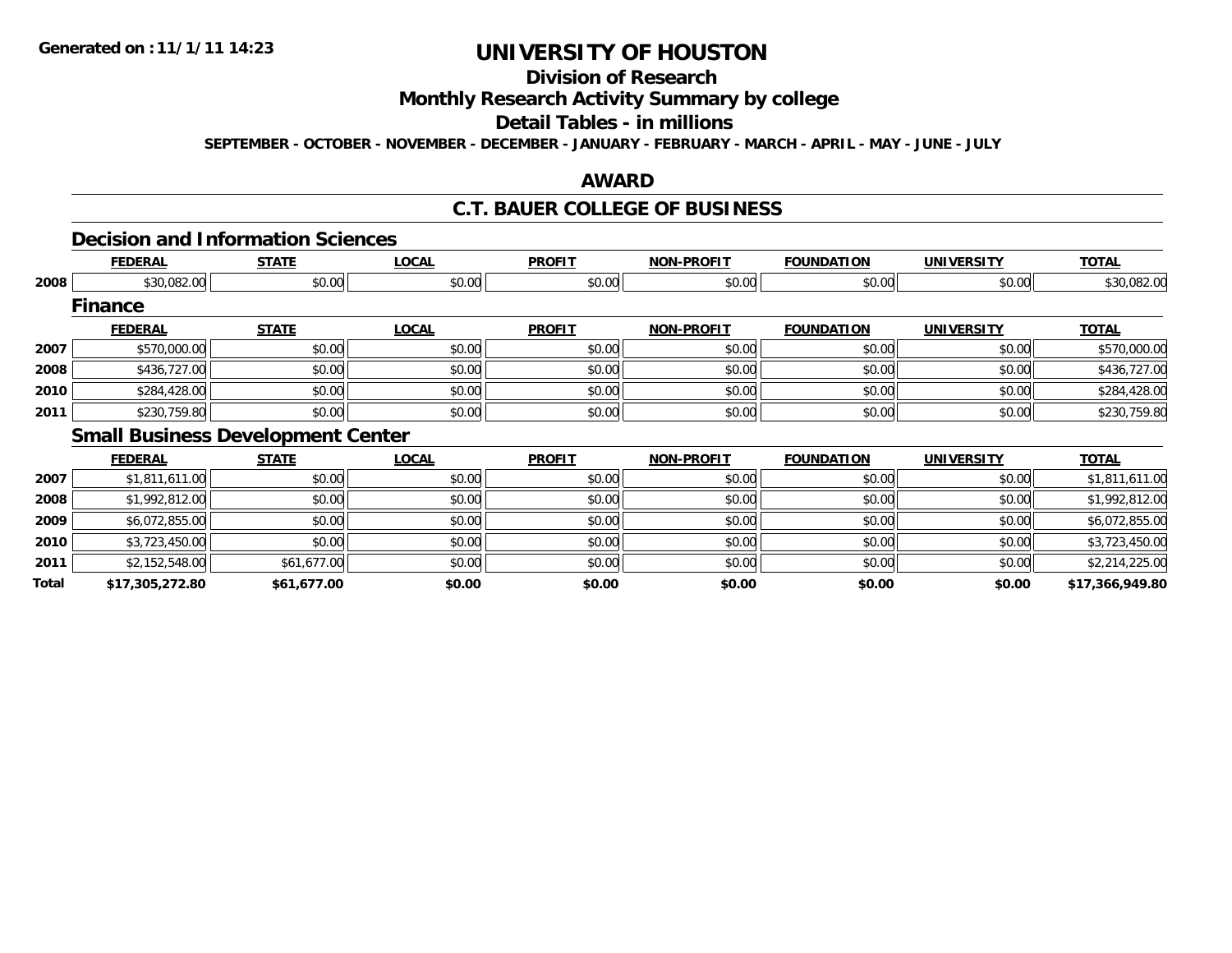### **Division of Research Monthly Research Activity Summary by college Detail Tables - in millions SEPTEMBER - OCTOBER - NOVEMBER - DECEMBER - JANUARY - FEBRUARY - MARCH - APRIL - MAY - JUNE - JULY**

# **AWARD**

### **COLLEGE OF ARCHITECTURE**

|      | <b>FEDERAL</b> | <b>STATE</b> | <b>LOCAL</b> | <b>PROFIT</b> | <b>NON-PROFIT</b> | <b>FOUNDATION</b> | <b>UNIVERSITY</b> | <b>TOTAL</b> |
|------|----------------|--------------|--------------|---------------|-------------------|-------------------|-------------------|--------------|
| 2008 | \$0.00         | \$0.00       | \$0.00       | \$65,000.00   | \$0.00            | \$0.00            | \$0.00            | \$65,000.00  |
| 2009 | \$0.00         | \$0.00       | \$0.00       | \$40,000.00   | \$0.00            | \$0.00            | \$0.00            | \$40,000.00  |
| 2010 | \$0.00         | \$0.00       | \$0.00       | \$0.00        | \$0.00            | \$24,750.00       | \$0.00            | \$24,750.00  |
| 2011 | \$25,000.00    | \$0.00       | \$0.00       | \$7,500.00    | \$0.00            | \$0.00            | \$0.00            | \$32,500.00  |

|              | FEDERAL                | CTATE<br>1 A I                                    | <b>LOCAL</b>  | <b>PROFIT</b> | <b>NON-PROFIT</b> | <b>FOUNDATION</b> | <b>UNIVERSITY</b> | <b>TOTAL</b> |
|--------------|------------------------|---------------------------------------------------|---------------|---------------|-------------------|-------------------|-------------------|--------------|
| 2007         | $\sim$ $\sim$<br>JU.UU | $\mathsf{A}\cap\mathsf{A}\cap\mathsf{A}$<br>JU.UU | 0000<br>JU.UU | 0000<br>,uu   | 200.00            | ሶስ ሰሰ<br>uu.uu    | ሶስ ሰስ<br>JU.UU    |              |
| <b>Total</b> | トつに<br>00.000 ك∠.      | \$0.00                                            | \$0.00        | .500.00       | 4.300.00          | 1,750.00<br>74    | \$0.00            | \$166.550.00 |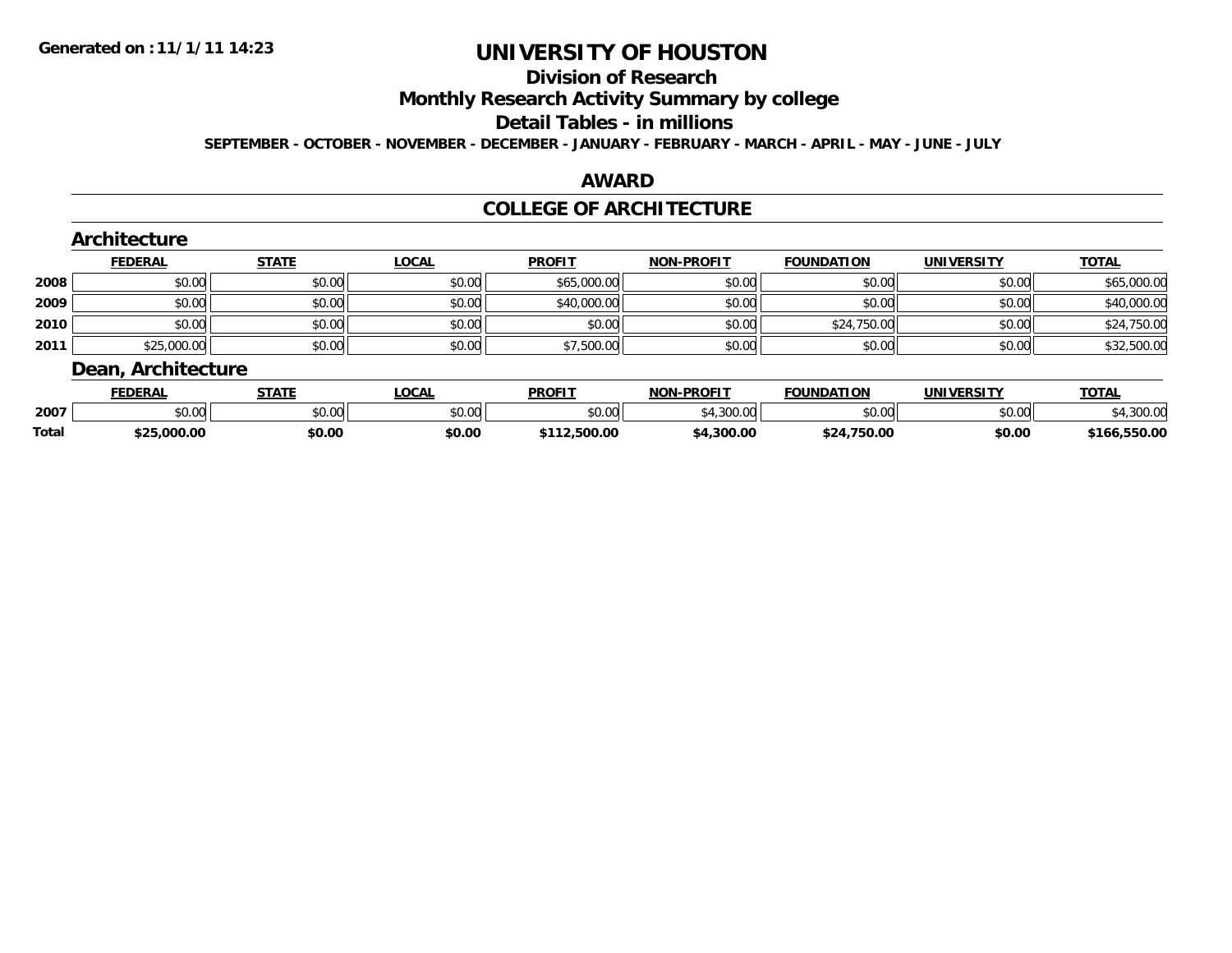### **Division of Research Monthly Research Activity Summary by college Detail Tables - in millions SEPTEMBER - OCTOBER - NOVEMBER - DECEMBER - JANUARY - FEBRUARY - MARCH - APRIL - MAY - JUNE - JULY**

### **AWARD**

### **COLLEGE OF EDUCATION**

### **Consistency Mgmt and Coop Disc**

|      | <b>FEDERAL</b> | CTATI<br>-91A) - | <b>LOCAI</b> | <b>PROFIT</b> | <b>NON-PROFIT</b> | <b>FOUNDATION</b> | <b>UNIVERSITY</b> | <b>TOTAL</b>  |
|------|----------------|------------------|--------------|---------------|-------------------|-------------------|-------------------|---------------|
| 2010 | 0000           | ÷0.              | 0.00         | $\sim$        | 0000              | 0000              | 0000              | $\sim$ $\sim$ |
|      | pu.uu          | JU.U             | vu.vu        | vv.vv         | vv.vv             | NU.UU             | PU.UU             | ง∪.∪บ         |
| 2011 | 0 <sub>0</sub> | 0 t              | 0.00         | $\sim$        | 0000              | 0000              | $\sim$ $\sim$     | $\sim$ $\sim$ |
|      | DU.UU          | JU.UU            | JU.UU        | JU.UU         | vv.vv             | DU.UU             | ง∪.∪บ             | ง∪.∪บ         |

### **Curriculum and Instruction**

|      | <b>FEDERAL</b> | <b>STATE</b> | <b>LOCAL</b> | <b>PROFIT</b> | <b>NON-PROFIT</b> | <b>FOUNDATION</b> | <b>UNIVERSITY</b> | <b>TOTAL</b>   |
|------|----------------|--------------|--------------|---------------|-------------------|-------------------|-------------------|----------------|
| 2007 | \$1,534,187.00 | \$137,928.10 | \$134,421.58 | \$476.74      | \$935,033,00      | \$11.39           | \$0.00            | \$2,742,057.81 |
| 2008 | \$1,470,795.00 | \$27,554.00  | \$10,041.00  | \$466.77      | \$548,563.50      | \$0.60            | \$0.00            | \$2,057,420.87 |
| 2009 | \$799,918.90   | \$55,000.00  | \$24,522.00  | \$397.76      | \$586,639.15      | \$3,023,207.00    | \$0.00            | \$4,489,684.81 |
| 2010 | \$736,742.20   | \$50,000.00  | \$37,786.06  | \$120.61      | \$209,206.00      | \$0.00            | \$0.00            | \$1,033,854.87 |
| 2011 | \$1,567,907.15 | \$279,999.00 | \$0.00       | \$0.00        | \$318,107.00      | \$0.00            | \$0.00            | \$2,166,013.15 |

### **Educational Leadership & Cultural Studies**

|      | <b>FEDERAL</b> | <b>STATE</b> | <b>LOCAL</b>                               | <b>PROFIT</b>            | <b>NON-PROFIT</b> | <b>FOUNDATION</b> | <b>UNIVERSITY</b> | <b>TOTAL</b> |
|------|----------------|--------------|--------------------------------------------|--------------------------|-------------------|-------------------|-------------------|--------------|
| 2007 | \$0.00         | \$104.964.80 | 0.00<br>pu.uu                              | $n \cap \Omega$<br>JU.UU | , uu .uu<br>JJJ,  | AAF<br>15.83      | \$0.00            | 8.680.61     |
| 2009 | \$39,988.00    | \$0.00       | $\theta$ $\theta$ $\theta$<br><b>JU.UU</b> | 0000<br>JU.UU            | 0000<br>vu.vu     | \$0.00            | 0000<br>DU.UG     | ,988.0       |

# **Educational Psychology**

|      | <u>FEDERAL</u> | <b>STATE</b> | <b>LOCAL</b> | <b>PROFIT</b> | <b>NON-PROFIT</b> | <b>FOUNDATION</b> | <b>UNIVERSITY</b> | <b>TOTAL</b> |
|------|----------------|--------------|--------------|---------------|-------------------|-------------------|-------------------|--------------|
| 2007 | \$1,986.00     | \$324,573.00 | \$0.00       | \$0.00        | \$0.00            | \$0.00            | \$0.00            | \$326,559.00 |
| 2008 | \$68,083.00    | \$199,995.00 | \$0.00       | \$0.00        | \$12,791.00       | \$210,048.00      | \$0.00            | \$490,917.00 |
| 2009 | \$0.00         | \$49,999.00  | \$0.00       | \$0.00        | \$0.00            | \$162,702.00      | \$0.00            | \$212,701.00 |
| 2010 | \$254,938.00   | \$185,995.00 | \$0.00       | \$0.00        | \$0.00            | \$96,244.00       | \$0.00            | \$537,177.00 |
| 2011 | \$0.00         | \$186,748.00 | \$0.00       | \$0.00        | \$0.00            | \$84,221.90       | \$0.00            | \$270,969.90 |

# **Institute for Urban Education**

|       | <b>FEDERAL</b> | <b>STATE</b>   | LOCAL        | <b>PROFIT</b> | <b>NON-PROFIT</b> | <b>FOUNDATION</b> | <b>UNIVERSITY</b> | <b>TOTAL</b>    |
|-------|----------------|----------------|--------------|---------------|-------------------|-------------------|-------------------|-----------------|
| 2008  | \$0.00         | \$0.00         | \$0.00       | \$0.00        | \$0.00            | \$0.00            | \$0.00            | \$0.00          |
| 2009  | \$0.00         | \$0.00         | \$0.00       | \$0.00        | \$0.00            | \$0.00            | \$0.00            | \$0.00          |
| 2010  | \$0.00         | \$0.00         | \$0.00       | \$0.00        | \$0.00            | \$0.00            | \$0.00            | \$0.00          |
| 2011  | \$0.00         | \$0.00         | \$0.00       | \$0.00        | \$0.00            | \$0.00            | \$0.00            | \$0.00          |
| Total | \$6,474,545.25 | \$1,602,755.90 | \$206,770.64 | \$1,461.88    | \$2,644,039.65    | \$3,576,450.72    | \$0.00            | \$14,506,024.04 |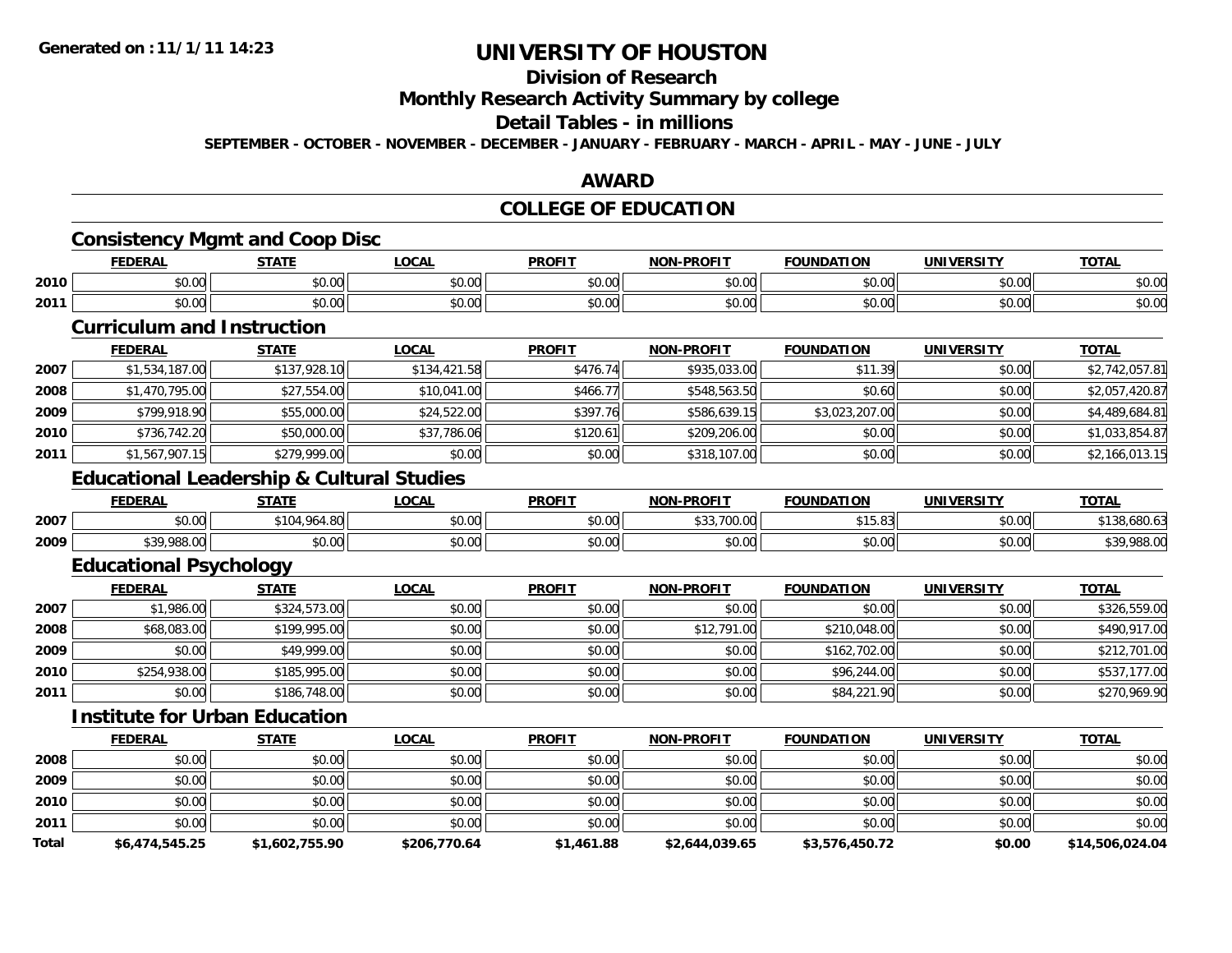### **Division of Research Monthly Research Activity Summary by college Detail Tables - in millions SEPTEMBER - OCTOBER - NOVEMBER - DECEMBER - JANUARY - FEBRUARY - MARCH - APRIL - MAY - JUNE - JULY**

### **AWARD**

### **COLLEGE OF LIBERAL ARTS AND SOCIAL SCIENCES**

| <b>Anthropology</b> |                                       |                                                             |                                                   |                   |                   |                   |              |
|---------------------|---------------------------------------|-------------------------------------------------------------|---------------------------------------------------|-------------------|-------------------|-------------------|--------------|
| <b>FEDERAL</b>      | <b>STATE</b>                          | <b>LOCAL</b>                                                | <b>PROFIT</b>                                     | <b>NON-PROFIT</b> | <b>FOUNDATION</b> | <b>UNIVERSITY</b> | <b>TOTAL</b> |
| \$18,883.00         | \$0.00                                | \$0.00                                                      | \$0.00                                            | \$0.00            | \$0.00            | \$0.00            | \$18,883.00  |
|                     |                                       |                                                             |                                                   |                   |                   |                   |              |
| <b>FEDERAL</b>      | <b>STATE</b>                          | <b>LOCAL</b>                                                | <b>PROFIT</b>                                     | <b>NON-PROFIT</b> | <b>FOUNDATION</b> | <b>UNIVERSITY</b> | <b>TOTAL</b> |
| \$0.00              | \$0.00                                | \$0.00                                                      | \$0.00                                            | \$9,300.00        | \$0.00            | \$0.00            | \$9,300.00   |
|                     |                                       |                                                             |                                                   |                   |                   |                   |              |
| <b>FEDERAL</b>      | <b>STATE</b>                          | <b>LOCAL</b>                                                | <b>PROFIT</b>                                     | <b>NON-PROFIT</b> | <b>FOUNDATION</b> | <b>UNIVERSITY</b> | <b>TOTAL</b> |
| \$0.00              | \$0.00                                | \$0.00                                                      | \$0.00                                            | \$75,200.00       | \$2,468.93        | \$0.00            | \$77,668.93  |
| \$0.00              | \$0.00                                | \$0.00                                                      | \$0.00                                            | \$80,100.00       | \$107.03          | \$0.00            | \$80,207.03  |
| \$0.00              | \$0.00                                | \$0.00                                                      | \$0.00                                            | \$56,800.00       | \$200,000.00      | \$0.00            | \$256,800.00 |
| \$30,000.00         | \$0.00                                | \$0.00                                                      | \$0.00                                            | \$51,200.00       | \$275,000.00      | \$0.00            | \$356,200.00 |
| \$30,000.00         | \$9,500.00                            | \$0.00                                                      | \$0.00                                            | \$56,600.00       | \$0.00            | \$0.00            | \$96,100.00  |
|                     |                                       |                                                             |                                                   |                   |                   |                   |              |
| <b>FEDERAL</b>      | <b>STATE</b>                          | <b>LOCAL</b>                                                | <b>PROFIT</b>                                     | <b>NON-PROFIT</b> | <b>FOUNDATION</b> | <b>UNIVERSITY</b> | <b>TOTAL</b> |
| \$147,234.00        | \$4,099.00                            | \$0.00                                                      | \$0.00                                            | \$41,000.00       | \$0.00            | \$0.00            | \$192,333.00 |
| \$7,551.00          | \$0.00                                | \$0.00                                                      | \$0.00                                            | \$43,800.00       | \$0.00            | \$0.00            | \$51,351.00  |
| \$20,000.00         | \$4,007.00                            | \$0.00                                                      | \$0.00                                            | \$64,400.00       | \$0.00            | \$0.00            | \$88,407.00  |
| \$60,000.00         | \$8,500.00                            | \$0.00                                                      | \$0.00                                            | \$67,300.00       | \$0.00            | \$0.00            | \$135,800.00 |
| \$0.00              | \$11,500.00                           | \$0.00                                                      | \$0.00                                            | \$70,200.00       | \$0.00            | \$0.00            | \$81,700.00  |
|                     |                                       |                                                             |                                                   |                   |                   |                   |              |
| <b>FEDERAL</b>      | <b>STATE</b>                          | <b>LOCAL</b>                                                | <b>PROFIT</b>                                     | <b>NON-PROFIT</b> | <b>FOUNDATION</b> | <b>UNIVERSITY</b> | <b>TOTAL</b> |
| \$0.00              | \$0.00                                | \$3,400.00                                                  | \$0.00                                            | \$242,574.00      | \$0.00            | \$0.00            | \$245,974.00 |
| \$24,006.00         | \$0.00                                | \$3,200.00                                                  | \$0.00                                            | \$247,668.00      | \$0.00            | \$95,658.00       | \$370,532.00 |
| \$27,007.00         | \$0.00                                | \$1,500.00                                                  | \$0.00                                            | \$235,161.00      | \$0.00            | \$0.00            | \$263,668.00 |
| \$38,723.00         | \$0.00                                | \$0.00                                                      | \$0.00                                            | \$231,398.00      | \$10,000.00       | \$0.00            | \$280,121.00 |
| \$0.00              | \$0.00                                | \$0.00                                                      | \$0.00                                            | \$233,713.00      | \$0.00            | \$0.00            | \$233,713.00 |
|                     |                                       |                                                             |                                                   |                   |                   |                   |              |
| <b>FEDERAL</b>      | <b>STATE</b>                          | <b>LOCAL</b>                                                | <b>PROFIT</b>                                     | <b>NON-PROFIT</b> | <b>FOUNDATION</b> | <b>UNIVERSITY</b> | <b>TOTAL</b> |
| \$0.00              | \$0.00                                | \$0.00                                                      | \$0.00                                            | \$15,000.00       | \$0.00            | \$0.00            | \$15,000.00  |
|                     | Art<br><b>Blaffer Gallery</b><br>2011 | <b>Arte Publico Press</b><br><b>Communication Disorders</b> | <b>Cynthia Woods Mitchell Center for the Arts</b> |                   |                   |                   |              |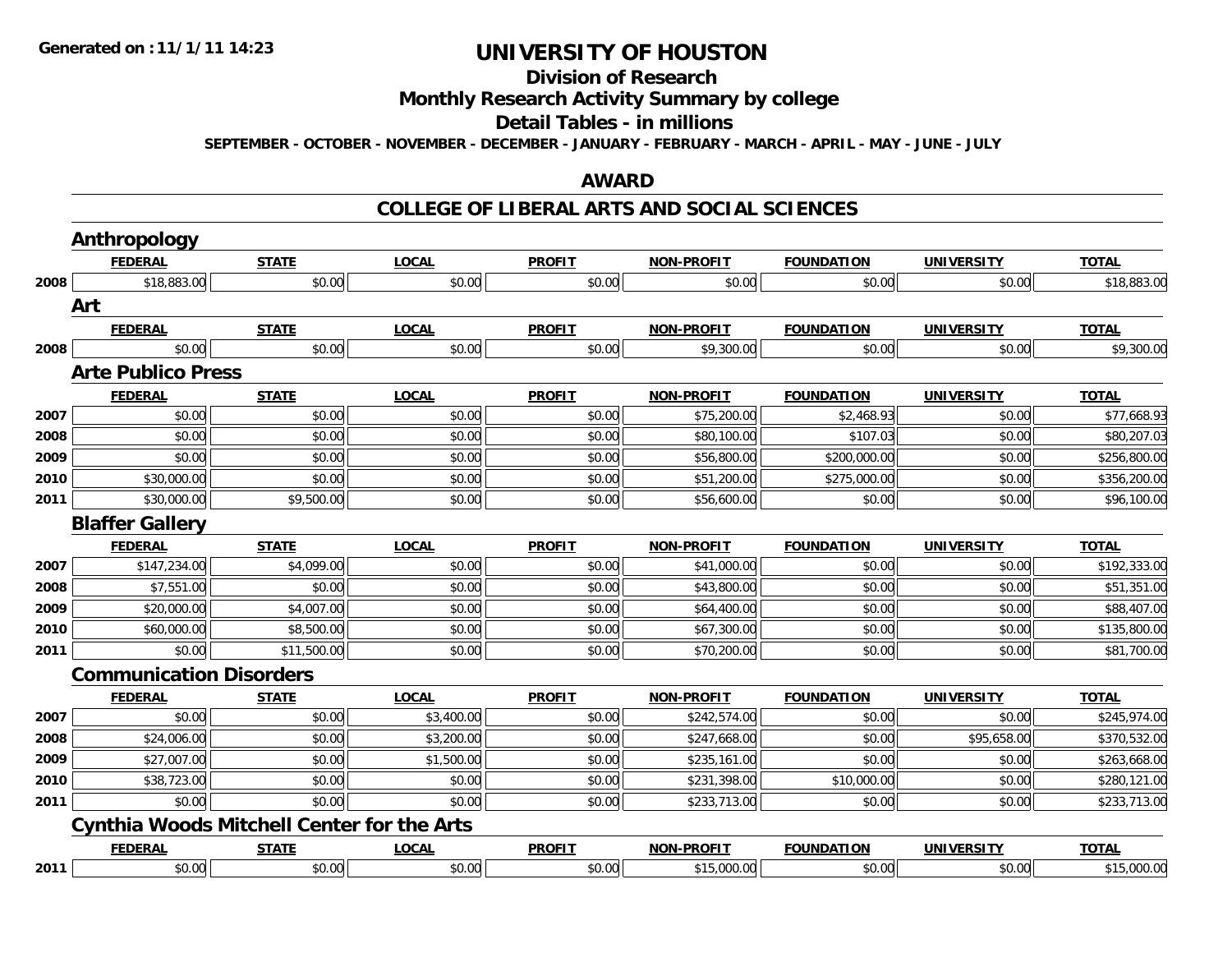### **Division of Research Monthly Research Activity Summary by college Detail Tables - in millions SEPTEMBER - OCTOBER - NOVEMBER - DECEMBER - JANUARY - FEBRUARY - MARCH - APRIL - MAY - JUNE - JULY**

#### **AWARD**

#### **COLLEGE OF LIBERAL ARTS AND SOCIAL SCIENCES**

### **Dean, Liberal Arts and Social Sciences**

|      | <b>FEDERAL</b>                      | <b>STATE</b> | <b>LOCAL</b> | <b>PROFIT</b> | <b>NON-PROFIT</b> | <b>FOUNDATION</b> | <b>UNIVERSITY</b> | <b>TOTAL</b>   |
|------|-------------------------------------|--------------|--------------|---------------|-------------------|-------------------|-------------------|----------------|
| 2008 | \$150,000.00                        | \$0.00       | \$0.00       | \$0.00        | \$0.00            | \$0.00            | \$0.00            | \$150,000.00   |
|      | <b>Economics</b>                    |              |              |               |                   |                   |                   |                |
|      | <b>FEDERAL</b>                      | <b>STATE</b> | <b>LOCAL</b> | <b>PROFIT</b> | <b>NON-PROFIT</b> | <b>FOUNDATION</b> | <b>UNIVERSITY</b> | <b>TOTAL</b>   |
| 2007 | \$153,930.00                        | \$0.00       | \$0.00       | \$0.00        | \$0.00            | \$0.00            | \$0.00            | \$153,930.00   |
| 2008 | \$76,743.00                         | \$0.00       | \$0.00       | \$0.00        | \$0.00            | \$0.00            | \$0.00            | \$76,743.00    |
| 2009 | \$24,750.00                         | \$0.00       | \$0.00       | \$0.00        | \$0.00            | \$0.00            | \$0.00            | \$24,750.00    |
| 2010 | \$0.00                              | \$0.00       | \$0.00       | \$0.00        | \$0.00            | \$25,000.00       | \$0.00            | \$25,000.00    |
| 2011 | \$0.00                              | \$0.00       | \$0.00       | \$75,000.00   | \$55,000.00       | \$0.00            | \$0.00            | \$130,000.00   |
|      | <b>English</b>                      |              |              |               |                   |                   |                   |                |
|      | <b>FEDERAL</b>                      | <b>STATE</b> | <b>LOCAL</b> | <b>PROFIT</b> | <b>NON-PROFIT</b> | <b>FOUNDATION</b> | <b>UNIVERSITY</b> | <b>TOTAL</b>   |
| 2007 | \$1,500.00                          | \$0.00       | \$0.00       | \$0.00        | \$25,000.00       | \$0.00            | \$0.00            | \$26,500.00    |
| 2008 | \$0.00                              | \$0.00       | \$0.00       | \$0.00        | \$1,000.00        | \$0.00            | \$0.00            | \$1,000.00     |
| 2009 | \$7,500.00                          | \$0.00       | \$0.00       | \$0.00        | \$0.00            | \$0.00            | \$0.00            | \$7,500.00     |
| 2010 | \$1,000.00                          | \$0.00       | \$0.00       | \$14,264.60   | \$0.00            | \$0.00            | \$0.00            | \$15,264.60    |
| 2011 | \$1,000.00                          | \$0.00       | \$0.00       | \$0.00        | \$0.00            | \$0.00            | \$0.00            | \$1,000.00     |
|      | <b>Health and Human Performance</b> |              |              |               |                   |                   |                   |                |
|      | <b>FEDERAL</b>                      | <b>STATE</b> | <b>LOCAL</b> | <b>PROFIT</b> | <b>NON-PROFIT</b> | <b>FOUNDATION</b> | <b>UNIVERSITY</b> | <b>TOTAL</b>   |
| 2007 | \$2,627,996.71                      | \$0.00       | \$0.00       | \$129,692.00  | \$0.00            | \$0.00            | \$0.00            | \$2,757,688.71 |
| 2008 | \$1,605,979.50                      | \$0.00       | \$0.00       | \$134,000.00  | \$0.00            | \$25,266.00       | \$0.00            | \$1,765,245.50 |
| 2009 | \$1,774,529.94                      | \$0.00       | \$0.00       | \$417,000.00  | \$0.00            | \$12,234.00       | \$0.00            | \$2,203,763.94 |
| 2010 | \$2,517,609.66                      | \$0.00       | \$0.00       | \$146,304.00  | \$0.00            | \$0.00            | \$800.00          | \$2,664,713.66 |
| 2011 | \$1,095,129.00                      | \$0.00       | \$0.00       | \$98,370.00   | \$0.00            | \$56,877.80       | \$0.00            | \$1,250,376.80 |
|      | <b>Hispanic Studies</b>             |              |              |               |                   |                   |                   |                |
|      | <b>FEDERAL</b>                      | <b>STATE</b> | <b>LOCAL</b> | <b>PROFIT</b> | <b>NON-PROFIT</b> | <b>FOUNDATION</b> | <b>UNIVERSITY</b> | <b>TOTAL</b>   |
| 2011 | \$0.00                              | \$0.00       | \$0.00       | \$0.00        | \$0.00            | \$72,400.00       | \$0.00            | \$72,400.00    |
|      | <b>History</b>                      |              |              |               |                   |                   |                   |                |
|      | <b>FEDERAL</b>                      | <b>STATE</b> | <b>LOCAL</b> | <b>PROFIT</b> | <b>NON-PROFIT</b> | <b>FOUNDATION</b> | <b>UNIVERSITY</b> | <b>TOTAL</b>   |
| 2007 | \$0.00                              | \$0.00       | \$0.00       | \$75,794.00   | \$182,570.00      | \$0.00            | \$37,000.00       | \$295,364.00   |
| 2008 | \$0.00                              | \$0.00       | \$0.00       | \$131,643.49  | \$0.00            | \$0.00            | \$0.00            | \$131,643.49   |
| 2009 | \$0.00                              | \$0.00       | \$0.00       | \$87,646.04   | \$0.00            | \$0.00            | \$0.00            | \$87,646.04    |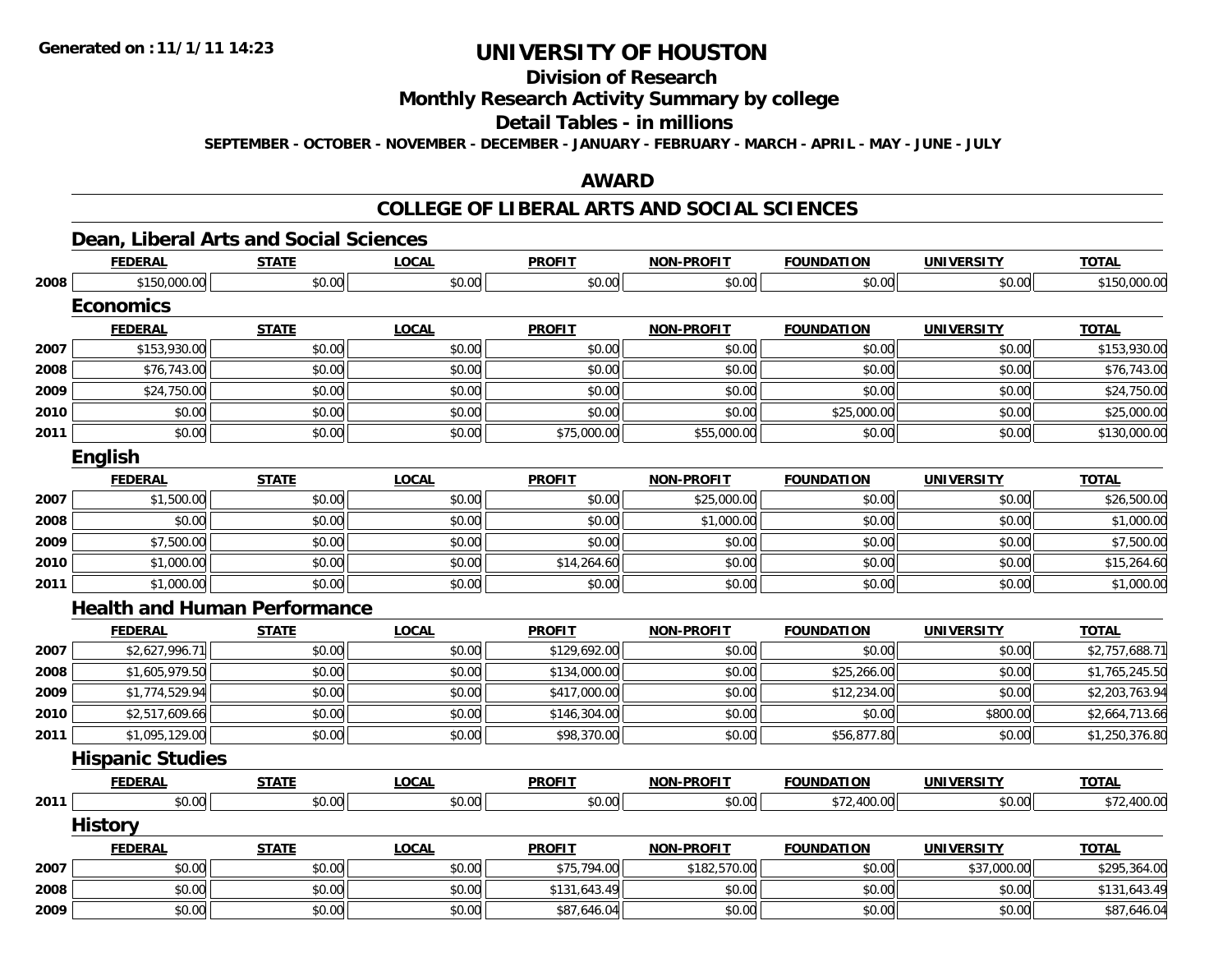### **Division of Research Monthly Research Activity Summary by college Detail Tables - in millions SEPTEMBER - OCTOBER - NOVEMBER - DECEMBER - JANUARY - FEBRUARY - MARCH - APRIL - MAY - JUNE - JULY**

#### **AWARD**

#### **COLLEGE OF LIBERAL ARTS AND SOCIAL SCIENCES**

|      | <b>History</b>                        |                |              |               |                   |                   |                   |                 |  |  |
|------|---------------------------------------|----------------|--------------|---------------|-------------------|-------------------|-------------------|-----------------|--|--|
|      | <b>FEDERAL</b>                        | <b>STATE</b>   | <b>LOCAL</b> | <b>PROFIT</b> | <b>NON-PROFIT</b> | <b>FOUNDATION</b> | <b>UNIVERSITY</b> | <b>TOTAL</b>    |  |  |
| 2010 | \$37,500.00                           | \$0.00         | \$0.00       | \$47,990.42   | \$0.00            | \$0.00            | \$0.00            | \$85,490.42     |  |  |
| 2011 | \$18,125.00                           | \$0.00         | \$0.00       | \$19,256.96   | \$0.00            | \$0.00            | \$0.00            | \$37,381.96     |  |  |
|      | <b>Hobby Center for Public Policy</b> |                |              |               |                   |                   |                   |                 |  |  |
|      | <b>FEDERAL</b>                        | <b>STATE</b>   | <b>LOCAL</b> | <b>PROFIT</b> | <b>NON-PROFIT</b> | <b>FOUNDATION</b> | <b>UNIVERSITY</b> | <b>TOTAL</b>    |  |  |
| 2009 | \$24,750.00                           | \$0.00         | \$0.00       | \$0.00        | \$0.00            | \$0.00            | \$0.00            | \$24,750.00     |  |  |
| 2010 | \$259,986.00                          | \$0.00         | \$0.00       | \$0.00        | \$0.00            | \$0.00            | \$0.00            | \$259,986.00    |  |  |
|      | <b>Modern/Classical Languages</b>     |                |              |               |                   |                   |                   |                 |  |  |
|      | <b>FEDERAL</b>                        | <b>STATE</b>   | <b>LOCAL</b> | <b>PROFIT</b> | <b>NON-PROFIT</b> | <b>FOUNDATION</b> | <b>UNIVERSITY</b> | <b>TOTAL</b>    |  |  |
| 2007 | \$0.00                                | \$0.00         | \$0.00       | \$0.00        | \$0.00            | \$0.00            | \$0.00            | \$0.00          |  |  |
| 2008 | \$40,000.00                           | \$0.00         | \$0.00       | \$0.00        | \$0.00            | \$0.00            | \$0.00            | \$40,000.00     |  |  |
|      | <b>Political Science</b>              |                |              |               |                   |                   |                   |                 |  |  |
|      | <b>FEDERAL</b>                        | <b>STATE</b>   | <b>LOCAL</b> | <b>PROFIT</b> | <b>NON-PROFIT</b> | <b>FOUNDATION</b> | <b>UNIVERSITY</b> | <b>TOTAL</b>    |  |  |
| 2007 | \$0.00                                | \$0.00         | \$0.00       | \$0.00        | \$0.00            | \$0.00            | \$0.00            | \$0.00          |  |  |
| 2008 | \$0.00                                | \$0.00         | \$0.00       | \$0.00        | \$0.00            | \$0.00            | \$36,041.00       | \$36,041.00     |  |  |
| 2009 | \$34,995.00                           | \$0.00         | \$0.00       | \$0.00        | \$0.00            | \$0.00            | \$19,200.00       | \$54,195.00     |  |  |
| 2011 | \$11,941.00                           | \$0.00         | \$0.00       | \$0.00        | \$3,250.00        | \$0.00            | \$0.00            | \$15,191.00     |  |  |
|      | <b>Psychology</b>                     |                |              |               |                   |                   |                   |                 |  |  |
|      | <b>FEDERAL</b>                        | <b>STATE</b>   | <b>LOCAL</b> | <b>PROFIT</b> | <b>NON-PROFIT</b> | <b>FOUNDATION</b> | <b>UNIVERSITY</b> | <b>TOTAL</b>    |  |  |
| 2007 | \$12,905,762.59                       | \$7,134,528.05 | \$0.00       | \$108,546.48  | \$29,163.48       | \$0.00            | \$69,534.42       | \$20,247,535.02 |  |  |
| 2008 | \$8,064,141.96                        | \$5,473,663.41 | \$0.00       | \$176,596.08  | \$82,063.36       | \$53,513.00       | \$63,717.44       | \$13,913,695.25 |  |  |
| 2009 | \$4,680,447.54                        | \$4,408,569.20 | \$0.00       | \$99,355.00   | \$134,730.00      | \$0.00            | \$145,719.00      | \$9,468,820.74  |  |  |
| 2010 | \$7,178,729.73                        | \$1,040,901.98 | \$0.00       | \$102,067.00  | \$825,556.00      | \$138,704.77      | \$70,496.92       | \$9,356,456.40  |  |  |
| 2011 | \$6,167,753.96                        | \$566,920.00   | \$0.00       | \$168,730.00  | \$123,522.04      | \$229,331.15      | \$22,695.19       | \$7,278,952.34  |  |  |
|      | <b>School of Communication</b>        |                |              |               |                   |                   |                   |                 |  |  |
|      | <b>FEDERAL</b>                        | <b>STATE</b>   | <b>LOCAL</b> | <b>PROFIT</b> | <b>NON-PROFIT</b> | <b>FOUNDATION</b> | <b>UNIVERSITY</b> | <b>TOTAL</b>    |  |  |
| 2007 | \$0.00                                | \$0.00         | \$0.00       | \$0.00        | \$0.00            | \$10,000.00       | \$0.00            | \$10,000.00     |  |  |
|      | <b>School of Music</b>                |                |              |               |                   |                   |                   |                 |  |  |
|      | <b>FEDERAL</b>                        | <b>STATE</b>   | <b>LOCAL</b> | <b>PROFIT</b> | <b>NON-PROFIT</b> | <b>FOUNDATION</b> | <b>UNIVERSITY</b> | <b>TOTAL</b>    |  |  |
| 2007 | \$0.00                                | \$1,587.00     | \$0.00       | \$0.00        | \$0.00            | \$0.00            | \$0.00            | \$1,587.00      |  |  |
| 2008 | \$0.00                                | \$0.00         | \$0.00       | \$0.00        | \$6,200.00        | \$0.00            | \$0.00            | \$6,200.00      |  |  |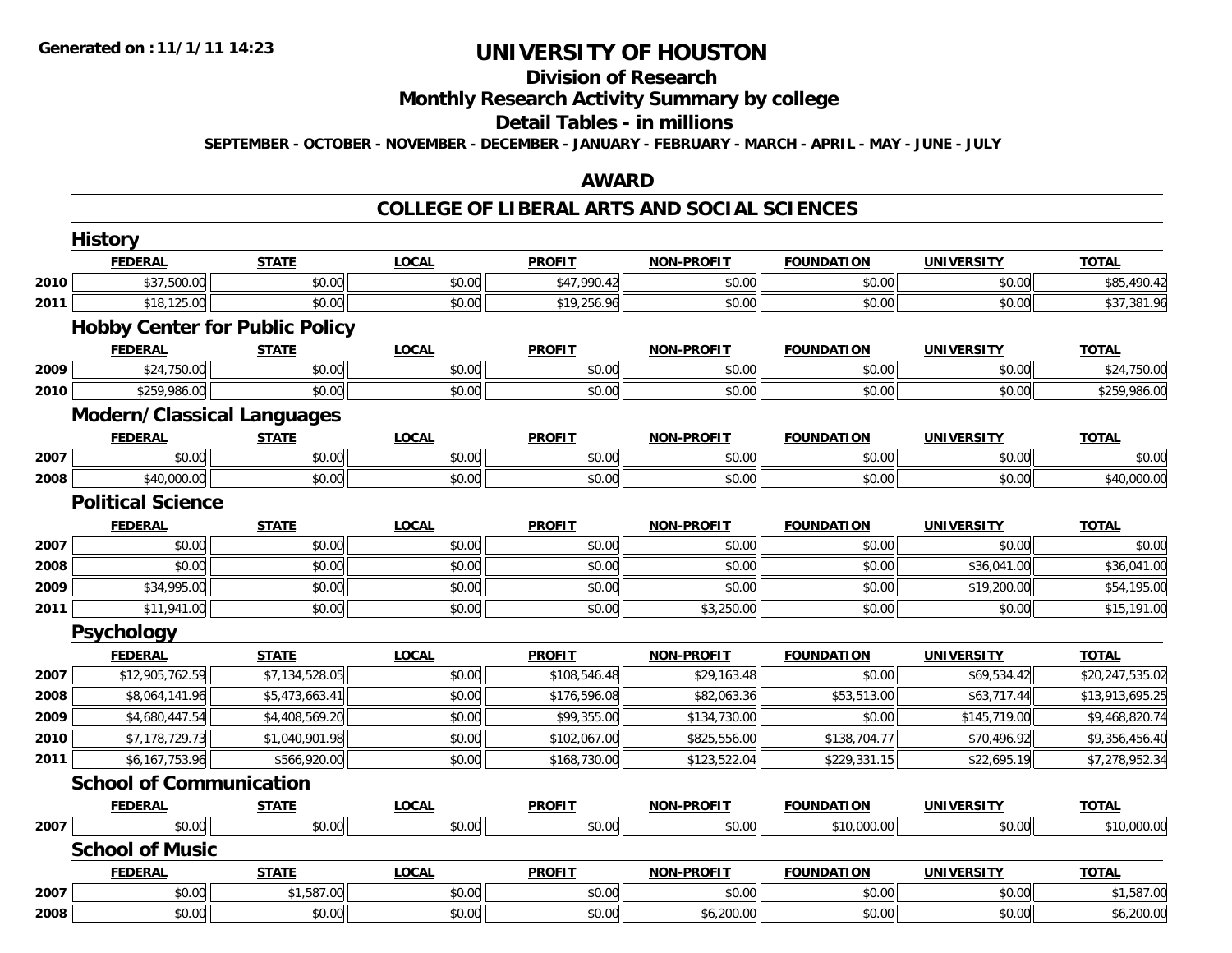### **Division of Research Monthly Research Activity Summary by college Detail Tables - in millions SEPTEMBER - OCTOBER - NOVEMBER - DECEMBER - JANUARY - FEBRUARY - MARCH - APRIL - MAY - JUNE - JULY**

#### **AWARD**

#### **COLLEGE OF LIBERAL ARTS AND SOCIAL SCIENCES**

|       | <b>School of Music</b> |                 |              |                |                   |                   |                   |                 |
|-------|------------------------|-----------------|--------------|----------------|-------------------|-------------------|-------------------|-----------------|
|       | <b>FEDERAL</b>         | <b>STATE</b>    | <b>LOCAL</b> | <b>PROFIT</b>  | <b>NON-PROFIT</b> | <b>FOUNDATION</b> | <b>UNIVERSITY</b> | <b>TOTAL</b>    |
| 2010  | \$14,500.00            | \$0.00          | \$0.00       | \$0.00         | \$40,900.00       | \$0.00            | \$0.00            | \$55,400.00     |
| 2011  | \$0.00                 | \$15,865.00     | \$0.00       | \$0.00         | \$0.00            | \$0.00            | \$0.00            | \$15,865.00     |
|       | <b>Sociology</b>       |                 |              |                |                   |                   |                   |                 |
|       | <b>FEDERAL</b>         | <b>STATE</b>    | <b>LOCAL</b> | <b>PROFIT</b>  | <b>NON-PROFIT</b> | <b>FOUNDATION</b> | <b>UNIVERSITY</b> | <b>TOTAL</b>    |
| 2007  | \$70,662.20            | \$13,120.60     | \$45,000.00  | \$0.00         | \$0.00            | \$0.00            | \$0.00            | \$128,782.80    |
| 2008  | \$92,199.08            | \$0.00          | \$59,350.00  | \$0.00         | \$1,500.00        | \$0.00            | \$26,250.00       | \$179,299.08    |
| 2009  | \$285,994.24           | \$0.00          | \$60,000.00  | \$0.00         | \$32,000.00       | \$0.00            | \$0.00            | \$377,994.24    |
| 2010  | \$149,982.60           | \$0.00          | \$0.00       | \$0.00         | \$0.00            | \$0.00            | \$0.00            | \$149,982.60    |
| 2011  | \$110,257.00           | \$0.00          | \$0.00       | \$0.00         | \$3,500.00        | \$0.00            | \$0.00            | \$113,757.00    |
|       | <b>Theatre</b>         |                 |              |                |                   |                   |                   |                 |
|       | <b>FEDERAL</b>         | <b>STATE</b>    | <b>LOCAL</b> | <b>PROFIT</b>  | <b>NON-PROFIT</b> | <b>FOUNDATION</b> | <b>UNIVERSITY</b> | <b>TOTAL</b>    |
| 2007  | \$0.00                 | \$0.00          | \$0.00       | \$0.00         | \$40,535.78       | \$0.00            | \$0.00            | \$40,535.78     |
| 2008  | \$0.00                 | \$0.00          | \$0.00       | \$0.00         | \$44,014.23       | \$0.00            | \$0.00            | \$44,014.23     |
| 2010  | \$0.00                 | \$0.00          | \$0.00       | \$0.00         | \$46,537.16       | \$0.00            | \$0.00            | \$46,537.16     |
| 2011  | \$0.00                 | \$0.00          | \$0.00       | \$83,010.37    | \$0.00            | \$0.00            | \$0.00            | \$83,010.37     |
| Total | \$50,588,799.71        | \$18,692,761.24 | \$172,450.00 | \$2,115,266.44 | \$3,498,456.05    | \$1,110,902.68    | \$587,111.97      | \$76,765,748.09 |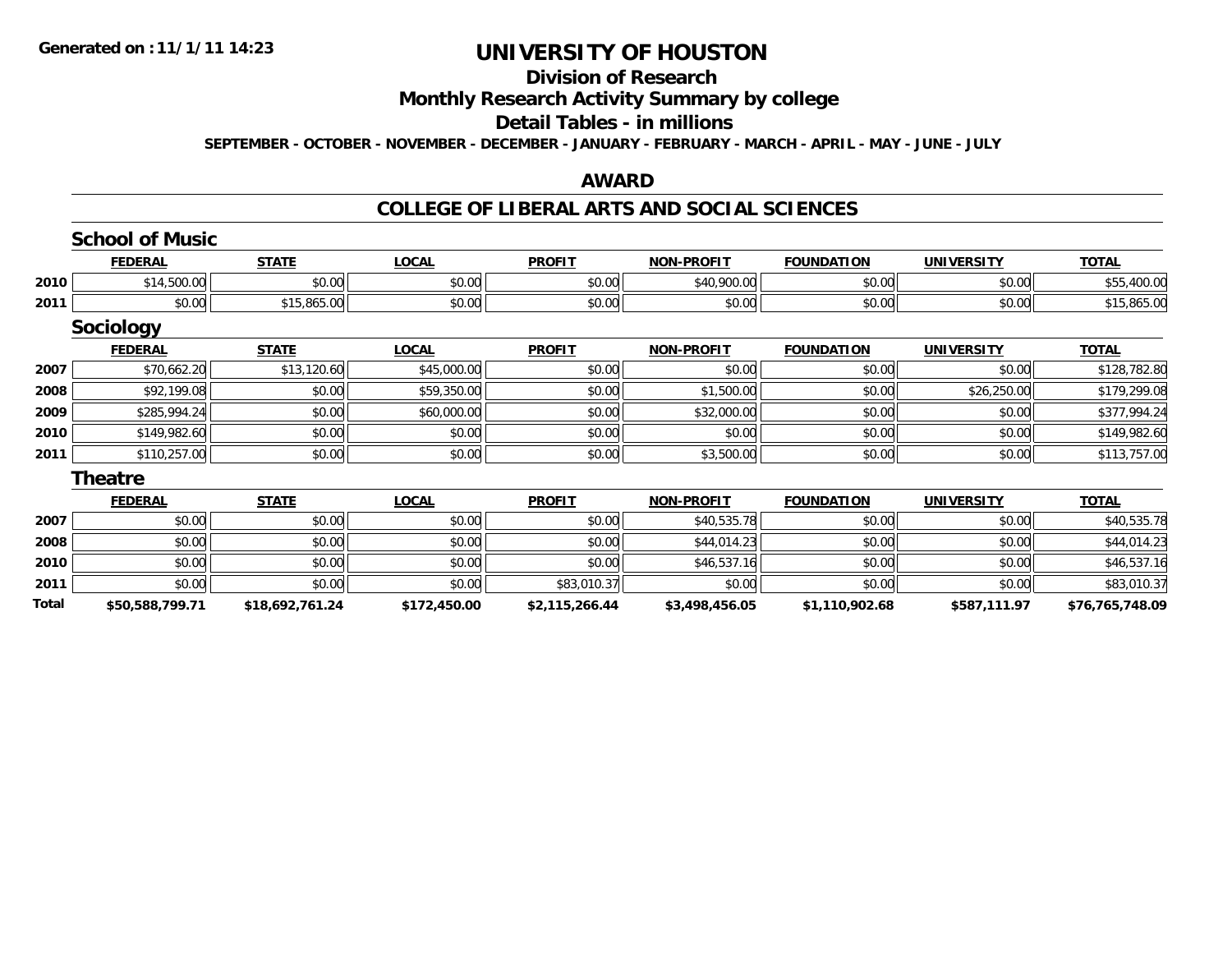# **Division of Research Monthly Research Activity Summary by college Detail Tables - in millions**

**SEPTEMBER - OCTOBER - NOVEMBER - DECEMBER - JANUARY - FEBRUARY - MARCH - APRIL - MAY - JUNE - JULY** 

### **AWARD**

### **COLLEGE OF NATURAL SCIENCES AND MATHEMATICS**

|      | <b>FEDERAL</b>                                         | <b>STATE</b>   | <b>LOCAL</b> | <b>PROFIT</b> | <b>NON-PROFIT</b> | <b>FOUNDATION</b> | <b>UNIVERSITY</b> | <b>TOTAL</b>   |
|------|--------------------------------------------------------|----------------|--------------|---------------|-------------------|-------------------|-------------------|----------------|
| 2011 | \$0.00                                                 | \$0.00         | \$0.00       | \$70,000.00   | \$0.00            | \$0.00            | \$0.00            | \$70,000.00    |
|      | <b>Biology/Biochemistry</b>                            |                |              |               |                   |                   |                   |                |
|      | <b>FEDERAL</b>                                         | <b>STATE</b>   | <b>LOCAL</b> | <b>PROFIT</b> | <b>NON-PROFIT</b> | <b>FOUNDATION</b> | <b>UNIVERSITY</b> | <b>TOTAL</b>   |
| 2007 | \$3,142,905.70                                         | \$0.00         | \$0.00       | \$0.00        | \$0.00            | \$410,000.00      | \$0.00            | \$3,552,905.70 |
| 2008 | \$2,500,566.20                                         | \$300,000.00   | \$0.00       | \$0.00        | \$89,646.00       | \$509,300.00      | \$6,511.00        | \$3,406,023.20 |
| 2009 | \$4,150,279.20                                         | \$0.00         | \$0.00       | \$0.00        | \$90,417.00       | \$366,871.42      | \$0.00            | \$4,607,567.62 |
| 2010 | \$4,768,530.69                                         | \$507,527.00   | \$0.00       | \$0.00        | \$528,616.00      | \$294,352.89      | \$0.00            | \$6,099,026.58 |
| 2011 | \$4,186,867.17                                         | \$1,316,285.85 | \$0.00       | \$0.00        | \$1,082,413.11    | \$234,378.25      | \$0.00            | \$6,819,944.38 |
|      | <b>Center for Nuclear Receptors and Cell Signaling</b> |                |              |               |                   |                   |                   |                |
|      | <b>FEDERAL</b>                                         | <b>STATE</b>   | <b>LOCAL</b> | <b>PROFIT</b> | <b>NON-PROFIT</b> | <b>FOUNDATION</b> | <b>UNIVERSITY</b> | <b>TOTAL</b>   |
| 2009 | \$0.00                                                 | \$2,750,000.00 | \$0.00       | \$0.00        | \$0.00            | \$1.00            | \$0.00            | \$2,750,001.00 |
| 2010 | \$3,378,493.00                                         | \$0.00         | \$0.00       | \$0.00        | \$50,000.00       | \$0.00            | \$0.00            | \$3,428,493.00 |
| 2011 | \$216,000.00                                           | \$1,759,472.90 | \$0.00       | \$240,000.00  | \$0.00            | \$0.00            | \$0.00            | \$2,215,472.90 |
|      | <b>Chemistry</b>                                       |                |              |               |                   |                   |                   |                |
|      | <b>FEDERAL</b>                                         | <b>STATE</b>   | <b>LOCAL</b> | <b>PROFIT</b> | <b>NON-PROFIT</b> | <b>FOUNDATION</b> | <b>UNIVERSITY</b> | TOTAL          |
| 2007 | \$3,559,822.80                                         | \$0.00         | \$0.00       | \$62,500.00   | \$180,000.00      | \$895,000.00      | \$0.00            | \$4,697,322.80 |
| 2008 | \$3,817,996.58                                         | \$288,634.00   | \$0.00       | \$74,300.00   | \$321,178.00      | \$1,093,500.00    | \$100,000.00      | \$5,695,608.58 |
| 2009 | \$3,439,862.30                                         | \$2,772,222.00 | \$0.00       | \$30,634.40   | \$151,579.00      | \$892,377.56      | \$159,770.00      | \$7,446,445.26 |
| 2010 | \$4,824,868.60                                         | \$2,030,300.00 | \$0.00       | \$211,700.00  | \$100,000.00      | \$1,030,000.00    | \$226,934.00      | \$8,423,802.60 |
| 2011 | \$4,972,085.39                                         | \$0.00         | \$0.00       | \$80,000.00   | \$0.00            | \$1,209,880.58    | \$200,000.00      | \$6,461,965.97 |
|      | <b>Computer Science</b>                                |                |              |               |                   |                   |                   |                |
|      | <b>FEDERAL</b>                                         | <b>STATE</b>   | <b>LOCAL</b> | <b>PROFIT</b> | <b>NON-PROFIT</b> | <b>FOUNDATION</b> | <b>UNIVERSITY</b> | <b>TOTAL</b>   |
| 2007 | \$3,956,307.60                                         | \$0.00         | \$0.00       | \$0.00        | \$0.00            | \$0.00            | \$0.00            | \$3,956,307.60 |
| 2008 | \$1,852,452.73                                         | \$307,712.00   | \$0.00       | \$353,454.00  | \$134,301.00      | \$0.00            | \$0.00            | \$2,647,919.73 |
| 2009 | \$5,443,333.78                                         | \$0.00         | \$0.00       | \$134,801.00  | \$162,262.00      | \$0.00            | \$0.00            | \$5,740,396.78 |
| 2010 | \$6,780,727.22                                         | \$51,496.00    | \$0.00       | \$152,865.00  | \$134,364.18      | \$0.00            | \$0.00            | \$7,119,452.40 |
| 2011 | \$2,358,892.30                                         | \$37,442.00    | \$0.00       | \$571,416.00  | \$189,965.62      | \$0.00            | \$0.00            | \$3,157,715.92 |
|      | <b>Dean, Natural Sciences and Mathematics</b>          |                |              |               |                   |                   |                   |                |
|      | <b>FEDERAL</b>                                         | <b>STATE</b>   | <b>LOCAL</b> | <b>PROFIT</b> | <b>NON-PROFIT</b> | <b>FOUNDATION</b> | <b>UNIVERSITY</b> | <b>TOTAL</b>   |
| 2007 | \$0.00                                                 | \$0.00         | \$0.00       | \$0.00        | \$0.00            | \$0.00            | \$0.00            | \$0.00         |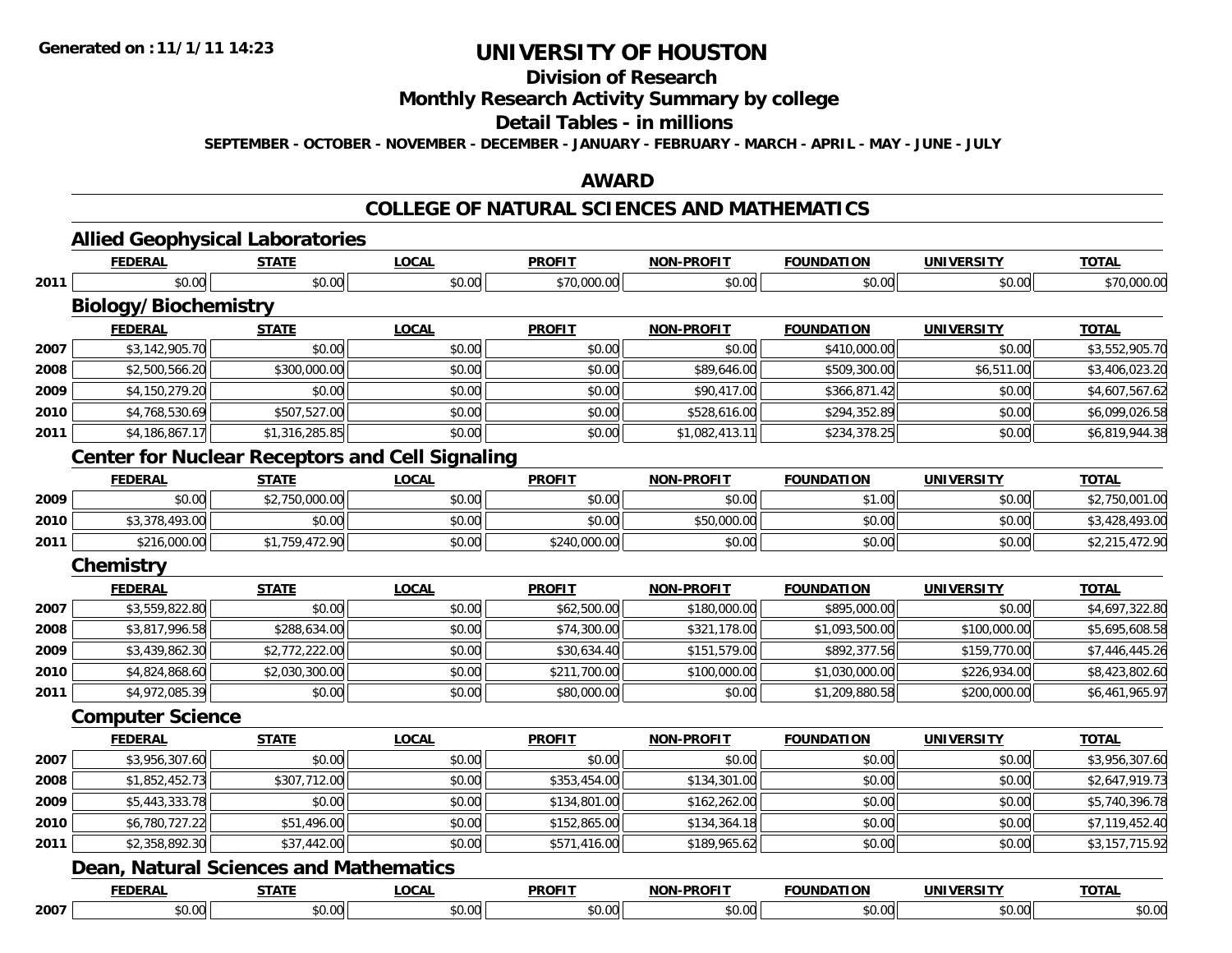### **Division of Research Monthly Research Activity Summary by college Detail Tables - in millions SEPTEMBER - OCTOBER - NOVEMBER - DECEMBER - JANUARY - FEBRUARY - MARCH - APRIL - MAY - JUNE - JULY**

#### **AWARD**

### **COLLEGE OF NATURAL SCIENCES AND MATHEMATICS**

### **Dean, Natural Sciences and Mathematics**

|              | <b>FEDERAL</b>     | <b>STATE</b>    | <b>LOCAL</b> | <b>PROFIT</b>   | <u>NON-PROFIT</u> | <b>FOUNDATION</b> | <b>UNIVERSITY</b> | <b>TOTAL</b>     |
|--------------|--------------------|-----------------|--------------|-----------------|-------------------|-------------------|-------------------|------------------|
| 2008         | \$0.00             | \$0.00          | \$0.00       | \$0.00          | \$0.00            | \$0.00            | \$0.00            | \$0.00           |
| 2009         | \$350,000.00       | \$0.00          | \$0.00       | \$0.00          | \$0.00            | \$0.00            | \$0.00            | \$350,000.00     |
| 2010         | \$0.00             | \$0.00          | \$0.00       | \$0.00          | \$0.00            | \$0.00            | \$0.00            | \$0.00           |
| 2011         | \$710,000.00       | \$0.00          | \$0.00       | \$0.00          | \$0.00            | \$0.00            | \$0.00            | \$710,000.00     |
|              | <b>Geosciences</b> |                 |              |                 |                   |                   |                   |                  |
|              | <b>FEDERAL</b>     | <b>STATE</b>    | <b>LOCAL</b> | <b>PROFIT</b>   | <b>NON-PROFIT</b> | <b>FOUNDATION</b> | <b>UNIVERSITY</b> | <b>TOTAL</b>     |
| 2007         | \$3,443,008.00     | \$531,212.00    | \$0.00       | \$938,884.00    | \$524,330.00      | \$0.00            | \$0.00            | \$5,437,434.00   |
| 2008         | \$703,433.00       | \$265,000.00    | \$0.00       | \$1,256,475.00  | \$104,124.00      | \$0.00            | \$0.00            | \$2,329,032.00   |
| 2009         | \$1,803,123.00     | \$619,482.00    | \$0.00       | \$1,964,238.00  | \$1,655,265.00    | \$0.00            | \$0.00            | \$6,042,108.00   |
| 2010         | \$1,106,442.00     | \$1,008,850.00  | \$0.00       | \$929,857.00    | \$287,560.00      | \$0.00            | \$0.00            | \$3,332,709.00   |
| 2011         | \$2,686,509.58     | \$1,107,477.00  | \$0.00       | \$1,121,766.00  | \$35,457.00       | \$0.00            | \$0.00            | \$4,951,209.58   |
|              | <b>Mathematics</b> |                 |              |                 |                   |                   |                   |                  |
|              | <b>FEDERAL</b>     | <b>STATE</b>    | <b>LOCAL</b> | <b>PROFIT</b>   | <b>NON-PROFIT</b> | <b>FOUNDATION</b> | <b>UNIVERSITY</b> | <b>TOTAL</b>     |
| 2007         | \$524,954.00       | \$124,807.50    | \$0.00       | \$148,500.00    | \$1,731.59        | \$0.00            | \$0.00            | \$799,993.09     |
| 2008         | \$707,081.00       | \$554,858.00    | \$0.00       | \$14,300.00     | \$12,500.00       | \$0.00            | \$0.00            | \$1,288,739.00   |
| 2009         | \$801,000.50       | \$396,181.00    | \$0.00       | \$0.00          | \$228,913.00      | \$57,563.53       | \$0.00            | \$1,483,658.03   |
| 2010         | \$755,433.66       | \$845,660.00    | \$0.00       | \$511,700.00    | \$137,087.00      | \$127,436.75      | \$0.00            | \$2,377,317.41   |
| 2011         | \$1,094,090.70     | \$100,036.00    | \$0.00       | \$150,000.00    | \$22,622.00       | \$111,708.69      | \$41,958.00       | \$1,520,415.39   |
|              | <b>Physics</b>     |                 |              |                 |                   |                   |                   |                  |
|              | <b>FEDERAL</b>     | <b>STATE</b>    | <b>LOCAL</b> | <b>PROFIT</b>   | <b>NON-PROFIT</b> | <b>FOUNDATION</b> | <b>UNIVERSITY</b> | <b>TOTAL</b>     |
| 2007         | \$1,497,834.60     | \$0.00          | \$0.00       | \$881,187.00    | \$163,957.00      | \$320,000.00      | \$0.00            | \$2,862,978.60   |
| 2008         | \$1,126,744.80     | \$141,000.00    | \$0.00       | \$1,126,494.00  | \$103,234.35      | \$315,000.00      | \$0.00            | \$2,812,473.15   |
| 2009         | \$1,071,546.45     | \$0.00          | \$0.00       | \$1,452,100.00  | \$178,481.02      | \$300,000.00      | \$0.00            | \$3,002,127.47   |
| 2010         | \$2,460,398.25     | \$0.00          | \$0.00       | \$1,571,019.88  | \$69,704.10       | \$260,000.00      | \$0.00            | \$4,361,122.23   |
| 2011         | \$3,610,033.53     | \$0.00          | \$0.00       | \$896,150.00    | \$5,333.00        | \$210,000.00      | \$0.00            | \$4,721,516.53   |
| <b>Total</b> | \$87,801,624.33    | \$17,815,655.25 | \$0.00       | \$14,944,341.28 | \$6,745,040.97    | \$8,637,370.67    | \$735,173.00      | \$136,679,205.50 |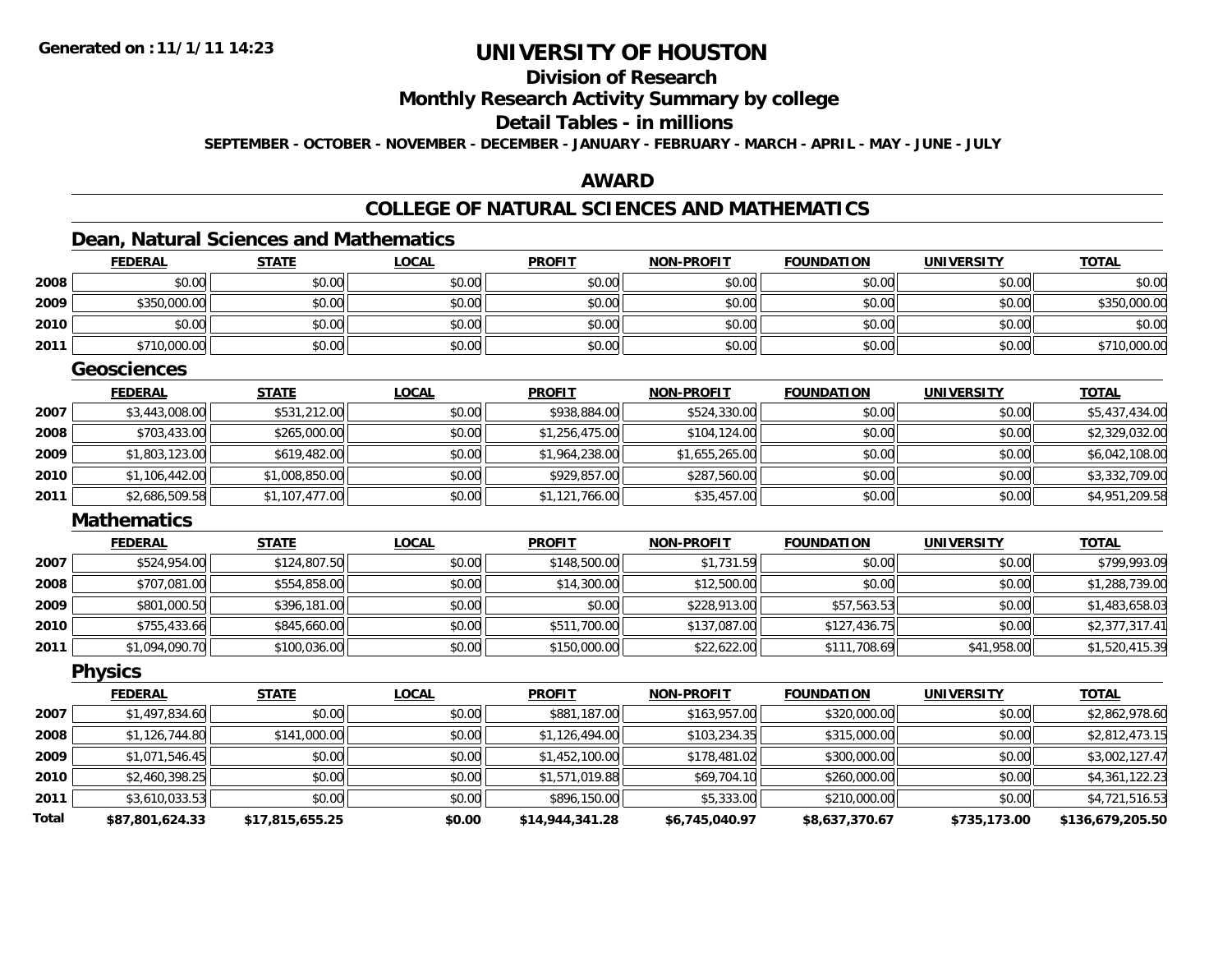### **Division of Research Monthly Research Activity Summary by college Detail Tables - in millions SEPTEMBER - OCTOBER - NOVEMBER - DECEMBER - JANUARY - FEBRUARY - MARCH - APRIL - MAY - JUNE - JULY**

#### **AWARD**

#### **COLLEGE OF OPTOMETRY**

## **Optometry, Community**

|       | - - -           |              |              |                |                   |                   |                   |                 |
|-------|-----------------|--------------|--------------|----------------|-------------------|-------------------|-------------------|-----------------|
|       | <b>FEDERAL</b>  | <b>STATE</b> | <b>LOCAL</b> | <b>PROFIT</b>  | <b>NON-PROFIT</b> | <b>FOUNDATION</b> | <b>UNIVERSITY</b> | <b>TOTAL</b>    |
| 2007  | \$3,006,996.00  | \$0.00       | \$0.00       | \$258,436.00   | \$0.00            | \$10,000.00       | \$163,304.68      | \$3,438,736.68  |
| 2008  | \$3,153,371.30  | \$300,000.00 | \$0.00       | \$312,523.00   | \$90,000.00       | \$0.00            | \$252,499.68      | \$4,108,393.98  |
| 2009  | \$4,795,982.47  | \$73,714.00  | \$0.00       | \$218,570.00   | \$19,463.00       | \$40,000.00       | \$153,622.86      | \$5,301,352.33  |
| 2010  | \$4,813,364.96  | \$0.00       | \$0.00       | \$518,757.00   | \$2,100.00        | \$0.00            | \$302,194.48      | \$5,636,416.44  |
| 2011  | \$3,168,233.00  | \$0.00       | \$0.00       | \$361,543.22   | \$0.00            | \$20,000.00       | \$398,380.00      | \$3,948,156.22  |
| Total | \$18,937,947.73 | \$373,714.00 | \$0.00       | \$1,669,829.22 | \$111,563.00      | \$70,000.00       | \$1,270,001.70    | \$22,433,055.65 |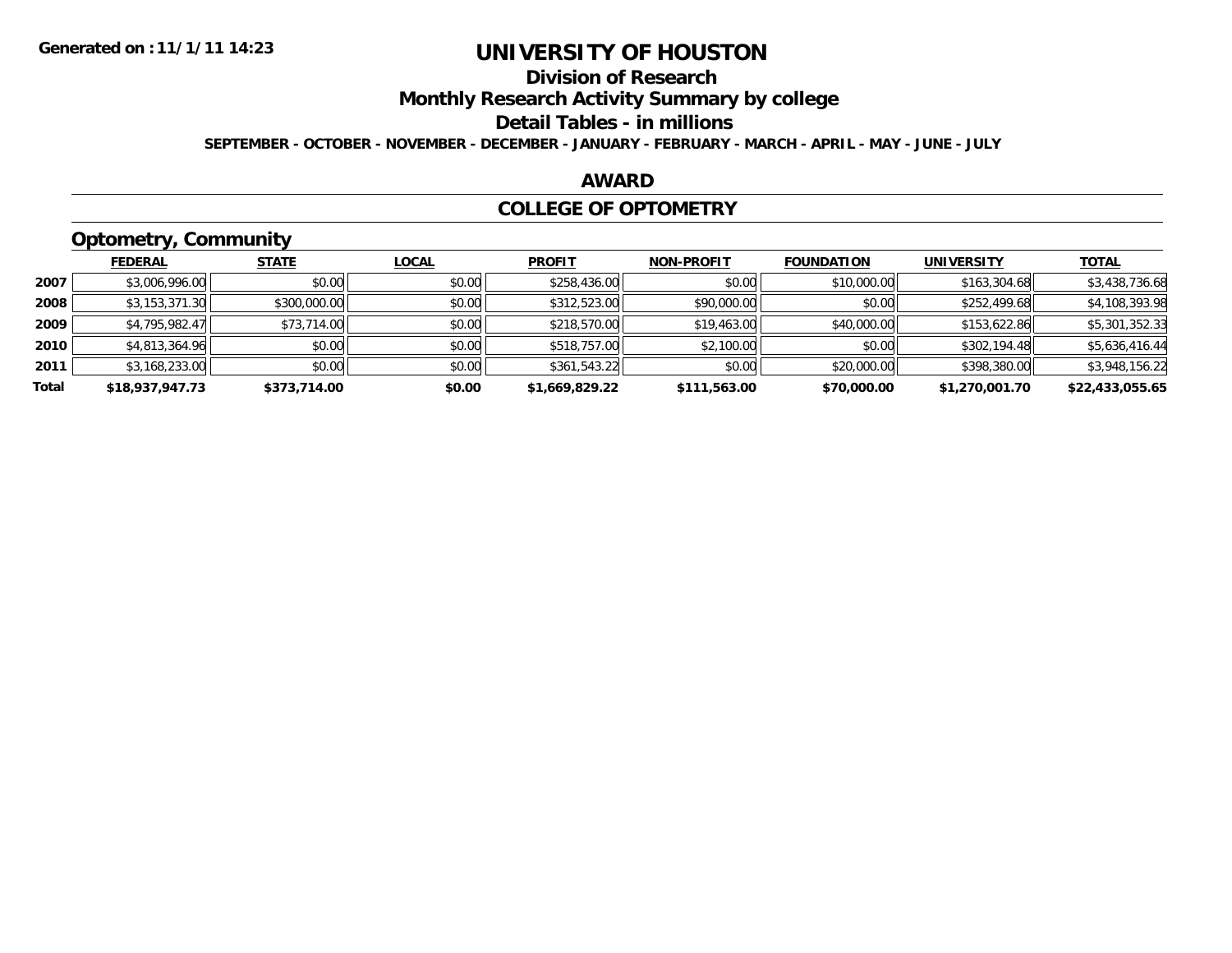### **Division of Research Monthly Research Activity Summary by college Detail Tables - in millions SEPTEMBER - OCTOBER - NOVEMBER - DECEMBER - JANUARY - FEBRUARY - MARCH - APRIL - MAY - JUNE - JULY**

#### **AWARD**

### **COLLEGE OF PHARMACY**

#### **Clinical Sciences and Administration**

|      | <b>FEDERAL</b> | <b>STATE</b> | <b>LOCAL</b> | <b>PROFIT</b> | <b>NON-PROFIT</b> | <b>FOUNDATION</b> | <b>UNIVERSITY</b> | <b>TOTAL</b>   |
|------|----------------|--------------|--------------|---------------|-------------------|-------------------|-------------------|----------------|
| 2007 | \$303,424.00   | \$0.00       | \$0.00       | \$269,154.00  | \$80,000.00       | \$120,902.00      | \$0.00            | \$773,480.00   |
| 2008 | \$304,052.00   | \$0.00       | \$0.00       | \$354,266.00  | \$25,000.00       | \$0.00            | \$0.00            | \$683,318.00   |
| 2009 | \$82,966.00    | \$0.00       | \$0.00       | \$247,946.00  | \$398,160.00      | \$0.00            | \$1,485.00        | \$730,557.00   |
| 2010 | \$305,908.85   | \$0.00       | \$0.00       | \$652,105.25  | \$66,001.00       | \$0.00            | \$0.00            | \$1,024,015.10 |
| 2011 | \$73,572.60    | \$14,886.00  | \$0.00       | \$174,463.80  | \$413,568.00      | \$25,000.00       | \$0.00            | \$701,490.40   |

### **Pharmacological and Pharmaceutical Sciences**

|       | <b>FEDERAL</b>  | <b>STATE</b> | <b>LOCAL</b> | <b>PROFIT</b>  | <b>NON-PROFIT</b> | <b>FOUNDATION</b> | <b>UNIVERSITY</b> | <b>TOTAL</b>    |
|-------|-----------------|--------------|--------------|----------------|-------------------|-------------------|-------------------|-----------------|
| 2007  | \$1,116,939.00  | \$0.00       | \$0.00       | \$130,000.00   | \$300,000.00      | \$22,500.00       | \$0.00            | \$1,569,439.00  |
| 2008  | \$1,450,111.05  | \$299,234.00 | \$0.00       | \$40,000.00    | \$0.00            | \$60,000.00       | \$0.00            | \$1,849,345.05  |
| 2009  | \$2,045,738.92  | \$0.00       | \$0.00       | \$140,516.00   | \$176,970.00      | \$90,775.00       | \$0.00            | \$2,453,999.92  |
| 2010  | \$4,468,524.40  | \$0.00       | \$0.00       | \$19,200.00    | \$77,000.00       | \$75,000.00       | \$0.00            | \$4,639,724.40  |
| 2011  | \$2,274,296.40  | \$0.00       | \$0.00       | \$25,760.00    | \$0.00            | \$149,133.00      | \$0.00            | \$2,449,189.40  |
| Total | \$12,425,533.22 | \$314,120.00 | \$0.00       | \$2,053,411.05 | \$1,536,699.00    | \$543,310.00      | \$1,485.00        | \$16,874,558.27 |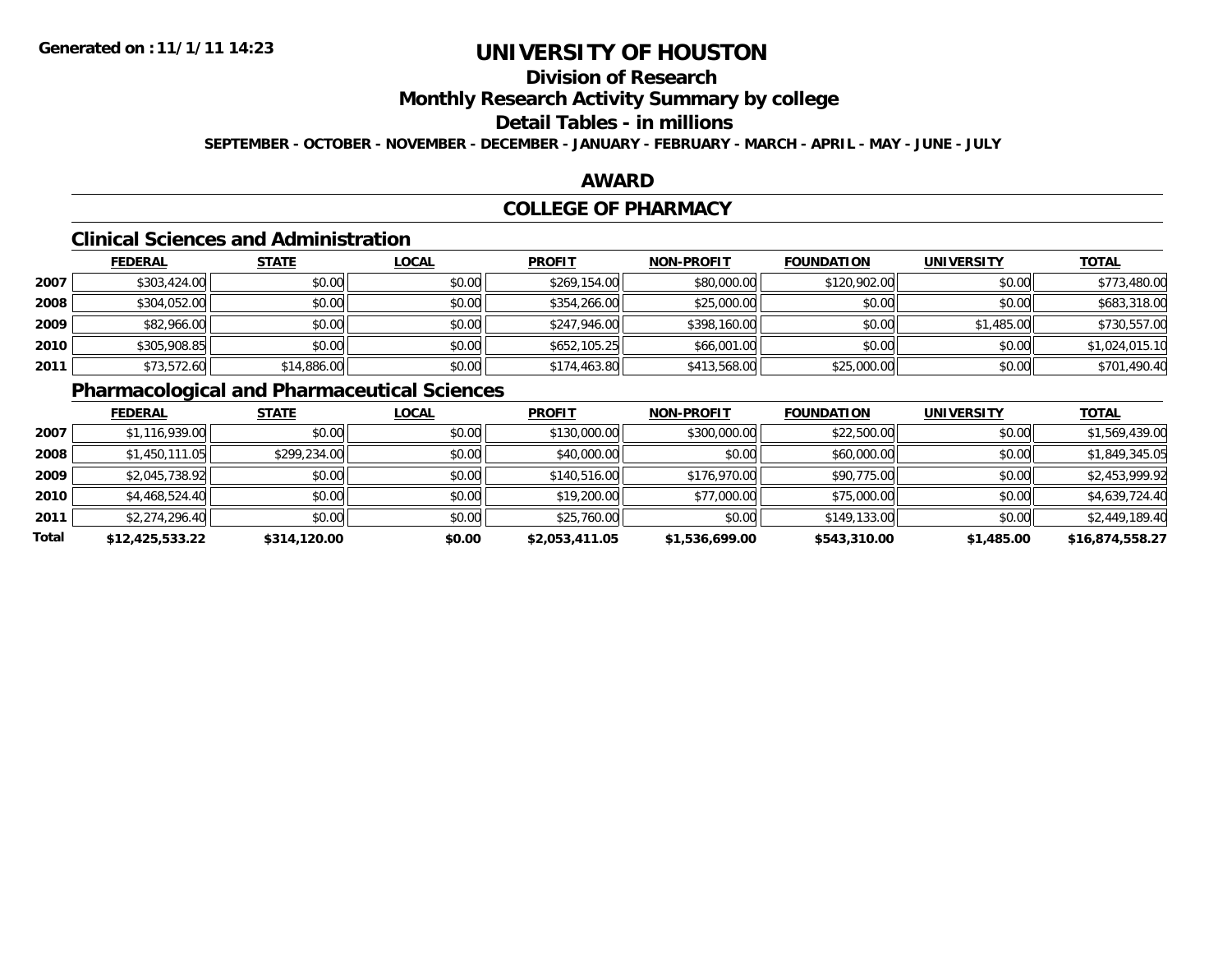#### **Division of Research Monthly Research Activity Summary by college Detail Tables - in millions SEPTEMBER - OCTOBER - NOVEMBER - DECEMBER - JANUARY - FEBRUARY - MARCH - APRIL - MAY - JUNE - JULY**

#### **AWARD**

#### **COLLEGE OF TECHNOLOGY**

#### **Center for Technology Literacy FEDERAL STATE LOCAL PROFIT NON-PROFIT FOUNDATION UNIVERSITY TOTAL 2010** $\textsf{\textbf{0}}$  \$16,800.00 \$0.00 \$0.00 \$0.00 \$0.00 \$0.00 \$0.00 \$0.00 \$0.00 \$0.00 \$0.00 \$0.00 \$16,800.00 **2011** $\textbf{1} \hspace{14mm} \text{$39,253.50$} \hspace{14mm} \text{$50.00$} \hspace{14mm} \text{$50.000$} \hspace{14mm} \text{$50.000} \hspace{14mm} \text{$50.000} \hspace{14mm} \text{$50.000} \hspace{14mm} \text{$50.000} \hspace{14mm} \text{$50.000} \hspace{14mm} \text{$50.000} \hspace{14mm} \text{$50.000} \hspace{14mm} \text{$50.000}$ **Dean, Technology FEDERAL STATE LOCAL PROFIT NON-PROFIT FOUNDATION UNIVERSITY TOTAL 2007**7 \$178,989.00 \$0.00 \$0.00 \$0.00 \$0.00 \$0.00 \$0.00 \$0.00 \$0.00 \$0.00 \$0.00 \$0.00 \$0.00 \$178,989.00 **2008**8 \$736,051.00 \$0.00 \$0.00 \$0.00 \$0.00 \$0.00 \$0.00 \$0.00 \$0.00 \$0.00 \$0.00 \$0.00 \$0.00 \$736,051.00 **2009** \$470,639.00 \$0.00 \$0.00 \$0.00 \$0.00 \$0.00 \$0.00 \$470,639.00 **2010**0 \$429,651.10|| \$0.00|| \$0.00|| \$0.00|| \$0.00|| \$0.00|| \$429,651.10 **2011** \$144,483.49 \$0.00 \$0.00 \$0.00 \$0.00 \$0.00 \$0.00 \$144,483.49 **Engineering Technology FEDERAL STATE LOCAL PROFIT NON-PROFIT FOUNDATION UNIVERSITY TOTAL 20077** \$1,723,887.00 \$1,779,508.50 \$0.00 \$0.00 \$0.00 \$38,611.50 \$5,010.00 \$5,010.00 \$0.00 \$12,000.00 \$1,779,508.50 **2008** $\bf{8}$  \$486,782.20  $\,$  \$0.00 \$0.00 \$0.00 \$0.00 \$17,256.00 \$30,000.00 \$30,000.00 \$0.00 \$12,000.00 \$546,038.20 **2009** $\textbf{9} \hspace{15mm} \text{$8770,324.39]} \hspace{10mm} \text{$80.00]} \hspace{10mm} \text{$80.00]} \hspace{10mm} \text{$896,927.39}$ **2010** \$650,060.70 \$0.00 \$0.00 \$111,000.00 \$0.00 \$0.00 \$0.00 \$761,060.70 **2011** $\textbf{1} \hspace{14mm} |\hspace{14mm} \text{$593,491.00}|\hspace{14mm} \text{$640,476.93$}$ **Human Development and Consumer Science FEDERAL STATE LOCAL PROFIT NON-PROFIT FOUNDATION UNIVERSITY TOTAL 2007** \$31,993.10 \$0.00 \$0.00 \$10,500.00 \$0.00 \$0.00 \$0.00 \$42,493.10 **20088** \$64,421.20 \$64,421.20 \$0.00 \$0.00 \$0.00 \$0.00 \$0.00 \$0.00 \$0.00 \$0.00 \$0.00 \$0.00 \$0.00 \$64,421.20 **2009** \$0.00 \$0.00 \$0.00 \$10,000.00 \$0.00 \$0.00 \$0.00 \$10,000.00 **2010** $\textsf{\textbf{0}}$  \$1,000.00  $\textsf{\textbf{0}}$  \$0.00 \$0.00 \$0.00 \$0.00 \$0.00 \$0.00 \$0.00 \$0.00 \$0.00 \$0.00 \$76,704.00 **Information & Logistics Technology FEDERAL STATE LOCAL PROFIT NON-PROFIT FOUNDATION UNIVERSITY TOTAL 2009** \$199,117.20 \$0.00 \$0.00 \$0.00 \$20,094.00 \$0.00 \$0.00 \$219,211.20 **2010** $\textsf{\textbf{0}} \parallel \textsf{\textbf{0}}$  \$121,248.00  $\textsf{\textbf{0}}$  \$0.00 \$0.00 \$0.00 \$0.00 \$0.00 \$0.00 \$0.00 \$124,648.00 **2011** $\textbf{1} \hspace{14mm} |\hspace{14mm} \text{$5144,253.50}| \hspace{14.5mm} \text{$0.00|} \hspace{14.5mm} \text{$149,353.50}$ **Texas Manufacturing Assistance Center**

|      | -----<br>∙⊌∧.<br> | ----                        | $\sim$        | -----<br>* 11-⊾                 | 81 F<br>. <i>.</i> | гτο | <b>TOTAL</b> |
|------|-------------------|-----------------------------|---------------|---------------------------------|--------------------|-----|--------------|
| 2008 | \$0.00            | $*$ $\circ$ $\circ$<br>ט.טע | r.,<br>טע, טע | $\uparrow$<br>$\cdot\cdot\cdot$ | ⌒                  |     | ∠∪.∪∪        |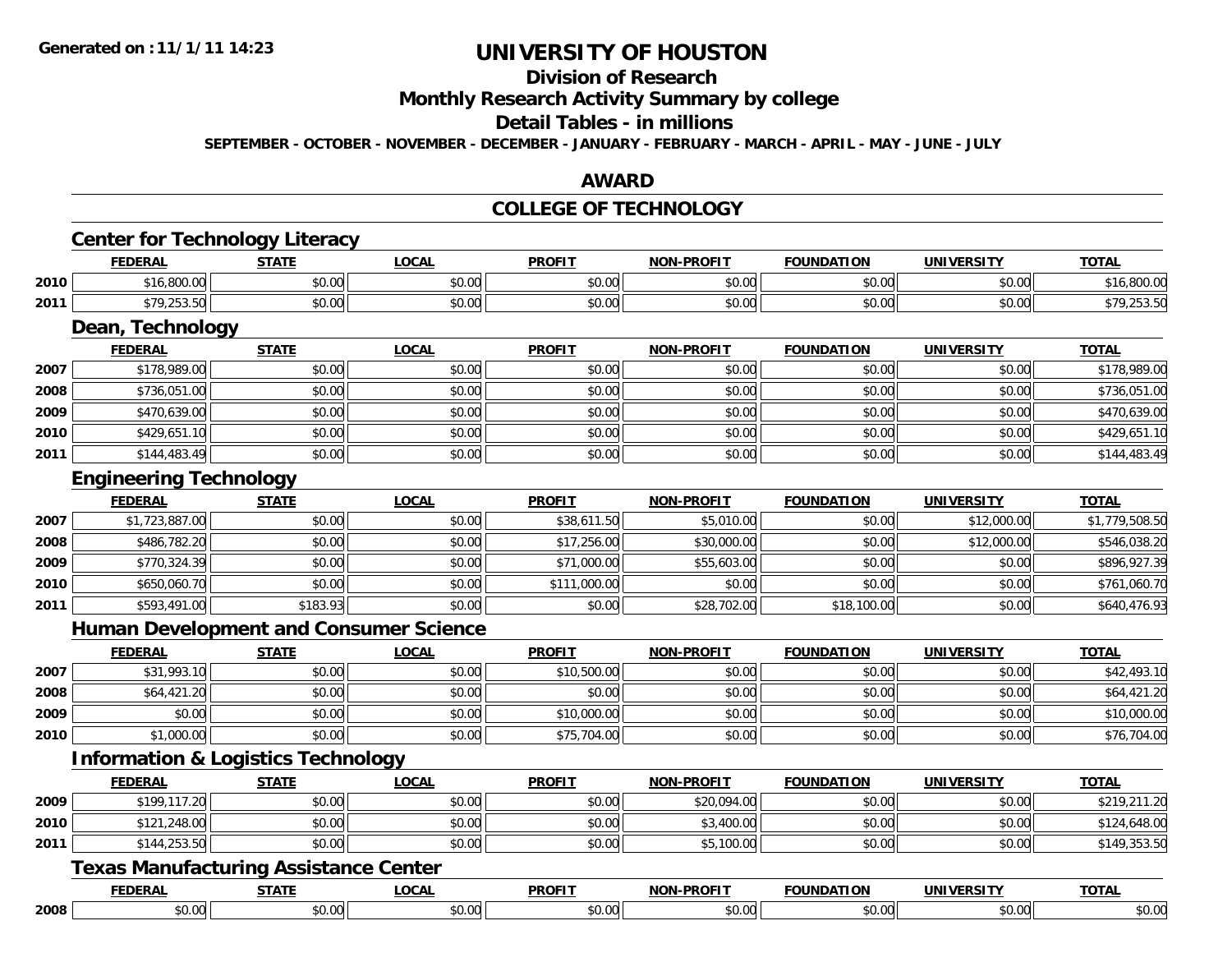### **Division of Research Monthly Research Activity Summary by college Detail Tables - in millions SEPTEMBER - OCTOBER - NOVEMBER - DECEMBER - JANUARY - FEBRUARY - MARCH - APRIL - MAY - JUNE - JULY**

#### **AWARD**

#### **COLLEGE OF TECHNOLOGY**

### **Texas Manufacturing Assistance Center**

|       | <b>FEDERAL</b> | <b>STATE</b> | <u>LOCAL</u> | <b>PROFIT</b> | <b>NON-PROFIT</b> | <b>FOUNDATION</b> | <b>UNIVERSITY</b> | <b>TOTAL</b>   |
|-------|----------------|--------------|--------------|---------------|-------------------|-------------------|-------------------|----------------|
| 2009  | \$0.00         | \$0.00       | \$0.00       | \$0.00        | \$0.00            | \$0.00            | \$0.00            | \$0.00         |
| 2010  | \$0.00         | \$0.00       | \$0.00       | \$0.00        | \$0.00            | \$0.00            | \$0.00            | \$0.00         |
| 2011  | \$0.00         | \$0.00       | \$0.00       | \$0.00        | \$0.00            | \$0.00            | \$0.00            | \$0.00         |
| Total | \$6,842,445.38 | \$183.93     | \$0.00       | \$334,071.50  | \$147,909.00      | \$18,100.00       | \$24,000.00       | \$7,366,709.81 |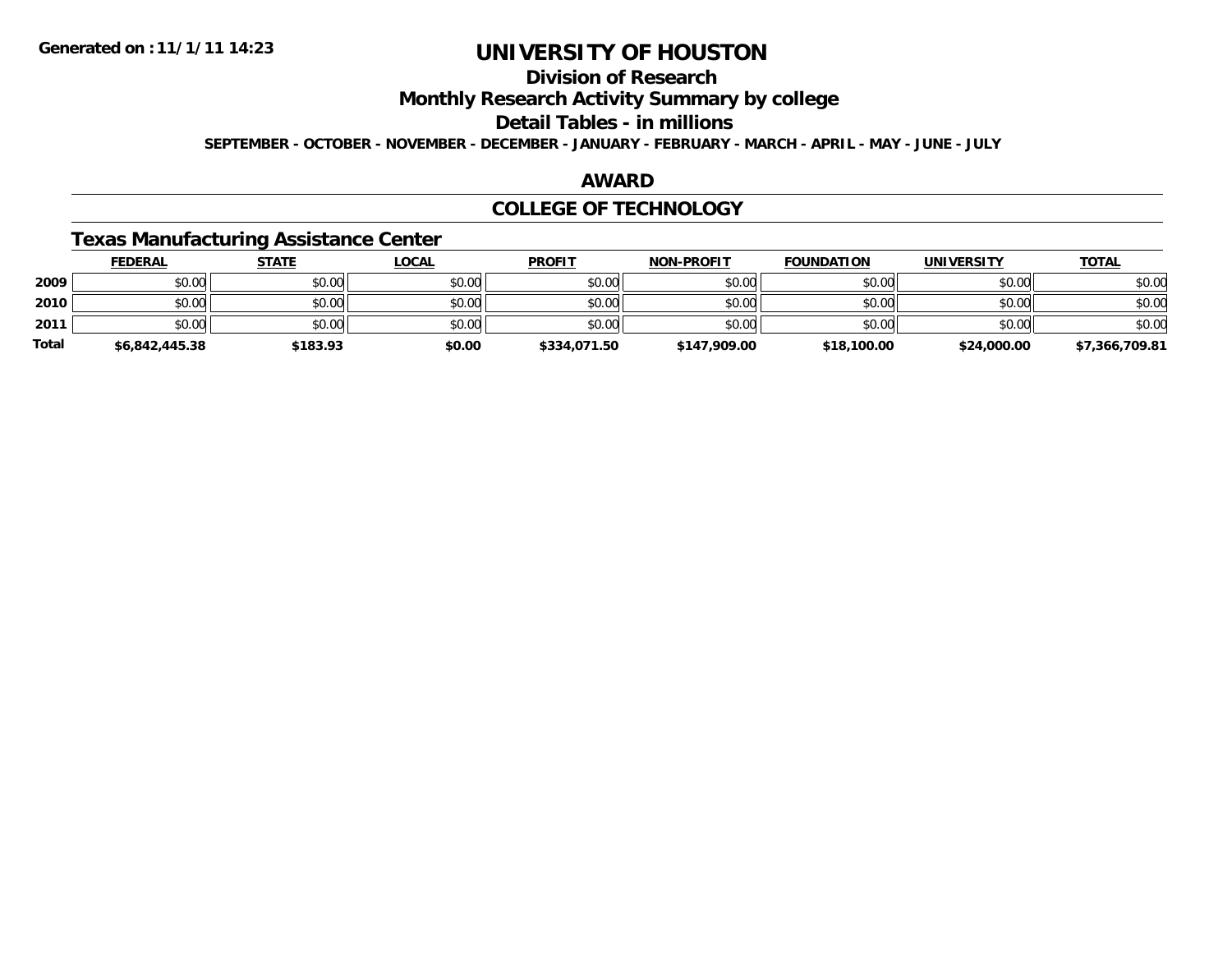### **Division of Research Monthly Research Activity Summary by college Detail Tables - in millions SEPTEMBER - OCTOBER - NOVEMBER - DECEMBER - JANUARY - FEBRUARY - MARCH - APRIL - MAY - JUNE - JULY**

### **AWARD**

## **CULLEN COLLEGE OF ENGINEERING**

|      | <b>Biomedical Engineering</b>                         |                |              |               |                   |                   |                   |                |  |  |
|------|-------------------------------------------------------|----------------|--------------|---------------|-------------------|-------------------|-------------------|----------------|--|--|
|      | <b>FEDERAL</b>                                        | <b>STATE</b>   | <b>LOCAL</b> | <b>PROFIT</b> | <b>NON-PROFIT</b> | <b>FOUNDATION</b> | <b>UNIVERSITY</b> | <b>TOTAL</b>   |  |  |
| 2008 | \$99,839.00                                           | \$0.00         | \$0.00       | \$0.00        | \$0.00            | \$114,406.00      | \$0.00            | \$214,245.00   |  |  |
| 2009 | \$582,924.48                                          | \$0.00         | \$0.00       | \$0.00        | \$100,000.00      | \$0.00            | \$0.00            | \$682,924.48   |  |  |
| 2010 | \$335,629.00                                          | \$0.00         | \$0.00       | \$0.00        | \$0.00            | \$4,594.00        | \$0.00            | \$340,223.00   |  |  |
| 2011 | \$301,016.00                                          | \$0.00         | \$0.00       | \$0.00        | \$0.00            | \$0.00            | \$0.00            | \$301,016.00   |  |  |
|      | <b>Chemical Engineering</b>                           |                |              |               |                   |                   |                   |                |  |  |
|      | <b>FEDERAL</b>                                        | <b>STATE</b>   | <b>LOCAL</b> | <b>PROFIT</b> | <b>NON-PROFIT</b> | <b>FOUNDATION</b> | <b>UNIVERSITY</b> | <b>TOTAL</b>   |  |  |
| 2007 | \$1,465,387.19                                        | \$68,336.00    | \$412,488.00 | \$226,944.00  | \$140,000.00      | \$162,420.00      | \$0.00            | \$2,475,575.19 |  |  |
| 2008 | \$1,708,260.06                                        | \$3,943,950.62 | \$392,238.00 | \$998,208.68  | \$15,000.00       | \$163,570.00      | \$0.00            | \$7,221,227.36 |  |  |
| 2009 | \$1,810,660.64                                        | \$7,072,059.00 | \$100,000.00 | \$322,140.00  | \$40,000.00       | \$119,499.84      | \$160,200.00      | \$9,624,559.48 |  |  |
| 2010 | \$8,404,846.95                                        | \$289,970.00   | \$95,588.00  | \$561,766.79  | \$0.00            | \$112,200.00      | \$40,818.00       | \$9,505,189.74 |  |  |
| 2011 | \$4,787,394.38                                        | \$301,766.25   | \$70,000.00  | \$918,657.00  | \$0.00            | \$160,900.00      | \$114,642.00      | \$6,353,359.63 |  |  |
|      | <b>Civil Engineering</b>                              |                |              |               |                   |                   |                   |                |  |  |
|      | <b>FEDERAL</b>                                        | <b>STATE</b>   | <b>LOCAL</b> | <b>PROFIT</b> | <b>NON-PROFIT</b> | <b>FOUNDATION</b> | <b>UNIVERSITY</b> | <b>TOTAL</b>   |  |  |
| 2007 | \$740,526.60                                          | \$837,585.00   | \$0.00       | \$0.00        | \$0.00            | \$0.00            | \$0.00            | \$1,578,111.60 |  |  |
| 2008 | \$1,662,572.98                                        | \$594,987.50   | \$0.00       | \$63,000.00   | \$75,752.00       | \$100,000.00      | \$0.00            | \$2,496,312.48 |  |  |
| 2009 | \$1,442,172.00                                        | \$581,409.73   | \$0.00       | \$104,000.00  | \$75,752.00       | \$100,000.00      | \$20,000.00       | \$2,323,333.73 |  |  |
| 2010 | \$3,278,569.82                                        | \$678,715.81   | \$0.00       | \$30,359.20   | \$13,000.00       | \$50,250.00       | \$0.00            | \$4,050,894.83 |  |  |
| 2011 | \$2,581,260.88                                        | \$573,794.98   | \$100,000.00 | \$214,311.80  | \$75,623.00       | \$0.00            | \$65,000.00       | \$3,609,990.66 |  |  |
|      | <b>Composites Engineering and Applications Center</b> |                |              |               |                   |                   |                   |                |  |  |
|      | <b>FEDERAL</b>                                        | <b>STATE</b>   | <b>LOCAL</b> | <b>PROFIT</b> | <b>NON-PROFIT</b> | <b>FOUNDATION</b> | <b>UNIVERSITY</b> | <b>TOTAL</b>   |  |  |
| 2010 | \$0.00                                                | \$0.00         | \$0.00       | \$0.00        | \$0.00            | \$0.00            | \$0.00            | \$0.00         |  |  |
| 2011 | \$0.00                                                | \$0.00         | \$0.00       | \$0.00        | \$0.00            | \$0.00            | \$0.00            | \$0.00         |  |  |
|      | <b>Dean, Engineering</b>                              |                |              |               |                   |                   |                   |                |  |  |
|      | <b>FEDERAL</b>                                        | <b>STATE</b>   | <b>LOCAL</b> | <b>PROFIT</b> | <b>NON-PROFIT</b> | <b>FOUNDATION</b> | <b>UNIVERSITY</b> | <b>TOTAL</b>   |  |  |
| 2007 | \$0.00                                                | \$0.00         | \$0.00       | \$0.00        | \$200.00          | \$20,650.00       | \$0.00            | \$20,850.00    |  |  |
| 2008 | \$239,570.40                                          | \$49,700.00    | \$0.00       | \$0.00        | \$0.00            | \$185.19          | \$0.00            | \$289,455.59   |  |  |
|      | <b>Electrical &amp; Computer Engineering</b>          |                |              |               |                   |                   |                   |                |  |  |
|      | <b>FEDERAL</b>                                        | <b>STATE</b>   | <b>LOCAL</b> | <b>PROFIT</b> | <b>NON-PROFIT</b> | <b>FOUNDATION</b> | <b>UNIVERSITY</b> | <b>TOTAL</b>   |  |  |
| 2007 | \$1,322,444.61                                        | \$356,500.00   | \$0.00       | \$108,488.00  | \$184,667.00      | \$0.00            | \$28,000.00       | \$2,000,099.61 |  |  |
| 2008 | \$3,542,869.78                                        | \$687,192.00   | \$0.00       | \$430,684.00  | \$317,780.00      | \$0.00            | \$28,000.00       | \$5,006,525.78 |  |  |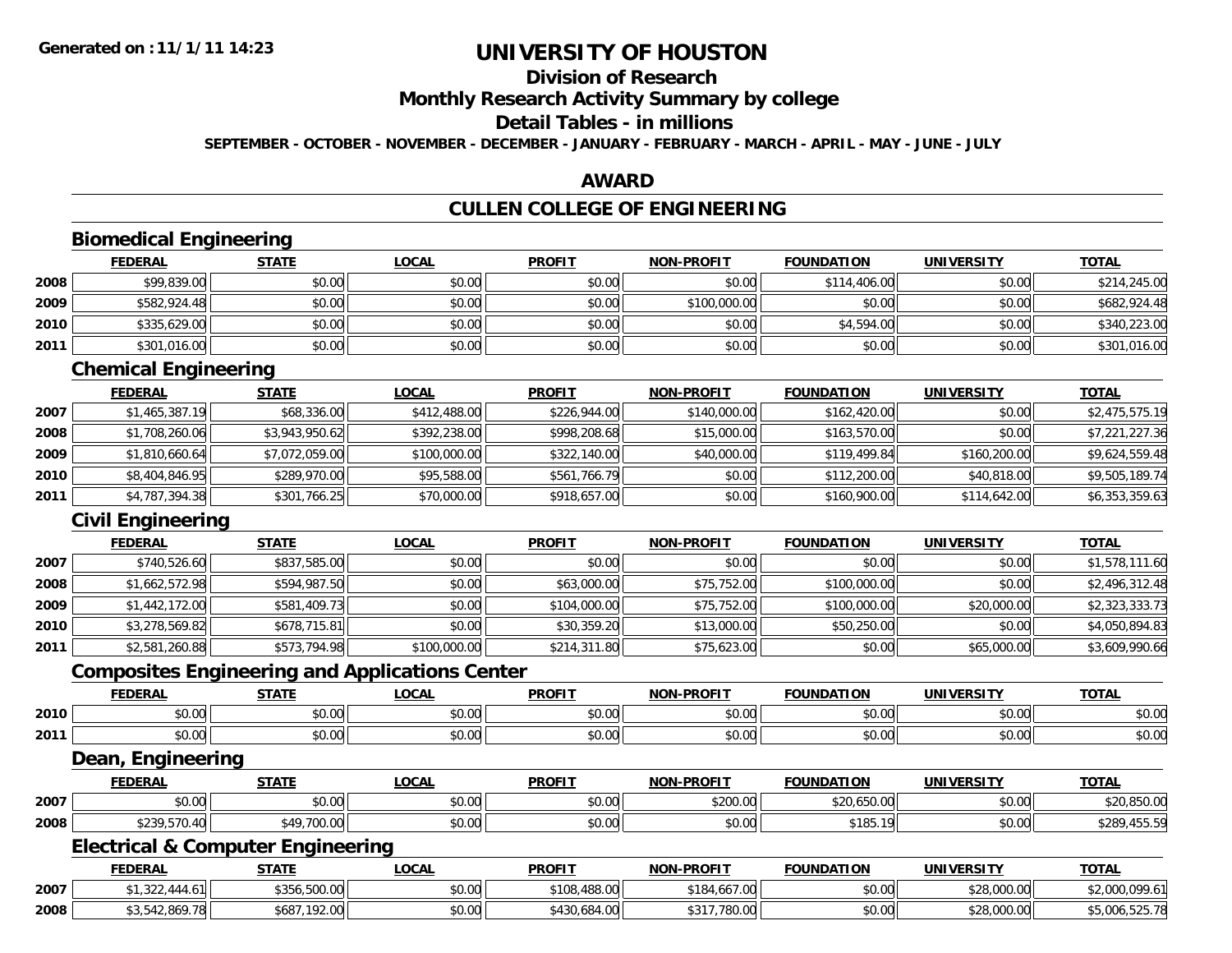### **Division of Research Monthly Research Activity Summary by college Detail Tables - in millions SEPTEMBER - OCTOBER - NOVEMBER - DECEMBER - JANUARY - FEBRUARY - MARCH - APRIL - MAY - JUNE - JULY**

#### **AWARD**

### **CULLEN COLLEGE OF ENGINEERING**

### **Electrical & Computer Engineering**

|      | <b>FEDERAL</b> | <b>STATE</b> | <u>LOCAL</u> | <b>PROFIT</b> | <b>NON-PROFIT</b> | <b>FOUNDATION</b> | <b>UNIVERSITY</b> | <b>TOTAL</b>   |
|------|----------------|--------------|--------------|---------------|-------------------|-------------------|-------------------|----------------|
| 2009 | \$3,195,429.32 | \$59,985.00  | \$0.00       | \$445,625,00  | \$267,012.28      | \$0.00            | \$19,800.00       | \$3,987,851.60 |
| 2010 | \$3,849,341.29 | \$349.324.51 | \$0.00       | \$539,250.00  | \$131,500.00      | \$50,000.00       | \$0.00            | \$4,919,415.80 |
| 2011 | \$5,494,479.80 | \$63,391.24  | \$0.00       | \$430,198.00  | \$0.00            | \$50,000.00       | \$0.00            | \$6,038,069.04 |

### **Industrial Engineering**

|      | <b>FEDERAL</b> | <b>STATE</b> | <b>LOCAL</b> | <b>PROFIT</b> | <b>NON-PROFIT</b> | <b>FOUNDATION</b> | <b>UNIVERSITY</b> | <b>TOTAL</b>   |
|------|----------------|--------------|--------------|---------------|-------------------|-------------------|-------------------|----------------|
| 2007 | \$11,584.30    | \$1,500.00   | \$0.00       | \$0.00        | \$0.00            | \$0.00            | \$0.00            | \$13,084.30    |
| 2008 | \$285,327.32   | \$0.00       | \$7,804.62   | \$0.00        | \$0.00            | \$0.00            | \$0.00            | \$293,131.94   |
| 2009 | \$260,381.00   | \$50,685.00  | \$0.00       | \$0.00        | \$0.00            | \$0.00            | \$0.00            | \$311,066.00   |
| 2010 | \$569,322.00   | \$144,351.00 | \$431,266.00 | \$0.00        | \$0.00            | \$0.00            | \$0.00            | \$1,144,939.00 |
| 2011 | \$171,276.00   | \$16,828.00  | \$0.00       | \$0.00        | \$0.00            | \$0.00            | \$0.00            | \$188,104.00   |

### **Mechanical Engineering**

|      | <b>FEDERAL</b> | <b>STATE</b>   | <b>LOCAL</b> | <b>PROFIT</b> | <b>NON-PROFIT</b> | <b>FOUNDATION</b> | <b>UNIVERSITY</b> | <b>TOTAL</b>   |
|------|----------------|----------------|--------------|---------------|-------------------|-------------------|-------------------|----------------|
| 2007 | \$1,275,270.80 | \$36,000.00    | \$0.00       | \$299,432.00  | \$19,936.00       | \$0.00            | \$0.00            | \$1,630,638.80 |
| 2008 | \$1,884,177.47 | \$146,000.00   | \$0.00       | \$357,021.00  | \$33,500.00       | \$0.00            | \$35,191.00       | \$2,455,889.47 |
| 2009 | \$3,290,554.71 | \$0.00         | \$0.00       | \$441,143.00  | \$149,293.00      | \$0.00            | \$44,809.00       | \$3,925,799.71 |
| 2010 | \$5,136,557.15 | \$1,947,220.00 | \$0.00       | \$936,912.80  | \$114,965.00      | \$276,464.00      | \$0.00            | \$8,412,118.95 |
| 2011 | \$2,176,550.30 | \$0.00         | \$0.00       | \$646,935.20  | \$0.00            | \$0.00            | \$0.00            | \$2,823,485.50 |

### **National Wind Energy Center**

|       | <b>FEDERAL</b>  | <u>STATE</u>    | <u>LOCAL</u>   | <b>PROFIT</b>  | <b>NON-PROFIT</b> | <b>FOUNDATION</b> | <b>UNIVERSITY</b> | <b>TOTAL</b>    |
|-------|-----------------|-----------------|----------------|----------------|-------------------|-------------------|-------------------|-----------------|
| 2010  | \$0.00          | \$0.00          | \$0.00         | \$0.00         | \$0.00            | \$0.00            | \$0.00            | \$0.00          |
| 2011  | \$0.00          | \$0.00          | \$0.00         | \$0.00         | \$0.00            | \$0.00            | \$0.00            | \$0.00          |
| Total | \$61,906,196.22 | \$18,851,251.64 | \$1,609,384.62 | \$8,075,076.47 | \$1,753,980.28    | \$1,485,139.03    | \$556,460.00      | \$94,237,488.26 |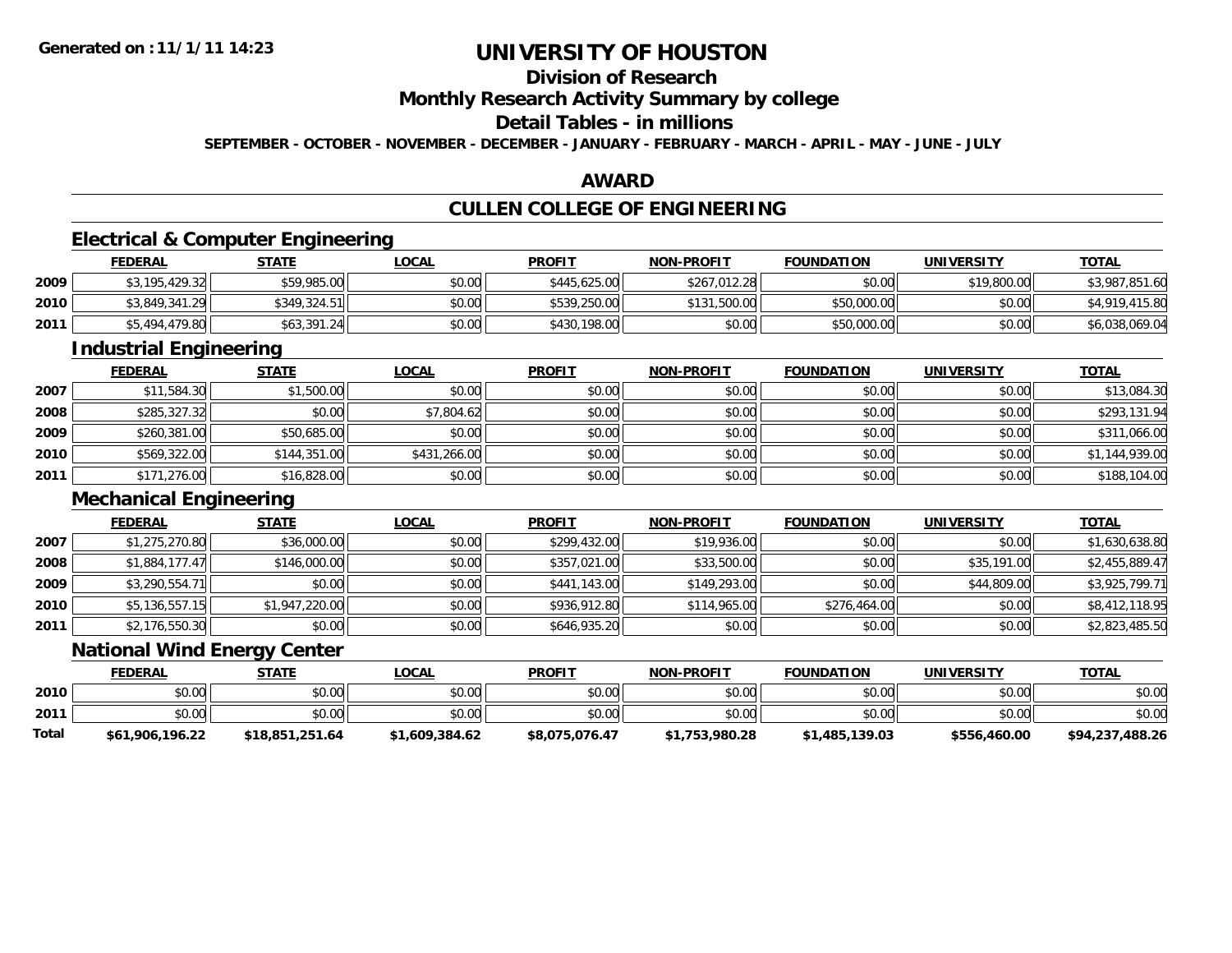### **Division of Research Monthly Research Activity Summary by college Detail Tables - in millions SEPTEMBER - OCTOBER - NOVEMBER - DECEMBER - JANUARY - FEBRUARY - MARCH - APRIL - MAY - JUNE - JULY**

### **AWARD**

### **DIVISION OF RESEARCH**

|      |                             | <b>Center for Advanced Materials</b>      |                                                           |               |                   |                   |                   |              |
|------|-----------------------------|-------------------------------------------|-----------------------------------------------------------|---------------|-------------------|-------------------|-------------------|--------------|
|      | <b>FEDERAL</b>              | <b>STATE</b>                              | <b>LOCAL</b>                                              | <b>PROFIT</b> | <b>NON-PROFIT</b> | <b>FOUNDATION</b> | <b>UNIVERSITY</b> | <b>TOTAL</b> |
| 2007 | \$0.00                      | \$0.00                                    | \$0.00                                                    | \$0.00        | \$0.00            | \$0.00            | \$0.00            | \$0.00       |
| 2008 | \$0.00                      | \$0.00                                    | \$0.00                                                    | \$18,000.00   | \$0.00            | \$0.00            | \$0.00            | \$18,000.00  |
| 2009 | \$0.00                      | \$0.00                                    | \$0.00                                                    | \$0.00        | \$0.00            | \$0.00            | \$0.00            | \$0.00       |
|      |                             |                                           | <b>Center for Biomedical &amp; Environmental Genomics</b> |               |                   |                   |                   |              |
|      | <b>FEDERAL</b>              | <b>STATE</b>                              | <b>LOCAL</b>                                              | <b>PROFIT</b> | <b>NON-PROFIT</b> | <b>FOUNDATION</b> | <b>UNIVERSITY</b> | <b>TOTAL</b> |
| 2007 | \$0.00                      | \$0.00                                    | \$0.00                                                    | \$0.00        | \$0.00            | \$0.00            | \$0.00            | \$0.00       |
| 2008 | \$0.00                      | \$0.00                                    | \$0.00                                                    | \$0.00        | \$0.00            | \$0.00            | \$0.00            | \$0.00       |
| 2009 | \$0.00                      | \$0.00                                    | \$0.00                                                    | \$0.00        | \$0.00            | \$0.00            | \$0.00            | \$0.00       |
| 2010 | \$0.00                      | \$0.00                                    | \$0.00                                                    | \$0.00        | \$0.00            | \$0.00            | \$0.00            | \$0.00       |
|      |                             | <b>Center for Industrial Partnerships</b> |                                                           |               |                   |                   |                   |              |
|      | <b>FEDERAL</b>              | <b>STATE</b>                              | <b>LOCAL</b>                                              | <b>PROFIT</b> | <b>NON-PROFIT</b> | <b>FOUNDATION</b> | <b>UNIVERSITY</b> | <b>TOTAL</b> |
| 2008 | \$0.00                      | \$0.00                                    | \$0.00                                                    | \$60,825.72   | \$0.00            | \$0.00            | \$0.00            | \$60,825.72  |
|      | <b>Division of Research</b> |                                           |                                                           |               |                   |                   |                   |              |
|      | <b>FEDERAL</b>              | <b>STATE</b>                              | <b>LOCAL</b>                                              | <b>PROFIT</b> | <b>NON-PROFIT</b> | <b>FOUNDATION</b> | <b>UNIVERSITY</b> | <b>TOTAL</b> |
| 2009 | \$49,134.96                 | \$0.00                                    | \$0.00                                                    | \$0.00        | \$0.00            | \$0.00            | \$0.00            | \$49,134.96  |
|      |                             | <b>Institute for Molecular Design</b>     |                                                           |               |                   |                   |                   |              |
|      | <b>FEDERAL</b>              | <b>STATE</b>                              | <b>LOCAL</b>                                              | <b>PROFIT</b> | <b>NON-PROFIT</b> | <b>FOUNDATION</b> | <b>UNIVERSITY</b> | <b>TOTAL</b> |
| 2008 | \$0.00                      | \$0.00                                    | \$0.00                                                    | \$0.00        | \$0.00            | \$0.00            | \$0.00            | \$0.00       |
| 2009 | \$0.00                      | \$0.00                                    | \$0.00                                                    | \$0.00        | \$0.00            | \$0.00            | \$0.00            | \$0.00       |
| 2010 | \$0.00                      | \$0.00                                    | \$0.00                                                    | \$0.00        | \$0.00            | \$0.00            | \$0.00            | \$0.00       |
| 2011 | \$0.00                      | \$0.00                                    | \$0.00                                                    | \$0.00        | \$0.00            | \$0.00            | \$0.00            | \$0.00       |
|      |                             | <b>Office of Contracts and Grants</b>     |                                                           |               |                   |                   |                   |              |
|      | <b>FEDERAL</b>              | <b>STATE</b>                              | <b>LOCAL</b>                                              | <b>PROFIT</b> | <b>NON-PROFIT</b> | <b>FOUNDATION</b> | <b>UNIVERSITY</b> | <b>TOTAL</b> |
| 2007 | \$0.00                      | \$0.00                                    | \$0.00                                                    | \$0.00        | \$0.00            | \$808,827.88      | \$0.00            | \$808,827.88 |
| 2008 | \$0.00                      | \$0.00                                    | \$0.00                                                    | \$0.00        | \$0.00            | \$661,535.78      | \$0.00            | \$661,535.78 |
| 2009 | \$0.00                      | \$0.00                                    | \$0.00                                                    | \$0.00        | \$0.00            | \$596,817.99      | \$0.00            | \$596,817.99 |
| 2010 | \$0.00                      | \$0.00                                    | \$0.00                                                    | \$0.00        | \$0.00            | \$767,050.25      | \$0.00            | \$767,050.25 |
| 2011 | \$0.00                      | \$0.00                                    | \$0.00                                                    | \$0.00        | \$0.00            | \$542,609.00      | \$0.00            | \$542,609.00 |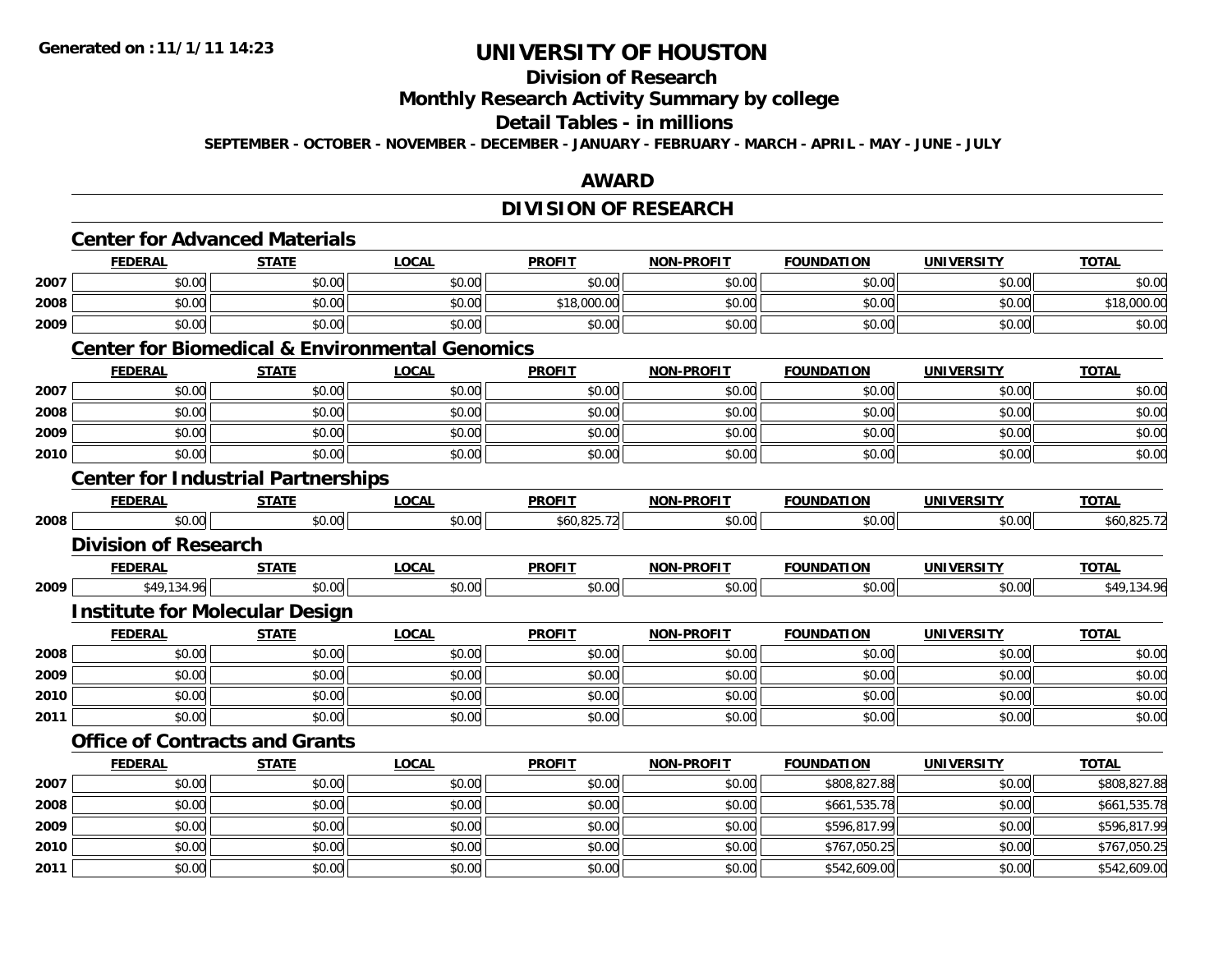# **Division of Research Monthly Research Activity Summary by college Detail Tables - in millions**

**SEPTEMBER - OCTOBER - NOVEMBER - DECEMBER - JANUARY - FEBRUARY - MARCH - APRIL - MAY - JUNE - JULY** 

### **AWARD**

### **DIVISION OF RESEARCH**

|       | <b>Research Financial Services</b>       |              |              |               |                   |                   |                   |                |
|-------|------------------------------------------|--------------|--------------|---------------|-------------------|-------------------|-------------------|----------------|
|       | <b>FEDERAL</b>                           | <b>STATE</b> | <b>LOCAL</b> | <b>PROFIT</b> | <b>NON-PROFIT</b> | <b>FOUNDATION</b> | <b>UNIVERSITY</b> | <b>TOTAL</b>   |
| 2007  | \$121,500.00                             | \$0.00       | \$0.00       | \$0.00        | \$0.00            | \$0.00            | \$0.00            | \$121,500.00   |
|       | <b>Research Information Center</b>       |              |              |               |                   |                   |                   |                |
|       | <b>FEDERAL</b>                           | <b>STATE</b> | <b>LOCAL</b> | <b>PROFIT</b> | <b>NON-PROFIT</b> | <b>FOUNDATION</b> | <b>UNIVERSITY</b> | <b>TOTAL</b>   |
| 2008  | \$0.00                                   | \$0.00       | \$0.00       | \$0.00        | \$0.00            | \$0.00            | \$0.00            | \$0.00         |
|       | <b>TcSAM</b>                             |              |              |               |                   |                   |                   |                |
|       | <b>FEDERAL</b>                           | <b>STATE</b> | <b>LOCAL</b> | <b>PROFIT</b> | <b>NON-PROFIT</b> | <b>FOUNDATION</b> | <b>UNIVERSITY</b> | <b>TOTAL</b>   |
| 2007  | \$0.00                                   | \$0.00       | \$0.00       | \$0.00        | \$0.00            | \$0.00            | \$0.00            | \$0.00         |
| 2008  | \$0.00                                   | \$0.00       | \$0.00       | \$0.00        | \$0.00            | \$0.00            | \$0.00            | \$0.00         |
| 2009  | \$0.00                                   | \$0.00       | \$0.00       | \$0.00        | \$0.00            | \$0.00            | \$0.00            | \$0.00         |
| 2011  | \$0.00                                   | \$0.00       | \$0.00       | \$0.00        | \$0.00            | \$0.00            | \$0.00            | \$0.00         |
|       | <b>TcSUH</b>                             |              |              |               |                   |                   |                   |                |
|       | <b>FEDERAL</b>                           | <b>STATE</b> | <b>LOCAL</b> | <b>PROFIT</b> | <b>NON-PROFIT</b> | <b>FOUNDATION</b> | <b>UNIVERSITY</b> | <b>TOTAL</b>   |
| 2007  | \$89,977.00                              | \$0.00       | \$0.00       | \$0.00        | \$0.00            | \$0.00            | \$0.00            | \$89,977.00    |
| 2008  | \$112,959.00                             | \$0.00       | \$0.00       | \$0.00        | \$0.00            | \$0.00            | \$0.00            | \$112,959.00   |
| 2009  | \$108,139.00                             | \$0.00       | \$0.00       | \$106,668.00  | \$35,780.00       | \$0.00            | \$0.00            | \$250,587.00   |
| 2010  | \$70,000.00                              | \$0.00       | \$0.00       | \$22,000.00   | \$0.00            | \$0.00            | \$0.00            | \$92,000.00    |
| 2011  | \$372,159.50                             | \$60,000.00  | \$0.00       | \$148,335.00  | \$0.00            | \$0.00            | \$0.00            | \$580,494.50   |
|       | <b>Texas Learning/Computation Center</b> |              |              |               |                   |                   |                   |                |
|       | <b>FEDERAL</b>                           | <b>STATE</b> | <b>LOCAL</b> | <b>PROFIT</b> | <b>NON-PROFIT</b> | <b>FOUNDATION</b> | <b>UNIVERSITY</b> | <b>TOTAL</b>   |
| 2009  | \$0.00                                   | \$0.00       | \$0.00       | \$0.00        | \$0.00            | \$0.00            | \$0.00            | \$0.00         |
| 2010  | \$0.00                                   | \$0.00       | \$0.00       | \$0.00        | \$0.00            | \$0.00            | \$0.00            | \$0.00         |
| 2011  | \$0.00                                   | \$0.00       | \$0.00       | \$0.00        | \$0.00            | \$0.00            | \$0.00            | \$0.00         |
|       | <b>TIMES</b>                             |              |              |               |                   |                   |                   |                |
|       | <b>FEDERAL</b>                           | <b>STATE</b> | <b>LOCAL</b> | <b>PROFIT</b> | <b>NON-PROFIT</b> | <b>FOUNDATION</b> | <b>UNIVERSITY</b> | <b>TOTAL</b>   |
| 2007  | \$0.00                                   | \$0.00       | \$0.00       | \$0.00        | \$0.00            | \$0.00            | \$0.00            | \$0.00         |
| 2008  | \$0.00                                   | \$0.00       | \$0.00       | \$0.00        | \$0.00            | \$0.00            | \$0.00            | \$0.00         |
| 2009  | \$0.00                                   | \$0.00       | \$0.00       | \$0.00        | \$0.00            | \$0.00            | \$0.00            | \$0.00         |
| 2010  | \$0.00                                   | \$0.00       | \$0.00       | \$0.00        | \$0.00            | \$0.00            | \$0.00            | \$0.00         |
| 2011  | \$315,757.50                             | \$0.00       | \$0.00       | \$0.00        | \$0.00            | \$0.00            | \$0.00            | \$315,757.50   |
| Total | \$1,239,626.96                           | \$60,000.00  | \$0.00       | \$355,828.72  | \$35,780.00       | \$3,376,840.90    | \$0.00            | \$5,068,076.58 |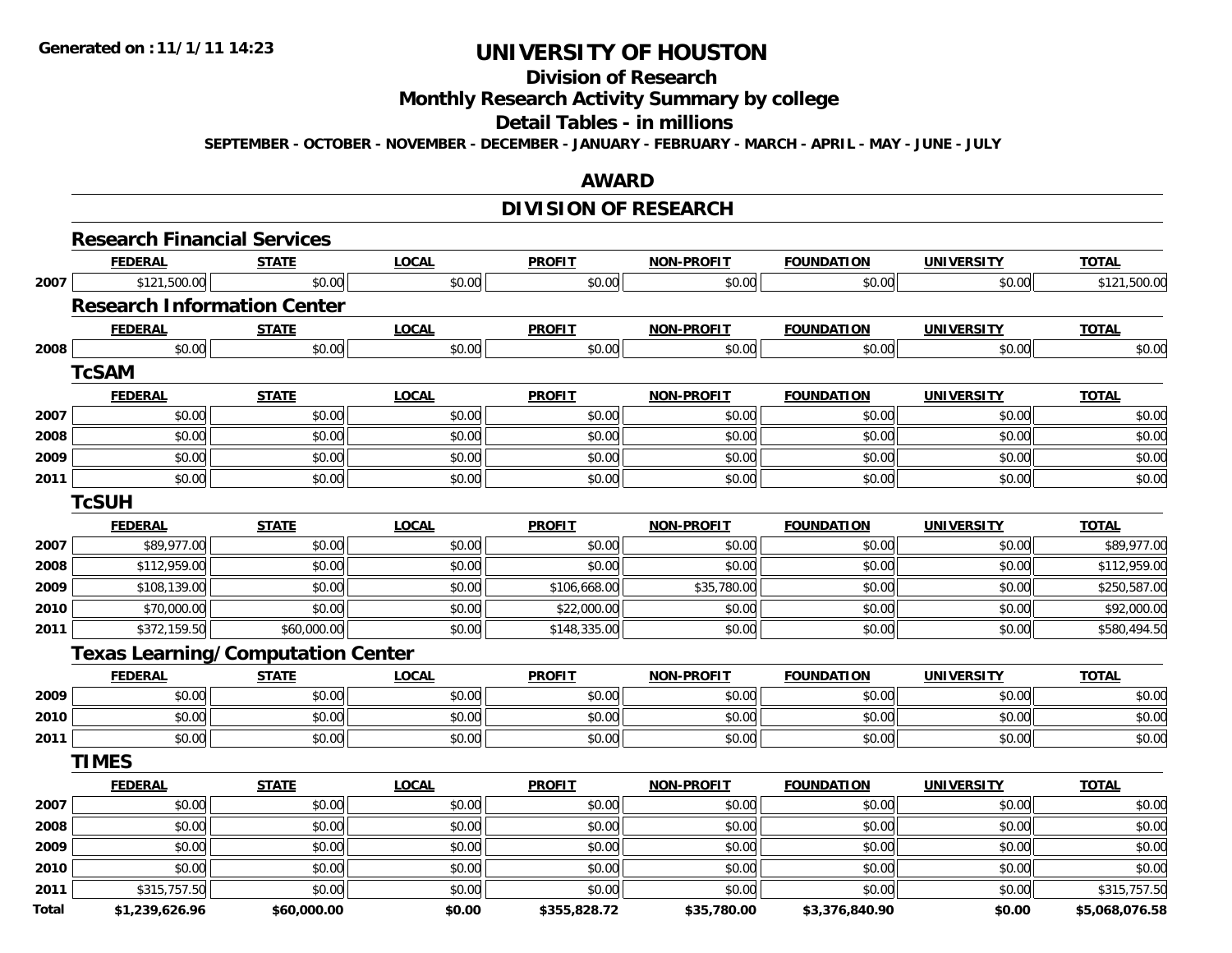### **Division of Research Monthly Research Activity Summary by college Detail Tables - in millions SEPTEMBER - OCTOBER - NOVEMBER - DECEMBER - JANUARY - FEBRUARY - MARCH - APRIL - MAY - JUNE - JULY**

#### **AWARD**

### **GRADUATE COLLEGE OF SOCIAL WORK**

### **Child & Family for Innovative Research**

|      | <b>FEDERAL</b> | <b>STATE</b> | LOCAL         | <b>PROFIT</b> | <b>NON-PROFIT</b> | <b>FOUNDATION</b> | <b>UNIVERSITY</b> | <b>TOTAL</b> |
|------|----------------|--------------|---------------|---------------|-------------------|-------------------|-------------------|--------------|
| 2009 | \$0.00         | \$0.00       | \$0.00        | \$0.00        | \$0.00            | \$0.00            | \$0.00 l          | \$0.00       |
| 2010 | \$0.00         | \$0.00       | 0000<br>ง∪.∪บ | \$0.00        | \$0.00            | \$0.00            | \$0.00            | \$0.00       |
| 2011 | \$0.00         | \$0.00       | \$0.00        | \$0.00        | \$0.00            | \$0.00            | \$0.00            | \$0.00       |

### **Community Projects - Social Work**

|      | <b>FEDERAL</b> | <b>STATE</b> | <b>LOCAL</b> | <b>PROFIT</b> | <b>NON-PROFIT</b> | <b>FOUNDATION</b> | <b>UNIVERSITY</b> | <b>TOTAL</b> |
|------|----------------|--------------|--------------|---------------|-------------------|-------------------|-------------------|--------------|
| 2007 | \$214,472.00   | \$0.00       | \$0.00       | \$0.00        | \$49,491.08       | \$0.00            | \$0.00            | \$263,963.08 |
| 2008 | \$248,092.00   | \$0.00       | \$0.00       | \$0.00        | \$207.06          | \$0.00            | \$0.00            | \$248,299.06 |
| 2009 | \$36,900.00    | \$0.00       | \$0.00       | \$0.00        | \$0.00            | \$0.00            | \$0.00            | \$36,900.00  |
| 2010 | \$0.00         | \$0.00       | \$0.00       | \$0.00        | \$0.00            | \$0.00            | \$0.00            | \$0.00       |
| 2011 | \$0.00         | \$0.00       | \$0.00       | \$0.00        | \$0.00            | \$0.00            | \$0.00            | \$0.00       |

#### **Dean, Social Work**

|      | <b>FEDERAL</b> | <b>STATE</b>   | <b>LOCAL</b> | <b>PROFIT</b> | <b>NON-PROFIT</b> | <b>FOUNDATION</b> | <b>UNIVERSITY</b> | <b>TOTAL</b>   |
|------|----------------|----------------|--------------|---------------|-------------------|-------------------|-------------------|----------------|
| 2007 | \$1,618,817.39 | \$0.00         | \$0.00       | \$0.00        | \$20,000.00       | \$0.00            | \$0.00            | \$1,638,817.39 |
| 2008 | \$817,777.92   | \$1,179,850.89 | \$0.00       | \$0.00        | \$53,740.00       | \$0.00            | \$0.00            | \$2,051,368.81 |
| 2009 | \$1,912,819.30 | \$788,888.96   | \$0.00       | \$0.00        | \$32,073.00       | \$0.00            | \$31,117.00       | \$2,764,898.26 |
| 2010 | \$2,496,027.51 | \$728,648.89   | \$0.00       | \$0.00        | \$17,000.00       | \$0.00            | \$0.00            | \$3,241,676.40 |
| 2011 | \$2,164,230.62 | \$0.00         | \$0.00       | \$0.00        | \$0.00            | \$1,146.30        | \$0.00            | \$2,165,376.92 |

### **Drug and Social Policy Research**

|       | <b>FEDERAL</b> | <b>STATE</b>   | <b>LOCAL</b> | <b>PROFIT</b> | <b>NON-PROFIT</b> | <b>FOUNDATION</b> | <b>UNIVERSITY</b> | <b>TOTAL</b>    |
|-------|----------------|----------------|--------------|---------------|-------------------|-------------------|-------------------|-----------------|
| 2009  | \$0.00         | \$0.00         | \$0.00       | \$0.00        | \$0.00            | \$0.00            | \$0.00            | \$0.00          |
| 2010  | \$0.00         | \$0.00         | \$0.00       | \$0.00        | \$0.00            | \$0.00            | \$0.00            | \$0.00          |
| 2011  | \$0.00         | \$0.00         | \$0.00       | \$0.00        | \$0.00            | \$0.00            | \$0.00            | \$0.00          |
| Total | \$9,509,136.74 | \$2,697,388.74 | \$0.00       | \$0.00        | \$172,511.14      | \$1,146.30        | \$31,117.00       | \$12,411,299.92 |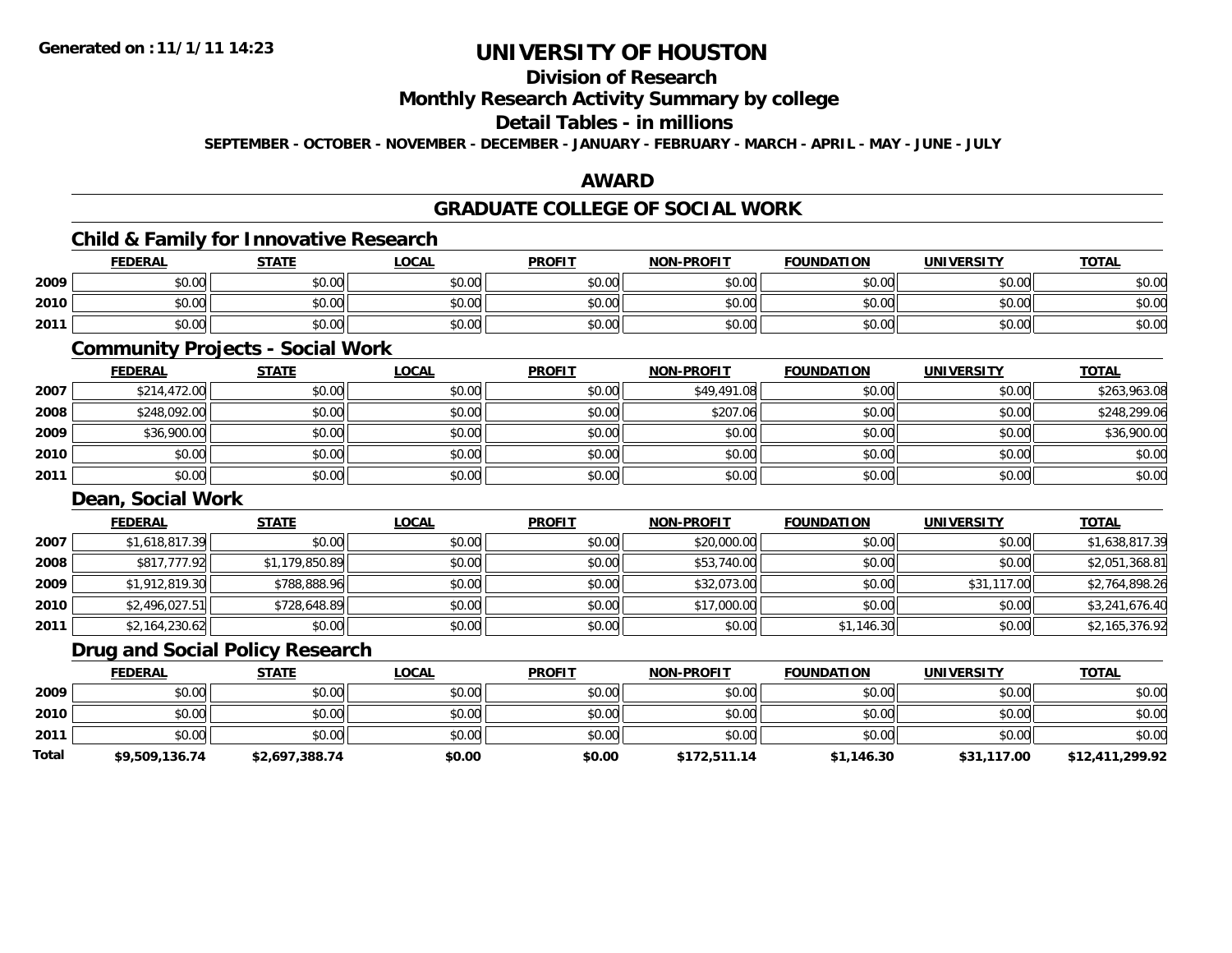### **Division of Research Monthly Research Activity Summary by college Detail Tables - in millions SEPTEMBER - OCTOBER - NOVEMBER - DECEMBER - JANUARY - FEBRUARY - MARCH - APRIL - MAY - JUNE - JULY**

#### **AWARD**

### **HILTON COLLEGE OF HOTEL AND RESTAURANT MANAGEMENT**

### **Hotel and Restaurant Management**

|       | <b>FEDERAL</b> | <b>STATE</b> | <b>LOCAL</b> | <b>PROFIT</b> | <b>NON-PROFIT</b> | <b>FOUNDATION</b> | <b>UNIVERSITY</b> | <b>TOTAL</b> |
|-------|----------------|--------------|--------------|---------------|-------------------|-------------------|-------------------|--------------|
| 2007  | \$0.00         | \$298,900.00 | \$0.00       | \$0.00        | \$0.00            | \$0.00            | \$0.00            | \$298,900.00 |
| 2009  | \$60,000.00    | \$0.00       | \$0.00       | \$9,047.50    | \$0.00            | \$0.00            | \$0.00            | \$69,047.50  |
| 2010  | \$70,000.00    | \$0.00       | \$0.00       | \$0.00        | \$82,548.00       | \$0.00            | \$0.00            | \$152,548.00 |
| 2011  | \$173,995.00   | \$0.00       | \$0.00       | \$0.00        | \$27,280.00       | \$0.00            | \$0.00            | \$201,275.00 |
| Total | \$303,995.00   | \$298,900.00 | \$0.00       | \$9,047.50    | \$109,828,00      | \$0.00            | \$0.00            | \$721,770.50 |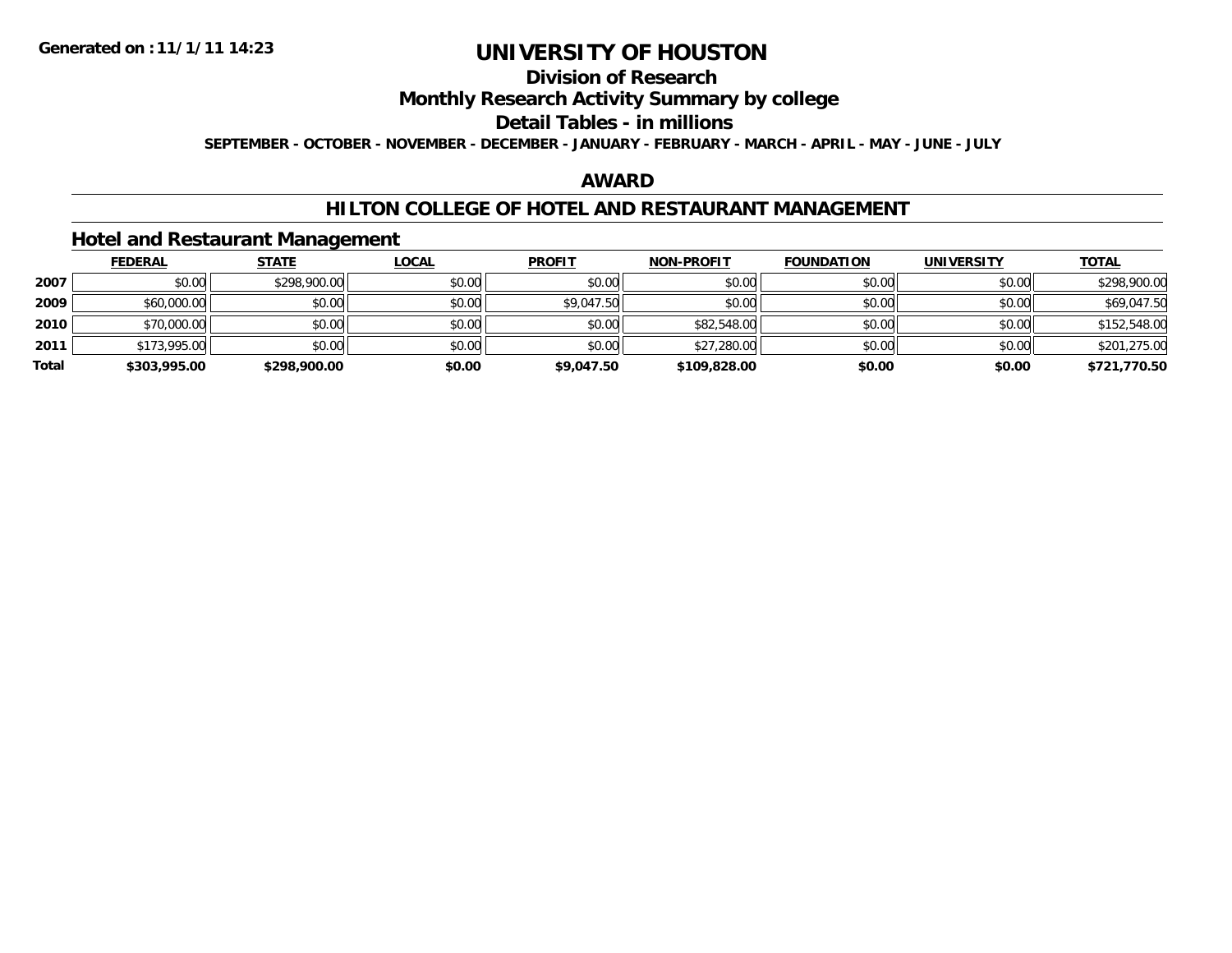### **Division of Research Monthly Research Activity Summary by college Detail Tables - in millions SEPTEMBER - OCTOBER - NOVEMBER - DECEMBER - JANUARY - FEBRUARY - MARCH - APRIL - MAY - JUNE - JULY**

#### **AWARD**

#### **HONORS COLLEGE**

#### **Houston Teachers Institute**

|       | <b>FEDERAL</b> | <u>STATE</u> | <u>LOCAL</u> | <b>PROFIT</b> | <b>NON-PROFIT</b> | <b>FOUNDATION</b> | <b>UNIVERSITY</b> | <b>TOTAL</b> |
|-------|----------------|--------------|--------------|---------------|-------------------|-------------------|-------------------|--------------|
| 2009  | \$138,000.00   | \$0.00       | \$0.00       | \$0.00        | \$0.00            | \$0.00            | \$0.00            | 000.00٪      |
| 2011  | to on<br>DU.UU | \$0.00       | \$0.00       | \$0.00        | \$53,185.50       | \$0.00            | \$0.00            | .185.50      |
| Total | \$138,000.00   | \$0.00       | \$0.00       | \$0.00        | \$53,185.50       | \$0.00            | \$0.00            | \$191,185.50 |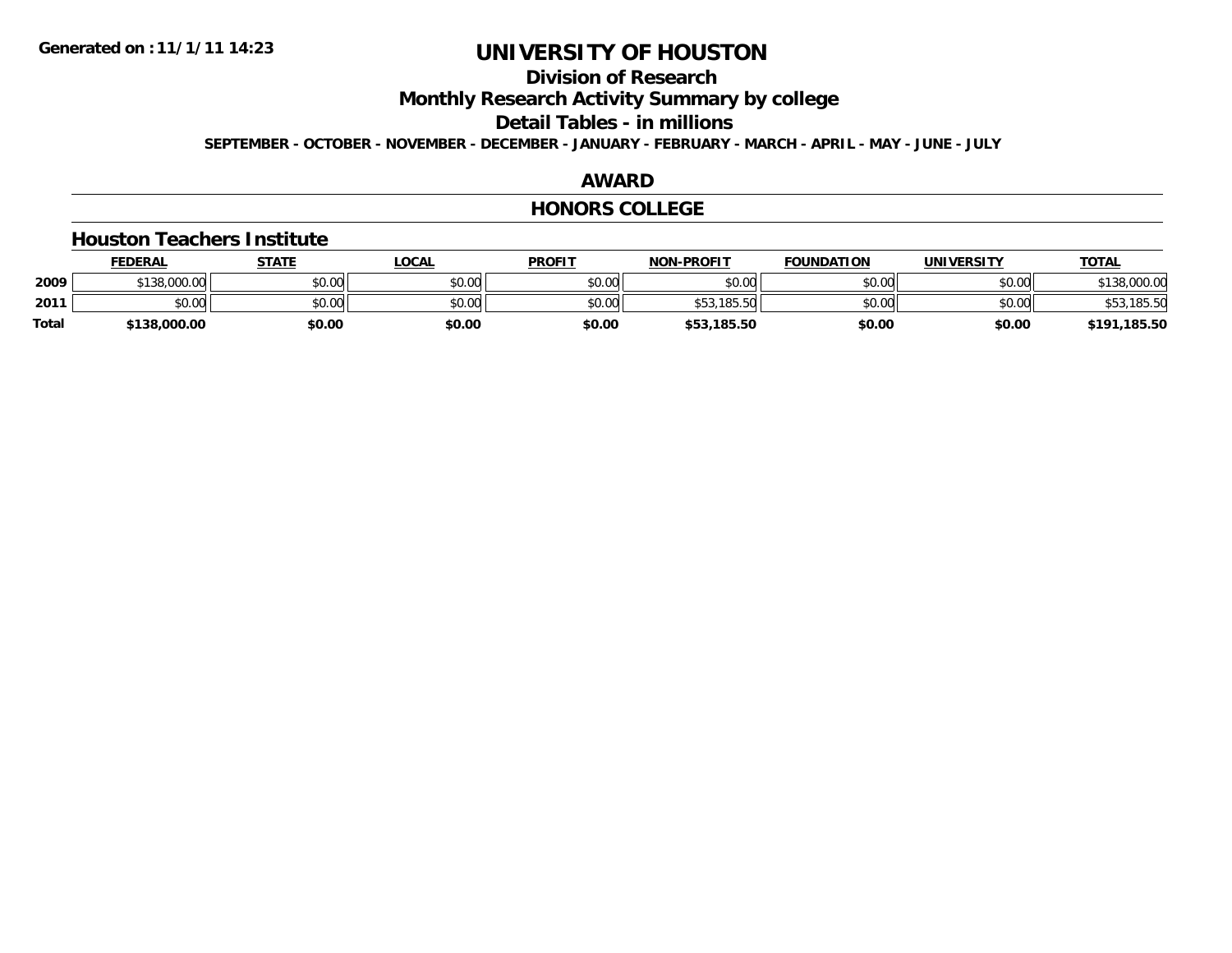### **Division of Research Monthly Research Activity Summary by college Detail Tables - in millions SEPTEMBER - OCTOBER - NOVEMBER - DECEMBER - JANUARY - FEBRUARY - MARCH - APRIL - MAY - JUNE - JULY**

### **AWARD**

#### **INSTITUTIONAL**

#### **Associate Vice Chancellor**

|              | <b>FEDERAL</b>                                     | <b>STATE</b> | <b>' OCA.</b> | <b>PROFIT</b> | -PROFTT<br><b>NON</b> | <b>FOUNDATION</b> | <b>UNIVERSITY</b> | <b>TOTAL</b> |
|--------------|----------------------------------------------------|--------------|---------------|---------------|-----------------------|-------------------|-------------------|--------------|
| 2010         | $\sqrt{2}$<br>่ 3⁄ล่ เ<br>$\overline{\phantom{a}}$ | \$0.00       | ሶስ ሰሰ<br>vv.v | \$0.00        | ልስ ባህ<br>pv.uu        | \$0.00            | \$0.00            |              |
| <b>Total</b> | 102.2C                                             | \$0.00       | \$0.00        | \$0.00        | \$0.00                | \$0.00            | \$0.00            | ,492.36      |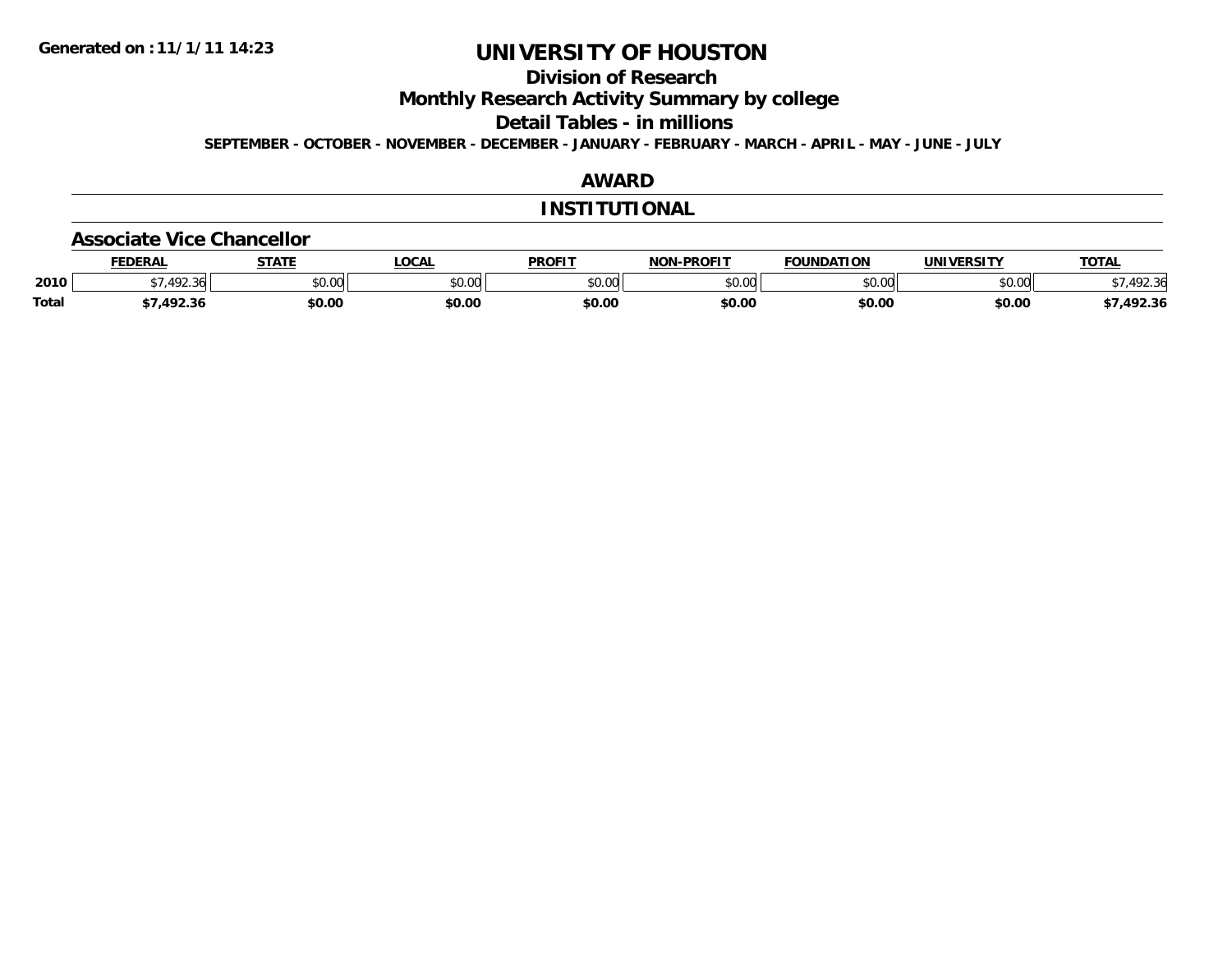### **Division of Research Monthly Research Activity Summary by college Detail Tables - in millions SEPTEMBER - OCTOBER - NOVEMBER - DECEMBER - JANUARY - FEBRUARY - MARCH - APRIL - MAY - JUNE - JULY**

#### **AWARDLIBRARYAdministration, Library STATELOCAL PROFIT NON-PROFIT FOUNDATION UNIVERSITY TOTAL**

|       | <b>FEDERAL</b> | <b>STATE</b> | <b>LOCAL</b> | <b>PROFIT</b> | <b>NON-PROFIT</b> | <b>FOUNDATION</b> | <b>UNIVERSITY</b> | <b>TOTAL</b> |
|-------|----------------|--------------|--------------|---------------|-------------------|-------------------|-------------------|--------------|
| 2008  | \$32,755.00    | \$0.00       | \$0.00       | \$0.00        | \$0.00            | \$0.00            | \$0.00            | \$32,755.00  |
| 2009  | \$33,605.00    | \$0.00       | \$0.00       | \$0.00        | \$0.00            | \$0.00            | \$0.00            | \$33,605.00  |
| 2010  | \$34,475.00    | \$0.00       | \$0.00       | \$0.00        | \$0.00            | \$0.00            | \$0.00            | \$34,475.00  |
| 2011  | \$19,863.00    | \$0.00       | \$0.00       | \$0.00        | \$0.00            | \$0.00            | \$0.00            | \$19,863.00  |
| Total | \$120,698.00   | \$0.00       | \$0.00       | \$0.00        | \$0.00            | \$0.00            | \$0.00            | \$120,698.00 |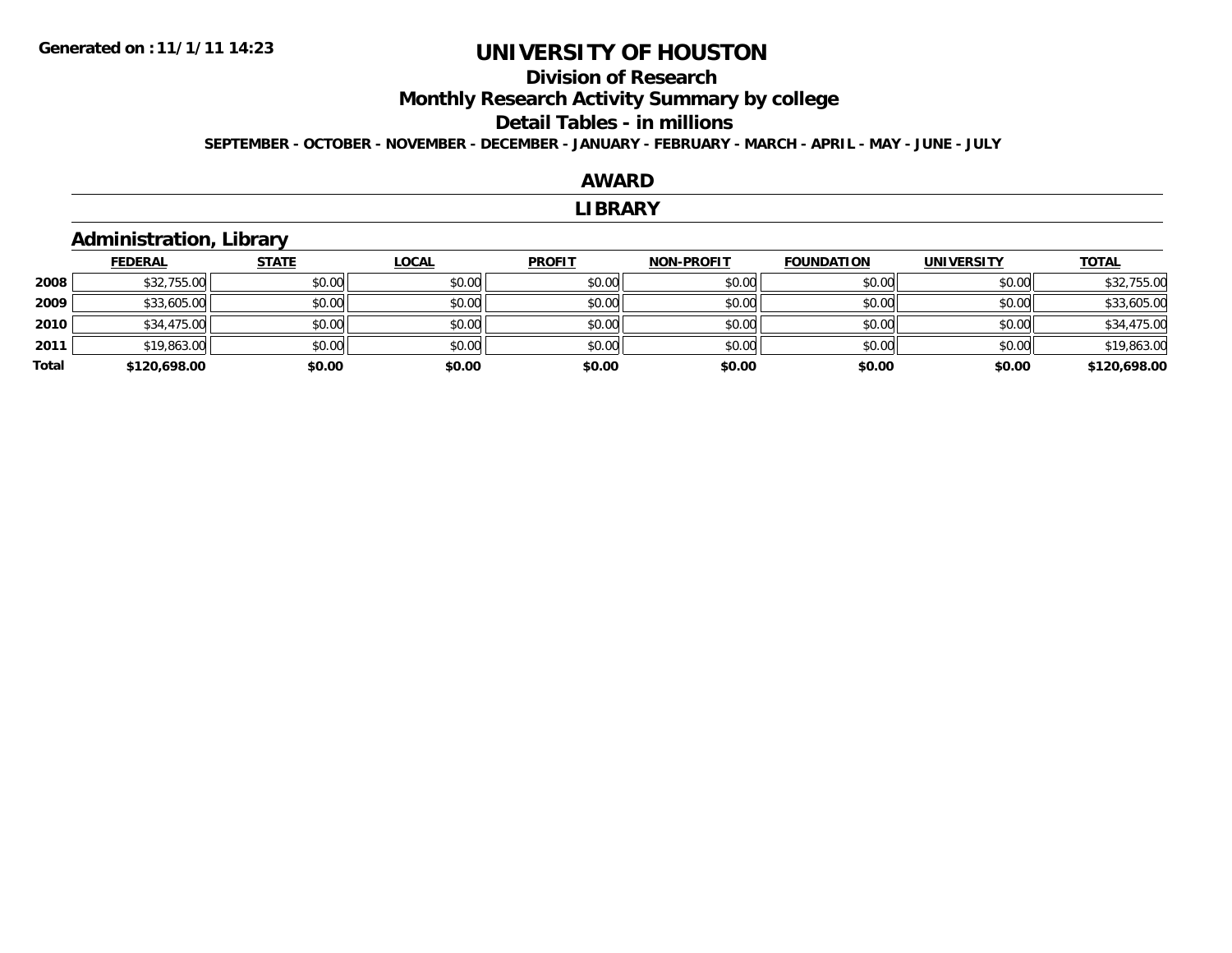### **Division of Research Monthly Research Activity Summary by college Detail Tables - in millions SEPTEMBER - OCTOBER - NOVEMBER - DECEMBER - JANUARY - FEBRUARY - MARCH - APRIL - MAY - JUNE - JULY**

#### **AWARD**

#### **PRESIDENT**

#### **Office of the President**

|       | <b>FEDERAL</b> | <b>STATE</b> | LOCAL  | <b>PROFIT</b> | <b>NON-PROFIT</b> | <b>FOUNDATION</b> | <b>UNIVERSITY</b> | <b>TOTAL</b> |
|-------|----------------|--------------|--------|---------------|-------------------|-------------------|-------------------|--------------|
| 2009  | \$0.00         | \$0.00       | \$0.00 | \$0.00        | \$0.00            | \$0.00            | \$0.00            | \$0.00       |
| 2011  | \$0.00         | \$0.00       | \$0.00 | \$0.00        | \$0.00            | \$0.00            | \$0.00            | \$0.00       |
| Total | \$0.00         | \$0.00       | \$0.00 | \$0.00        | \$0.00            | \$0.00            | \$0.00            | \$0.00       |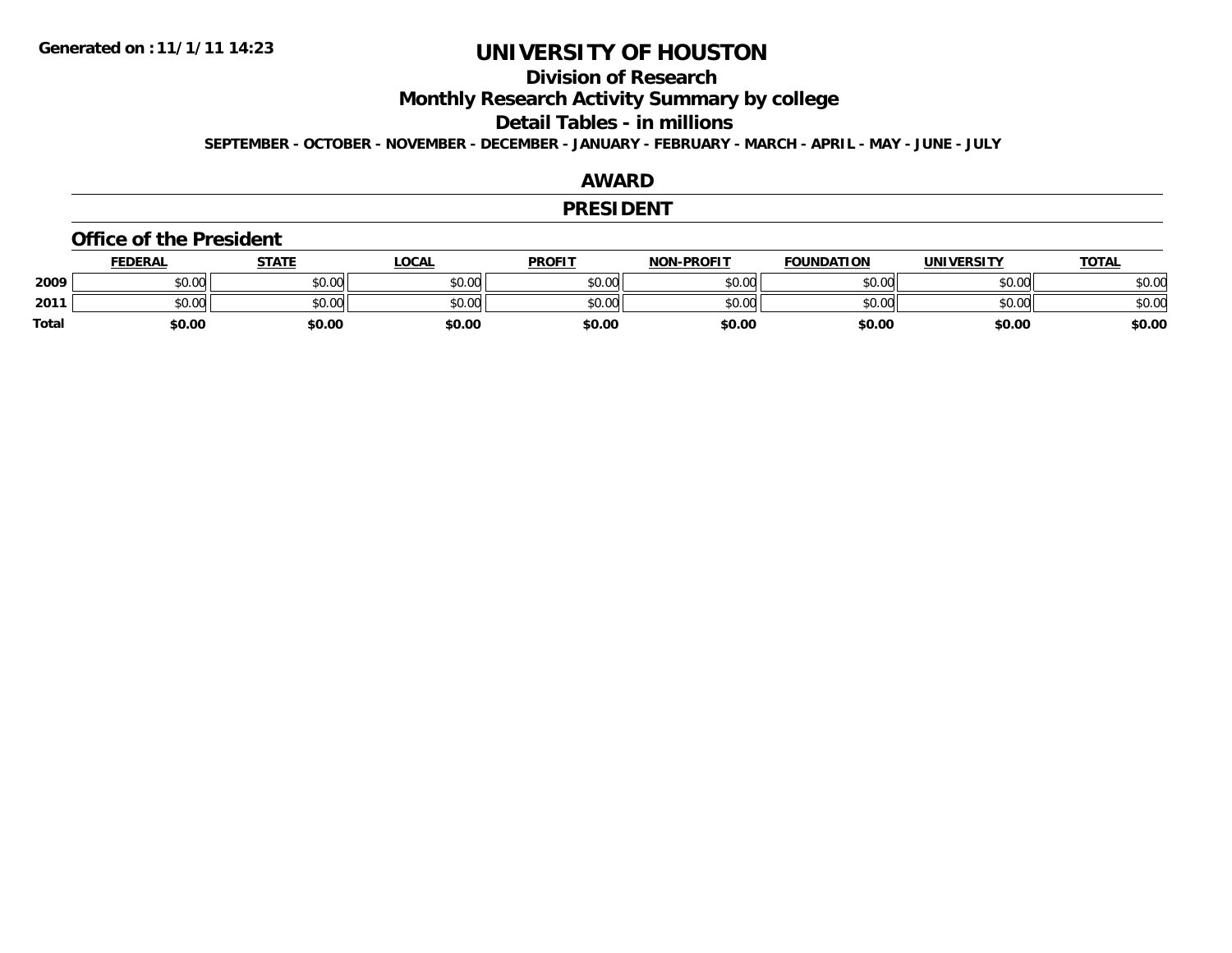### **Division of Research Monthly Research Activity Summary by college Detail Tables - in millions SEPTEMBER - OCTOBER - NOVEMBER - DECEMBER - JANUARY - FEBRUARY - MARCH - APRIL - MAY - JUNE - JULY**

### **AWARD**

## **SENIOR V.P. FOR ACADEMIC AFFAIRS AND PROVOST**

|      | <b>KUHF - Radio</b>                                 |              |              |               |                   |                   |                   |              |
|------|-----------------------------------------------------|--------------|--------------|---------------|-------------------|-------------------|-------------------|--------------|
|      | <b>FEDERAL</b>                                      | <b>STATE</b> | <b>LOCAL</b> | <b>PROFIT</b> | <b>NON-PROFIT</b> | <b>FOUNDATION</b> | <b>UNIVERSITY</b> | <b>TOTAL</b> |
| 2007 | \$0.00                                              | \$0.00       | \$0.00       | \$0.00        | \$465,065.00      | \$0.00            | \$0.00            | \$465,065.00 |
| 2008 | \$0.00                                              | \$0.00       | \$0.00       | \$0.00        | \$467,947.00      | \$0.00            | \$0.00            | \$467,947.00 |
| 2009 | \$38,352.00                                         | \$0.00       | \$0.00       | \$0.00        | \$455,086.00      | \$0.00            | \$0.00            | \$493,438.00 |
| 2010 | \$0.00                                              | \$12,500.00  | \$0.00       | \$0.00        | \$654,309.46      | \$0.00            | \$0.00            | \$666,809.46 |
| 2011 | \$38,616.00                                         | \$12,500.00  | \$0.00       | \$0.00        | \$623,146.00      | \$0.00            | \$0.00            | \$674,262.00 |
|      | <b>Learning and Assessment Services</b>             |              |              |               |                   |                   |                   |              |
|      | <b>FEDERAL</b>                                      | <b>STATE</b> | <b>LOCAL</b> | <b>PROFIT</b> | <b>NON-PROFIT</b> | <b>FOUNDATION</b> | <b>UNIVERSITY</b> | <b>TOTAL</b> |
| 2007 | \$286,897.00                                        | \$114,327.00 | \$0.00       | \$0.00        | \$68,856.00       | \$10,000.00       | \$0.00            | \$480,080.00 |
| 2008 | \$286,897.00                                        | \$127,630.00 | \$0.00       | \$0.00        | \$67,500.00       | \$0.00            | \$0.00            | \$482,027.00 |
| 2009 | \$301,959.00                                        | \$140,895.00 | \$0.00       | \$0.00        | \$67,500.00       | \$4,000.00        | \$0.00            | \$514,354.00 |
| 2010 | \$227,609.00                                        | \$148,027.00 | \$0.00       | \$0.00        | \$67,500.00       | \$10,000.00       | \$0.00            | \$453,136.00 |
| 2011 | \$311,018.00                                        | \$0.00       | \$0.00       | \$0.00        | \$75,759.00       | \$0.00            | \$0.00            | \$386,777.00 |
|      | <b>Learning Support Services</b>                    |              |              |               |                   |                   |                   |              |
|      | <b>FEDERAL</b>                                      | <b>STATE</b> | <b>LOCAL</b> | <b>PROFIT</b> | <b>NON-PROFIT</b> | <b>FOUNDATION</b> | <b>UNIVERSITY</b> | <b>TOTAL</b> |
| 2008 | \$37,501.00                                         | \$0.00       | \$0.00       | \$0.00        | \$0.00            | \$0.00            | \$0.00            | \$37,501.00  |
| 2009 | \$124,000.00                                        | \$0.00       | \$0.00       | \$0.00        | \$0.00            | \$0.00            | \$0.00            | \$124,000.00 |
|      | <b>Senior V.P. for Academic Affairs and Provost</b> |              |              |               |                   |                   |                   |              |
|      | <b>FEDERAL</b>                                      | <b>STATE</b> | <b>LOCAL</b> | <b>PROFIT</b> | <b>NON-PROFIT</b> | <b>FOUNDATION</b> | <b>UNIVERSITY</b> | <b>TOTAL</b> |
| 2007 | \$0.00                                              | \$15,000.00  | \$0.00       | \$0.00        | \$0.00            | \$0.00            | \$0.00            | \$15,000.00  |
| 2008 | \$0.00                                              | \$15,000.00  | \$0.00       | \$0.00        | \$0.00            | \$0.00            | \$0.00            | \$15,000.00  |
| 2009 | \$0.00                                              | \$15,000.00  | \$0.00       | \$0.00        | \$0.00            | \$0.00            | \$0.00            | \$15,000.00  |
| 2010 | \$0.00                                              | \$15,000.00  | \$0.00       | \$0.00        | \$0.00            | \$0.00            | \$0.00            | \$15,000.00  |
| 2011 | \$0.00                                              | \$29,456.00  | \$0.00       | \$0.00        | \$0.00            | \$0.00            | \$0.00            | \$29,456.00  |
|      | <b>UH Charter School</b>                            |              |              |               |                   |                   |                   |              |
|      | <b>FEDERAL</b>                                      | <b>STATE</b> | <b>LOCAL</b> | <b>PROFIT</b> | <b>NON-PROFIT</b> | <b>FOUNDATION</b> | <b>UNIVERSITY</b> | <b>TOTAL</b> |
| 2011 | \$44,864.00                                         | \$0.00       | \$0.00       | \$0.00        | \$0.00            | \$0.00            | \$0.00            | \$44,864.00  |
|      | <b>Undergraduate Scholars</b>                       |              |              |               |                   |                   |                   |              |
|      | <b>FEDERAL</b>                                      | <b>STATE</b> | <b>LOCAL</b> | <b>PROFIT</b> | <b>NON-PROFIT</b> | <b>FOUNDATION</b> | <b>UNIVERSITY</b> | <b>TOTAL</b> |
| 2009 | \$0.00                                              | \$45,000.00  | \$0.00       | \$0.00        | \$0.00            | \$0.00            | \$0.00            | \$45,000.00  |
| 2010 | \$0.00                                              | \$210,000.00 | \$0.00       | \$0.00        | \$0.00            | \$28,750.00       | \$0.00            | \$238,750.00 |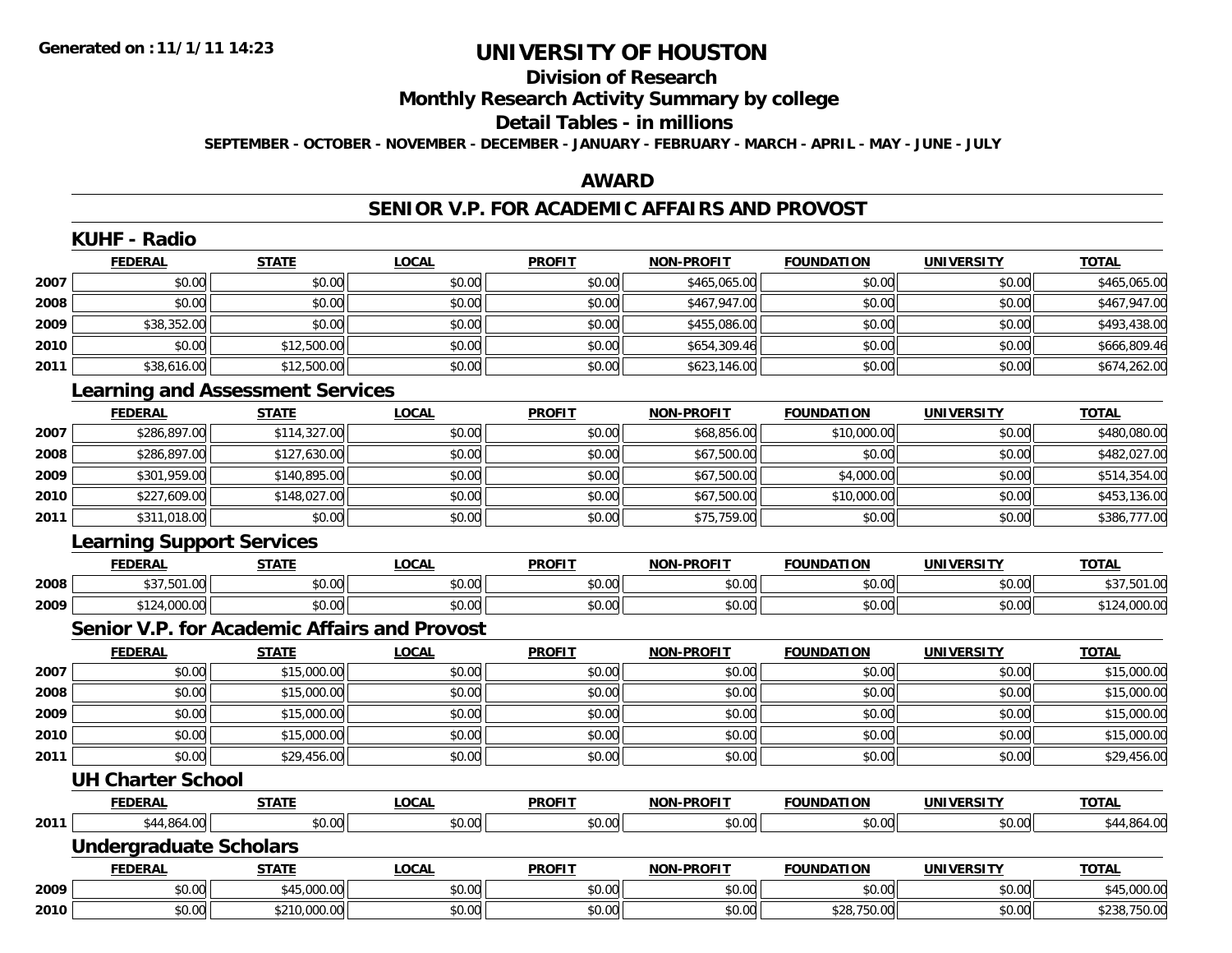### **Division of Research Monthly Research Activity Summary by college Detail Tables - in millions SEPTEMBER - OCTOBER - NOVEMBER - DECEMBER - JANUARY - FEBRUARY - MARCH - APRIL - MAY - JUNE - JULY**

#### **AWARD**

#### **SENIOR V.P. FOR ACADEMIC AFFAIRS AND PROVOST**

### **Undergraduate Scholars**

|              | <b>FEDERAL</b> | <b>STATE</b>   | <b>LOCAL</b> | <b>PROFIT</b> | <b>NON-PROFIT</b> | <b>FOUNDATION</b> | <b>UNIVERSITY</b> | <b>TOTAL</b>   |
|--------------|----------------|----------------|--------------|---------------|-------------------|-------------------|-------------------|----------------|
| 2011         | \$0.00         | \$190,500.00   | \$0.00       | \$0.00        | \$0.00            | \$0.00            | \$0.00            | *190,500.0∪    |
| <b>Total</b> | 1,697,713.00،  | \$1,090,835,00 | \$0.00       | \$0.00        | \$3,012,668.46    | \$52,750.00       | \$0.00            | \$5,853,966.46 |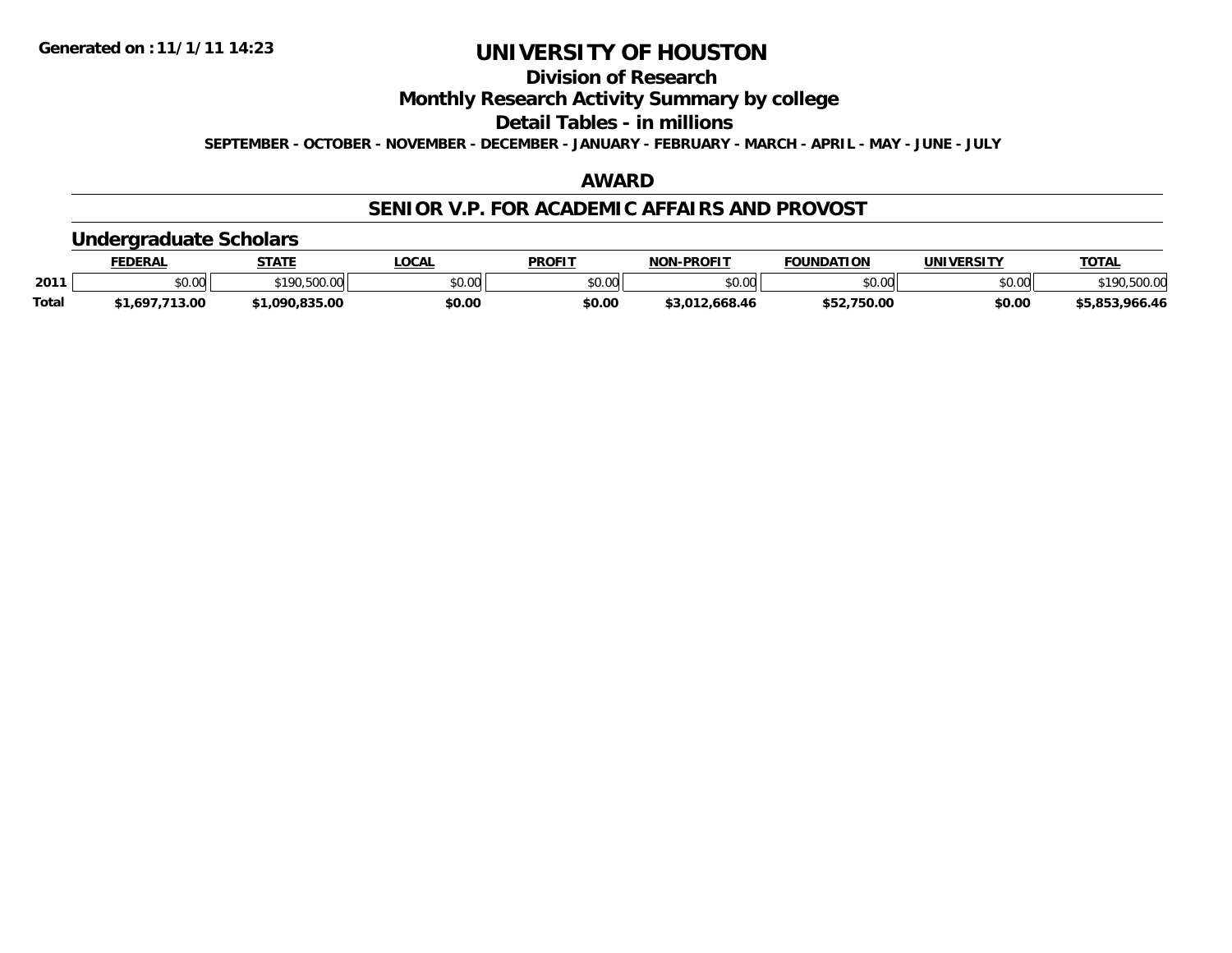## **Division of Research Monthly Research Activity Summary by college Detail Tables - in millions**

**SEPTEMBER - OCTOBER - NOVEMBER - DECEMBER - JANUARY - FEBRUARY - MARCH - APRIL - MAY - JUNE - JULY** 

### **AWARD**

### **UH LAW CENTER**

|       | Dean, Law      |              |              |               |                   |                   |                   |                |
|-------|----------------|--------------|--------------|---------------|-------------------|-------------------|-------------------|----------------|
|       | <b>FEDERAL</b> | <b>STATE</b> | <b>LOCAL</b> | <b>PROFIT</b> | <b>NON-PROFIT</b> | <b>FOUNDATION</b> | <b>UNIVERSITY</b> | <b>TOTAL</b>   |
| 2009  | \$564,427.00   | \$0.00       | \$0.00       | \$0.00        | \$0.00            | \$0.00            | \$0.00            | \$564,427.00   |
|       | <b>Law-UH</b>  |              |              |               |                   |                   |                   |                |
|       | <b>FEDERAL</b> | <b>STATE</b> | <b>LOCAL</b> | <b>PROFIT</b> | <b>NON-PROFIT</b> | <b>FOUNDATION</b> | <b>UNIVERSITY</b> | <b>TOTAL</b>   |
| 2007  | \$0.00         | \$50,000.00  | \$0.00       | \$0.00        | \$0.00            | \$85.49           | \$0.00            | \$50,085.49    |
| 2008  | \$100,079.00   | \$44,955.00  | \$0.00       | \$0.00        | \$0.00            | \$84.50           | \$0.00            | \$145,118.50   |
| 2009  | \$10,704.00    | \$45,717.00  | \$0.00       | \$0.00        | \$0.00            | \$70.78           | \$0.00            | \$56,491.78    |
| 2010  | \$20,000.00    | \$200,000.00 | \$0.00       | \$0.00        | \$0.00            | \$90,455.72       | \$0.00            | \$310,455.72   |
| 2011  | \$78,170.00    | \$50,000.00  | \$0.00       | \$0.00        | \$0.00            | \$0.00            | \$0.00            | \$128,170.00   |
| Total | \$773,380.00   | \$390,672.00 | \$0.00       | \$0.00        | \$0.00            | \$90,696.49       | \$0.00            | \$1,254,748.49 |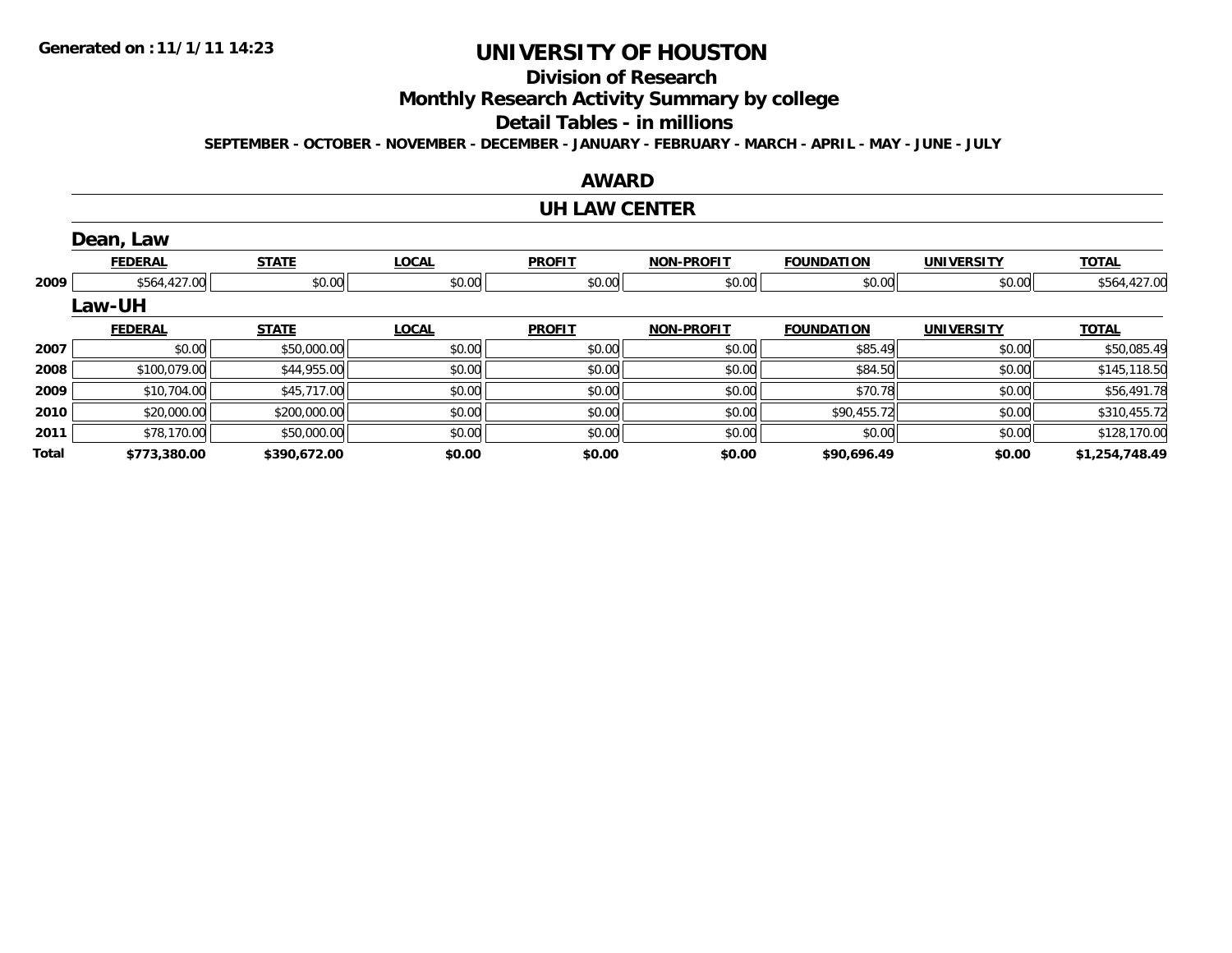### **Division of Research Monthly Research Activity Summary by college Detail Tables - in millions SEPTEMBER - OCTOBER - NOVEMBER - DECEMBER - JANUARY - FEBRUARY - MARCH - APRIL - MAY - JUNE - JULY**

#### **AWARD**

### **UH SYSTEM**

|       | <b>KUHT-TV</b> |              |              |               |                   |                   |                   |                |  |  |  |
|-------|----------------|--------------|--------------|---------------|-------------------|-------------------|-------------------|----------------|--|--|--|
|       | <b>FEDERAL</b> | <b>STATE</b> | <b>LOCAL</b> | <b>PROFIT</b> | <b>NON-PROFIT</b> | <b>FOUNDATION</b> | <b>UNIVERSITY</b> | <b>TOTAL</b>   |  |  |  |
| 2007  | \$333,436.00   | \$0.00       | \$0.00       | \$0.00        | \$1,369,963.00    | \$0.00            | \$0.00            | \$1,703,399.00 |  |  |  |
| 2008  | \$0.00         | \$0.00       | \$0.00       | \$0.00        | \$1,810,104.00    | \$0.00            | \$0.00            | \$1,810,104.00 |  |  |  |
| 2009  | \$0.00         | \$0.00       | \$0.00       | \$0.00        | \$1,386,560.00    | \$0.00            | \$0.00            | \$1,386,560.00 |  |  |  |
| 2010  | \$0.00         | \$0.00       | \$0.00       | \$0.00        | \$1,483,936.12    | \$0.00            | \$0.00            | \$1,483,936.12 |  |  |  |
| 2011  | \$0.00         | \$0.00       | \$0.00       | \$0.00        | \$1,606,903.00    | \$0.00            | \$0.00            | \$1,606,903.00 |  |  |  |
| Total | \$333,436.00   | \$0.00       | \$0.00       | \$0.00        | \$7,657,466.12    | \$0.00            | \$0.00            | \$7,990,902.12 |  |  |  |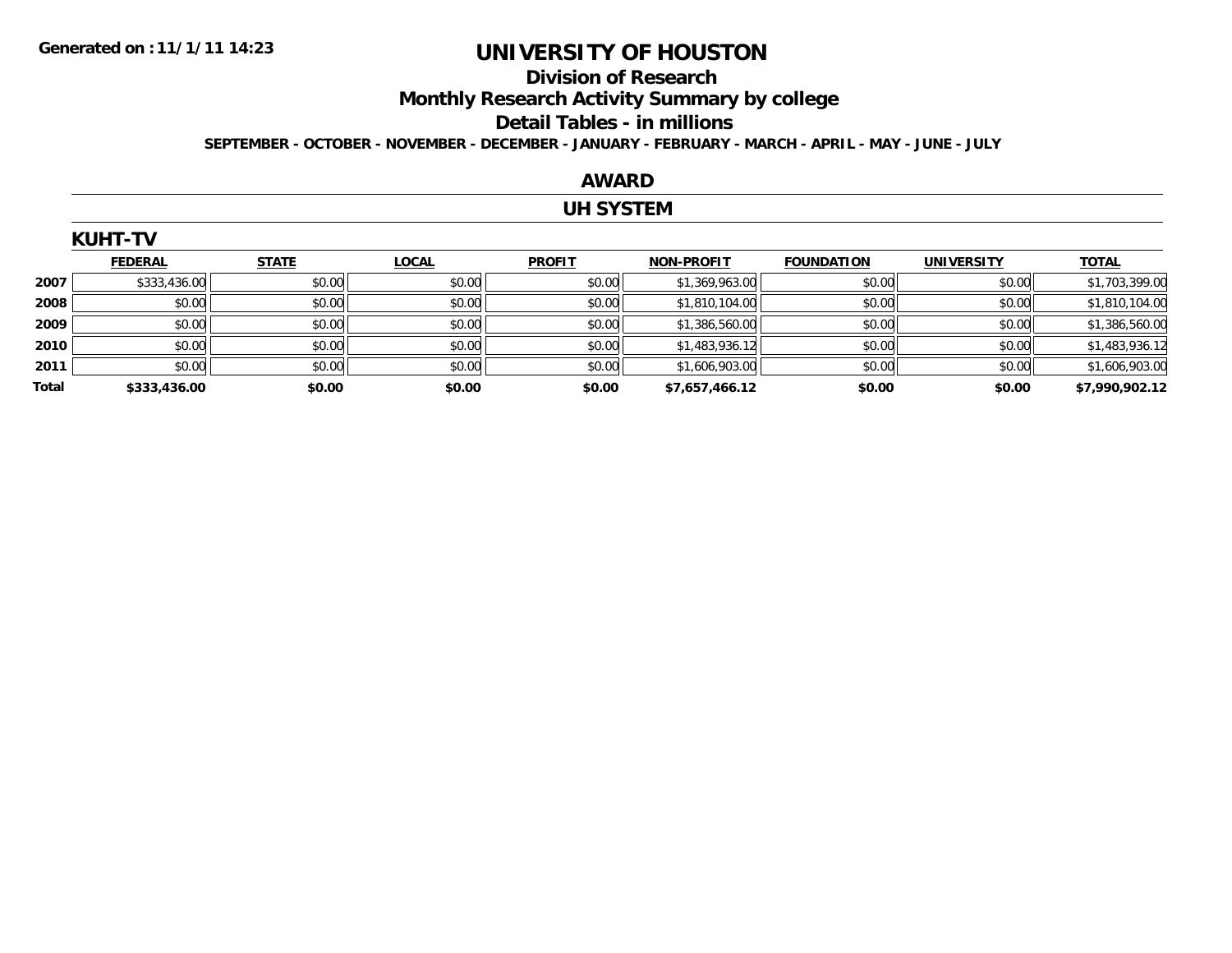### **Division of Research Monthly Research Activity Summary by college Detail Tables - in millions SEPTEMBER - OCTOBER - NOVEMBER - DECEMBER - JANUARY - FEBRUARY - MARCH - APRIL - MAY - JUNE - JULY**

#### **AWARD**

#### **UKNOWN COLLEGE**

### **Unknown Department**

|       | <b>FEDERAL</b> | <b>STATE</b> | <b>LOCAL</b> | <b>PROFIT</b> | <b>NON-PROFIT</b> | <b>FOUNDATION</b> | <b>UNIVERSITY</b> | <b>TOTAL</b> |
|-------|----------------|--------------|--------------|---------------|-------------------|-------------------|-------------------|--------------|
| 2007  | \$72,000.00    | \$0.00       | \$0.00       | \$0.00        | \$0.00            | \$0.00            | \$0.00            | \$72,000.00  |
| 2008  | \$166,210.00   | \$0.00       | \$0.00       | \$0.00        | \$0.00            | \$0.00            | \$0.00            | \$166,210.00 |
| 2009  | \$162,468.57   | \$0.00       | \$0.00       | \$0.00        | \$0.00            | \$0.00            | \$0.00            | \$162,468.57 |
| 2010  | \$10,000.00    | \$68,153.35  | \$0.00       | \$10,000.00   | \$0.00            | \$0.00            | \$0.00            | \$88,153.35  |
| 2011  | \$40,000.00    | \$2,229.90   | \$0.00       | \$0.00        | \$0.00            | \$0.00            | \$0.00            | \$42,229.90  |
| Total | \$450,678.57   | \$70,383.25  | \$0.00       | \$10,000.00   | \$0.00            | \$0.00            | \$0.00            | \$531,061.82 |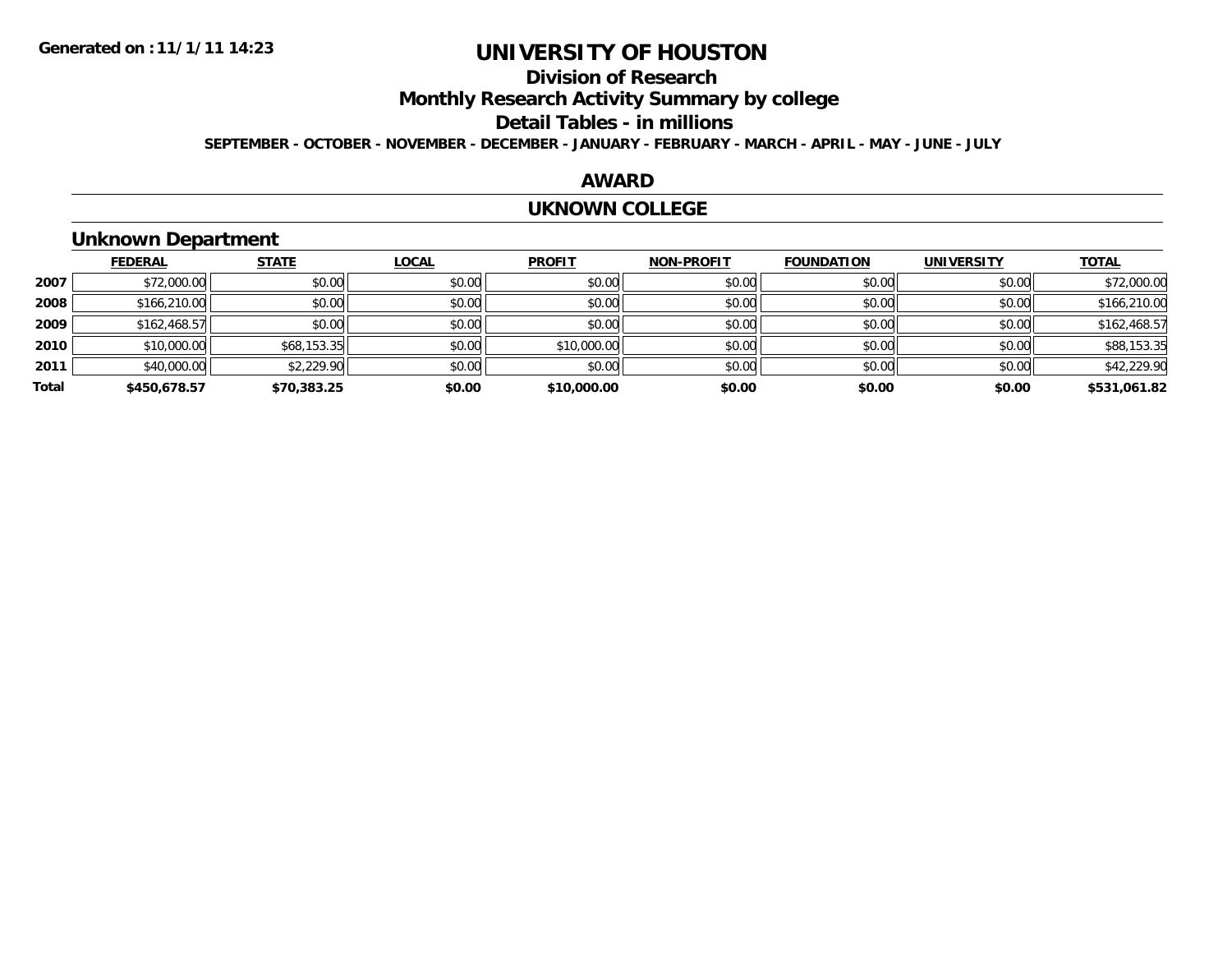### **Division of Research Monthly Research Activity Summary by college Detail Tables - in millions SEPTEMBER - OCTOBER - NOVEMBER - DECEMBER - JANUARY - FEBRUARY - MARCH - APRIL - MAY - JUNE - JULY**

#### **AWARD**

### **VICE PRESIDENT FOR ADMINISTRATION**

### **UH Police Department**

|              | <b>FEDERAL</b> | <b>STATE</b>                                 | <b>LOCAL</b> | <b>PROFIT</b> | <b>NON-PROFIT</b> | <b>FOUNDATION</b> | <b>UNIVERSITY</b> | <u>TOTAL</u>       |
|--------------|----------------|----------------------------------------------|--------------|---------------|-------------------|-------------------|-------------------|--------------------|
| 2009         | \$0.00         | $\rightarrow$ 1.000.00 $\uparrow$<br>+.UUU.U | \$0.00       | 0000<br>PO.OO | \$0.00            | \$0.00            | \$0.00            | 00000<br>74,UUU.UU |
| <b>Total</b> | 0.00ء          | \$4,000.00                                   | \$0.00       | \$0.00        | \$0.00            | \$0.00            | \$0.00            | \$4,000.00         |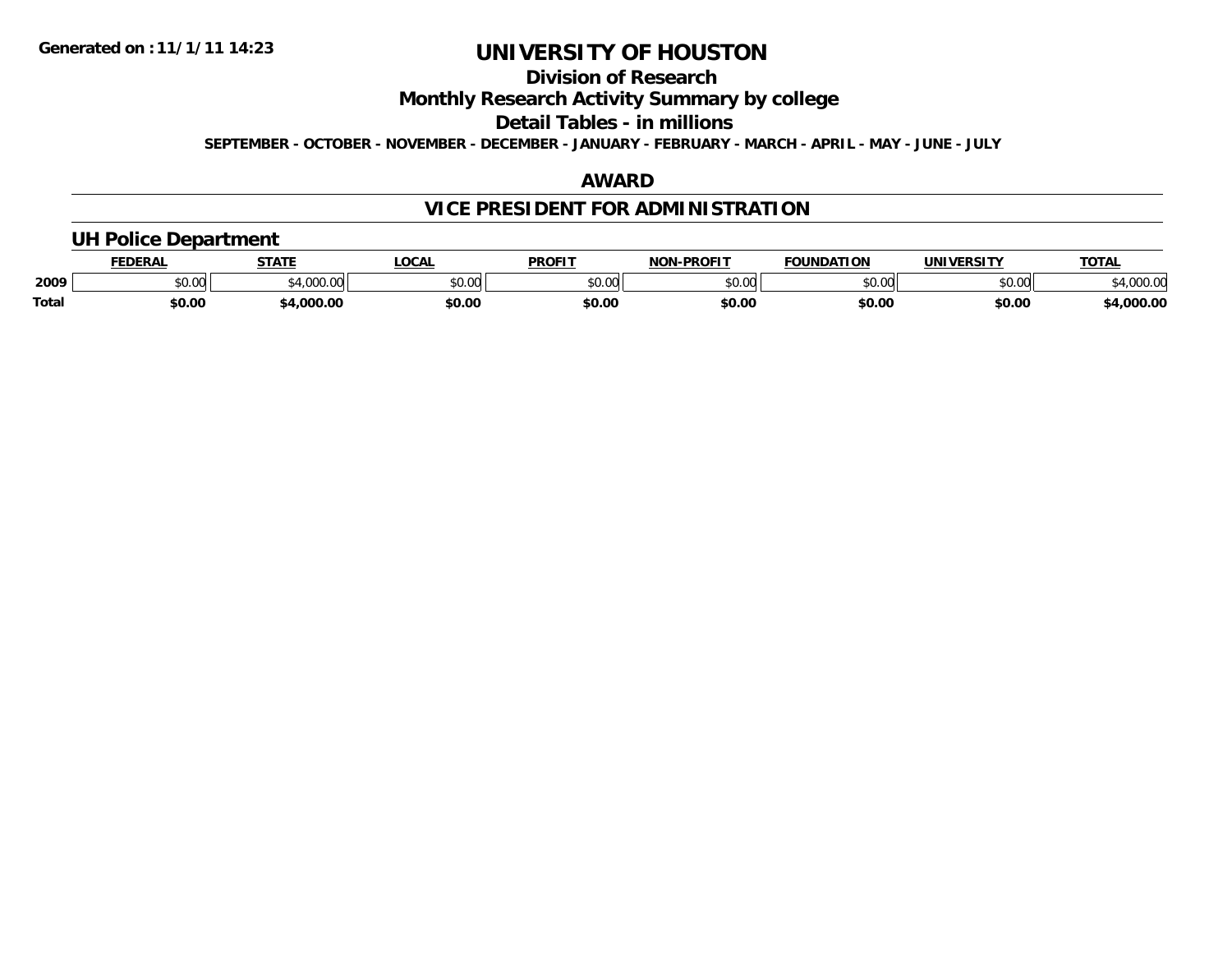### **Division of Research Monthly Research Activity Summary by college Detail Tables - in millions SEPTEMBER - OCTOBER - NOVEMBER - DECEMBER - JANUARY - FEBRUARY - MARCH - APRIL - MAY - JUNE - JULY**

#### **AWARD**

#### **VICE PRESIDENT FOR STUDENT AFFAIRS**

### **Dean, Student Affairs**

|       | <b>FEDERAL</b> | <b>STATE</b>                           | <b>LOCAL</b> | <b>PROFIT</b> | <b>NON-PROFIT</b> | <b>FOUNDATION</b> | <b>UNIVERSITY</b> | <b>TOTAL</b> |
|-------|----------------|----------------------------------------|--------------|---------------|-------------------|-------------------|-------------------|--------------|
| 2008  | \$0.00         | \$0.00                                 | \$0.00       | \$0.00        | \$0.00            | \$0.00            | \$0.00            | \$0.00       |
|       |                | <b>Vice President, Student Affairs</b> |              |               |                   |                   |                   |              |
|       | <b>FEDERAL</b> | <b>STATE</b>                           | <b>LOCAL</b> | <b>PROFIT</b> | <b>NON-PROFIT</b> | <b>FOUNDATION</b> | <b>UNIVERSITY</b> | <b>TOTAL</b> |
| 2007  | \$236,300.00   | \$0.00                                 | \$0.00       | \$0.00        | \$0.00            | \$0.00            | \$0.00            | \$236,300.00 |
| 2008  | \$52,000.00    | \$0.00                                 | \$0.00       | \$0.00        | \$0.00            | \$0.00            | \$0.00            | \$52,000.00  |
| 2009  | \$236,300.00   | \$0.00                                 | \$0.00       | \$0.00        | \$0.00            | \$0.00            | \$0.00            | \$236,300.00 |
| 2010  | \$236,300.00   | \$0.00                                 | \$0.00       | \$0.00        | \$0.00            | \$0.00            | \$0.00            | \$236,300.00 |
| 2011  | \$236,300.00   | \$0.00                                 | \$0.00       | \$0.00        | \$0.00            | \$0.00            | \$0.00            | \$236,300.00 |
| Total | \$997,200.00   | \$0.00                                 | \$0.00       | \$0.00        | \$0.00            | \$0.00            | \$0.00            | \$997,200.00 |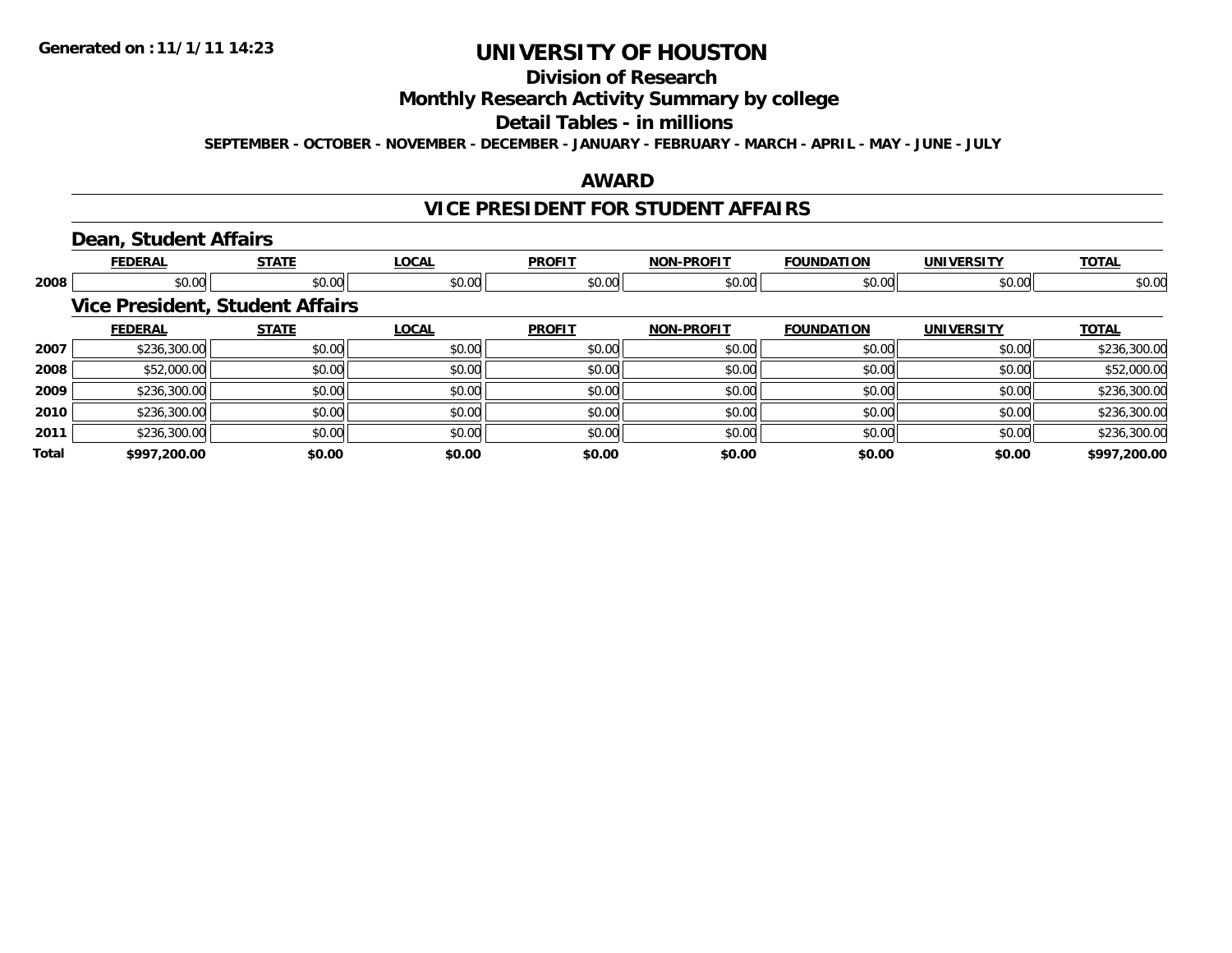### **Division of Research Monthly Research Activity Summary by college Detail Tables - in millions SEPTEMBER - OCTOBER - NOVEMBER - DECEMBER - JANUARY - FEBRUARY - MARCH - APRIL - MAY - JUNE - JULY**

### **TOTAL EXPENDITURE**

#### **C.T. BAUER COLLEGE OF BUSINESS**

### **Decision and Information Sciences**

|       | <b>FEDERAL</b>   | <b>STATE</b>                              | <b>LOCAL</b> | <b>PROFIT</b> | <b>NON-PROFIT</b> | <b>FOUNDATION</b> | <b>UNIVERSITY</b> | <b>TOTAL</b>    |
|-------|------------------|-------------------------------------------|--------------|---------------|-------------------|-------------------|-------------------|-----------------|
| 2008  | \$24,556.03      | \$0.00                                    | \$0.00       | \$0.00        | \$0.00            | \$0.00            | \$0.00            | \$24,556.03     |
|       | <b>Finance</b>   |                                           |              |               |                   |                   |                   |                 |
|       | <b>FEDERAL</b>   | <b>STATE</b>                              | <b>LOCAL</b> | <b>PROFIT</b> | <b>NON-PROFIT</b> | <b>FOUNDATION</b> | <b>UNIVERSITY</b> | <b>TOTAL</b>    |
| 2007  | \$8,491.35       | \$0.00                                    | \$0.00       | \$0.00        | \$0.00            | \$0.00            | \$0.00            | \$8,491.35      |
| 2008  | \$256,505.37     | \$0.00                                    | \$0.00       | \$0.00        | \$0.00            | \$0.00            | \$0.00            | \$256,505.37    |
| 2009  | \$313,315.16     | \$0.00                                    | \$0.00       | \$0.00        | \$0.00            | \$0.00            | \$0.00            | \$313,315.16    |
| 2010  | \$297,279.87     | \$0.00                                    | \$0.00       | \$0.00        | \$0.00            | \$0.00            | \$0.00            | \$297,279.87    |
| 2011  | \$237,034.47     | \$0.00                                    | \$0.00       | \$0.00        | \$0.00            | \$0.00            | \$0.00            | \$237,034.47    |
|       |                  | <b>Global Energy Management Institute</b> |              |               |                   |                   |                   |                 |
|       | <b>FEDERAL</b>   | <b>STATE</b>                              | <b>LOCAL</b> | <b>PROFIT</b> | <b>NON-PROFIT</b> | <b>FOUNDATION</b> | <b>UNIVERSITY</b> | <b>TOTAL</b>    |
| 2008  | \$0.00           | \$0.00                                    | \$0.00       | (\$67.50)     | \$0.00            | \$0.00            | \$0.00            | (\$67.50)       |
|       | <b>Marketing</b> |                                           |              |               |                   |                   |                   |                 |
|       | <b>FEDERAL</b>   | <b>STATE</b>                              | <b>LOCAL</b> | <b>PROFIT</b> | <b>NON-PROFIT</b> | <b>FOUNDATION</b> | <b>UNIVERSITY</b> | <b>TOTAL</b>    |
| 2007  | (\$0.04)         | \$0.00                                    | \$0.00       | \$0.00        | \$0.00            | \$0.00            | \$0.00            | (\$0.04)        |
|       |                  | <b>Small Business Development Center</b>  |              |               |                   |                   |                   |                 |
|       | <b>FEDERAL</b>   | <b>STATE</b>                              | <b>LOCAL</b> | <b>PROFIT</b> | <b>NON-PROFIT</b> | <b>FOUNDATION</b> | <b>UNIVERSITY</b> | <b>TOTAL</b>    |
| 2007  | \$1,504,353.35   | (\$50.00)                                 | \$0.00       | (\$102.20)    | \$0.00            | \$0.00            | \$0.00            | \$1,504,201.15  |
| 2008  | \$1,877,824.15   | \$0.00                                    | \$0.00       | \$0.00        | \$0.00            | \$0.00            | \$0.00            | \$1,877,824.15  |
| 2009  | \$2,083,305.55   | \$0.00                                    | \$0.00       | \$0.00        | \$0.00            | \$0.00            | \$0.00            | \$2,083,305.55  |
| 2010  | \$2,726,728.90   | \$0.00                                    | \$0.00       | \$0.00        | \$0.00            | \$0.00            | \$0.00            | \$2,726,728.90  |
| 2011  | \$2,854,579.78   | \$42,560.19                               | \$0.00       | \$0.00        | \$0.00            | \$0.00            | \$0.00            | \$2,897,139.97  |
| Total | \$12,183,973.94  | \$42,510.19                               | \$0.00       | $($ \$169.70) | \$0.00            | \$0.00            | \$0.00            | \$12,226,314.43 |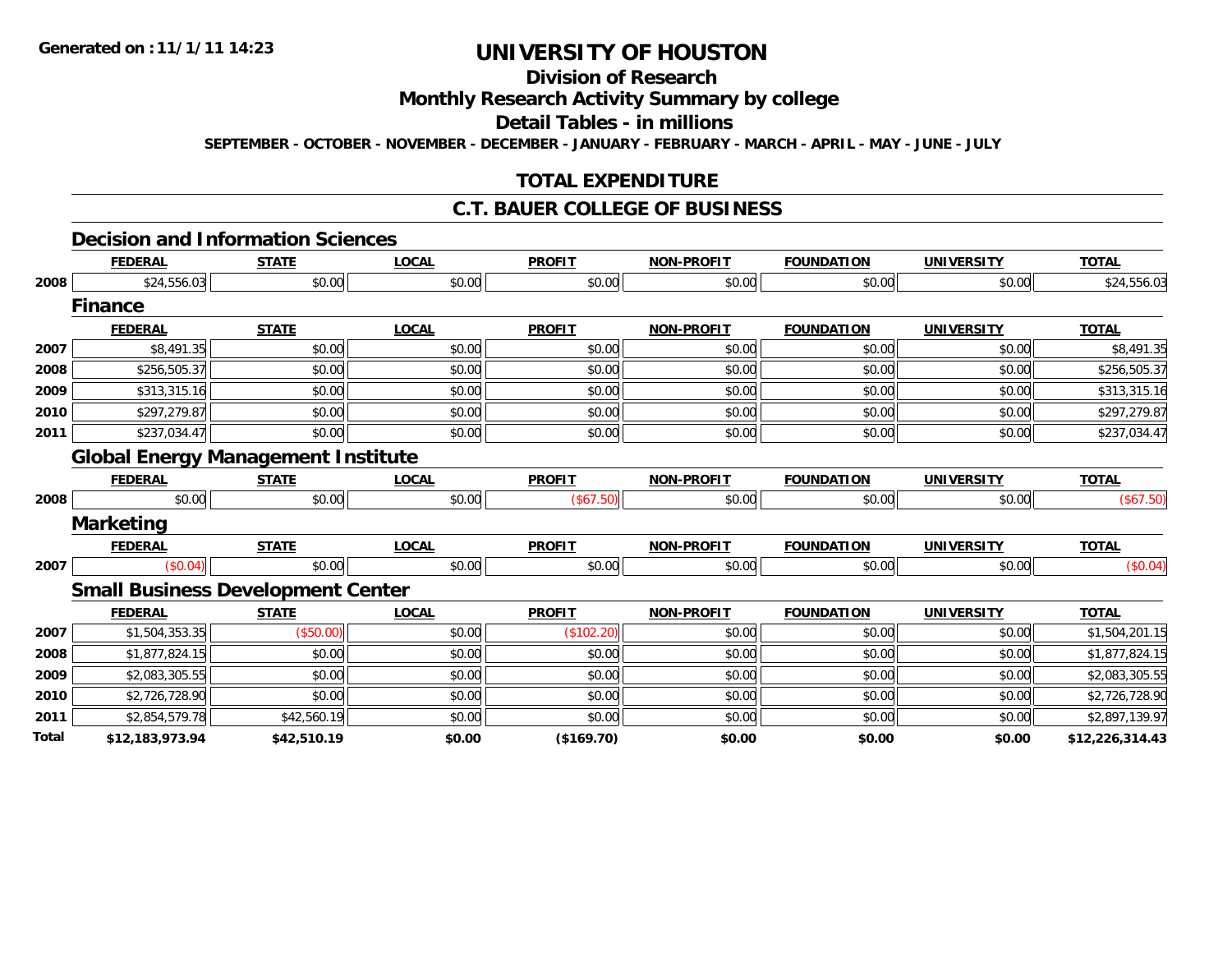### **Division of Research Monthly Research Activity Summary by college Detail Tables - in millions SEPTEMBER - OCTOBER - NOVEMBER - DECEMBER - JANUARY - FEBRUARY - MARCH - APRIL - MAY - JUNE - JULY**

#### **TOTAL EXPENDITURE**

### **COLLEGE OF ARCHITECTURE**

#### **Architecture FEDERAL STATE LOCAL PROFIT NON-PROFIT FOUNDATION UNIVERSITY TOTAL 2008** $\bf 8 \left| \right. \qquad \qquad \left. \left. \right. \right. \left. \left. \right. \right. \left. \left. \right. \right. \left. \left. \right. \left. \right. \left. \right. \left. \right. \left. \right. \left. \right. \left. \right. \left. \right. \left. \right. \left. \right. \left. \right. \left. \left. \right. \right. \left. \left. \right. \right. \left. \left. \right. \left. \right. \left. \right. \left. \right. \left. \right. \left. \right. \left. \right. \left. \right. \left. \left. \right. \right. \left. \left. \right. \right.$ **2009** $\textbf{9} \quad \textbf{\textcolor{blue}{86.255.81}} \quad \textbf{\textcolor{blue}{86.230.71}} \quad \textbf{\textcolor{blue}{89.00}} \quad \textbf{\textcolor{blue}{89.974.90}} \quad \textbf{\textcolor{blue}{89.974.90}} \quad \textbf{\textcolor{blue}{89.00}} \quad \textbf{\textcolor{blue}{89.00}} \quad \textbf{\textcolor{blue}{89.00}} \quad \textbf{\textcolor{blue}{89.00}} \quad \textbf{\textcolor{blue}{89.00}} \quad \textbf{\textcolor{blue}{89.00}} \quad \textbf{\textcolor{blue}{$ **2010** $\textsf{\textbf{0}} \parallel \textsf{\textbf{0}}$  \$4,005.49  $\textsf{\textbf{0}}$  \$0.00  $\textsf{\textbf{0}}$  \$0.00 \$0.00 \$0.00 \$0.00 \$0.00 \$31,626.11 **2011** $\textbf{1} \hspace{14mm} \text{$89,011.21$} \hspace{14mm} \text{$80.00$} \hspace{14mm} \text{$80.00} \hspace{14mm} \text{$80.00} \hspace{14mm} \text{$80.00} \hspace{14mm} \text{$80.00} \hspace{14mm} \text{$80.00} \hspace{14mm} \text{$80.00} \hspace{14mm} \text{$80.00} \hspace{14mm} \text{$80.00} \hspace{14mm} \text{$80.00} \hspace{14mm} \text$ **Dean, Architecture**

|              | -------            |                            |              |                                |                  |                   |                   |                  |
|--------------|--------------------|----------------------------|--------------|--------------------------------|------------------|-------------------|-------------------|------------------|
|              | <b>EDERAI</b>      | <b>STATE</b>               | LOCA         | <b>PROFT</b>                   | -DDAETT<br>NON   | <b>FOUNDATION</b> | <b>UNIVERSITY</b> | <b>TOTAL</b>     |
| 2007         | 0000<br>⊸⊍∪.∪∪     | \$0.00                     | 0000<br>v.vu | $\sim$ 00<br>.                 | 200.00<br>uuu.uu | \$0.00            | \$0.00            | $\sim$           |
| <b>Total</b> | 61 O<br>,,,,,,,,,, | <b>1457 10)</b><br>しゅつム・エフ | \$0.00       | 20000<br><b>+0</b><br>- 20J.V⊃ | 4.300.00         | 17.77.72          | \$0.00            | הר ג<br>тог<br>. |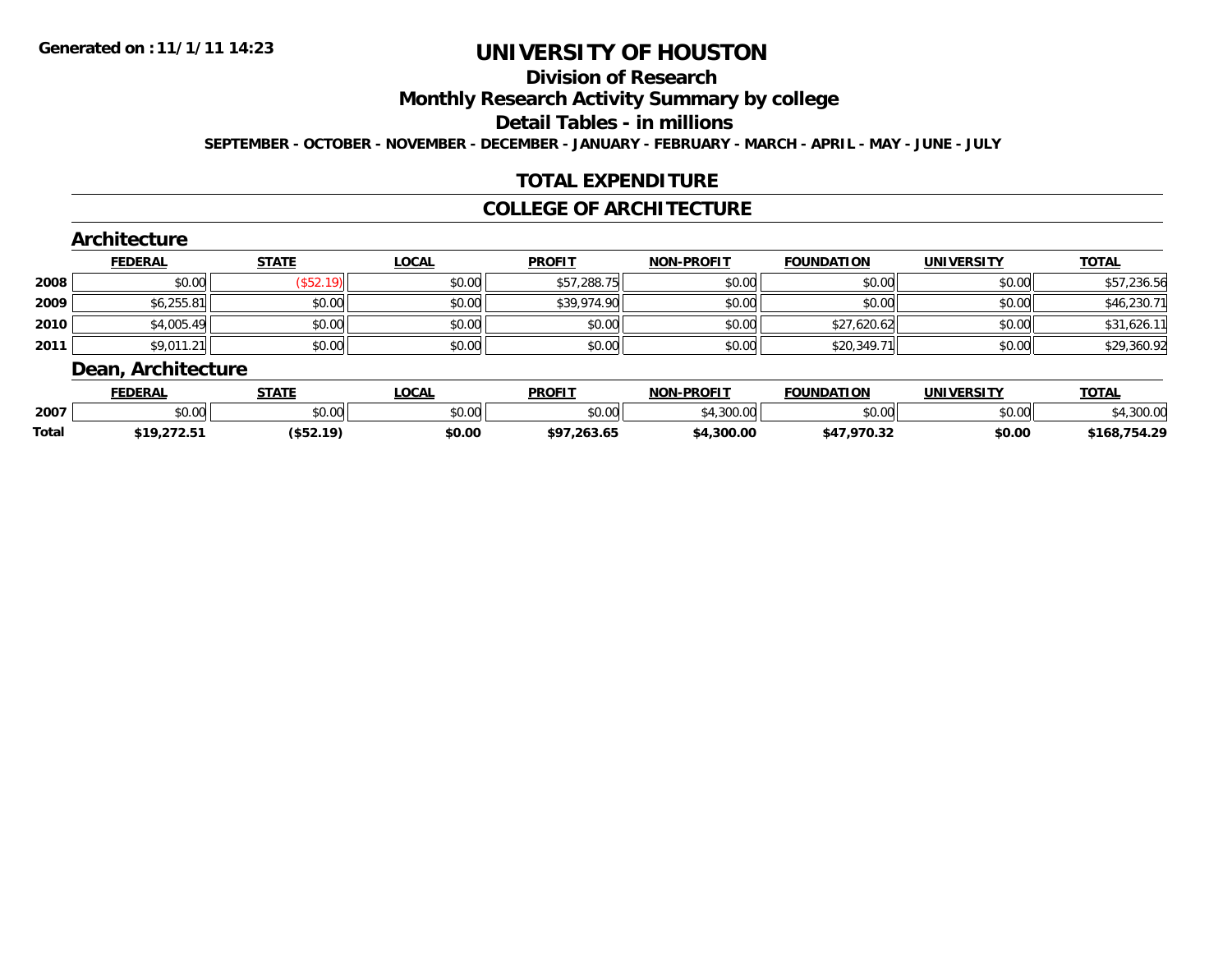#### **Division of Research Monthly Research Activity Summary by college Detail Tables - in millions SEPTEMBER - OCTOBER - NOVEMBER - DECEMBER - JANUARY - FEBRUARY - MARCH - APRIL - MAY - JUNE - JULY**

#### **TOTAL EXPENDITURE**

#### **COLLEGE OF EDUCATION**

#### **Consistency Mgmt and Coop Disc**

|      | <b>FEDERAI</b> | <b>CTATE</b><br>ЭIAI  | LOCAI          | <b>PROFIT</b>                                                   | <b>NON-PROFIT</b> | <b>FOUNDATION</b> | <b>UNIVERSITY</b> | <b>TOTAL</b> |
|------|----------------|-----------------------|----------------|-----------------------------------------------------------------|-------------------|-------------------|-------------------|--------------|
| 2010 | 0000<br>JU.UU  | Ψ.<br>$\sim$<br>JU.UU | ሶስ ስስ<br>JU.UU | $\uparrow$ $\uparrow$ $\uparrow$ $\uparrow$ $\uparrow$<br>JU.UU | 0000<br>pv.uu     | ሶስ ሰሰ<br>DU.UU    | \$0.00            | \$0.00       |
| 2011 | 0000<br>JU.UU  | ሖ ∩<br>JU.UU          | ሶስ ስስ<br>JU.UU | $\mathsf{A} \cap \mathsf{A} \cap$<br>JU.UU                      | 0000<br>PU.UU     | ሶስ ሰሰ<br>DU.UU    | \$0.00            | \$0.00       |
|      |                |                       |                |                                                                 |                   |                   |                   |              |

#### **Curriculum and Instruction**

|      | <b>FEDERAL</b> | <b>STATE</b> | <b>LOCAL</b> | <b>PROFIT</b> | <b>NON-PROFIT</b> | <b>FOUNDATION</b> | <b>UNIVERSITY</b> | <b>TOTAL</b>   |
|------|----------------|--------------|--------------|---------------|-------------------|-------------------|-------------------|----------------|
| 2007 | \$1,174,227.86 | \$70,839.15  | \$124,781.33 | $(\$46.40)$   | \$771,175.31      | \$0.00            | \$0.00            | \$2,140,977.25 |
| 2008 | \$1,418,058.76 | \$45,510.95  | (\$52.31)    | \$0.00        | \$776.762.98      | (\$6.18)          | \$0.00            | \$2,240,274.20 |
| 2009 | \$1,294,671.91 | \$65,458.08  | \$22.714.43  | \$0.00        | \$567,939.88      | \$9,672.83        | \$0.00            | \$1,960,457.13 |
| 2010 | \$941,012.66   | \$33,136.86  | \$16.180.61  | \$56.36       | \$597,205.61      | \$197.744.13      | \$0.00            | \$1,785,336.23 |
| 2011 | \$1,078,192.89 | \$39,771.68  | \$0.00       | \$1,792.18    | \$209,085.02      | \$359,340.01      | \$0.00            | \$1,688,181.78 |

#### **Dean, Education**

|      | <b>FEBER.</b><br>. r. n | ---- | $\sim$<br>. | -----<br>PROI | ------<br><b>NOI</b><br>PROI | ---<br>ווור.<br>IDA<br>но | m                      | ----       |
|------|-------------------------|------|-------------|---------------|------------------------------|---------------------------|------------------------|------------|
| 2008 | $\overline{a}$<br>. UU  |      |             | $\cdot$       | $\sim$<br>. J                |                           | $\sim$ 00 $\mu$<br>,uu | $\sim$ 00. |

### **Educational Leadership & Cultural Studies**

|      | <b>FEDERAL</b> | <b>STATE</b> | <b>LOCAL</b> | <b>PROFIT</b> | <b>NON-PROFIT</b> | <b>FOUNDATION</b> | <b>UNIVERSITY</b> | <b>TOTAL</b> |
|------|----------------|--------------|--------------|---------------|-------------------|-------------------|-------------------|--------------|
| 2007 | \$5.25         | \$85,734.01  | \$0.00       | \$0.00        | \$15,854.14       | \$0.00            | \$0.00            | \$101,593.40 |
| 2008 | (\$15,238.35)  | \$0.00       | \$0.00       | \$0.00        | \$13,533.33       | (\$1,834.90)      | \$0.00            | \$3,539.92   |
| 2009 | \$31,654.31    | \$0.00       | \$0.00       | \$0.00        | \$0.00            | \$0.00            | \$0.00            | \$31,654.31  |
| 2010 | \$0.00         | \$35.28      | \$0.00       | \$0.00        | \$0.00            | \$0.00            | \$0.00            | (\$35.28)    |
| 2011 | \$0.00         | (\$153.53)   | \$0.00       | \$0.00        | \$0.00            | \$0.00            | \$0.00            | (\$153.53)   |

### **Educational Psychology**

|      | <b>FEDERAL</b> | <b>STATE</b> | <b>LOCAL</b> | <b>PROFIT</b> | <b>NON-PROFIT</b> | <b>FOUNDATION</b> | <b>UNIVERSITY</b> | <b>TOTAL</b> |
|------|----------------|--------------|--------------|---------------|-------------------|-------------------|-------------------|--------------|
| 2007 | \$227,556.01   | \$255,116.80 | \$0.00       | \$0.00        | \$0.00            | \$0.00            | \$0.00            | \$482,672.81 |
| 2008 | \$250,273.53   | \$144,740.42 | (\$4.09)     | \$0.00        | \$3,078.45        | \$111,951.50      | \$0.00            | \$510,039.81 |
| 2009 | \$54,049.98    | \$36,600.38  | \$0.00       | \$0.00        | \$0.00            | \$140,671.38      | \$0.00            | \$231,321.74 |
| 2010 | \$15,994.64    | \$47,606.38  | \$0.00       | \$0.00        | \$10,231.26       | \$92,781.55       | \$0.00            | \$166,613.83 |
| 2011 | \$53,066.94    | \$157,469.00 | \$0.00       | \$0.00        | \$1,243.67        | \$94,409.69       | \$0.00            | \$306,189.30 |

### **Institute for Urban Education**

|      | <b>FEDERAI</b>         | <b>STATE</b>            | <b>OCAI</b>                  | <b>PROFIT</b>                | -DROFT <sup>-</sup><br>NON. | <b>FOUNDATION</b> | ,,,,,,,,,<br><b>UNI</b> | <b>TOTAI</b> |
|------|------------------------|-------------------------|------------------------------|------------------------------|-----------------------------|-------------------|-------------------------|--------------|
| 2008 | 40.00<br>טט.טי         | $n \cap \Omega$<br>ט.טע | ሖ ヘ<br>$\sim$ $\sim$<br>ט.ט  | <b>↑^</b><br>$\sim$<br>JU.UV | 0000<br>vv.vv               | 0.00<br>DU.UU     | 0 <sub>n</sub><br>vu.vu | \$0.00       |
| 2009 | 0 <sub>n</sub><br>ט.טע | \$0.00                  | ሖ へ<br>$\sim$ $\sim$<br>vv.v | ሐሴ ሰሰ<br>JU.UL               | ტი იი<br>JU.UU              | 0.00<br>DU.UU     | nn nnl<br>vu.vu         | \$0.00       |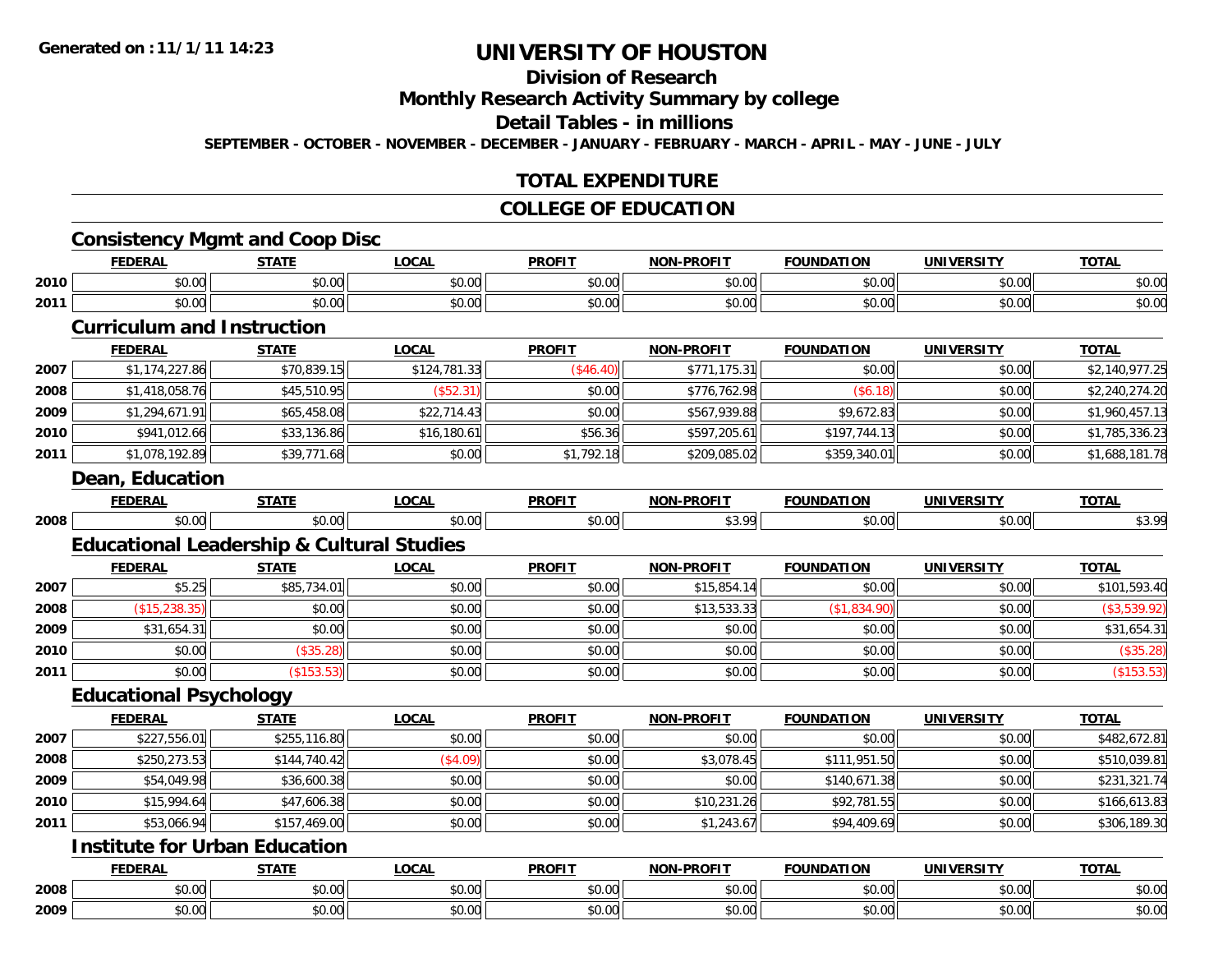### **Division of Research Monthly Research Activity Summary by college Detail Tables - in millions SEPTEMBER - OCTOBER - NOVEMBER - DECEMBER - JANUARY - FEBRUARY - MARCH - APRIL - MAY - JUNE - JULY**

#### **TOTAL EXPENDITURE**

### **COLLEGE OF EDUCATION**

#### **Institute for Urban Education**

|       | <b>FEDERAL</b> | <u>STATE</u> | <u>LOCAL</u> | <b>PROFIT</b> | <b>NON-PROFIT</b> | <b>FOUNDATION</b> | <b>UNIVERSITY</b> | <b>TOTAL</b>    |
|-------|----------------|--------------|--------------|---------------|-------------------|-------------------|-------------------|-----------------|
| 2010  | \$0.00         | \$0.00       | \$0.00       | \$0.00        | \$0.00            | \$0.00            | \$0.00            | \$0.00          |
| 2011  | \$0.00         | \$0.00       | \$0.00       | \$0.00        | \$0.00            | \$0.00            | \$0.00            | \$0.00          |
| Total | \$6,523,526.39 | \$981,794.89 | \$163,619.97 | \$1,802.14    | \$2,966,113.64    | \$1,004,730.00    | \$0.00            | \$11,641,587.03 |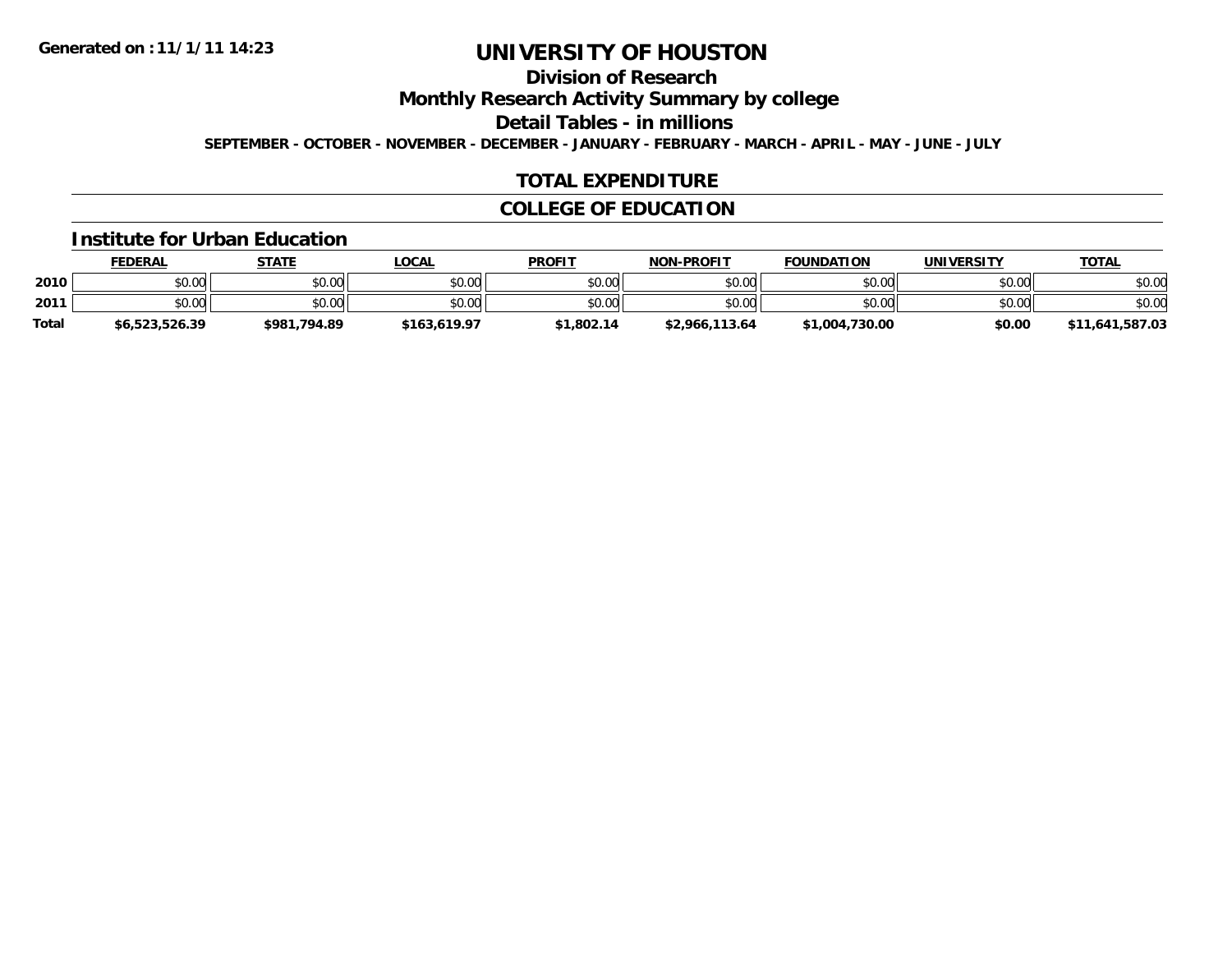### **Division of Research Monthly Research Activity Summary by college Detail Tables - in millions SEPTEMBER - OCTOBER - NOVEMBER - DECEMBER - JANUARY - FEBRUARY - MARCH - APRIL - MAY - JUNE - JULY**

#### **TOTAL EXPENDITURE**

#### **COLLEGE OF LIBERAL ARTS AND SOCIAL SCIENCES**

|      | <b>Anthropology</b>            |              |              |               |                   |                   |                   |              |
|------|--------------------------------|--------------|--------------|---------------|-------------------|-------------------|-------------------|--------------|
|      | <b>FEDERAL</b>                 | <b>STATE</b> | <b>LOCAL</b> | <b>PROFIT</b> | <b>NON-PROFIT</b> | <b>FOUNDATION</b> | <b>UNIVERSITY</b> | <b>TOTAL</b> |
| 2007 | \$15,668.84                    | \$0.00       | \$0.00       | \$0.00        | \$9,395.00        | \$0.00            | \$0.00            | \$25,063.84  |
| 2008 | \$10,006.26                    | \$0.00       | \$0.00       | \$0.00        | \$0.00            | \$0.00            | \$0.00            | \$10,006.26  |
| 2009 | \$0.00                         | \$0.00       | \$0.00       | \$0.00        | (\$1,891.44)      | \$0.00            | \$0.00            | (\$1,891.44) |
| 2010 | \$0.00                         | \$0.00       | \$0.00       | \$0.00        | (\$88.94)         | \$0.00            | \$0.00            | (\$88.94)    |
| 2011 | \$0.00                         | \$0.00       | \$0.00       | (\$125.65)    | \$0.00            | \$0.00            | \$0.00            | (\$125.65)   |
|      | Art                            |              |              |               |                   |                   |                   |              |
|      | <b>FEDERAL</b>                 | <b>STATE</b> | <b>LOCAL</b> | <b>PROFIT</b> | <b>NON-PROFIT</b> | <b>FOUNDATION</b> | <b>UNIVERSITY</b> | <b>TOTAL</b> |
| 2009 | \$0.00                         | \$0.00       | \$0.00       | \$0.00        | \$8,272.99        | \$0.00            | \$0.00            | \$8,272.99   |
|      | <b>Arte Publico Press</b>      |              |              |               |                   |                   |                   |              |
|      | <b>FEDERAL</b>                 | <b>STATE</b> | <b>LOCAL</b> | <b>PROFIT</b> | <b>NON-PROFIT</b> | <b>FOUNDATION</b> | <b>UNIVERSITY</b> | <b>TOTAL</b> |
| 2007 | \$21,908.52                    | \$0.00       | \$0.00       | \$0.00        | \$75,200.00       | \$123,426.62      | \$0.00            | \$220,535.14 |
| 2008 | \$0.00                         | \$0.00       | \$0.00       | \$0.00        | \$79,995.29       | \$16,732.22       | \$0.00            | \$96,727.51  |
| 2009 | \$10,092.15                    | \$0.00       | \$0.00       | \$0.00        | \$29,448.97       | \$12,004.01       | \$0.00            | \$51,545.13  |
| 2010 | \$51,812.45                    | \$0.00       | \$0.00       | \$0.00        | \$51,200.00       | \$150,426.23      | \$0.00            | \$253,438.68 |
| 2011 | \$25,875.16                    | \$9,505.94   | \$0.00       | \$0.00        | \$56,600.00       | \$279,860.68      | \$0.00            | \$371,841.78 |
|      | <b>Blaffer Gallery</b>         |              |              |               |                   |                   |                   |              |
|      | <b>FEDERAL</b>                 | <b>STATE</b> | <b>LOCAL</b> | <b>PROFIT</b> | <b>NON-PROFIT</b> | <b>FOUNDATION</b> | <b>UNIVERSITY</b> | <b>TOTAL</b> |
| 2007 | \$27,524.07                    | \$4,099.00   | \$0.00       | \$0.00        | \$40,710.00       | \$0.00            | \$0.00            | \$72,333.07  |
| 2008 | \$40,572.77                    | \$0.00       | \$0.00       | \$0.00        | \$43,800.00       | \$0.00            | \$0.00            | \$84,372.77  |
| 2009 | \$31,548.32                    | \$4,007.00   | \$0.00       | \$0.00        | \$64,400.00       | \$0.00            | \$0.00            | \$99,955.32  |
| 2010 | \$110,252.87                   | \$8,140.00   | \$0.00       | \$0.00        | \$67,300.00       | \$0.00            | \$0.00            | \$185,692.87 |
| 2011 | \$9,352.22                     | \$5,794.82   | \$0.00       | \$0.00        | \$70,114.00       | \$0.00            | \$0.00            | \$85,261.04  |
|      | <b>Communication Disorders</b> |              |              |               |                   |                   |                   |              |
|      | <b>FEDERAL</b>                 | <b>STATE</b> | <b>LOCAL</b> | <b>PROFIT</b> | <b>NON-PROFIT</b> | <b>FOUNDATION</b> | <b>UNIVERSITY</b> | <b>TOTAL</b> |
| 2007 | \$50,894.90                    | \$0.00       | \$0.00       | \$0.00        | \$212,890.49      | \$0.00            | \$0.00            | \$263,785.39 |
| 2008 | \$44,530.94                    | \$0.00       | \$526.95     | \$0.00        | \$106,874.51      | \$0.00            | \$0.00            | \$151,932.40 |
| 2009 | (\$8,852.73)                   | \$0.00       | \$0.00       | \$0.00        | \$170,665.41      | \$0.00            | \$52,412.04       | \$214,224.72 |
| 2010 | \$26,467.10                    | \$0.00       | \$0.00       | \$0.00        | \$305,211.16      | \$4,590.00        | \$0.00            | \$336,268.26 |
| 2011 | \$3,634.04                     | \$0.00       | (\$259.55)   | (\$7,078.90)  | \$69,425.65       | \$0.00            | \$0.00            | \$65,721.24  |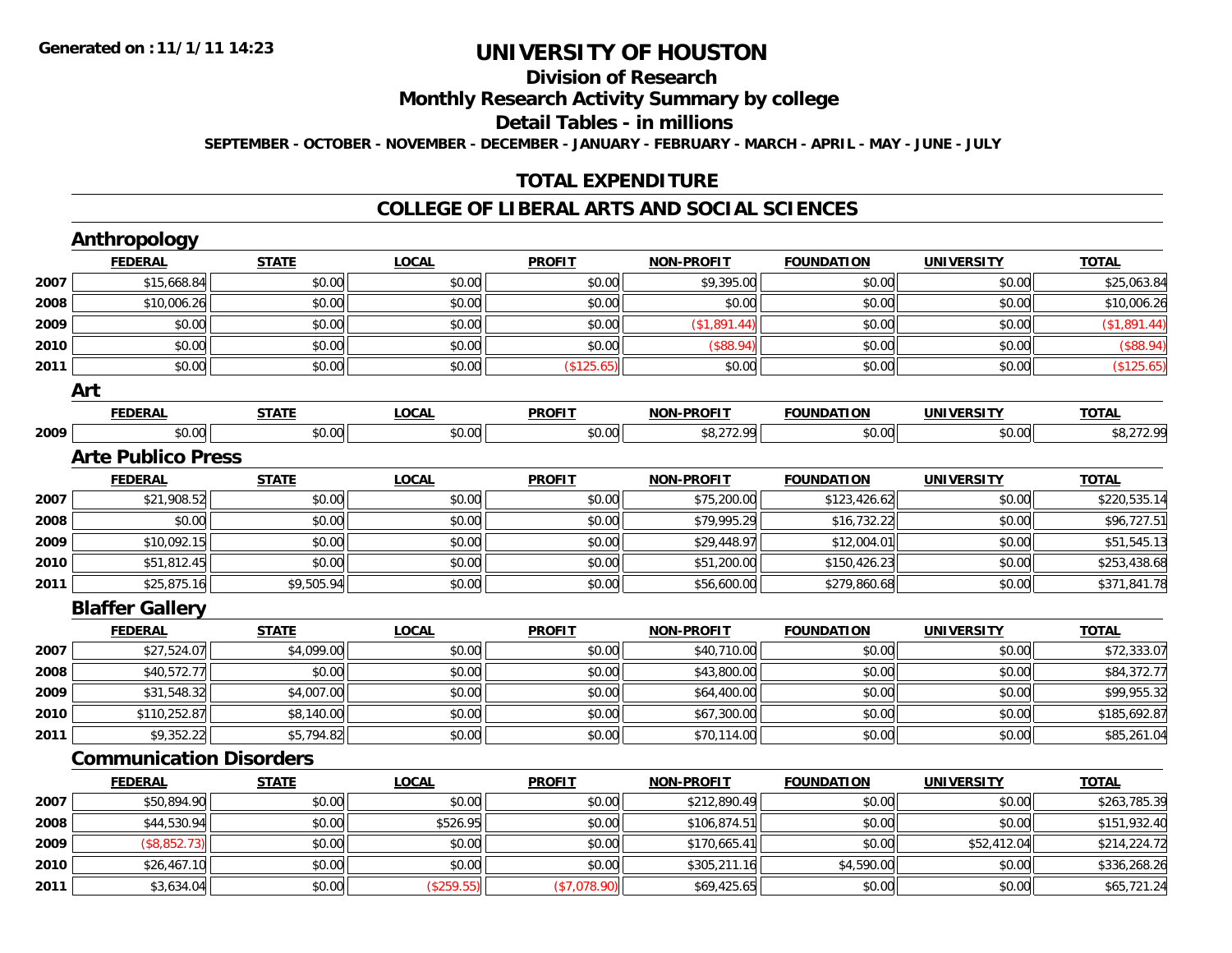### **Division of Research Monthly Research Activity Summary by college Detail Tables - in millions SEPTEMBER - OCTOBER - NOVEMBER - DECEMBER - JANUARY - FEBRUARY - MARCH - APRIL - MAY - JUNE - JULY**

### **TOTAL EXPENDITURE**

### **COLLEGE OF LIBERAL ARTS AND SOCIAL SCIENCES**

### **Cynthia Woods Mitchell Center for the Arts**

|      | <b>FEDERAL</b>                                | <b>STATE</b> | <b>LOCAL</b> | <b>PROFIT</b> | <b>NON-PROFIT</b> | <b>FOUNDATION</b> | <b>UNIVERSITY</b> | <b>TOTAL</b>   |
|------|-----------------------------------------------|--------------|--------------|---------------|-------------------|-------------------|-------------------|----------------|
| 2011 | \$0.00                                        | \$0.00       | \$0.00       | \$0.00        | \$15,000.00       | \$0.00            | \$0.00            | \$15,000.00    |
|      | <b>Dean, Liberal Arts and Social Sciences</b> |              |              |               |                   |                   |                   |                |
|      | <b>FEDERAL</b>                                | <b>STATE</b> | <b>LOCAL</b> | <b>PROFIT</b> | <b>NON-PROFIT</b> | <b>FOUNDATION</b> | <b>UNIVERSITY</b> | <b>TOTAL</b>   |
| 2008 | \$44,448.35                                   | \$0.00       | \$0.00       | \$0.00        | \$0.00            | \$0.00            | \$0.00            | \$44,448.35    |
| 2009 | \$108,185.22                                  | \$0.00       | \$0.00       | \$0.00        | \$0.00            | \$0.00            | \$0.00            | \$108,185.22   |
| 2010 | \$1,085.32                                    | \$0.00       | \$0.00       | \$0.00        | \$0.00            | \$0.00            | \$0.00            | \$1,085.32     |
| 2011 | (\$2,146.29)                                  | \$0.00       | \$0.00       | \$0.00        | \$0.00            | \$0.00            | \$0.00            | (\$2,146.29)   |
|      | <b>Economics</b>                              |              |              |               |                   |                   |                   |                |
|      | <b>FEDERAL</b>                                | <b>STATE</b> | <b>LOCAL</b> | <b>PROFIT</b> | <b>NON-PROFIT</b> | <b>FOUNDATION</b> | <b>UNIVERSITY</b> | <b>TOTAL</b>   |
| 2007 | \$155,612.28                                  | \$0.00       | \$0.00       | \$0.00        | \$0.00            | \$0.00            | \$0.00            | \$155,612.28   |
| 2008 | \$61,787.37                                   | \$0.00       | \$0.00       | (\$67.50)     | \$0.00            | \$2,230.00        | \$0.00            | \$63,949.87    |
| 2009 | \$57,156.73                                   | \$0.00       | \$0.00       | \$0.00        | \$0.00            | \$0.00            | \$0.00            | \$57,156.73    |
| 2010 | \$31,643.44                                   | \$0.00       | \$0.00       | \$0.00        | \$0.00            | \$0.00            | \$0.00            | \$31,643.44    |
| 2011 | (\$2,023.11)                                  | \$0.00       | \$0.00       | \$1,962.49    | \$35,978.91       | \$24,978.62       | \$0.00            | \$60,896.91    |
|      | <b>English</b>                                |              |              |               |                   |                   |                   |                |
|      | <b>FEDERAL</b>                                | <b>STATE</b> | <b>LOCAL</b> | <b>PROFIT</b> | <b>NON-PROFIT</b> | <b>FOUNDATION</b> | <b>UNIVERSITY</b> | <b>TOTAL</b>   |
| 2007 | \$1,223.25                                    | \$0.00       | \$0.00       | \$0.00        | \$20,537.50       | \$0.00            | \$0.00            | \$21,760.75    |
| 2008 | \$0.00                                        | \$0.00       | \$0.00       | \$0.00        | \$432.09          | \$0.00            | \$0.00            | \$432.09       |
| 2009 | \$7,500.00                                    | \$0.00       | \$0.00       | \$0.00        | \$0.00            | \$0.00            | \$0.00            | \$7,500.00     |
| 2010 | \$1,051.76                                    | \$0.00       | \$0.00       | \$0.00        | \$0.00            | \$0.00            | \$0.00            | \$1,051.76     |
| 2011 | (\$51.76)                                     | (\$0.09)     | \$0.00       | \$0.00        | (\$287.50)        | \$0.00            | \$0.00            | (\$339.35)     |
|      | <b>Health and Human Performance</b>           |              |              |               |                   |                   |                   |                |
|      | <b>FEDERAL</b>                                | <b>STATE</b> | <b>LOCAL</b> | <b>PROFIT</b> | <b>NON-PROFIT</b> | <b>FOUNDATION</b> | <b>UNIVERSITY</b> | <b>TOTAL</b>   |
| 2007 | \$1,158,390.19                                | \$0.00       | \$0.00       | \$52,728.73   | \$0.00            | \$109,256.45      | \$0.00            | \$1,320,375.37 |
| 2008 | \$1,611,869.52                                | \$0.00       | \$0.00       | \$123,349.97  | \$23.81           | \$14,927.03       | \$0.00            | \$1,750,170.33 |
| 2009 | \$1,694,239.92                                | \$0.00       | \$0.00       | \$26,143.90   | \$0.00            | \$16,857.53       | \$0.00            | \$1,737,241.35 |
| 2010 | \$1,644,194.36                                | \$0.00       | \$0.00       | \$48,039.60   | \$0.00            | \$13,487.35       | \$800.00          | \$1,706,521.31 |
| 2011 | \$1,182,912.36                                | \$0.00       | \$0.00       | \$370,273.77  | \$0.00            | \$24,427.91       | \$0.00            | \$1,577,614.04 |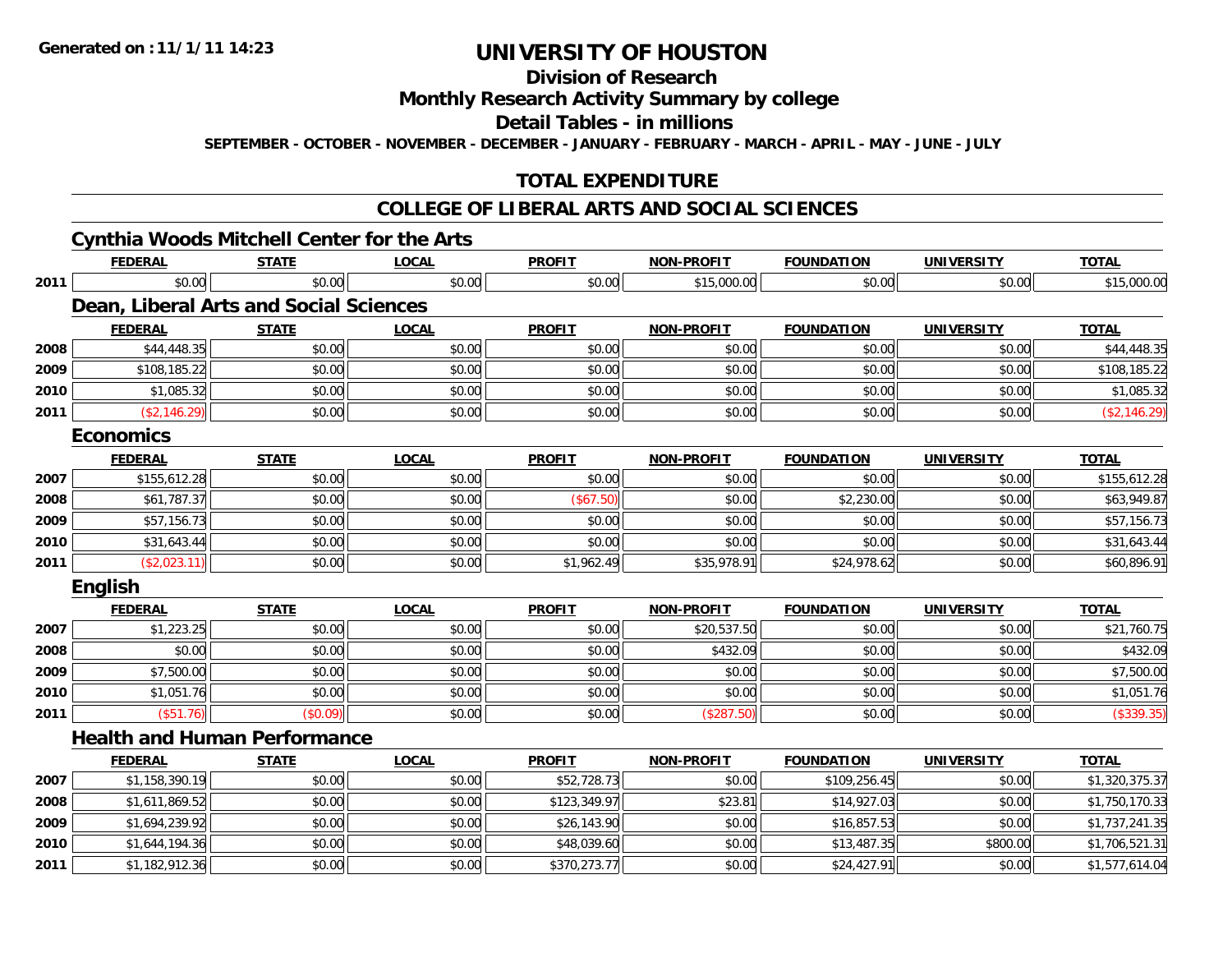### **Division of Research Monthly Research Activity Summary by college Detail Tables - in millions SEPTEMBER - OCTOBER - NOVEMBER - DECEMBER - JANUARY - FEBRUARY - MARCH - APRIL - MAY - JUNE - JULY**

#### **TOTAL EXPENDITURE**

#### **COLLEGE OF LIBERAL ARTS AND SOCIAL SCIENCES**

|      | <b>Hispanic Studies</b>               |                |              |               |                   |                   |                   |                 |
|------|---------------------------------------|----------------|--------------|---------------|-------------------|-------------------|-------------------|-----------------|
|      | <b>FEDERAL</b>                        | <b>STATE</b>   | <b>LOCAL</b> | <b>PROFIT</b> | <b>NON-PROFIT</b> | <b>FOUNDATION</b> | <b>UNIVERSITY</b> | <b>TOTAL</b>    |
| 2011 | \$0.00                                | \$0.00         | \$0.00       | \$0.00        | \$0.00            | \$2,465.42        | \$0.00            | \$2,465.42      |
|      | <b>History</b>                        |                |              |               |                   |                   |                   |                 |
|      | <b>FEDERAL</b>                        | <b>STATE</b>   | <b>LOCAL</b> | <b>PROFIT</b> | <b>NON-PROFIT</b> | <b>FOUNDATION</b> | <b>UNIVERSITY</b> | <b>TOTAL</b>    |
| 2007 | \$36,676.71                           | \$0.00         | \$0.00       | \$112,929.66  | \$91,590.70       | \$0.00            | \$34,911.58       | \$276,108.65    |
| 2008 | \$6,756.75                            | \$0.00         | \$0.00       | \$91,813.27   | \$13,435.64       | \$0.00            | \$0.00            | \$112,005.66    |
| 2009 | \$0.00                                | \$0.00         | \$0.00       | \$66,988.80   | \$0.00            | \$0.00            | \$0.00            | \$66,988.80     |
| 2010 | \$20,740.38                           | \$0.00         | \$0.00       | \$93,819.27   | \$0.00            | \$68,750.00       | \$0.00            | \$183,309.65    |
| 2011 | \$11,415.59                           | \$0.00         | \$0.00       | \$26,036.81   | \$0.00            | \$55,000.00       | \$0.00            | \$92,452.40     |
|      | <b>Hobby Center for Public Policy</b> |                |              |               |                   |                   |                   |                 |
|      | <b>FEDERAL</b>                        | <b>STATE</b>   | <b>LOCAL</b> | <b>PROFIT</b> | <b>NON-PROFIT</b> | <b>FOUNDATION</b> | <b>UNIVERSITY</b> | <b>TOTAL</b>    |
| 2009 | \$21,025.82                           | \$0.00         | \$0.00       | \$0.00        | \$0.00            | \$0.00            | \$0.00            | \$21,025.82     |
| 2010 | \$14,222.17                           | \$0.00         | \$0.00       | \$0.00        | \$0.00            | \$0.00            | \$0.00            | \$14,222.17     |
| 2011 | \$29,535.82                           | \$0.00         | \$0.00       | \$0.00        | \$0.00            | \$0.00            | \$0.00            | \$29,535.82     |
|      | <b>Modern/Classical Languages</b>     |                |              |               |                   |                   |                   |                 |
|      | <b>FEDERAL</b>                        | <b>STATE</b>   | <b>LOCAL</b> | <b>PROFIT</b> | <b>NON-PROFIT</b> | <b>FOUNDATION</b> | <b>UNIVERSITY</b> | <b>TOTAL</b>    |
| 2008 | \$39,994.25                           | \$0.00         | \$0.00       | \$0.00        | \$0.00            | \$0.00            | \$0.00            | \$39,994.25     |
| 2011 | \$250.48                              | \$0.00         | \$0.00       | \$0.00        | \$0.00            | \$0.00            | \$0.00            | \$250.48        |
|      | <b>Political Science</b>              |                |              |               |                   |                   |                   |                 |
|      | <b>FEDERAL</b>                        | <b>STATE</b>   | <b>LOCAL</b> | <b>PROFIT</b> | <b>NON-PROFIT</b> | <b>FOUNDATION</b> | <b>UNIVERSITY</b> | <b>TOTAL</b>    |
| 2007 | \$238,379.63                          | \$0.00         | \$0.00       | (\$909.87)    | \$0.00            | \$0.00            | \$0.00            | \$237,469.76    |
| 2008 | \$4,311.69                            | \$0.00         | \$0.00       | \$0.00        | \$0.00            | \$0.00            | \$27,042.44       | \$31,354.13     |
| 2009 | \$255,527.85                          | \$0.00         | \$0.00       | \$0.00        | \$0.00            | \$0.00            | \$26,965.11       | \$282,492.96    |
| 2010 | \$4,227.71                            | \$0.00         | \$0.00       | \$0.00        | \$0.00            | \$0.00            | \$0.00            | \$4,227.71      |
| 2011 | \$5,450.05                            | (\$637.93)     | \$0.00       | (\$179.60)    | \$0.00            | \$0.00            | \$0.00            | \$4,632.52      |
|      | <b>Psychology</b>                     |                |              |               |                   |                   |                   |                 |
|      | <b>FEDERAL</b>                        | <b>STATE</b>   | <b>LOCAL</b> | <b>PROFIT</b> | <b>NON-PROFIT</b> | <b>FOUNDATION</b> | <b>UNIVERSITY</b> | <b>TOTAL</b>    |
| 2007 | \$7,677,412.01                        | \$4,346,926.24 | \$0.00       | \$96,673.87   | \$96,786.60       | \$0.00            | \$56,901.01       | \$12,274,699.73 |
| 2008 | \$11,169,865.15                       | \$5,784,833.43 | \$3,449.88   | \$117,218.44  | \$51,660.07       | \$9,687.11        | \$57,178.80       | \$17,193,892.88 |
| 2009 | \$6,428,282.19                        | \$3,129,622.22 | \$1,690.44   | \$130,646.19  | \$66,586.90       | \$44,438.83       | \$120,778.83      | \$9,922,045.60  |
| 2010 | \$7,316,347.55                        | \$1,852,878.73 | \$0.00       | \$166,549.08  | \$154,784.65      | \$29,325.73       | \$61,729.20       | \$9,581,614.94  |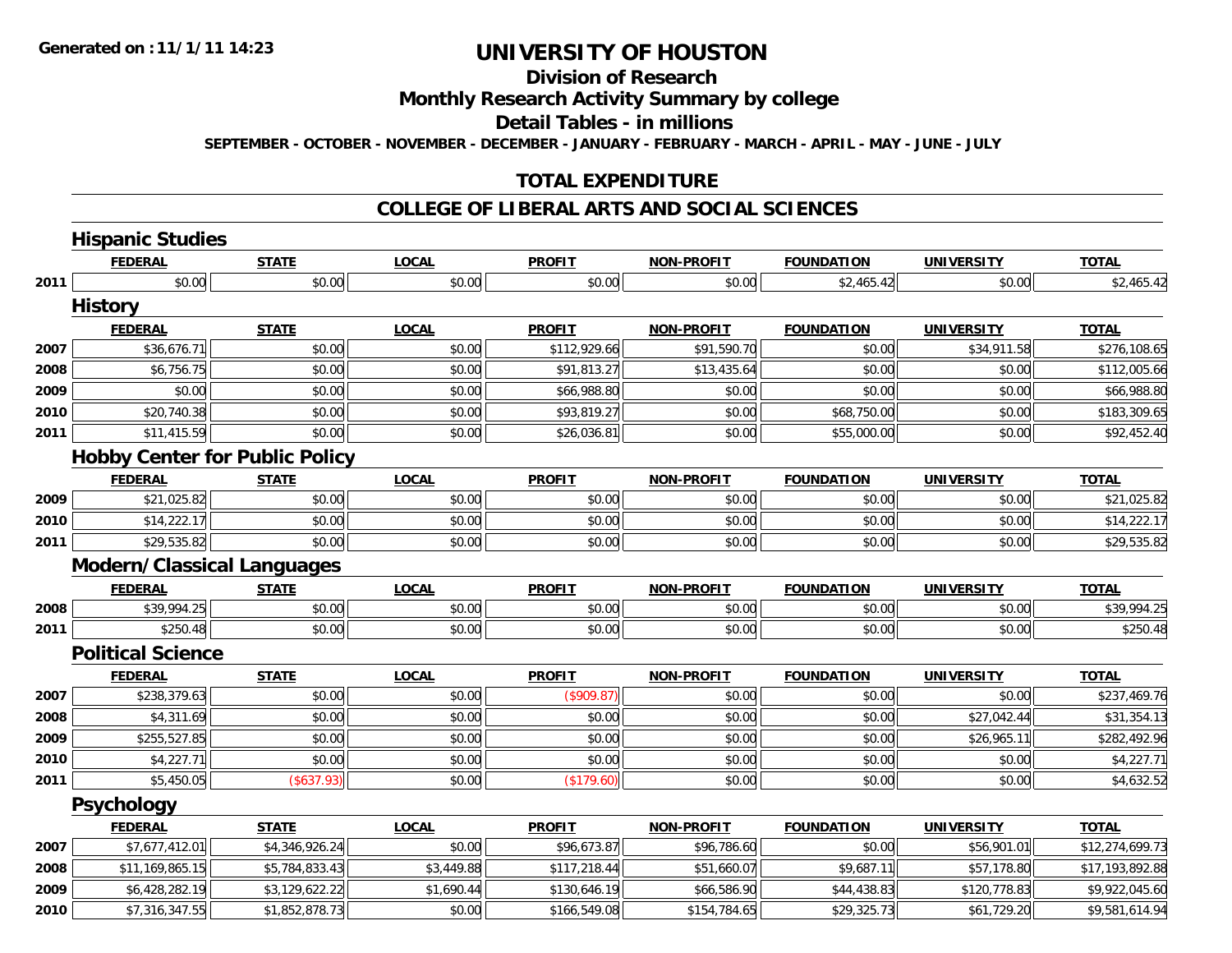### **Division of Research Monthly Research Activity Summary by college Detail Tables - in millions SEPTEMBER - OCTOBER - NOVEMBER - DECEMBER - JANUARY - FEBRUARY - MARCH - APRIL - MAY - JUNE - JULY**

### **TOTAL EXPENDITURE**

#### **COLLEGE OF LIBERAL ARTS AND SOCIAL SCIENCES**

|       | <b>Psychology</b>              |                 |              |                |                   |                   |                   |                 |
|-------|--------------------------------|-----------------|--------------|----------------|-------------------|-------------------|-------------------|-----------------|
|       | <b>FEDERAL</b>                 | <b>STATE</b>    | <b>LOCAL</b> | <b>PROFIT</b>  | <b>NON-PROFIT</b> | <b>FOUNDATION</b> | <b>UNIVERSITY</b> | <b>TOTAL</b>    |
| 2011  | \$6,826,105.20                 | \$507,150.82    | \$0.00       | \$95,756.10    | \$217,558.91      | \$209,426.28      | \$13,896.90       | \$7,869,894.21  |
|       | <b>School of Communication</b> |                 |              |                |                   |                   |                   |                 |
|       | <b>FEDERAL</b>                 | <b>STATE</b>    | <b>LOCAL</b> | <b>PROFIT</b>  | <b>NON-PROFIT</b> | <b>FOUNDATION</b> | <b>UNIVERSITY</b> | <b>TOTAL</b>    |
| 2007  | \$0.00                         | \$0.00          | \$0.00       | \$0.00         | \$0.00            | \$10,000.00       | \$0.00            | \$10,000.00     |
|       | <b>School of Music</b>         |                 |              |                |                   |                   |                   |                 |
|       | <b>FEDERAL</b>                 | <b>STATE</b>    | <b>LOCAL</b> | <b>PROFIT</b>  | <b>NON-PROFIT</b> | <b>FOUNDATION</b> | <b>UNIVERSITY</b> | <b>TOTAL</b>    |
| 2007  | \$2,611.00                     | \$1,602.87      | \$0.00       | \$0.00         | \$0.00            | \$0.00            | \$0.00            | \$4,213.87      |
| 2008  | \$0.00                         | \$0.00          | \$0.00       | \$0.00         | \$5,117.25        | \$0.00            | \$0.00            | \$5,117.25      |
| 2010  | \$14,485.00                    | \$0.00          | \$0.00       | \$0.00         | \$41,572.21       | \$0.00            | \$0.00            | \$56,057.21     |
| 2011  | \$0.00                         | \$1,365.00      | \$0.00       | \$0.00         | (\$666.97)        | \$0.00            | \$0.00            | \$698.03        |
|       | <b>Sociology</b>               |                 |              |                |                   |                   |                   |                 |
|       | <b>FEDERAL</b>                 | <b>STATE</b>    | <b>LOCAL</b> | <b>PROFIT</b>  | <b>NON-PROFIT</b> | <b>FOUNDATION</b> | <b>UNIVERSITY</b> | <b>TOTAL</b>    |
| 2007  | \$51,134.88                    | \$10,716.75     | \$36,183.72  | \$0.00         | \$0.00            | \$3,155.52        | \$0.00            | \$101,190.87    |
| 2008  | \$72,958.75                    | \$0.00          | \$31,868.82  | \$0.00         | \$1,493.53        | \$0.00            | \$26,240.66       | \$132,561.76    |
| 2009  | \$122,524.44                   | \$0.00          | \$60,498.78  | \$0.00         | \$6.47            | \$0.00            | \$0.00            | \$183,029.69    |
| 2010  | \$172,807.95                   | \$0.00          | \$5,405.91   | \$0.00         | \$20,181.63       | \$0.00            | \$0.00            | \$198,395.49    |
| 2011  | \$142,573.07                   | \$0.00          | \$0.00       | \$0.00         | \$0.00            | \$0.00            | \$0.00            | \$142,573.07    |
|       | <b>Theatre</b>                 |                 |              |                |                   |                   |                   |                 |
|       | <b>FEDERAL</b>                 | <b>STATE</b>    | <b>LOCAL</b> | <b>PROFIT</b>  | <b>NON-PROFIT</b> | <b>FOUNDATION</b> | <b>UNIVERSITY</b> | <b>TOTAL</b>    |
| 2007  | \$0.00                         | \$0.00          | \$0.00       | \$0.00         | \$4,879.75        | \$0.00            | \$0.00            | \$4,879.75      |
| 2008  | \$0.00                         | \$0.00          | \$0.00       | \$0.00         | \$43,924.23       | \$0.00            | \$0.00            | \$43,924.23     |
| 2010  | \$0.00                         | \$0.00          | \$0.00       | \$0.00         | \$46,537.16       | (\$819.30)        | \$0.00            | \$45,717.86     |
| 2011  | \$0.00                         | \$0.00          | \$0.00       | \$47,990.37    | (\$962.31)        | (\$45.63)         | \$0.00            | \$46,982.43     |
| Total | \$48,913,988.87                | \$15,666,004.80 | \$139,364.95 | \$1,660,558.80 | \$2,385,694.32    | \$1,224,588.62    | \$478,856.57      | \$70,469,056.93 |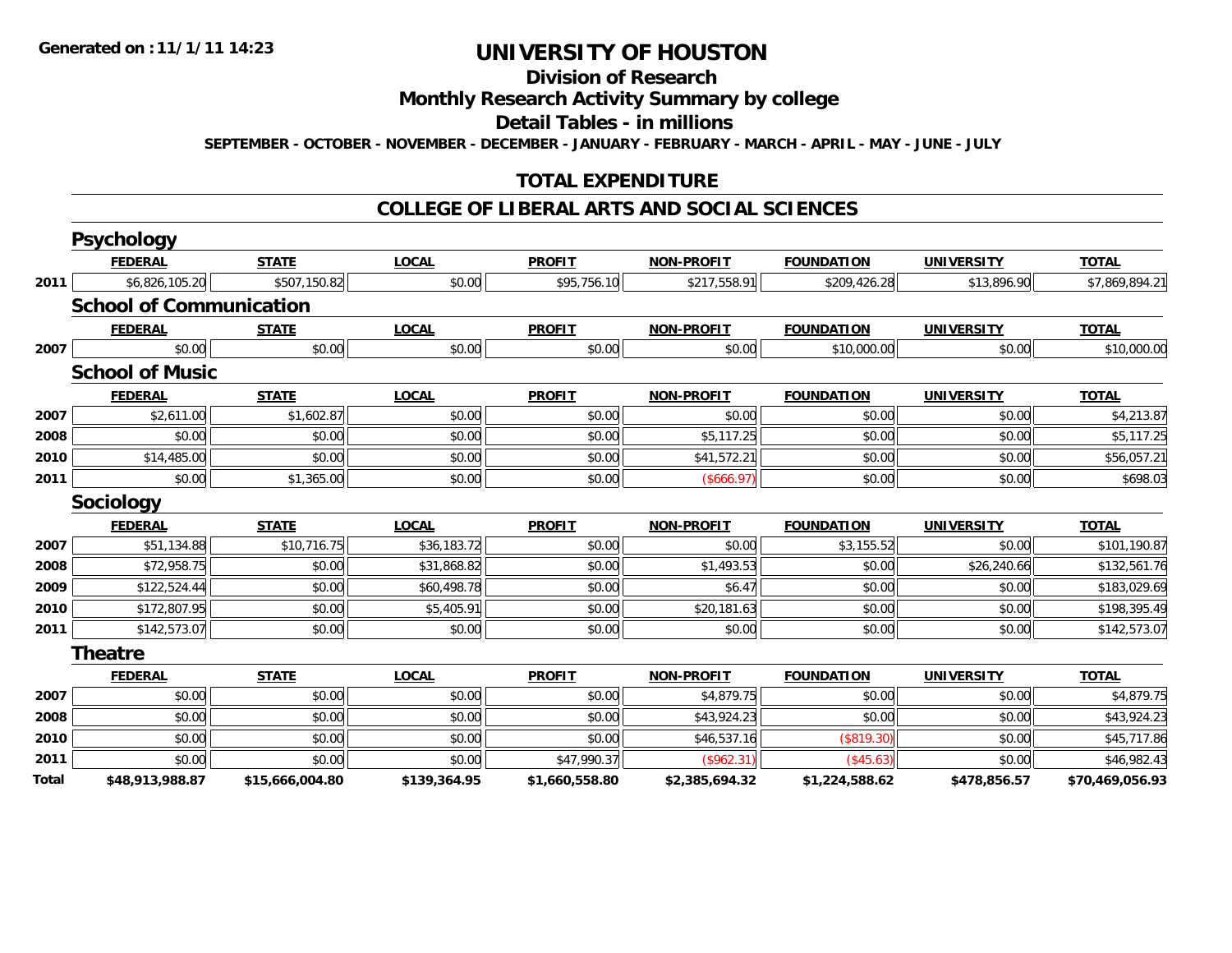### **Division of Research Monthly Research Activity Summary by college Detail Tables - in millions SEPTEMBER - OCTOBER - NOVEMBER - DECEMBER - JANUARY - FEBRUARY - MARCH - APRIL - MAY - JUNE - JULY**

### **TOTAL EXPENDITURE**

### **COLLEGE OF NATURAL SCIENCES AND MATHEMATICS**

|      | <b>FEDERAL</b>                                         | <b>STATE</b>   | <b>LOCAL</b> | <b>PROFIT</b> | <b>NON-PROFIT</b> | <b>FOUNDATION</b> | <b>UNIVERSITY</b> | <b>TOTAL</b>   |
|------|--------------------------------------------------------|----------------|--------------|---------------|-------------------|-------------------|-------------------|----------------|
| 2011 | \$0.00                                                 | \$0.00         | \$0.00       | \$21,736.64   | \$0.00            | \$0.00            | \$0.00            | \$21,736.64    |
|      | <b>Biology/Biochemistry</b>                            |                |              |               |                   |                   |                   |                |
|      | <b>FEDERAL</b>                                         | <b>STATE</b>   | <b>LOCAL</b> | <b>PROFIT</b> | <b>NON-PROFIT</b> | <b>FOUNDATION</b> | <b>UNIVERSITY</b> | <b>TOTAL</b>   |
| 2007 | \$3,464,052.84                                         | \$34,254.80    | \$0.00       | \$0.00        | \$82,558.28       | \$330,333.78      | \$0.00            | \$3,911,199.70 |
| 2008 | \$2,620,942.27                                         | \$36,327.73    | \$0.00       | (\$69.55)     | \$102,931.73      | \$400,685.92      | \$4,303.62        | \$3,165,121.73 |
| 2009 | \$2,256,901.57                                         | \$123,178.41   | \$0.00       | \$0.00        | \$42,957.24       | \$573,006.09      | \$0.00            | \$2,996,043.31 |
| 2010 | \$4,113,015.51                                         | \$107,109.37   | \$0.00       | \$0.00        | \$476,393.52      | \$194,195.57      | \$0.00            | \$4,890,713.96 |
| 2011 | \$4,401,877.96                                         | \$485,814.41   | \$0.00       | \$0.00        | \$743,973.60      | \$229,504.64      | \$0.00            | \$5,861,170.60 |
|      | <b>Center for Nuclear Receptors and Cell Signaling</b> |                |              |               |                   |                   |                   |                |
|      | <b>FEDERAL</b>                                         | <b>STATE</b>   | <b>LOCAL</b> | <b>PROFIT</b> | <b>NON-PROFIT</b> | <b>FOUNDATION</b> | <b>UNIVERSITY</b> | <b>TOTAL</b>   |
| 2009 | \$0.00                                                 | \$10,008.42    | \$0.00       | \$0.00        | \$0.00            | \$0.00            | \$0.00            | \$10,008.42    |
| 2010 | \$416,630.71                                           | \$1,306,855.25 | \$0.00       | \$0.00        | \$0.00            | \$119,135.53      | \$0.00            | \$1,842,621.49 |
| 2011 | \$1,051,848.26                                         | \$162,392.59   | \$0.00       | \$7,523.43    | \$49,775.44       | \$82,818.74       | \$0.00            | \$1,354,358.46 |
|      | <b>Chemistry</b>                                       |                |              |               |                   |                   |                   |                |
|      | <b>FEDERAL</b>                                         | <b>STATE</b>   | <b>LOCAL</b> | <b>PROFIT</b> | <b>NON-PROFIT</b> | <b>FOUNDATION</b> | <b>UNIVERSITY</b> | <b>TOTAL</b>   |
| 2007 | \$4,781,379.15                                         | \$0.00         | \$0.00       | \$34,004.97   | \$57,563.82       | \$1,266,562.17    | \$0.00            | \$6,139,510.11 |
| 2008 | \$4,426,963.09                                         | \$36,008.03    | \$0.00       | \$30,202.99   | \$249,561.13      | \$1,155,689.59    | \$0.00            | \$5,898,424.83 |
| 2009 | \$4,314,380.45                                         | \$133,745.85   | \$0.00       | \$91,752.45   | \$203,803.31      | \$1,035,138.73    | \$174,459.51      | \$5,953,280.30 |
| 2010 | \$4,692,157.12                                         | \$1,640,657.19 | \$0.00       | \$109,268.69  | \$47,354.82       | \$1,094,349.58    | \$205,532.49      | \$7,789,319.88 |
| 2011 | \$3,205,350.33                                         | \$974,478.17   | \$0.00       | \$35,786.43   | \$56,365.23       | \$1,811,321.03    | \$135,108.67      | \$6,218,409.85 |
|      | <b>Computer Science</b>                                |                |              |               |                   |                   |                   |                |
|      | <b>FEDERAL</b>                                         | <b>STATE</b>   | <b>LOCAL</b> | <b>PROFIT</b> | <b>NON-PROFIT</b> | <b>FOUNDATION</b> | <b>UNIVERSITY</b> | <b>TOTAL</b>   |
| 2007 | \$3,267,715.51                                         | \$161,622.58   | \$0.00       | \$53,352.40   | \$0.00            | \$0.00            | \$0.00            | \$3,482,690.49 |
| 2008 | \$2,811,134.11                                         | \$53,874.27    | \$0.00       | \$86,852.13   | \$71,733.14       | \$0.00            | (\$10, 260.00)    | \$3,013,333.65 |
| 2009 | \$3,212,183.38                                         | \$195,646.04   | \$0.00       | \$129,106.74  | \$170,386.63      | \$0.00            | \$0.00            | \$3,707,322.79 |
| 2010 | \$4,175,852.94                                         | \$107,303.72   | \$0.00       | \$93,323.48   | \$158,441.58      | \$0.00            | \$0.00            | \$4,534,921.72 |
| 2011 | \$4,882,409.90                                         | \$86,980.47    | \$0.00       | \$318,867.23  | \$99,427.12       | \$0.00            | (\$769.35)        | \$5,386,915.36 |
|      | <b>Dean, Natural Sciences and Mathematics</b>          |                |              |               |                   |                   |                   |                |
|      | <b>FEDERAL</b>                                         | <b>STATE</b>   | <b>LOCAL</b> | <b>PROFIT</b> | <b>NON-PROFIT</b> | <b>FOUNDATION</b> | <b>UNIVERSITY</b> | <b>TOTAL</b>   |
|      | \$0.00                                                 | \$0.00         | \$0.00       | \$0.00        | \$0.00            | \$0.00            | \$0.00            | \$0.00         |

7 | \$0.00 \$0.00 \$0.00 \$0.00 \$0.00 \$0.00 \$0.00 \$0.00 \$0.00 \$0.00 \$0.00 \$0.00 \$0.00 \$0.00 \$0.00 \$0.00 \$0.00 \$0.00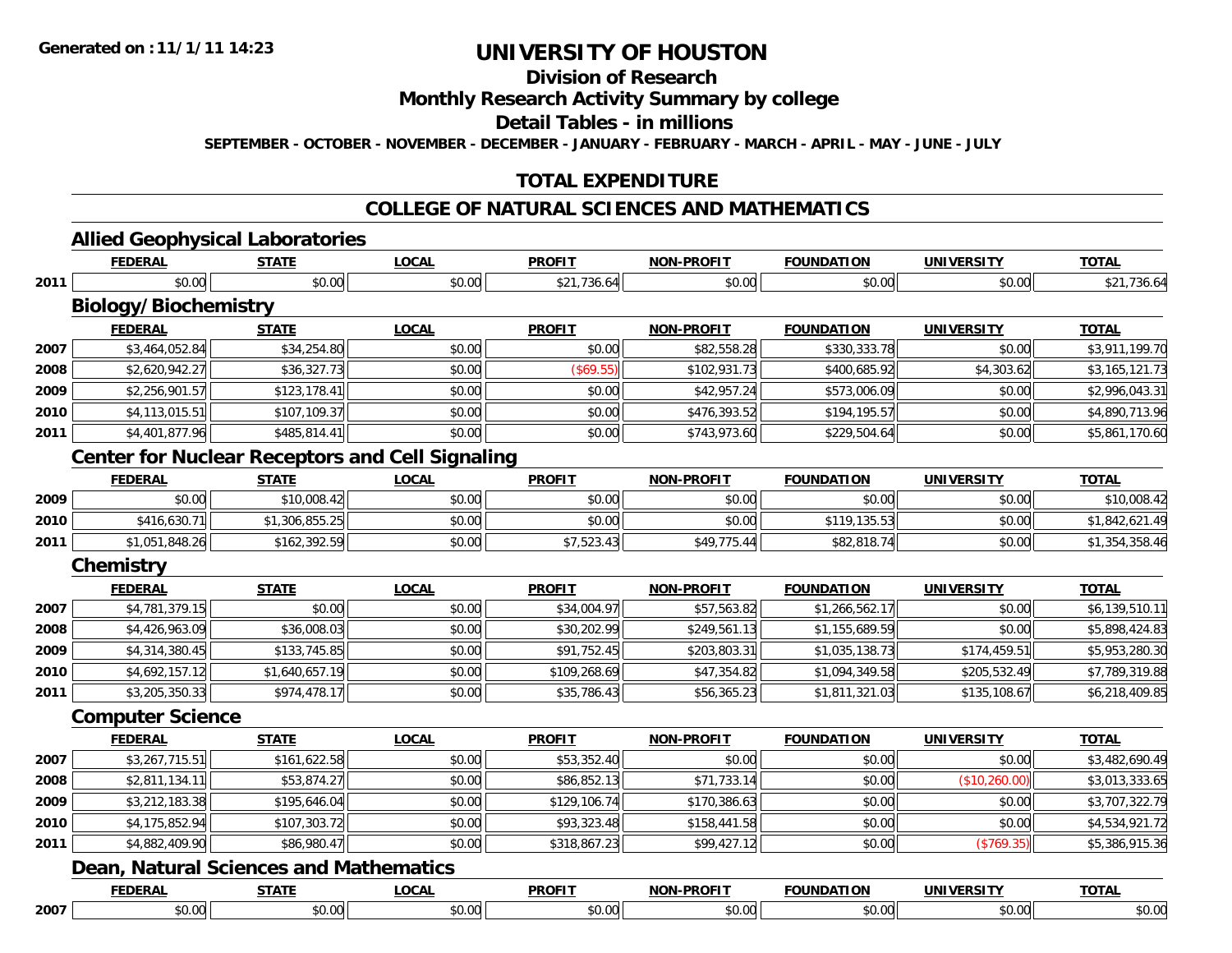### **Division of Research Monthly Research Activity Summary by college Detail Tables - in millions SEPTEMBER - OCTOBER - NOVEMBER - DECEMBER - JANUARY - FEBRUARY - MARCH - APRIL - MAY - JUNE - JULY**

#### **TOTAL EXPENDITURE**

### **COLLEGE OF NATURAL SCIENCES AND MATHEMATICS**

### **Dean, Natural Sciences and Mathematics**

|              | <b>FEDERAL</b>     | <b>STATE</b>   | <b>LOCAL</b> | <b>PROFIT</b>   | <u>NON-PROFIT</u> | <b>FOUNDATION</b> | <b>UNIVERSITY</b> | <u>TOTAL</u>     |
|--------------|--------------------|----------------|--------------|-----------------|-------------------|-------------------|-------------------|------------------|
| 2008         | \$0.00             | \$0.00         | \$0.00       | \$0.00          | \$0.00            | \$0.00            | \$0.00            | \$0.00           |
| 2009         | \$0.00             | \$0.00         | \$0.00       | \$0.00          | \$0.00            | \$0.00            | \$0.00            | \$0.00           |
| 2010         | \$161,959.22       | \$0.00         | \$0.00       | \$0.00          | \$0.00            | \$0.00            | \$0.00            | \$161,959.22     |
| 2011         | \$341,628.32       | \$0.00         | \$0.00       | \$0.00          | \$0.00            | \$0.00            | \$0.00            | \$341,628.32     |
|              | <b>Geosciences</b> |                |              |                 |                   |                   |                   |                  |
|              | <b>FEDERAL</b>     | <b>STATE</b>   | <b>LOCAL</b> | <b>PROFIT</b>   | <b>NON-PROFIT</b> | <b>FOUNDATION</b> | <b>UNIVERSITY</b> | <b>TOTAL</b>     |
| 2007         | \$1,180,917.81     | \$227,863.58   | \$0.00       | \$851,300.30    | \$469,900.74      | \$0.00            | \$51,320.96       | \$2,781,303.39   |
| 2008         | \$1,539,334.99     | \$229,245.77   | \$0.00       | \$841,191.45    | \$85,404.41       | \$0.00            | \$23,327.12       | \$2,718,503.74   |
| 2009         | \$1,488,617.84     | \$393,322.94   | \$0.00       | \$1,349,768.42  | \$916,592.12      | \$0.00            | \$52.00           | \$4,148,353.32   |
| 2010         | \$1,569,391.10     | \$433,201.34   | \$0.00       | \$1,736,671.46  | \$704,858.98      | \$0.00            | \$0.00            | \$4,444,122.88   |
| 2011         | \$1,826,502.77     | \$1,146,534.38 | \$0.00       | \$1,447,589.40  | \$178,433.49      | \$0.00            | \$0.00            | \$4,599,060.03   |
|              | <b>Mathematics</b> |                |              |                 |                   |                   |                   |                  |
|              | <b>FEDERAL</b>     | <b>STATE</b>   | <b>LOCAL</b> | <b>PROFIT</b>   | <b>NON-PROFIT</b> | <b>FOUNDATION</b> | <b>UNIVERSITY</b> | <b>TOTAL</b>     |
| 2007         | \$1,089,019.34     | \$67,208.16    | \$0.00       | \$114,444.91    | \$76,783.11       | \$0.00            | \$0.00            | \$1,347,455.53   |
| 2008         | \$1,042,848.48     | \$171,576.74   | \$0.00       | \$28,347.44     | \$28,645.20       | \$0.00            | \$0.00            | \$1,271,417.86   |
| 2009         | \$745,775.17       | \$428,096.92   | \$0.00       | (\$7,575.87)    | \$147,177.14      | \$33,102.78       | \$0.00            | \$1,346,576.14   |
| 2010         | \$1,311,718.81     | \$220,290.24   | \$0.00       | \$129,021.03    | \$115,700.57      | \$48,456.55       | \$0.00            | \$1,825,187.20   |
| 2011         | \$988,947.13       | \$316,128.23   | \$0.00       | \$127,417.40    | \$115,737.15      | \$91,536.20       | \$10,000.00       | \$1,649,766.11   |
|              | <b>Physics</b>     |                |              |                 |                   |                   |                   |                  |
|              | <b>FEDERAL</b>     | <b>STATE</b>   | <b>LOCAL</b> | <b>PROFIT</b>   | <b>NON-PROFIT</b> | <b>FOUNDATION</b> | <b>UNIVERSITY</b> | <b>TOTAL</b>     |
| 2007         | \$2,477,295.77     | \$3,499.13     | \$0.00       | \$835,077.70    | \$134,797.45      | \$270,568.99      | \$0.00            | \$3,721,239.04   |
| 2008         | \$1,745,782.52     | \$7,652.15     | \$0.00       | \$625,261.72    | \$170,238.26      | \$270,413.74      | \$0.00            | \$2,819,348.38   |
| 2009         | \$1,570,893.53     | \$59,858.03    | \$0.00       | \$1,093,379.85  | \$171,039.95      | \$297,988.23      | \$0.00            | \$3,193,159.58   |
| 2010         | \$1,922,669.63     | \$52,543.85    | \$0.00       | \$1,291,853.15  | \$59,624.03       | \$237,571.27      | \$0.00            | \$3,564,261.93   |
| 2011         | \$2,624,343.77     | \$16,134.98    | \$0.00       | \$1,210,014.62  | \$28,174.38       | \$223,784.80      | \$0.00            | \$4,102,452.54   |
| <b>Total</b> | \$81,722,441.29    | \$9,429,413.72 | \$0.00       | \$12,685,470.99 | \$6,016,333.56    | \$9,766,163.93    | \$593,075.02      | \$120,212,898.50 |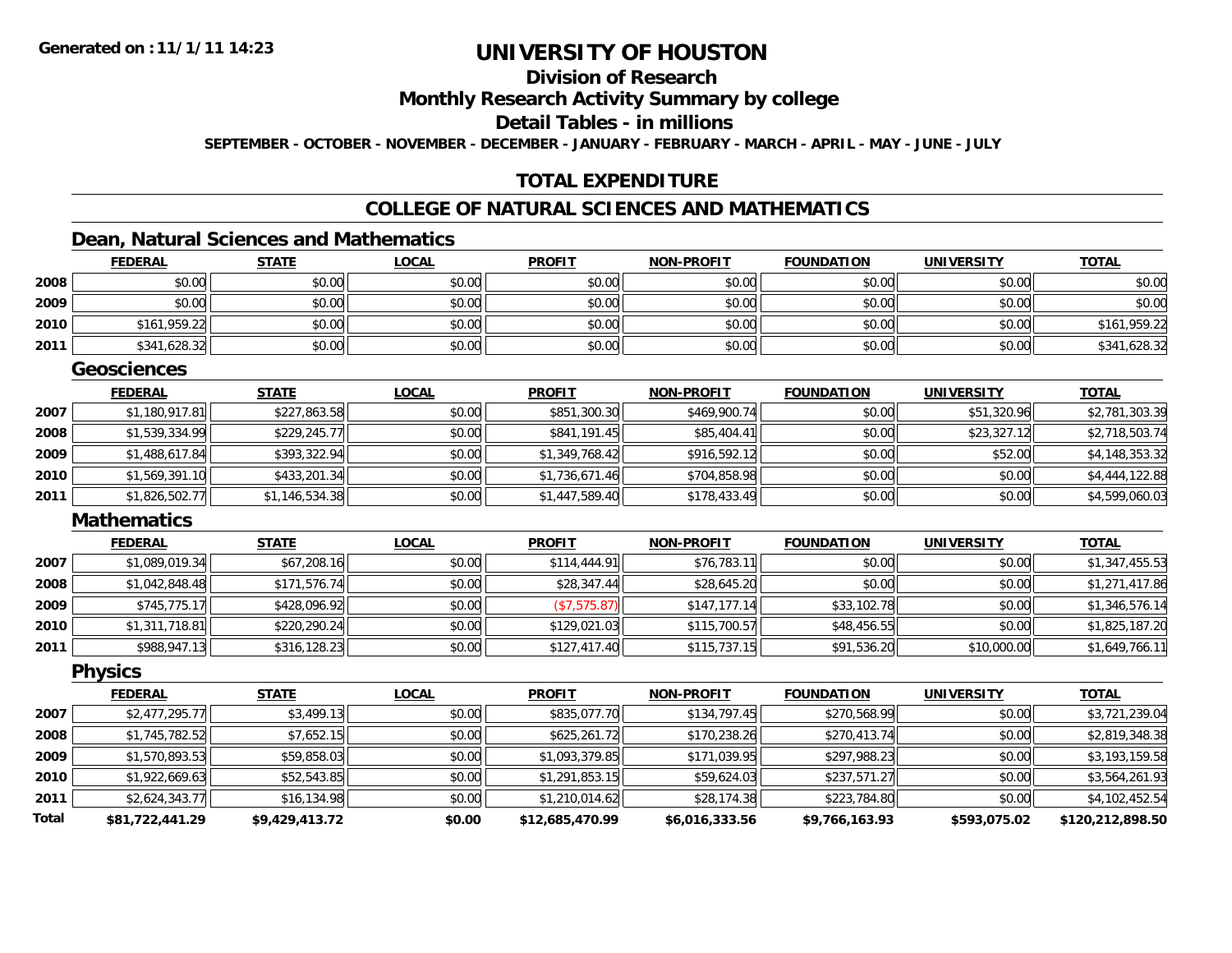### **Division of Research Monthly Research Activity Summary by college Detail Tables - in millions SEPTEMBER - OCTOBER - NOVEMBER - DECEMBER - JANUARY - FEBRUARY - MARCH - APRIL - MAY - JUNE - JULY**

#### **TOTAL EXPENDITURE**

#### **COLLEGE OF OPTOMETRY**

## **Optometry, Community**

|       | --              |               |              |                |                   |                   |                   |                 |
|-------|-----------------|---------------|--------------|----------------|-------------------|-------------------|-------------------|-----------------|
|       | <b>FEDERAL</b>  | <b>STATE</b>  | <b>LOCAL</b> | <b>PROFIT</b>  | <b>NON-PROFIT</b> | <b>FOUNDATION</b> | <b>UNIVERSITY</b> | <b>TOTAL</b>    |
| 2007  | \$3,341,655.61  | (\$20,984.02) | \$0.00       | \$288,154.49   | \$26,272.87       | \$22,096.10       | \$99,130.26       | \$3,756,325.32  |
| 2008  | \$3,578,279.70  | \$10,338.95   | \$0.00       | \$257,444.68   | \$84,481.04       | \$34,843.14       | \$168,229.95      | \$4,133,617.46  |
| 2009  | \$3,497,248.91  | \$124,597.76  | \$0.00       | \$187,322.42   | \$1,093.86        | \$17,973.15       | \$208,995.55      | \$4,037,231.65  |
| 2010  | \$4,228,662.79  | \$140,684.27  | \$0.00       | \$465,371.83   | \$12,775.38       | \$29,746.15       | \$112,064.31      | \$4,989,304.73  |
| 2011  | \$3,733,070.64  | \$39,371.78   | \$0.00       | \$257,647.10   | (\$103.90)        | \$0.00            | \$112,966.96      | \$4,142,952.58  |
| Total | \$18,378,917.65 | \$294,008.75  | \$0.00       | \$1,455,940.52 | \$124,519.25      | \$104,658.54      | \$701,387.03      | \$21,059,431.74 |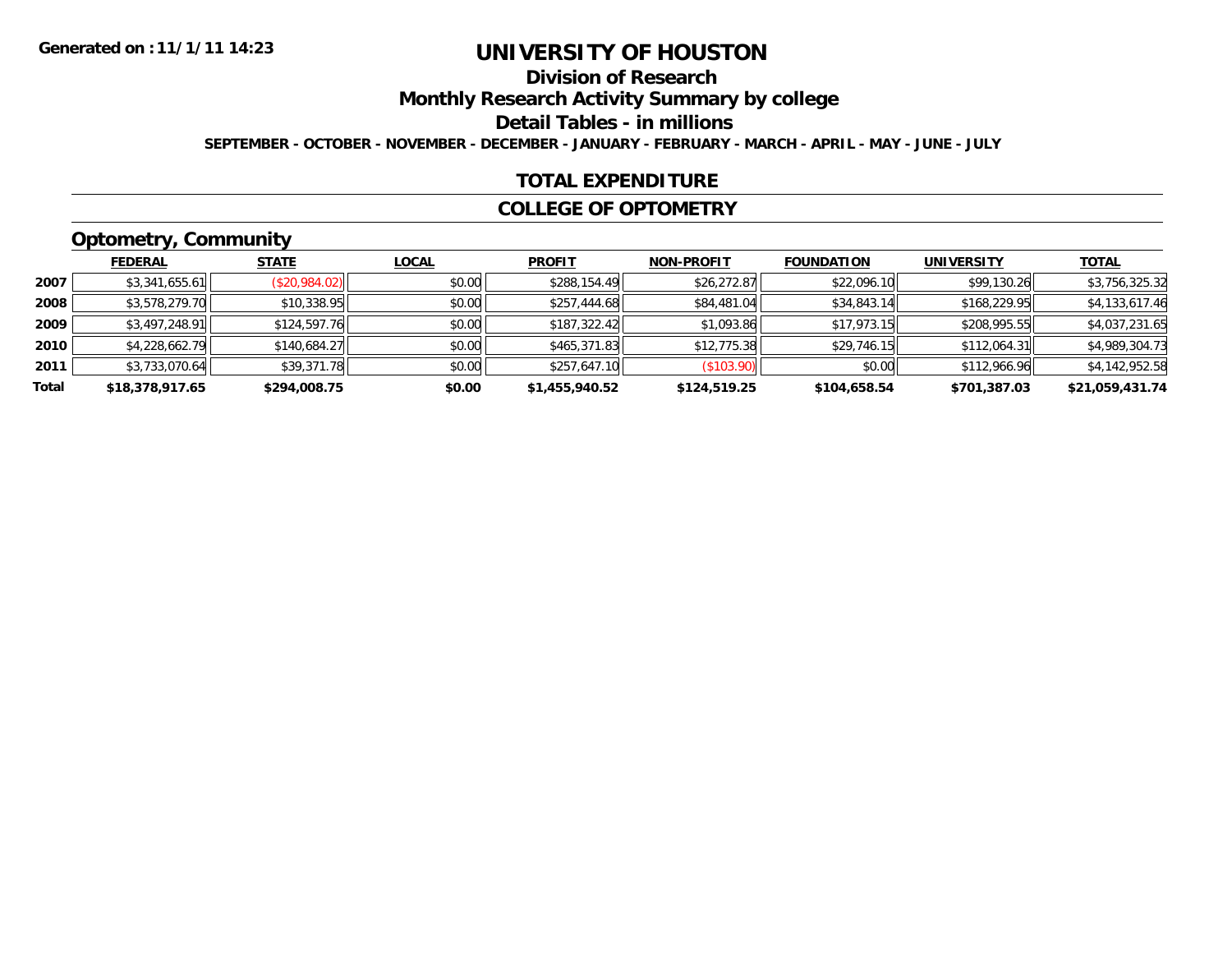### **Division of Research Monthly Research Activity Summary by college Detail Tables - in millions SEPTEMBER - OCTOBER - NOVEMBER - DECEMBER - JANUARY - FEBRUARY - MARCH - APRIL - MAY - JUNE - JULY**

#### **TOTAL EXPENDITURE**

#### **COLLEGE OF PHARMACY**

#### **Clinical Sciences and Administration**

|      | <b>FEDERAL</b> | <b>STATE</b> | <b>LOCAL</b> | <b>PROFIT</b> | <b>NON-PROFIT</b> | <b>FOUNDATION</b> | <b>UNIVERSITY</b> | <b>TOTAL</b> |
|------|----------------|--------------|--------------|---------------|-------------------|-------------------|-------------------|--------------|
| 2007 | \$584,945.92   | \$0.00       | \$0.00       | \$188,777.50  | \$29,798.92       | \$1,618.08        | (\$1,398.70)      | \$803,741.72 |
| 2008 | \$175,698.75   | \$0.00       | \$0.00       | \$300,838.48  | \$30,963.87       | \$56,330.73       | \$0.00            | \$563,831.83 |
| 2009 | \$187,681.83   | \$0.00       | \$0.00       | \$420,955.13  | \$83,378.92       | \$53,573.46       | \$360.86          | \$745,950.20 |
| 2010 | \$99,213.02    | (S5, 736.94) | \$0.00       | \$311,494.59  | \$191,747.18      | \$4,319.59        | \$1.061.43        | \$602,098.87 |
| 2011 | \$148,161.05   | \$4,027.14   | \$0.00       | \$359,445.77  | \$255,588.86      | \$0.00            | \$24.85           | \$767,247.67 |

### **Pharmacological and Pharmaceutical Sciences**

|       | <b>FEDERAL</b>  | <b>STATE</b> | <b>LOCAL</b> | <b>PROFIT</b>  | <b>NON-PROFIT</b> | <b>FOUNDATION</b> | <b>UNIVERSITY</b> | <b>TOTAL</b>    |
|-------|-----------------|--------------|--------------|----------------|-------------------|-------------------|-------------------|-----------------|
| 2007  | \$1,172,859.69  | (\$455.50)   | \$0.00       | \$98,660.14    | \$200,496.74      | \$11,243.32       | \$0.00            | \$1,482,804.39  |
| 2008  | \$1,803,110.73  | \$539.00     | \$0.00       | \$112,803.06   | \$156,239.35      | \$61,205.52       | \$0.00            | \$2,133,897.66  |
| 2009  | \$1,590,430.69  | \$73,039.58  | \$0.00       | \$77,404.54    | \$169,748.34      | \$76,027.29       | \$0.00            | \$1,986,650.44  |
| 2010  | \$2,567,121.82  | \$136,569.59 | \$0.00       | \$17,472.43    | \$153,199.02      | \$54,580.18       | \$0.00            | \$2,928,943.04  |
| 2011  | \$3,122,207.15  | \$65,471.27  | \$0.00       | \$15,263.21    | \$151,535.88      | \$33,141.83       | \$0.00            | \$3,387,619.34  |
| Total | \$11,451,430.65 | \$273,454.14 | \$0.00       | \$1,903,114.85 | \$1,422,697.08    | \$352,040.00      | \$48.44           | \$15,402,785.16 |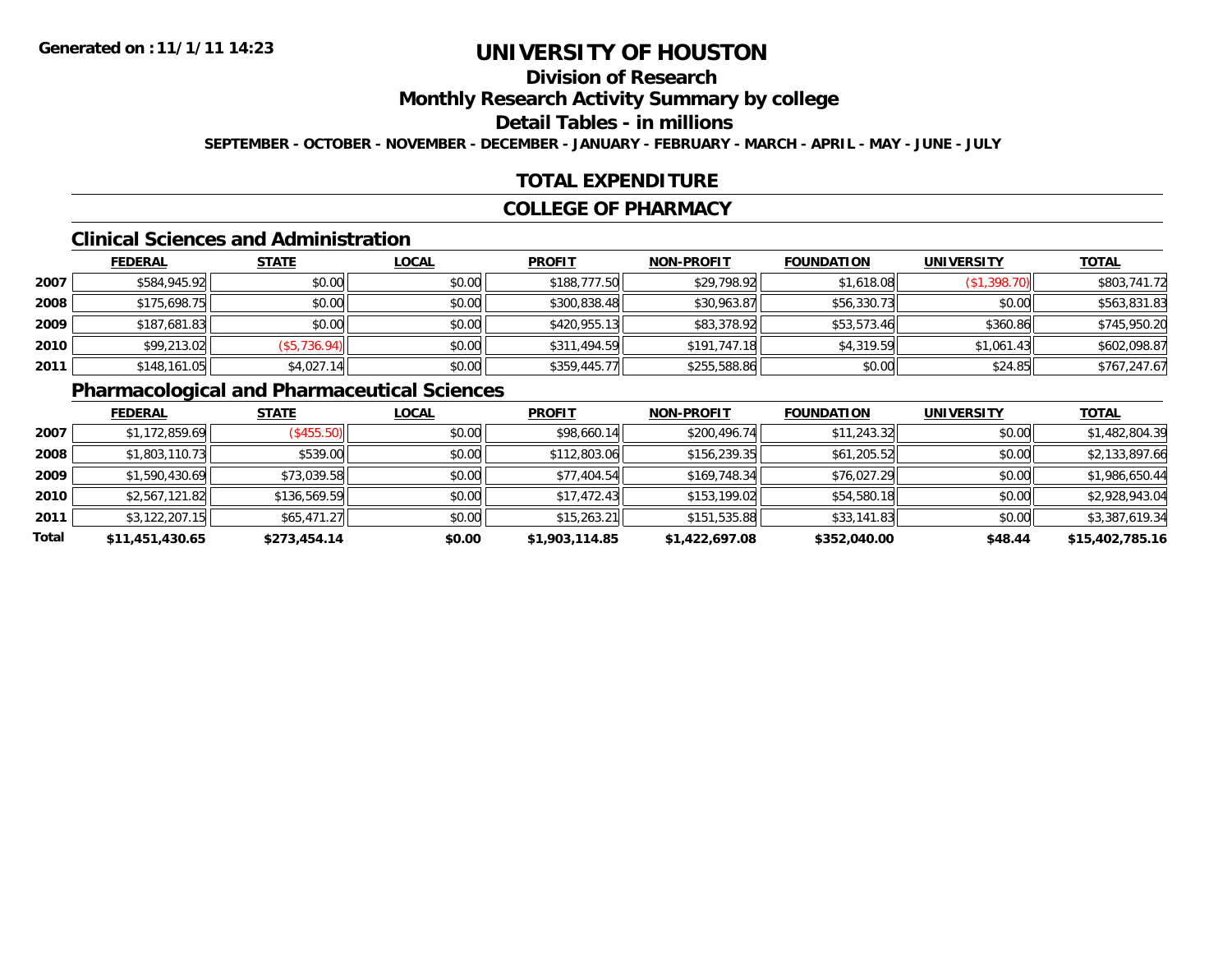#### **Division of Research Monthly Research Activity Summary by college Detail Tables - in millions SEPTEMBER - OCTOBER - NOVEMBER - DECEMBER - JANUARY - FEBRUARY - MARCH - APRIL - MAY - JUNE - JULY**

#### **TOTAL EXPENDITURE**

#### **COLLEGE OF TECHNOLOGY**

### **Center for Technology Literacy**

|      |                 | .            |              |               |                   |                   |                   |              |
|------|-----------------|--------------|--------------|---------------|-------------------|-------------------|-------------------|--------------|
|      | <b>FEDERAL</b>  | <b>STATE</b> | <b>LOCAL</b> | <b>PROFIT</b> | <b>NON-PROFIT</b> | <b>FOUNDATION</b> | <b>UNIVERSITY</b> | <b>TOTAL</b> |
| 2008 | \$0.00          | \$0.00       | \$0.00       | \$0.00        | \$0.00            | \$0.00            | \$0.00            | \$0.00       |
| 2009 | \$0.00          | \$0.00       | \$0.00       | \$0.00        | \$0.00            | \$0.00            | \$0.00            | \$0.00       |
| 2010 | \$12,315.42     | \$0.00       | \$0.00       | \$0.00        | \$0.00            | \$0.00            | \$0.00            | \$12,315.42  |
| 2011 | \$703,586.52    | \$0.00       | \$0.00       | \$0.00        | \$0.00            | \$0.00            | \$0.00            | \$703,586.52 |
|      | Daan Tachnology |              |              |               |                   |                   |                   |              |

#### **Dean, Technology**

|      | <b>FEDERAL</b> | <b>STATE</b> | <b>LOCAL</b> | <b>PROFIT</b> | <b>NON-PROFIT</b> | <b>FOUNDATION</b> | <b>UNIVERSITY</b> | <b>TOTAL</b> |
|------|----------------|--------------|--------------|---------------|-------------------|-------------------|-------------------|--------------|
| 2007 | \$349,140.94   | (\$864.00)   | \$0.00       | \$0.00        | \$0.00            | \$0.00            | \$0.00            | \$348,276.94 |
| 2008 | \$400,530.00   | \$0.00       | \$0.00       | \$0.00        | \$0.00            | \$0.00            | \$0.00            | \$400,530.00 |
| 2009 | \$404,403.41   | \$0.00       | \$0.00       | \$0.00        | \$0.00            | \$0.00            | \$0.00            | \$404,403.41 |
| 2010 | \$236,346.24   | \$0.00       | \$0.00       | \$0.00        | \$0.00            | \$0.00            | \$0.00            | \$236,346.24 |
| 2011 | \$218,131.18   | \$0.00       | \$0.00       | \$0.00        | \$0.00            | \$0.00            | \$0.00            | \$218,131.18 |

### **Engineering Technology**

|      | <b>FEDERAL</b> | <b>STATE</b> | <b>LOCAL</b> | <b>PROFIT</b> | <b>NON-PROFIT</b> | <b>FOUNDATION</b> | <b>UNIVERSITY</b> | <b>TOTAL</b>   |
|------|----------------|--------------|--------------|---------------|-------------------|-------------------|-------------------|----------------|
| 2007 | \$870,966.29   | (\$416.97)   | \$0.00       | \$21,343.92   | \$0.00            | \$0.00            | \$9,727.48        | \$901,620.72   |
| 2008 | \$1,016,303.62 | \$0.00       | \$0.00       | \$10,836.44   | \$10,948.90       | \$0.00            | \$3,027.85        | \$1,041,116.81 |
| 2009 | \$576,028.65   | \$0.00       | \$0.00       | \$23,663.81   | \$46,491.41       | \$0.00            | \$19,894.00       | \$666,077.87   |
| 2010 | \$743,207.13   | \$0.00       | \$0.00       | \$39,659.43   | \$11,072.17       | \$46,383.40       | \$229.32          | \$840,551.45   |
| 2011 | \$501,692.22   | \$0.00       | \$0.00       | \$30,111.43   | \$21,968.85       | \$25,934.26       | \$0.00            | \$579,706.76   |

#### **Human Development and Consumer Science**

|      | <b>FEDERAL</b> | <b>STATE</b> | <b>LOCAL</b> | <b>PROFIT</b> | <b>NON-PROFIT</b> | <b>FOUNDATION</b> | <b>UNIVERSITY</b> | <b>TOTAL</b> |
|------|----------------|--------------|--------------|---------------|-------------------|-------------------|-------------------|--------------|
| 2007 | \$92,321.88    | \$14,080.55  | \$0.00       | \$2,720.88    | \$0.00            | \$0.00            | \$0.00            | \$109,123.31 |
| 2008 | \$34,442.42    | \$57,973.75  | \$0.00       | \$1,529.18    | \$0.00            | \$0.00            | \$0.00            | \$93,945.35  |
| 2009 | \$51,878.78    | \$12,127.96  | \$0.00       | \$2,036.28    | \$0.00            | \$0.00            | \$0.00            | \$66,043.02  |
| 2010 | \$7,361.21     | \$0.00       | \$0.00       | \$36,150.91   | \$0.00            | \$0.00            | \$0.00            | \$43,512.12  |
| 2011 | \$952.48       | \$0.00       | \$0.00       | \$6,269.59    | \$0.00            | \$0.00            | \$0.00            | \$7,222.07   |

## **Information & Logistics Technology**

|      | <u>FEDERAL</u> | <b>STATE</b> | <b>LOCAL</b> | <b>PROFIT</b> | <b>NON-PROFIT</b> | <b>FOUNDATION</b> | <b>UNIVERSITY</b> | <b>TOTAL</b>           |
|------|----------------|--------------|--------------|---------------|-------------------|-------------------|-------------------|------------------------|
| 2007 | \$175,727.58   |              | \$0.00       | \$0.00        | \$0.00            | \$0.00            | \$0.00            | .727.13<br><b>¢175</b> |
| 2008 | \$92.512.13    | 64,112.61    | \$0.00       | \$0.00        | \$0.00            | \$0.00            | \$0.00            | \$96,624.74            |
| 2009 | \$160,841.58   | \$4.042.65   | \$0.00       | \$404.00      | \$13,504.46       | \$0.00            | \$0.00            | \$178,792.68           |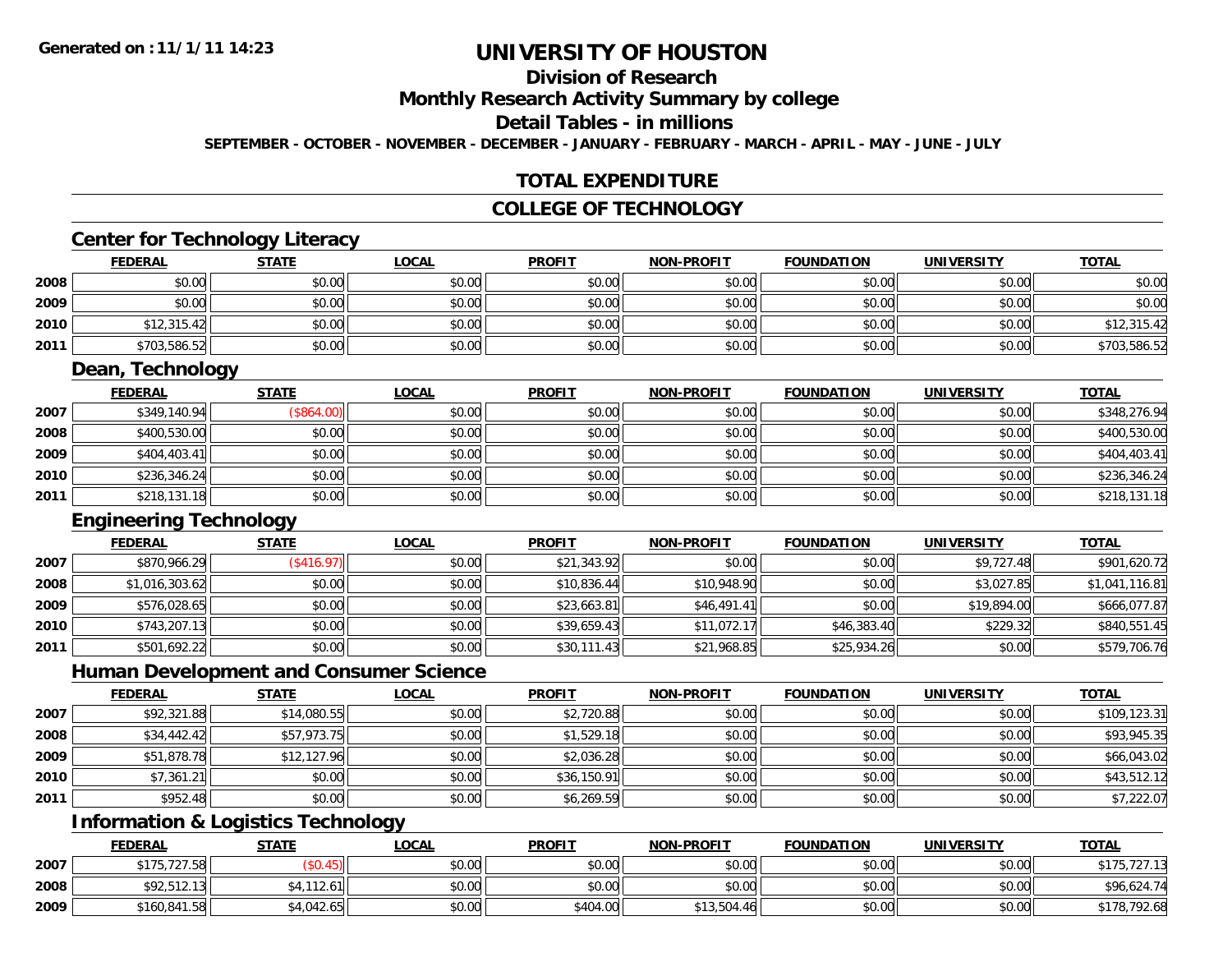### **Division of Research**

### **Monthly Research Activity Summary by college**

### **Detail Tables - in millions**

**SEPTEMBER - OCTOBER - NOVEMBER - DECEMBER - JANUARY - FEBRUARY - MARCH - APRIL - MAY - JUNE - JULY**

### **TOTAL EXPENDITURE**

#### **COLLEGE OF TECHNOLOGY**

### **Information & Logistics Technology**

|      | <b>FEDERAL</b>                    | CTATE<br>JIAI. | LOCAI  | <b>PROFIT</b>        | <b>NON-PROFIT</b>                             | <b>FOUNDATION</b> | <b>UNIVERSITY</b> | <b>TOTAL</b> |
|------|-----------------------------------|----------------|--------|----------------------|-----------------------------------------------|-------------------|-------------------|--------------|
| 2010 | $\sim$<br>900.IZJ.7J              | 0000<br>vu.vu  | \$0.00 | 0000<br>JU.UU        | $\sim$ $\sim$ $\sim$<br>-10<br><b>DJ./OI.</b> | \$0.00            | \$0.00            | nn<br>7U L   |
| 2011 | $\sqrt{2}$<br>$\lambda$<br>. 40J. | 0000<br>JU.UU  | \$0.00 | 0000<br><b>JU.UL</b> | 70                                            | \$0.00            | \$0.00            | והמ<br>      |

### **Texas Manufacturing Assistance Center**

|              | <b>FEDERAL</b> | <b>STATE</b> | <b>LOCAL</b> | <b>PROFIT</b> | <b>NON-PROFIT</b> | <b>FOUNDATION</b> | <b>UNIVERSITY</b> | <b>TOTAL</b>   |
|--------------|----------------|--------------|--------------|---------------|-------------------|-------------------|-------------------|----------------|
| 2008         | \$0.00         | \$0.00       | \$0.00       | \$0.00        | \$0.00            | \$0.00            | \$0.00            | \$0.00         |
| 2009         | \$0.00         | \$0.00       | \$0.00       | \$0.00        | \$0.00            | \$0.00            | \$0.00            | \$0.00         |
| 2010         | \$0.00         | \$0.00       | \$0.00       | \$0.00        | \$0.00            | \$0.00            | \$0.00            | \$0.00         |
| 2011         | \$0.00         | \$0.00       | \$0.00       | \$0.00        | \$0.00            | \$0.00            | \$0.00            | \$0.00         |
| <b>Total</b> | \$6,758,279.36 | \$91,056.10  | \$0.00       | \$174,725.87  | \$112,863.64      | \$72,317.66       | \$32,878.65       | \$7,242,121.28 |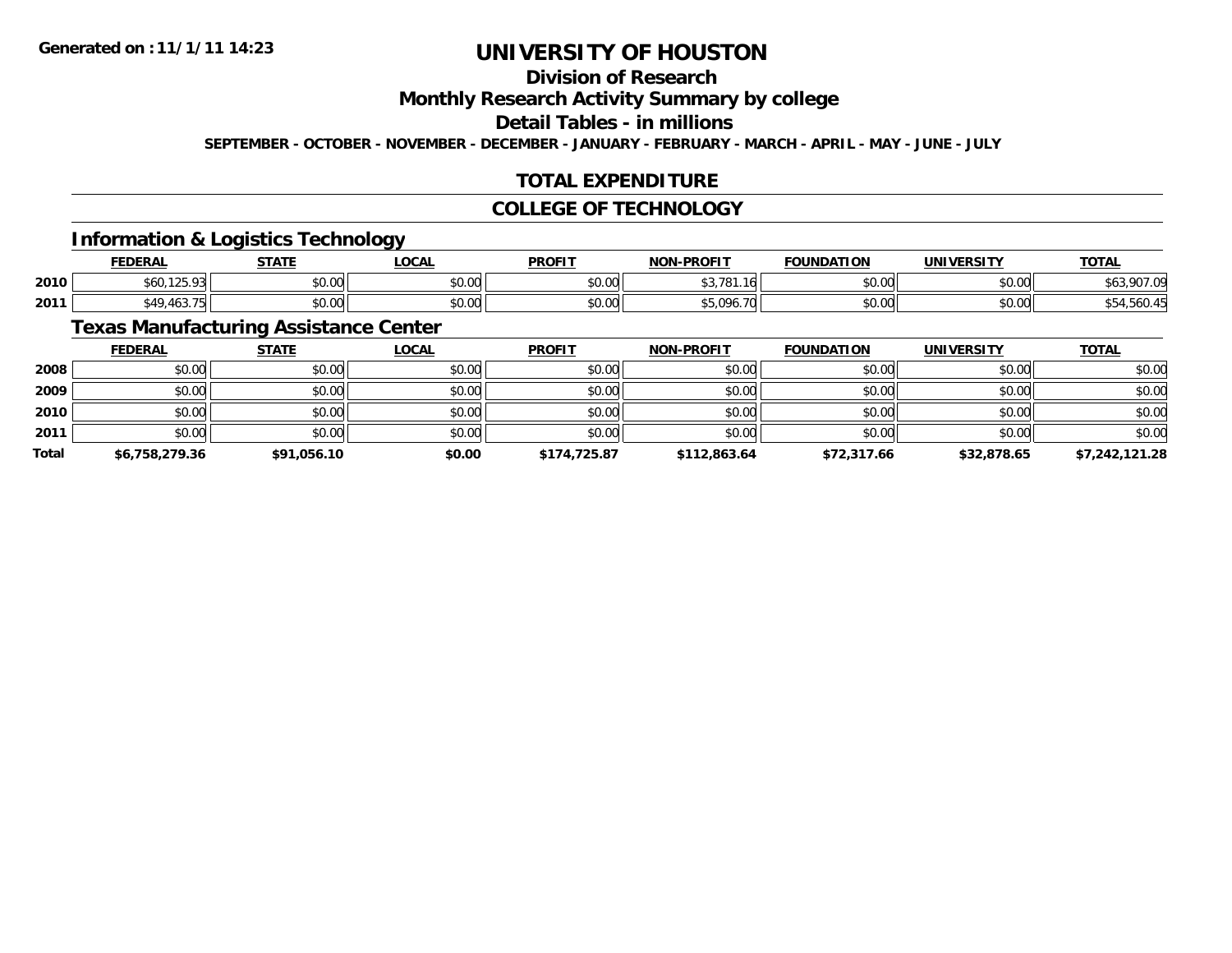## **Division of Research**

### **Monthly Research Activity Summary by college**

#### **Detail Tables - in millions**

**SEPTEMBER - OCTOBER - NOVEMBER - DECEMBER - JANUARY - FEBRUARY - MARCH - APRIL - MAY - JUNE - JULY**

#### **TOTAL EXPENDITURE**

#### **CULLEN COLLEGE OF ENGINEERING**

### **Biomedical Engineering**

|      | <b>FEDERAL</b> | <b>STATE</b> | <b>LOCAL</b> | <b>PROFIT</b> | <b>NON-PROFIT</b> | <b>FOUNDATION</b> | <b>UNIVERSITY</b> | <u>TOTAL</u> |
|------|----------------|--------------|--------------|---------------|-------------------|-------------------|-------------------|--------------|
| 2007 | \$0.00         | \$0.00       | \$0.00       | \$0.00        | \$0.00            | \$53,044.97       | \$0.00            | \$53,044.97  |
| 2008 | \$102,955.47   | \$0.00       | \$0.00       | \$0.00        | \$0.00            | \$121,302.83      | \$0.00            | \$224,258.30 |
| 2009 | \$357,467.79   | \$0.00       | \$0.00       | \$0.00        | \$30,621.81       | \$3,268.70        | \$0.00            | \$391,358.30 |
| 2010 | \$322,407.13   | \$0.00       | \$0.00       | \$0.00        | \$32,603.62       | (\$158.11)        | \$0.00            | \$354,852.64 |
| 2011 | \$277,679.01   | \$0.00       | \$0.00       | \$0.00        | \$0.00            | \$0.00            | \$0.00            | \$277,679.01 |

### **Chemical Engineering**

|      | <b>FEDERAL</b> | <b>STATE</b>   | <b>LOCAL</b> | <b>PROFIT</b> | <b>NON-PROFIT</b> | <b>FOUNDATION</b> | <b>UNIVERSITY</b> | <b>TOTAL</b>   |
|------|----------------|----------------|--------------|---------------|-------------------|-------------------|-------------------|----------------|
| 2007 | \$1,643,496.04 | \$137,162.95   | \$517,493.50 | \$26,652.78   | \$56,131.43       | \$139,125.97      | (\$246.83)        | \$2,519,815.85 |
| 2008 | \$1,878,137.59 | \$1,312,032.46 | \$406,574.09 | \$385,609.43  | \$66,986.49       | \$122,234.88      | \$0.00            | \$4,171,574.94 |
| 2009 | \$1.819.194.49 | \$6,289,441.82 | \$40,812.39  | \$658,569.43  | \$45,868.64       | \$136,215.36      | \$18,636.07       | \$9,008,738.20 |
| 2010 | \$3,687,222.35 | \$2,240,841.63 | \$14,115.61  | \$294,906.30  | \$0.00            | \$91,731.94       | \$119,383.31      | \$6,448,201.14 |
| 2011 | \$4,581,816.30 | \$647,887.13   | \$6,838.80   | \$720,043.75  | \$0.00            | \$91,601.24       | \$125,157.83      | \$6,173,345.05 |

### **Civil Engineering**

|      | <b>FEDERAL</b> | <b>STATE</b> | <b>LOCAL</b> | <b>PROFIT</b> | <b>NON-PROFIT</b> | <b>FOUNDATION</b> | <b>UNIVERSITY</b> | <b>TOTAL</b>   |
|------|----------------|--------------|--------------|---------------|-------------------|-------------------|-------------------|----------------|
| 2007 | \$786,668.45   | \$697,188.17 | \$8,202.28   | \$18,337.37   | (\$27,359.20)     | \$0.00            | \$0.00            | \$1,483,037.07 |
| 2008 | \$1,500,346.78 | \$516,854.19 | \$41,326.96  | \$20,838.83   | \$62,836.75       | \$24,171.99       | \$0.00            | \$2,166,375.50 |
| 2009 | \$1,494,343.19 | \$443,039.97 | \$58,636.62  | \$696.26      | \$42,168.20       | \$88,327.94       | \$0.00            | \$2,127,212.18 |
| 2010 | \$1,136,377.68 | \$474,373.18 | \$66,736.85  | \$81,383.63   | \$39,252.72       | \$114,871.86      | \$741.78          | \$1,913,737.71 |
| 2011 | \$1,509,406.17 | \$434,416.13 | \$35,295.28  | \$202,481.23  | \$78,615.99       | \$41,316.07       | \$15,995.64       | \$2,317,526.51 |

### **Composites Engineering and Applications Center**

|      | <b>FEDERAL</b>         | <b>CTAT</b><br>3IAII  | LOCAI                  | <b>PROFIT</b> | <b>A-PROFIT</b><br><b>NON</b> | <b>TON</b>           | <b>IFRATTY</b><br>UNIV | <b>TOTAL</b>   |
|------|------------------------|-----------------------|------------------------|---------------|-------------------------------|----------------------|------------------------|----------------|
| 2010 | 0000<br>,,,,,,         | ሖ へ<br>$\sim$<br>vv.v | $\sim$ $\sim$<br>vu.vu | 0.00<br>JU.UU | 0 <sub>n</sub><br>PU.UU       | 0000<br>JU.UU        | \$0.00                 | ልስ ስስ<br>DU.UC |
| 2011 | 0 <sub>0</sub><br>ט.טי | 0000<br>υ. υ          | $\sim$ $\sim$<br>vu.vu | 0.00<br>JU.UU | 0000<br>PO.OO                 | $\sim$ $\sim$<br>w.w | \$0.00                 | 0000<br>DU.UC  |

<u> 1989 - Johann Stoff, deutscher Stoffen und der Stoffen und der Stoffen und der Stoffen und der Stoffen und der</u>

#### **Dean, Engineering**

|      | <b>FEDERAL</b> | <b>STATE</b> | <b>LOCAL</b> | <b>PROFIT</b> | <b>NON-PROFIT</b> | <b>FOUNDATION</b> | <b>UNIVERSITY</b> | <b>TOTAL</b> |
|------|----------------|--------------|--------------|---------------|-------------------|-------------------|-------------------|--------------|
| 2007 | \$3,620.71     | \$4,684.73   | \$0.00       | \$0.00        | \$429.55          | \$16,610.61       | \$0.00            | \$25,345.61  |
| 2008 | \$6,261.08     | \$22,776.41  | \$0.00       | \$0.00        | \$0.00            | \$3,805.90        | \$0.00            | \$32,843.39  |
| 2009 | \$44,029.94    | \$48.96      | \$0.00       | \$0.00        | \$0.00            | \$0.00            | \$0.00            | \$43,980.98  |
| 2010 | \$109,455.61   | \$0.00       | \$0.00       | \$0.00        | \$0.00            | \$0.00            | \$0.00            | \$109,455.61 |
| 2011 | \$143,280.77   | \$0.00       | \$0.00       | \$0.00        | \$0.00            | \$0.00            | \$0.00            | \$143,280.77 |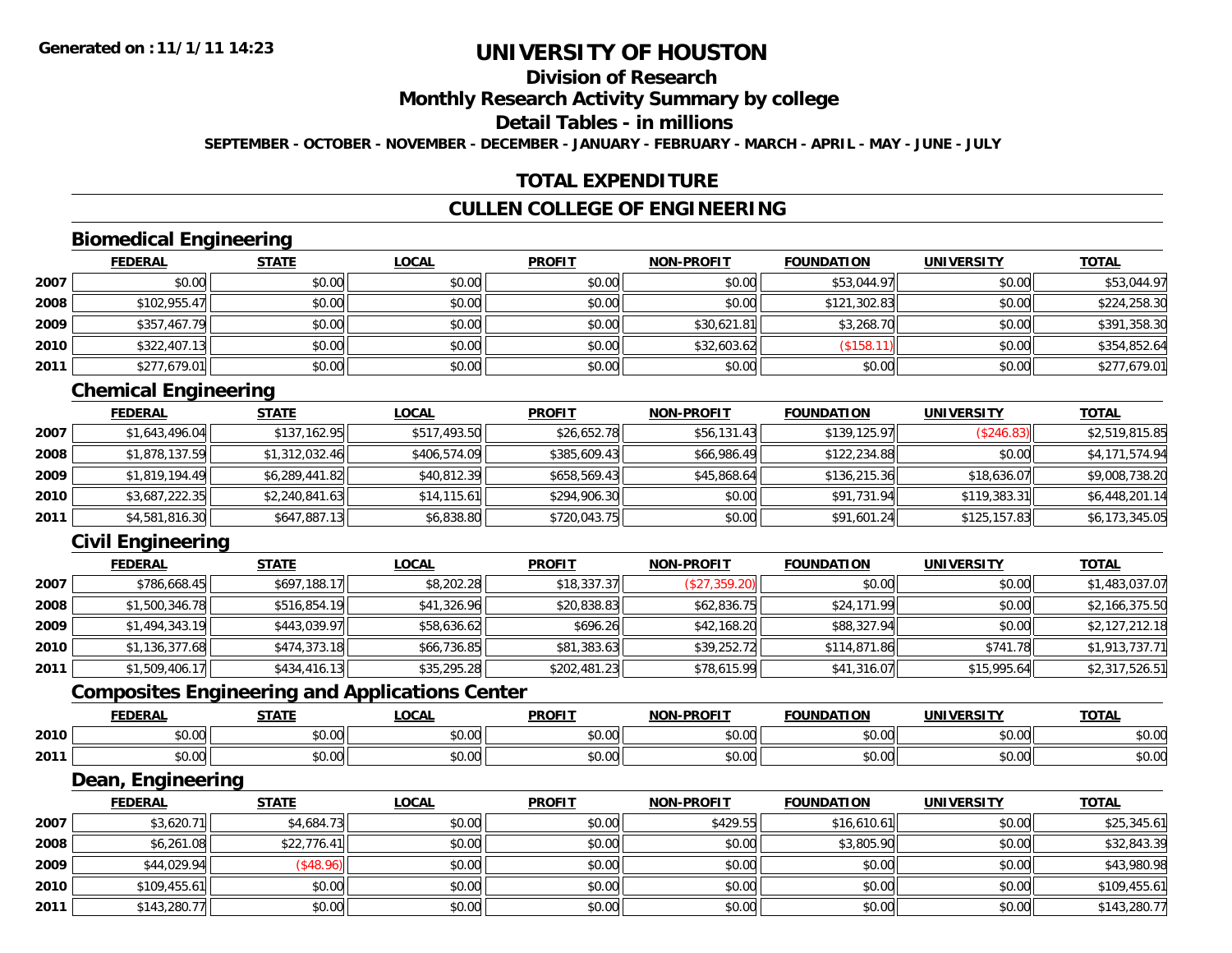## **Division of Research**

### **Monthly Research Activity Summary by college**

### **Detail Tables - in millions**

**SEPTEMBER - OCTOBER - NOVEMBER - DECEMBER - JANUARY - FEBRUARY - MARCH - APRIL - MAY - JUNE - JULY**

#### **TOTAL EXPENDITURE**

#### **CULLEN COLLEGE OF ENGINEERING**

### **Electrical & Computer Engineering**

|      | <b>FEDERAL</b> | <b>STATE</b> | <b>LOCAL</b> | <b>PROFIT</b> | <b>NON-PROFIT</b> | <b>FOUNDATION</b> | <b>UNIVERSITY</b> | <b>TOTAL</b>   |
|------|----------------|--------------|--------------|---------------|-------------------|-------------------|-------------------|----------------|
| 2007 | \$3,027,664.74 | \$705,121.98 | \$0.00       | \$86,354.29   | \$54,340.29       | \$30,496.36       | \$22,697.45       | \$3,926,675.11 |
| 2008 | \$2,498,876.72 | \$468,654.32 | \$0.00       | \$133,736.86  | \$94,094.48       | (\$12.12<br>12    | \$7.064.99        | \$3,202,415.25 |
| 2009 | \$2,578,879.30 | \$236,326.64 | \$0.00       | \$358,971.41  | \$295,602.10      | \$0.00            | \$66,236.25       | \$3,536,015.70 |
| 2010 | \$2,729,723.51 | \$322,055.08 | \$0.00       | \$500,916.86  | \$272,866.35      | \$0.00            | \$465.12          | \$3,826,026.92 |
| 2011 | \$4,100,818.59 | \$141,472.19 | \$0.00       | \$214,138.25  | \$76,976.09       | \$32,020.45       | \$8,999.79        | \$4,574,425.35 |

### **Industrial Engineering**

|      | <b>FEDERAL</b> | <b>STATE</b> | <u>LOCAL</u> | <b>PROFIT</b> | <b>NON-PROFIT</b> | <b>FOUNDATION</b> | <b>UNIVERSITY</b> | <b>TOTAL</b> |
|------|----------------|--------------|--------------|---------------|-------------------|-------------------|-------------------|--------------|
| 2007 | \$87,164.59    | \$496.38     | \$0.00       | (\$909.87)    | \$0.00            | \$550.09          | \$0.00            | \$87,301.20  |
| 2008 | \$80,657.50    | \$0.00       | \$4,373.30   | \$0.00        | \$0.00            | \$0.00            | \$0.00            | \$85,030.80  |
| 2009 | \$168,875.96   | \$10,786.36  | \$0.00       | \$2,158.44    | \$0.00            | \$0.00            | \$0.00            | \$181,820.76 |
| 2010 | \$177,583.00   | \$24,716.34  | \$0.00       | \$0.00        | \$0.00            | \$0.00            | \$0.00            | \$202,299.34 |
| 2011 | \$234,530.12   | \$35,296.15  | \$92,364.55  | \$0.00        | \$0.00            | \$0.00            | \$0.00            | \$362,190.82 |

### **Mechanical Engineering**

|      | <b>FEDERAL</b> | <b>STATE</b> | <b>LOCAL</b> | <b>PROFIT</b> | <b>NON-PROFIT</b> | <b>FOUNDATION</b> | <b>UNIVERSITY</b> | <b>TOTAL</b>   |
|------|----------------|--------------|--------------|---------------|-------------------|-------------------|-------------------|----------------|
| 2007 | \$648,013.24   | \$59,389.13  | \$0.00       | \$247,112.41  | \$41,853.08       | \$0.00            | \$0.00            | \$996,367.86   |
| 2008 | \$1,183,241.74 | \$53,480.77  | \$0.00       | \$284,389.08  | \$28,689.68       | \$0.00            | \$2,947.34        | \$1,552,748.61 |
| 2009 | \$1,413,892.23 | \$69,250.33  | \$0.00       | \$345,762.09  | \$108,808.67      | \$0.00            | \$40,271.87       | \$1,977,985.19 |
| 2010 | \$2,454,555.89 | \$256,619.72 | \$0.00       | \$318,758.30  | \$194,690.74      | \$0.00            | \$23,108.57       | \$3,247,733.21 |
| 2011 | \$3,550,812.80 | \$722,969.29 | \$0.00       | \$570,149.77  | \$120,428.98      | \$117,101.78      | (\$77.37)         | \$5,081,385.25 |

#### **National Wind Energy Center**

|       | <b>FEDERAL</b>  | <b>STATE</b>    | <b>LOCAL</b>   | <b>PROFIT</b>  | <b>NON-PROFIT</b> | <b>FOUNDATION</b> | <b>UNIVERSITY</b> | <b>TOTAL</b>    |
|-------|-----------------|-----------------|----------------|----------------|-------------------|-------------------|-------------------|-----------------|
| 2010  | \$0.00          | \$0.00          | \$0.00         | \$0.00         | \$0.00            | \$0.00            | \$0.00            | \$0.00          |
| 2011  | \$0.00          | \$0.00          | \$0.00         | \$0.00         | \$0.00            | \$0.00            | \$0.00            | \$0.00          |
| Total | \$46,339,456.49 | \$16,327,284.48 | \$1,292,770.23 | \$5,471,056.89 | \$1,716,506.46    | \$1,227,628.72    | \$451,381.81      | \$72,826,085.07 |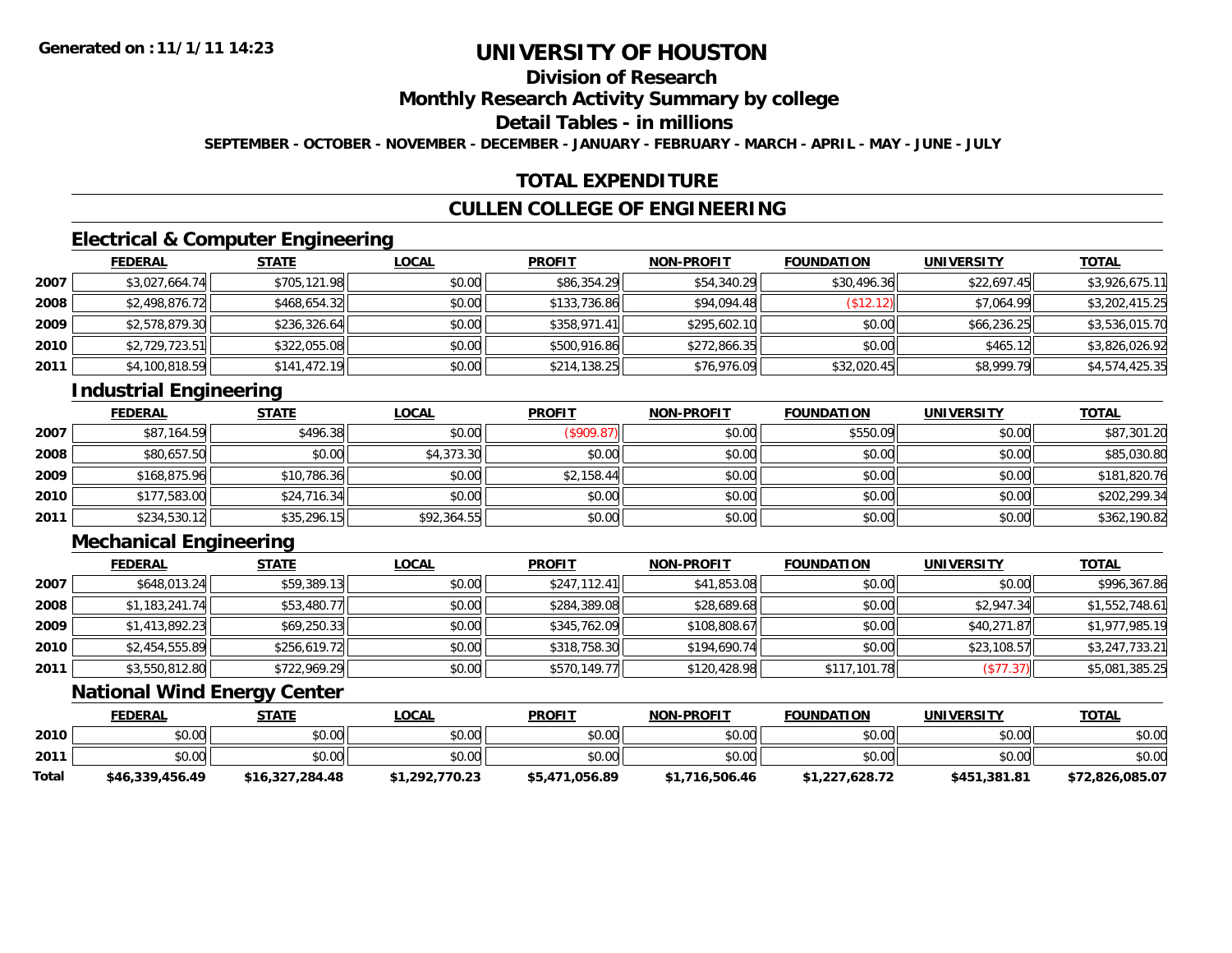## **Division of Research**

### **Monthly Research Activity Summary by college**

#### **Detail Tables - in millions**

**SEPTEMBER - OCTOBER - NOVEMBER - DECEMBER - JANUARY - FEBRUARY - MARCH - APRIL - MAY - JUNE - JULY**

#### **TOTAL EXPENDITURE**

#### **DIVISION OF RESEARCH**

### **Center for Advanced Materials**

|      | <b>FEDERAL</b> | <b>STATE</b> | <b>LOCAL</b> | <b>PROFIT</b> | <b>NON-PROFIT</b> | <b>FOUNDATION</b> | <b>UNIVERSITY</b> | <u>TOTAL</u> |
|------|----------------|--------------|--------------|---------------|-------------------|-------------------|-------------------|--------------|
| 2007 | \$0.00         | \$0.00       | \$0.00       | \$0.00        | \$0.00            | \$0.00            | \$0.00            | \$0.00       |
| 2008 | \$0.00         | \$0.00       | \$0.00       | \$0.00        | \$0.00            | \$0.00            | \$0.00            | \$0.00       |
| 2009 | \$0.00         | \$0.00       | \$0.00       | \$4,935.22    | \$0.00            | \$0.00            | \$0.00            | \$4,935.22   |
| 2010 | \$0.00         | \$0.00       | \$0.00       | \$0.00        | \$0.00            | \$0.00            | \$0.00            | \$0.00       |
| 2011 | \$0.00         | \$0.00       | \$0.00       | \$110.94      | \$0.00            | \$0.00            | \$0.00            | (\$110.94)   |

#### **Center for Biomedical & Environmental Genomics**

|      | <b>FEDERAL</b> | <b>STATE</b> | <u>LOCAL</u> | <b>PROFIT</b> | <b>NON-PROFIT</b> | <b>FOUNDATION</b> | <b>UNIVERSITY</b> | <b>TOTAL</b> |
|------|----------------|--------------|--------------|---------------|-------------------|-------------------|-------------------|--------------|
| 2007 | \$0.00         | \$0.00       | \$0.00       | \$0.00        | \$0.00            | \$0.00            | \$0.00            | \$0.00       |
| 2008 | \$0.00         | \$0.00       | \$0.00       | \$0.00        | \$0.00            | \$0.00            | \$0.00            | \$0.00       |
| 2009 | \$0.00         | \$0.00       | \$0.00       | \$0.00        | \$0.00            | \$0.00            | \$0.00            | \$0.00       |
| 2010 | \$0.00         | \$0.00       | \$0.00       | \$0.00        | \$0.00            | \$0.00            | \$0.00            | \$0.00       |
| 2011 | \$0.00         | \$0.00       | \$0.00       | \$0.00        | \$0.00            | \$0.00            | \$0.00            | \$0.00       |

### **Center for Industrial Partnerships**

|      | <b>FEDERAL</b> | <b>STATE</b> | LOCAL              | <b>PROFIT</b>    | -PROFIT<br><b>MAN</b> | <b>FOUNDATION</b>        | <b>UNIVERSITY</b> | <b>TOTAL</b>                         |
|------|----------------|--------------|--------------------|------------------|-----------------------|--------------------------|-------------------|--------------------------------------|
| 2008 | 0000<br>DU.UU  | \$0.00       | $\sim$ 00<br>JU.UU | 0.981.89<br>\$10 | 0000<br>JU.UU         | $n \cap \Omega$<br>JU.UU | \$0.00            | \$10.081.8c<br>$1.0^{\circ}$         |
| 2009 | 0000<br>DU.UU  | \$0.00       | $\sim$ 00<br>JU.UU | <b>850.00</b>    | 0000<br>JU.UU         | 60.00<br>JU.UU           | \$0.00            | ¢ ን <i>ለ</i> ወደሰ በር<br>. 0.0.<br>ັ∠. |

#### **Division of Research**

|      | <b>FEDERAL</b> | <b>STATE</b> | <u>LOCAL</u> | <b>PROFIT</b> | <b>NON-PROFIT</b> | <b>FOUNDATION</b> | <b>UNIVERSITY</b> | <b>TOTAL</b> |
|------|----------------|--------------|--------------|---------------|-------------------|-------------------|-------------------|--------------|
| 2009 | \$12,800.45    | \$0.00       | \$0.00       | \$0.00        | \$0.00            | \$0.00            | \$0.00            | \$12,800.45  |
| 2010 | \$28,354.22    | \$0.00       | \$0.00       | \$0.00        | \$0.00            | \$0.00            | \$0.00            | \$28,354.22  |
| 2011 |                | \$0.00       | \$0.00       | \$0.00        | \$0.00            | \$0.00            | \$0.00            |              |
|      |                |              |              |               |                   |                   |                   |              |

### **Energy Laboratory**

|      | <b>FEDERA</b> | <b>STATE</b>       | <b>LOCAI</b> | <b>PROFIT</b> | -PROFIT<br>NON | <b>TON</b><br><b>FOUNDA</b> | <b>UNIVERSITY</b> | $T^*$<br>um |
|------|---------------|--------------------|--------------|---------------|----------------|-----------------------------|-------------------|-------------|
| 2007 | чr            | $\sim$ 00<br>,,,,, | ົດ<br>PU.UU  | י החי<br>v.vv | ሶስ ሰሰ<br>DU.UU | 0.00                        | $\Omega$          |             |

#### **Institute for Molecular Design**

|      | <b>FEDERAL</b> | <b>STATE</b> | <b>LOCAL</b> | <b>PROFIT</b> | <b>NON-PROFIT</b> | <b>FOUNDATION</b> | <b>UNIVERSITY</b> | <b>TOTAL</b> |
|------|----------------|--------------|--------------|---------------|-------------------|-------------------|-------------------|--------------|
| 2008 | \$0.00         | \$0.00       | \$0.00       | \$0.00        | \$0.00            | \$0.00            | \$0.00            | \$0.00       |
| 2009 | \$0.00         | \$0.00       | \$0.00       | \$0.00        | \$0.00            | \$0.00            | \$0.00            | \$0.00       |
| 2010 | \$0.00         | \$0.00       | \$0.00       | \$0.00        | \$0.00            | \$0.00            | \$0.00            | \$0.00       |
| 2011 | \$0.00         | \$0.00       | \$0.00       | \$0.00        | \$0.00            | \$0.00            | \$0.00            | \$0.00       |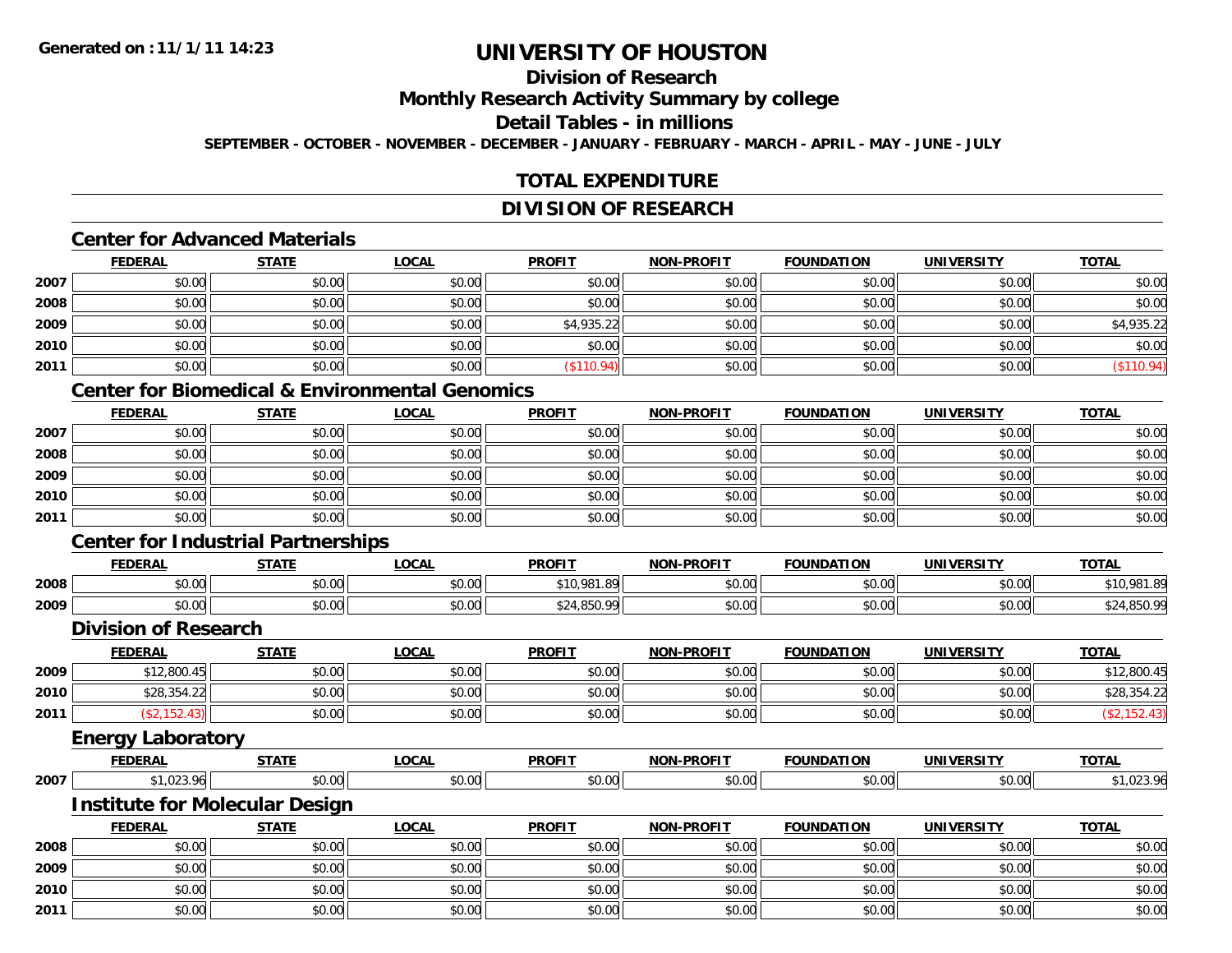## **Division of Research**

#### **Monthly Research Activity Summary by college**

#### **Detail Tables - in millions**

**SEPTEMBER - OCTOBER - NOVEMBER - DECEMBER - JANUARY - FEBRUARY - MARCH - APRIL - MAY - JUNE - JULY**

#### **TOTAL EXPENDITURE**

#### **DIVISION OF RESEARCH**

|      | <b>FEDERAL</b>                           | <b>STATE</b> | <b>LOCAL</b> | <b>PROFIT</b> | <b>NON-PROFIT</b> | <b>FOUNDATION</b> | <b>UNIVERSITY</b> | <b>TOTAL</b> |
|------|------------------------------------------|--------------|--------------|---------------|-------------------|-------------------|-------------------|--------------|
| 2011 | \$702.69                                 | \$0.00       | \$0.00       | \$0.00        | \$0.00            | \$0.00            | \$0.00            | \$702.69     |
|      | <b>Research Information Center</b>       |              |              |               |                   |                   |                   |              |
|      | <b>FEDERAL</b>                           | <b>STATE</b> | <b>LOCAL</b> | <b>PROFIT</b> | <b>NON-PROFIT</b> | <b>FOUNDATION</b> | <b>UNIVERSITY</b> | <b>TOTAL</b> |
| 2008 | \$0.00                                   | \$0.00       | \$0.00       | \$0.00        | \$0.00            | \$0.00            | \$0.00            | \$0.00       |
|      | <b>TcSAM</b>                             |              |              |               |                   |                   |                   |              |
|      | <b>FEDERAL</b>                           | <b>STATE</b> | <b>LOCAL</b> | <b>PROFIT</b> | <b>NON-PROFIT</b> | <b>FOUNDATION</b> | <b>UNIVERSITY</b> | <b>TOTAL</b> |
| 2007 | \$0.00                                   | \$0.00       | \$0.00       | \$0.00        | \$0.00            | \$0.00            | \$0.00            | \$0.00       |
| 2008 | \$0.00                                   | \$0.00       | \$0.00       | \$0.00        | \$0.00            | \$0.00            | \$0.00            | \$0.00       |
| 2009 | \$0.00                                   | \$0.00       | \$0.00       | \$0.00        | \$0.00            | \$0.00            | \$0.00            | \$0.00       |
| 2010 | \$0.00                                   | \$0.00       | \$0.00       | \$0.00        | \$0.00            | \$0.00            | \$0.00            | \$0.00       |
| 2011 | \$0.00                                   | \$0.00       | \$0.00       | \$0.00        | \$0.00            | \$0.00            | \$0.00            | \$0.00       |
|      | <b>TcSUH</b>                             |              |              |               |                   |                   |                   |              |
|      | <b>FEDERAL</b>                           | <b>STATE</b> | <b>LOCAL</b> | <b>PROFIT</b> | <b>NON-PROFIT</b> | <b>FOUNDATION</b> | <b>UNIVERSITY</b> | <b>TOTAL</b> |
| 2007 | \$138,023.60                             | \$0.00       | \$0.00       | \$0.00        | \$0.00            | \$55,170.33       | \$0.00            | \$193,193.93 |
| 2008 | \$110,409.10                             | \$0.00       | \$0.00       | (\$554.47)    | \$0.00            | \$85,739.92       | \$0.00            | \$195,594.55 |
| 2009 | \$84,107.03                              | \$0.00       | \$0.00       | \$48,960.56   | \$35,773.32       | \$1,957.79        | \$0.00            | \$170,798.70 |
| 2010 | \$65,660.57                              | \$0.00       | \$0.00       | \$77,386.59   | \$0.00            | \$0.00            | \$0.00            | \$143,047.16 |
| 2011 | \$150,001.52                             | \$22,175.51  | \$0.00       | \$76,450.96   | \$0.00            | \$0.00            | \$0.00            | \$248,628.00 |
|      | <b>Texas Learning/Computation Center</b> |              |              |               |                   |                   |                   |              |
|      | <b>FEDERAL</b>                           | <b>STATE</b> | <b>LOCAL</b> | <b>PROFIT</b> | <b>NON-PROFIT</b> | <b>FOUNDATION</b> | <b>UNIVERSITY</b> | <b>TOTAL</b> |
| 2009 | \$0.00                                   | \$0.00       | \$0.00       | \$0.00        | \$0.00            | \$0.00            | \$0.00            | \$0.00       |
| 2010 | \$0.00                                   | \$0.00       | \$0.00       | \$0.00        | \$0.00            | \$0.00            | \$0.00            | \$0.00       |
| 2011 | \$0.00                                   | \$0.00       | \$0.00       | \$0.00        | \$0.00            | \$0.00            | \$0.00            | \$0.00       |
|      | <b>TIMES</b>                             |              |              |               |                   |                   |                   |              |
|      | <b>FEDERAL</b>                           | <b>STATE</b> | <b>LOCAL</b> | <b>PROFIT</b> | <b>NON-PROFIT</b> | <b>FOUNDATION</b> | <b>UNIVERSITY</b> | <b>TOTAL</b> |
| 2007 | \$0.00                                   | \$0.00       | \$0.00       | \$0.00        | \$0.00            | \$0.00            | \$0.00            | \$0.00       |
| 2008 | \$0.00                                   | \$0.00       | \$0.00       | \$0.00        | \$0.00            | \$0.00            | \$0.00            | \$0.00       |
| 2009 | \$0.00                                   | \$0.00       | \$0.00       | \$0.00        | \$0.00            | \$0.00            | \$0.00            | \$0.00       |
| 2010 | \$0.00                                   | \$0.00       | \$0.00       | \$0.00        | \$0.00            | \$0.00            | \$0.00            | \$0.00       |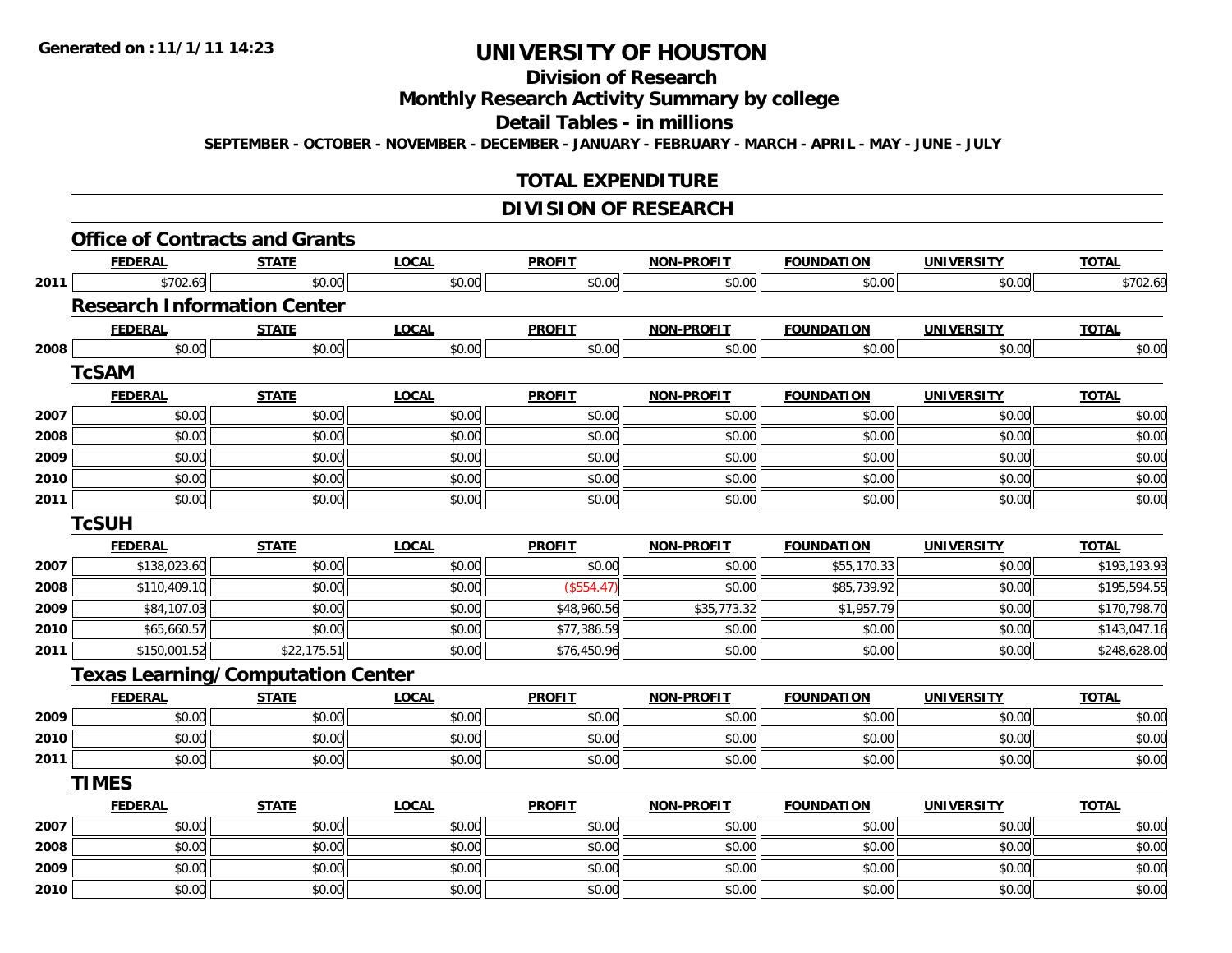**Division of Research**

**Monthly Research Activity Summary by college**

**Detail Tables - in millions**

**SEPTEMBER - OCTOBER - NOVEMBER - DECEMBER - JANUARY - FEBRUARY - MARCH - APRIL - MAY - JUNE - JULY**

#### **TOTAL EXPENDITURE**

#### **DIVISION OF RESEARCH**

| <b>TIMES</b>   |              |             |      |
|----------------|--------------|-------------|------|
| <b>FEDERAL</b> | <b>STATE</b> | <b>OCAL</b> | ומסח |

|       | <b>FEDERAL</b> | <b>STATE</b>    | LOCAL         | <b>PROFIT</b> | <b>NON-PROFIT</b> | <b>FOUNDATION</b> | <b>UNIVERSITY</b> | <b>TOTAL</b>   |
|-------|----------------|-----------------|---------------|---------------|-------------------|-------------------|-------------------|----------------|
| 2011  | \$38,029,00    | \$0.00          | 0000<br>,u.uu | \$0.00        | \$0.00            | \$0.00            | \$0.00            | \$38,029.00    |
| Total | \$626,959.7.   | ***<br>-------- | \$0.00        | \$242,900.80  | , , , , ,         | \$142,868.04      | \$0.00            | \$1,070,677.38 |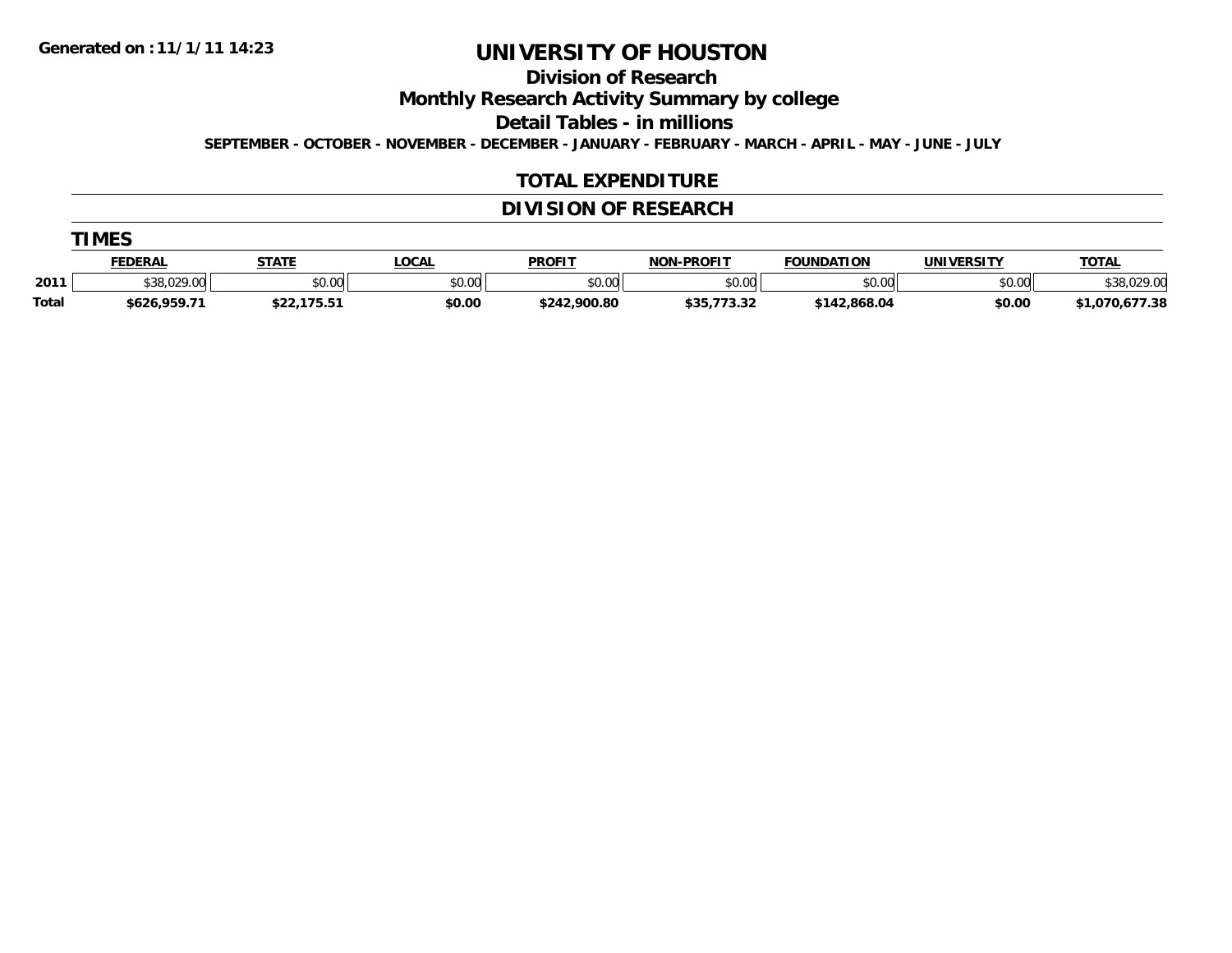## **Division of Research**

### **Monthly Research Activity Summary by college**

#### **Detail Tables - in millions**

**SEPTEMBER - OCTOBER - NOVEMBER - DECEMBER - JANUARY - FEBRUARY - MARCH - APRIL - MAY - JUNE - JULY**

### **TOTAL EXPENDITURE**

#### **GRADUATE COLLEGE OF SOCIAL WORK**

### **Child & Family for Innovative Research**

|      | <b>FEDERAL</b> | <b>STATE</b>          | <b>LOCAL</b>         | <b>PROFIT</b>         | <b>NON-PROFIT</b> | <b>FOUNDATION</b> | <b>UNIVERSITY</b> | <b>TOTAL</b> |
|------|----------------|-----------------------|----------------------|-----------------------|-------------------|-------------------|-------------------|--------------|
| 2009 | \$0.00         | <b>↑∩</b><br>JU.UU    | 0000<br><b>DU.UG</b> | 0.00<br><b>JU.UU</b>  | \$0.00            | \$0.00            | \$0.00            | \$0.00       |
| 2010 | \$0.00         | \$0.00                | 0000<br>DU.UU        | $\triangle$<br>\$0.00 | \$0.00            | \$0.00            | \$0.00            | \$0.00       |
| 2011 | \$0.00         | ¢Λ<br>$\sim$<br>JU.UU | \$0.00               | AN UY<br>JU.UU        | \$0.00            | ≮∩ ∩∩<br>DU.UU    | \$0.00            | \$0.00       |

### **Community Projects - Social Work**

|      | <b>FEDERAL</b> | <b>STATE</b> | <b>LOCAL</b> | <b>PROFIT</b> | <b>NON-PROFIT</b> | <b>FOUNDATION</b> | <b>UNIVERSITY</b> | <b>TOTAL</b> |
|------|----------------|--------------|--------------|---------------|-------------------|-------------------|-------------------|--------------|
| 2007 | \$190,668.93   | \$0.00       | \$0.00       | \$0.00        | \$17,077.68       | \$0.00            | \$0.00            | \$207,746.61 |
| 2008 | \$185,942.93   | \$0.00       | \$0.00       | \$0.00        | \$19,909.65       | \$0.00            | \$0.00            | \$205,852.58 |
| 2009 | \$78,657.70    | \$0.00       | \$0.00       | \$0.00        | \$528.41          | \$0.00            | \$0.00            | \$79,186.11  |
| 2010 | \$0.00         | \$0.00       | \$0.00       | \$0.00        | \$0.00            | \$0.00            | \$0.00            | \$0.00       |
| 2011 | \$0.00         | (\$2,280.14) | \$0.00       | \$0.00        | (\$440.00)        | (\$12.48)         | \$0.00            | (\$2,732.62) |

#### **Dean, Social Work**

|      | <b>FEDERAL</b> | <b>STATE</b>   | <b>LOCAL</b> | <b>PROFIT</b> | <b>NON-PROFIT</b> | <b>FOUNDATION</b> | <b>UNIVERSITY</b> | <b>TOTAL</b>   |
|------|----------------|----------------|--------------|---------------|-------------------|-------------------|-------------------|----------------|
| 2007 | \$1,914,714.75 | \$257,124.43   | \$0.00       | \$0.00        | \$115,417.96      | \$0.00            | \$0.00            | \$2,287,257.14 |
| 2008 | \$1,476,579.80 | \$706,505.59   | \$0.00       | \$0.00        | \$87,813.45       | \$0.00            | \$0.00            | \$2,270,898.84 |
| 2009 | \$1,527,949.28 | \$1,060,674.33 | \$0.00       | \$0.00        | \$55,926.45       | \$114.37          | \$23,338.02       | \$2,668,002.45 |
| 2010 | \$2,333,279.76 | \$633,564.68   | \$0.00       | \$0.00        | \$17,434.11       | \$1,763.14        | \$0.00            | \$2,986,041.70 |
| 2011 | \$2,415,278.60 | \$13,797.90    | \$0.00       | \$0.00        | (\$461.81)        | \$40,098.38       | \$0.00            | \$2,468,713.07 |

#### **Drug and Social Policy Research**

|       | <b>FEDERAL</b>  | <b>STATE</b>   | <b>LOCAL</b> | <b>PROFIT</b> | <b>NON-PROFIT</b> | <b>FOUNDATION</b> | <b>UNIVERSITY</b> | <b>TOTAL</b>    |
|-------|-----------------|----------------|--------------|---------------|-------------------|-------------------|-------------------|-----------------|
| 2009  | \$0.00          | \$0.00         | \$0.00       | \$0.00        | \$0.00            | \$0.00            | \$0.00            | \$0.00          |
| 2010  | \$0.00          | \$0.00         | \$0.00       | \$0.00        | \$0.00            | \$0.00            | \$0.00            | \$0.00          |
| 2011  | \$0.00          | \$0.00         | \$0.00       | \$0.00        | \$0.00            | \$0.00            | \$0.00            | \$0.00          |
| Total | \$10,123,071.75 | \$2,669,386.79 | \$0.00       | \$0.00        | \$313,205.90      | \$41,963.42       | \$23,338.02       | \$13,170,965.88 |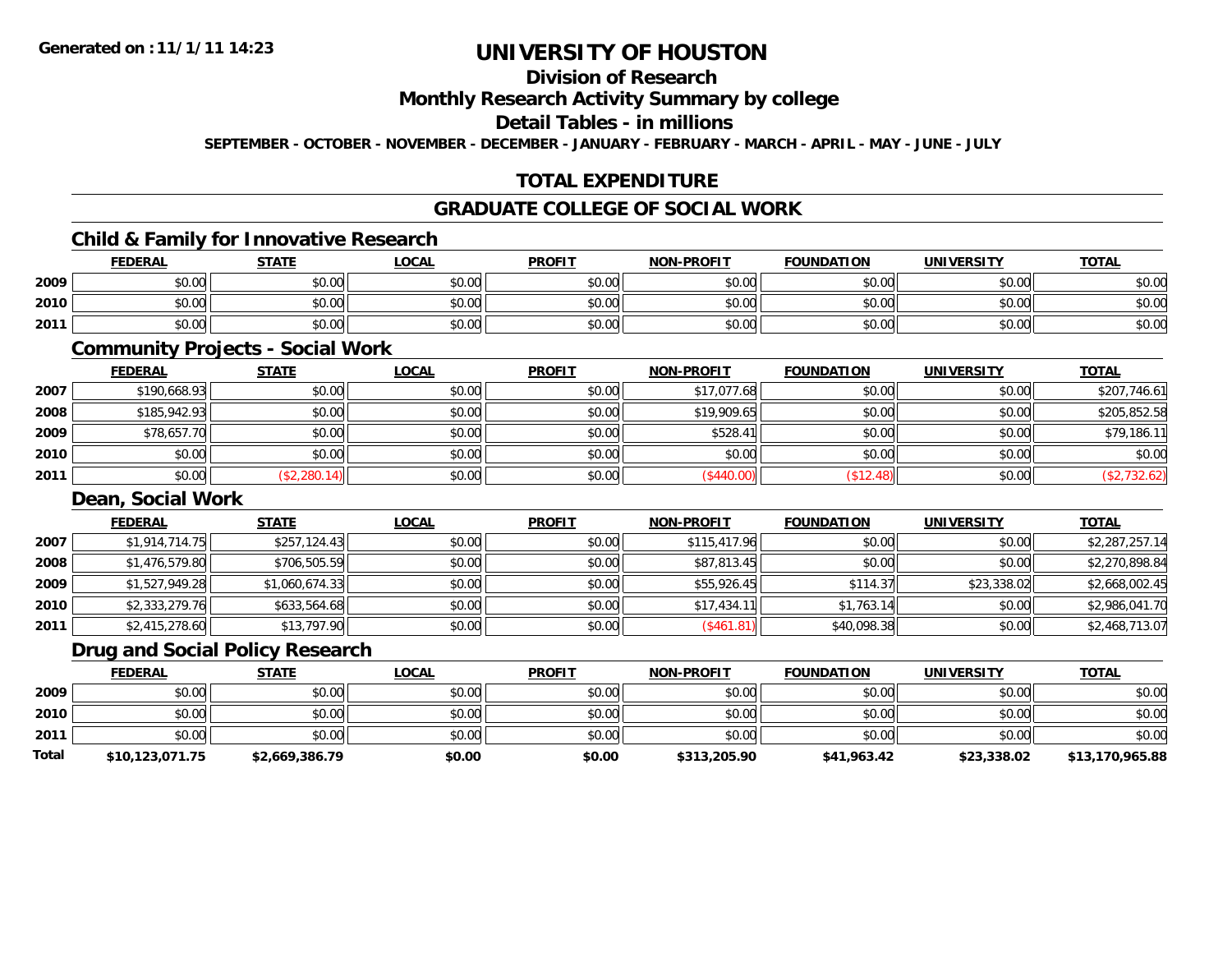### **Division of Research**

### **Monthly Research Activity Summary by college**

### **Detail Tables - in millions**

**SEPTEMBER - OCTOBER - NOVEMBER - DECEMBER - JANUARY - FEBRUARY - MARCH - APRIL - MAY - JUNE - JULY**

#### **TOTAL EXPENDITURE**

### **HILTON COLLEGE OF HOTEL AND RESTAURANT MANAGEMENT**

### **Hotel and Restaurant Management**

|       | <b>FEDERAL</b> | <b>STATE</b> | <b>LOCAL</b> | <b>PROFIT</b> | <b>NON-PROFIT</b> | <b>FOUNDATION</b> | <b>UNIVERSITY</b> | <u>TOTAL</u> |
|-------|----------------|--------------|--------------|---------------|-------------------|-------------------|-------------------|--------------|
| 2007  | \$0.00         | \$214,229.56 | \$0.00       | \$0.00        | \$0.00            | \$0.00            | \$0.00            | \$214,229.56 |
| 2008  | \$0.00         | \$3,865.31   | \$0.00       | \$0.00        | \$0.00            | \$0.00            | \$0.00            | \$3,865.31   |
| 2009  | \$17,843.20    | \$0.00       | \$0.00       | \$1,730.27    | \$0.00            | \$0.00            | \$0.00            | \$19,573.47  |
| 2010  | \$27,439.86    | \$0.00       | \$0.00       | \$0.00        | \$35,253.70       | \$0.00            | \$0.00            | \$62,693.56  |
| 2011  | \$62,382.35    | \$0.00       | \$0.00       | \$0.00        | \$16,973.45       | \$0.00            | \$0.00            | \$79,355.80  |
| Total | \$107,665.41   | \$218,094.87 | \$0.00       | \$1,730.27    | \$52,227.15       | \$0.00            | \$0.00            | \$379,717.70 |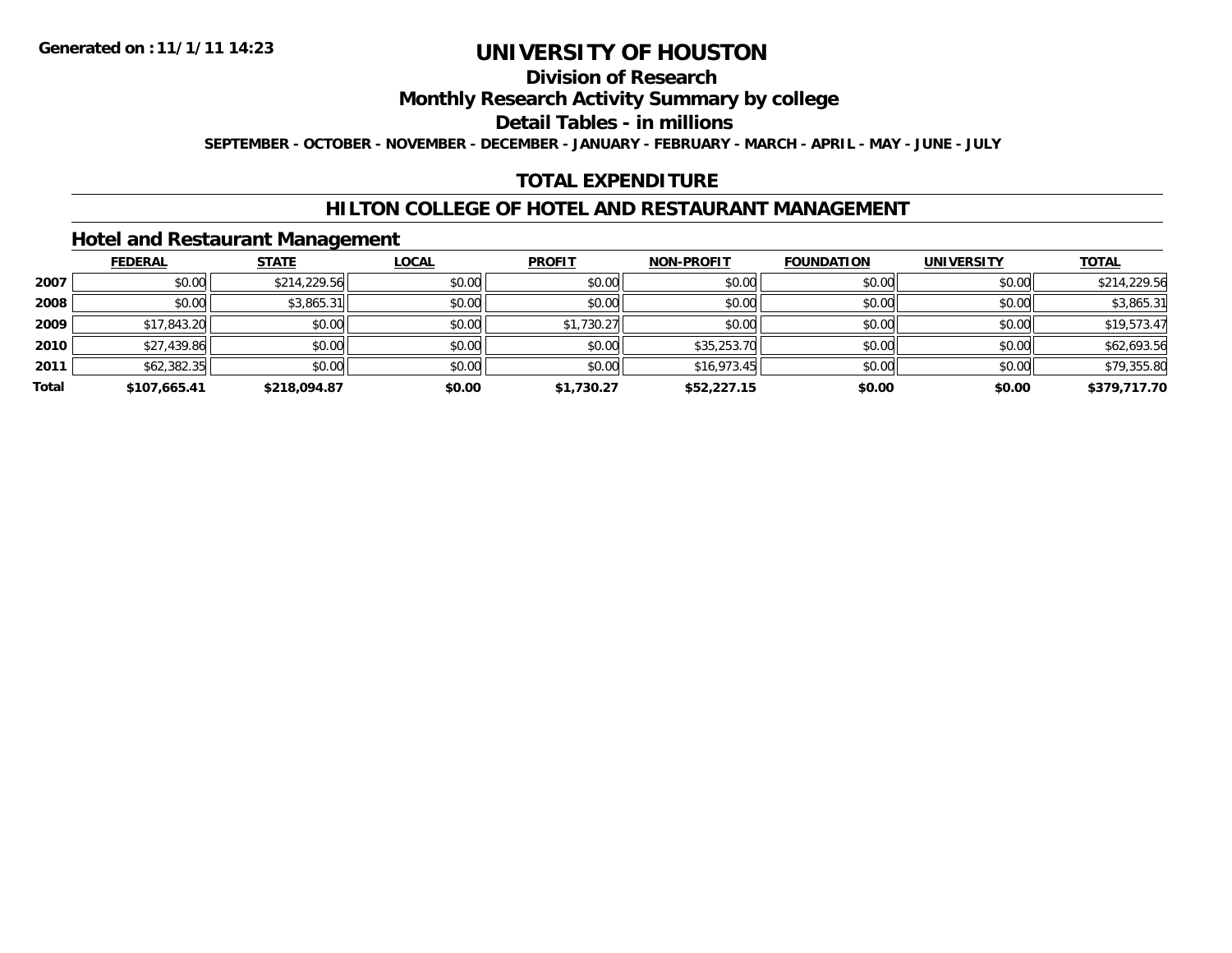# **Division of Research**

## **Monthly Research Activity Summary by college**

#### **Detail Tables - in millions**

**SEPTEMBER - OCTOBER - NOVEMBER - DECEMBER - JANUARY - FEBRUARY - MARCH - APRIL - MAY - JUNE - JULY**

#### **TOTAL EXPENDITURE**

#### **HONORS COLLEGE**

#### **Houston Teachers Institute**

|       | <b>FEDERAL</b> | <b>STATE</b> | <b>LOCAL</b> | <b>PROFIT</b> | <b>NON-PROFIT</b> | <b>FOUNDATION</b> | <b>UNIVERSITY</b> | <b>TOTAL</b> |
|-------|----------------|--------------|--------------|---------------|-------------------|-------------------|-------------------|--------------|
| 2009  | \$25,999.94    | \$0.00       | \$0.00       | \$0.00        | \$0.00            | \$0.00            | \$0.00            | \$25,999.94  |
| 2010  | \$45,473.87    | \$0.00       | \$0.00       | \$0.00        | \$0.00            | \$0.00            | \$0.00            | \$45,473.87  |
| 2011  | \$16.643.81    | \$0.00       | \$0.00       | \$0.00        | \$4,336.34        | \$0.00            | \$0.00            | \$20,980.15  |
| Total | \$88,117.62    | \$0.00       | \$0.00       | \$0.00        | \$4,336.34        | \$0.00            | \$0.00            | \$92,453.96  |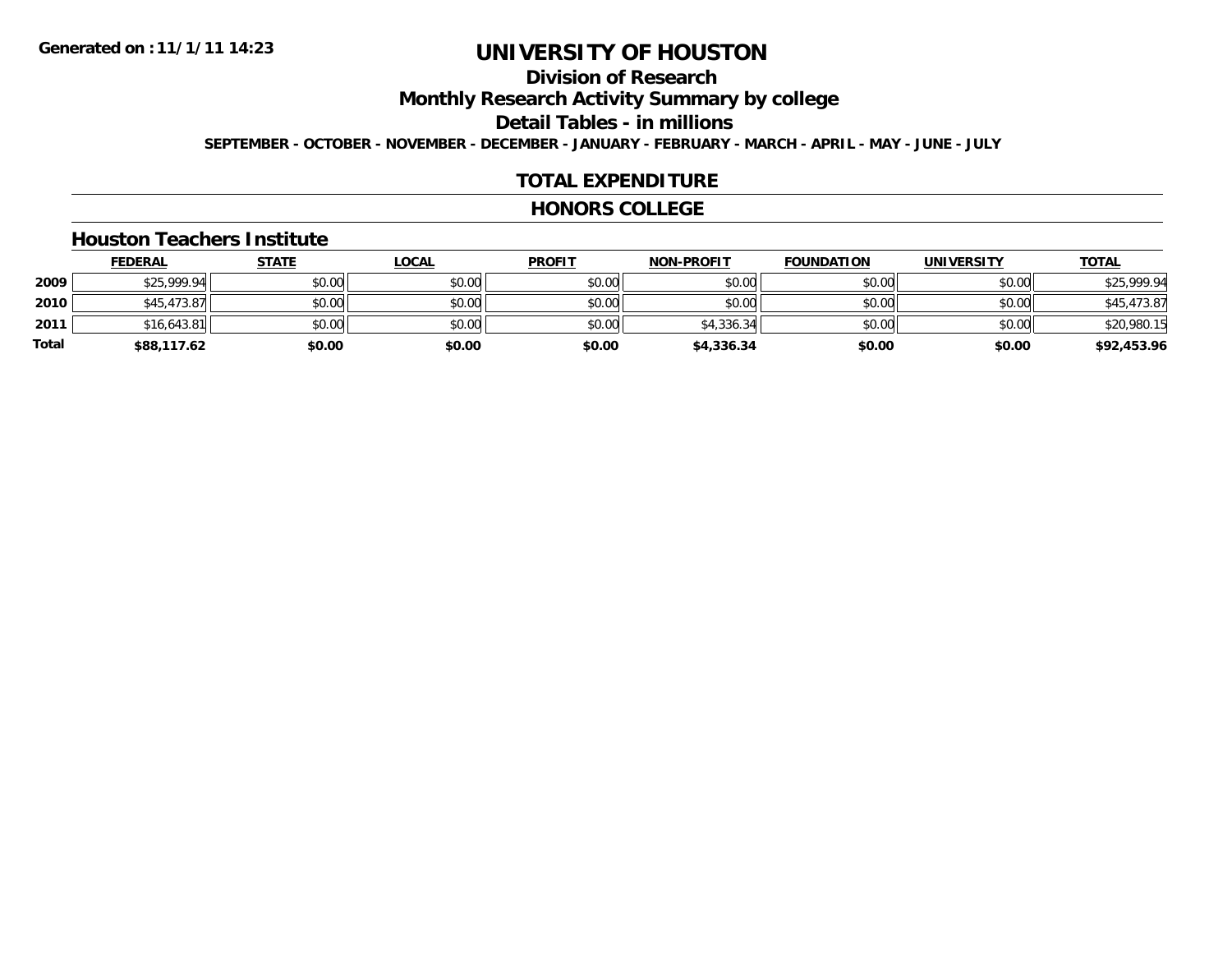## **Division of ResearchMonthly Research Activity Summary by college Detail Tables - in millions**

**SEPTEMBER - OCTOBER - NOVEMBER - DECEMBER - JANUARY - FEBRUARY - MARCH - APRIL - MAY - JUNE - JULY**

#### **TOTAL EXPENDITURE**

#### **LIBRARY**

### **Administration, Library**

|       | <b>FEDERAL</b> | <b>STATE</b> | <b>LOCAL</b> | <b>PROFIT</b> | <b>NON-PROFIT</b> | <b>FOUNDATION</b> | <b>UNIVERSITY</b> | <b>TOTAL</b> |
|-------|----------------|--------------|--------------|---------------|-------------------|-------------------|-------------------|--------------|
| 2008  | \$25,721.18    | \$0.00       | \$0.00       | \$0.00        | \$0.00            | \$0.00            | \$0.00            | \$25,721.18  |
| 2009  | \$30,798.11    | \$0.00       | \$0.00       | \$0.00        | \$0.00            | \$0.00            | \$0.00            | \$30,798.11  |
| 2010  | \$28,831.15    | \$0.00       | \$0.00       | \$0.00        | \$0.00            | \$0.00            | \$0.00            | \$28,831.15  |
| 2011  | \$19,122.25    | \$0.00       | \$0.00       | \$0.00        | \$0.00            | \$0.00            | \$0.00            | \$19,122.25  |
| Total | \$104,472.69   | \$0.00       | \$0.00       | \$0.00        | \$0.00            | \$0.00            | \$0.00            | \$104,472.69 |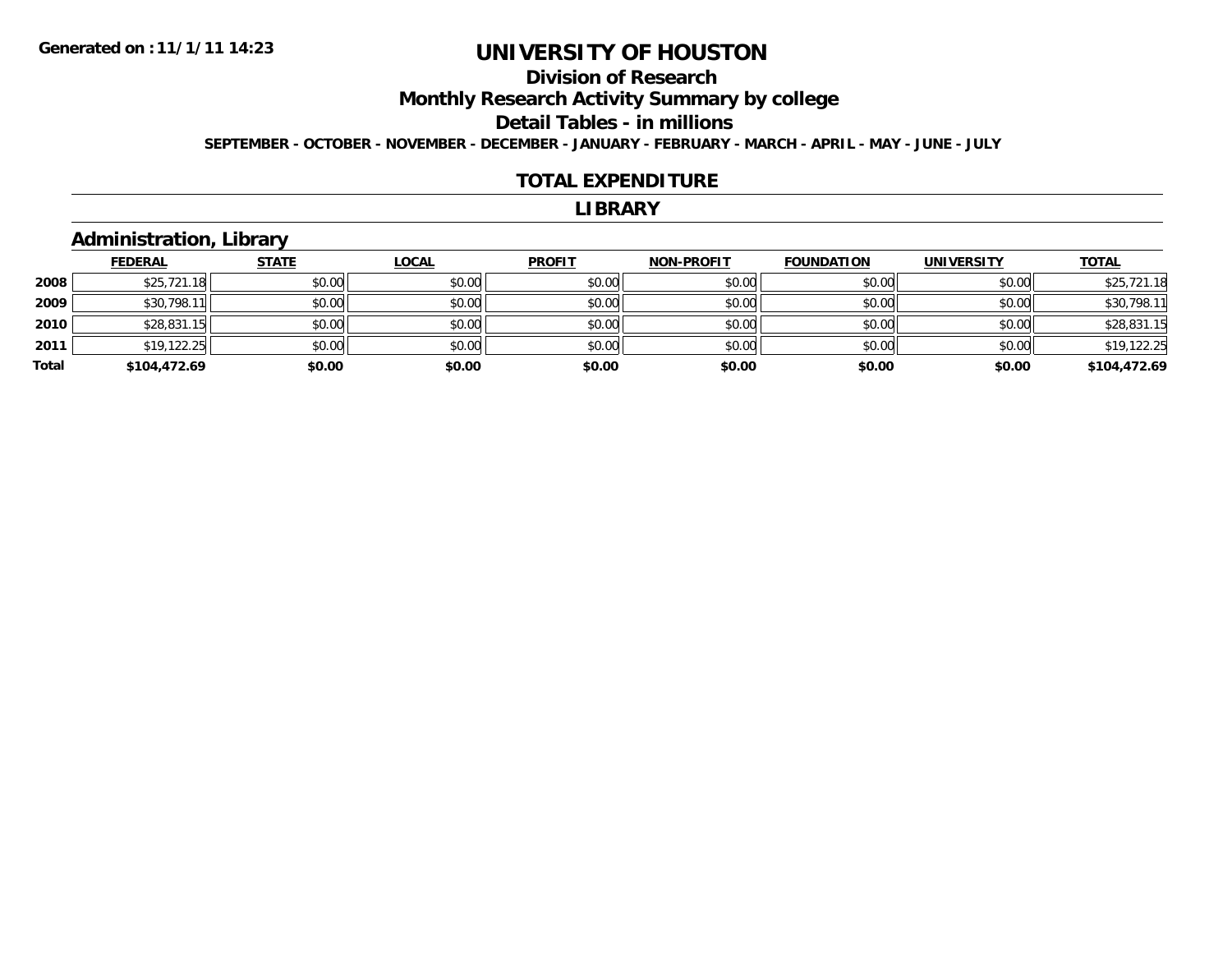### **Division of Research**

**Monthly Research Activity Summary by college**

**Detail Tables - in millions**

**SEPTEMBER - OCTOBER - NOVEMBER - DECEMBER - JANUARY - FEBRUARY - MARCH - APRIL - MAY - JUNE - JULY**

#### **TOTAL EXPENDITURE**

#### **PRESIDENT**

#### **Office of the President**

|              | <b>FEDERAL</b> | <b>STATE</b> | <u>LOCAL</u> | <b>PROFIT</b> | <b>NON-PROFIT</b> | <b>FOUNDATION</b> | <b>UNIVERSITY</b> | <b>TOTAL</b> |
|--------------|----------------|--------------|--------------|---------------|-------------------|-------------------|-------------------|--------------|
| 2010         | \$0.00         | \$0.00       | \$0.00       | \$0.00        | \$0.00            | \$0.00            | \$0.00            | \$0.00       |
| 2011         | \$0.00         | \$0.00       | \$0.00       | \$0.00        | \$0.00            | \$0.00            | \$0.00            | \$0.00       |
| <b>Total</b> | \$0.00         | \$0.00       | \$0.00       | \$0.00        | \$0.00            | \$0.00            | \$0.00            | \$0.00       |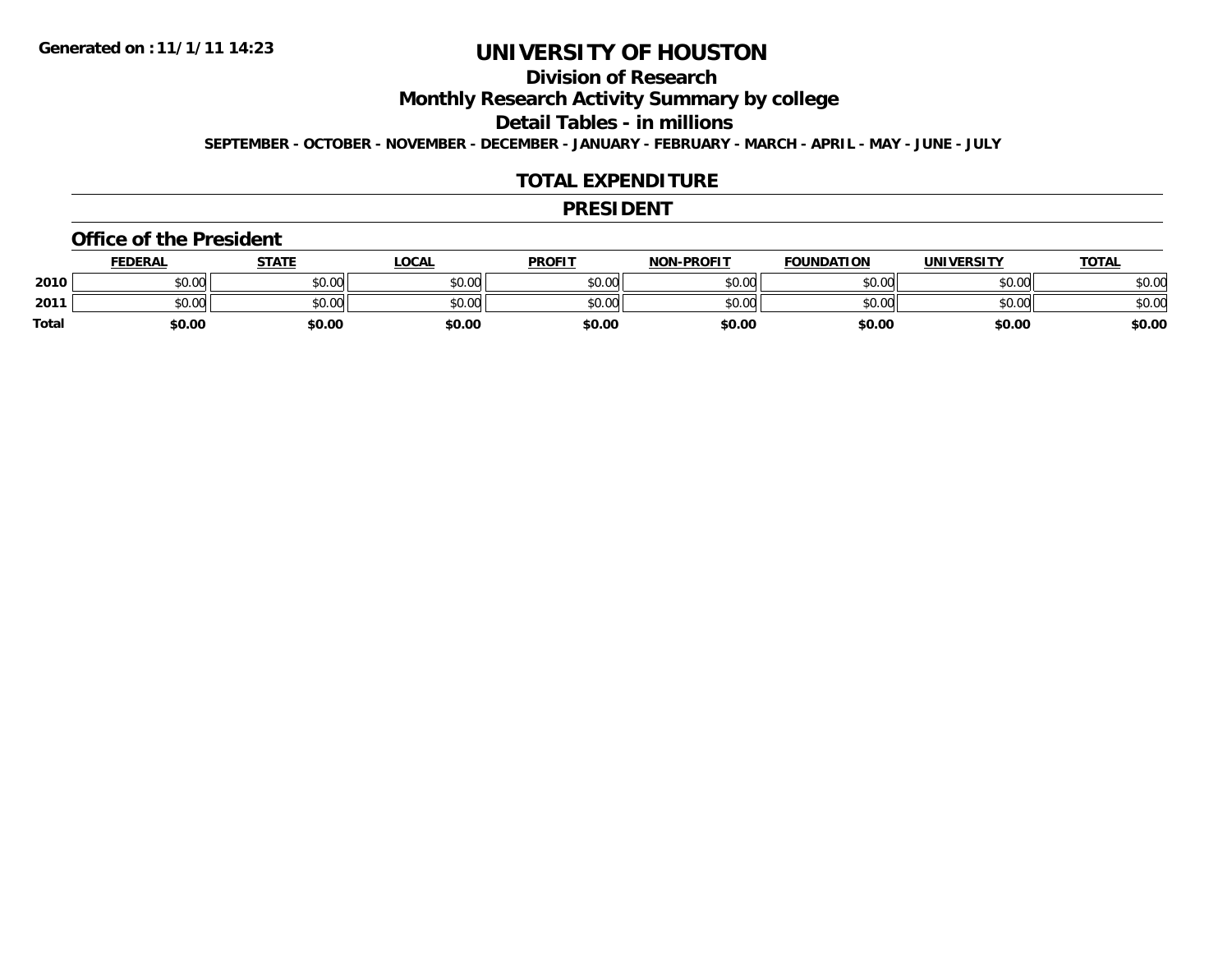### **Division of Research**

### **Monthly Research Activity Summary by college**

#### **Detail Tables - in millions**

**SEPTEMBER - OCTOBER - NOVEMBER - DECEMBER - JANUARY - FEBRUARY - MARCH - APRIL - MAY - JUNE - JULY**

#### **TOTAL EXPENDITURE**

### **SENIOR V.P. FOR ACADEMIC AFFAIRS AND PROVOST**

## **Continuing Education**

**2010**

|      | <b>FEDERAL</b>                          | <b>STATE</b> | <b>LOCAL</b> | <b>PROFIT</b> | <b>NON-PROFIT</b> | <b>FOUNDATION</b> | <b>UNIVERSITY</b> | <b>TOTAL</b> |
|------|-----------------------------------------|--------------|--------------|---------------|-------------------|-------------------|-------------------|--------------|
| 2011 | \$0.00                                  | \$1,068.06   | \$0.00       | \$0.00        | \$0.00            | \$0.00            | \$0.00            | \$1,068.06   |
|      | <b>KUHF - Radio</b>                     |              |              |               |                   |                   |                   |              |
|      | <b>FEDERAL</b>                          | <b>STATE</b> | <b>LOCAL</b> | <b>PROFIT</b> | <b>NON-PROFIT</b> | <b>FOUNDATION</b> | <b>UNIVERSITY</b> | <b>TOTAL</b> |
| 2007 | \$0.00                                  | \$0.00       | \$0.00       | \$0.00        | \$465,065.00      | \$0.00            | \$0.00            | \$465,065.00 |
| 2008 | \$0.00                                  | \$0.00       | \$0.00       | \$0.00        | \$467,947.00      | \$0.00            | \$0.00            | \$467,947.00 |
| 2009 | \$19,800.00                             | \$0.00       | \$0.00       | \$0.00        | \$459,585.99      | \$0.00            | \$0.00            | \$479,385.99 |
| 2010 | \$11,640.00                             | \$0.00       | \$0.00       | \$0.00        | \$646,809.16      | \$0.00            | \$0.00            | \$658,449.16 |
| 2011 | \$6,272.82                              | \$0.00       | \$0.00       | \$0.00        | \$623,379.11      | \$0.00            | \$0.00            | \$629,651.93 |
|      | <b>Learning and Assessment Services</b> |              |              |               |                   |                   |                   |              |
|      | <b>FEDERAL</b>                          | <b>STATE</b> | <b>LOCAL</b> | <b>PROFIT</b> | <b>NON-PROFIT</b> | <b>FOUNDATION</b> | <b>UNIVERSITY</b> | <b>TOTAL</b> |
| 2007 | \$250,565.44                            | \$99,140.73  | \$0.00       | \$0.00        | \$61,046.54       | \$1,037.32        | \$0.00            | \$411,790.03 |
| 2008 | \$257,803.99                            | \$110,673.59 | \$0.00       | \$0.00        | \$62,098.02       | \$10,291.19       | \$0.00            | \$440,866.79 |
| 2009 | \$252,852.93                            | \$110,327.39 | \$0.00       | \$0.00        | \$58,454.13       | \$2,509.12        | \$0.00            | \$424,143.57 |
| 2010 | \$298,341.10                            | \$113,522.61 | \$0.00       | \$0.00        | \$60,889.24       | \$4,642.14        | \$0.00            | \$477,395.09 |
| 2011 | \$273,321.62                            | \$123,987.60 | \$0.00       | \$0.00        | \$65,919.66       | \$6,652.35        | \$0.00            | \$469,881.23 |
|      | <b>Learning Support Services</b>        |              |              |               |                   |                   |                   |              |
|      | <b>FEDERAL</b>                          | <b>STATE</b> | <b>LOCAL</b> | <b>PROFIT</b> | <b>NON-PROFIT</b> | <b>FOUNDATION</b> | <b>UNIVERSITY</b> | <b>TOTAL</b> |
| 2008 | \$21,042.56                             | \$0.00       | \$0.00       | \$0.00        | \$0.00            | \$0.00            | \$0.00            | \$21,042.56  |
| 2009 | \$80,015.01                             | \$0.00       | \$0.00       | \$0.00        | \$0.00            | \$0.00            | \$0.00            | \$80,015.01  |

#### **Senior V.P. for Academic Affairs and Provost**

|      | <b>FEDERAL</b>            | <b>STATE</b> | <b>LOCAL</b> | <b>PROFIT</b> | <b>NON-PROFIT</b> | <b>FOUNDATION</b> | <b>UNIVERSITY</b> | <b>TOTAL</b> |
|------|---------------------------|--------------|--------------|---------------|-------------------|-------------------|-------------------|--------------|
| 2007 | \$150,000.00              | \$4,390.95   | \$0.00       | \$0.00        | \$0.00            | \$0.00            | \$0.00            | \$154,390.95 |
| 2008 | \$30.24                   | \$93.78      | \$0.00       | \$0.00        | \$0.00            | \$0.00            | \$0.00            | \$124.02     |
| 2009 | $($ \$110.11) $\parallel$ | \$8,599.79   | \$0.00       | \$0.00        | \$0.00            | \$0.00            | \$0.00            | \$8,489.68   |
| 2010 | \$0.00                    | \$5,434.08   | \$0.00       | \$0.00        | \$0.00            | \$0.00            | \$0.00            | \$5,434.08   |
| 2011 | \$0.00                    | \$23,992.72  | \$0.00       | \$0.00        | \$0.00            | \$0.00            | \$0.00            | \$23,992.72  |
|      | <b>UH Charter School</b>  |              |              |               |                   |                   |                   |              |

0 \$51,452.22|| \$0.00|| \$0.00|| \$0.00|| \$0.00|| \$0.00|| \$51,452.22

|      | <b>FEDERAL</b> | <b>STATE</b>  | <b>OCAL</b>   | <b>PROFIT</b>      | <b>NON-PROFIT</b><br>$-$ | <b>FOUNDATION</b> | <b>UNIVERSIT</b><br>EM 311 | <b>TOTA</b> |
|------|----------------|---------------|---------------|--------------------|--------------------------|-------------------|----------------------------|-------------|
| 2011 | \$20.579.<br>, | 0000<br>,u.uu | $\sim$ $\sim$ | $\sim$ 00<br>JU.UU | 0.00<br>ט.טע             | - JU.UU           | $\sim$ $\sim$<br>JU.UU.    |             |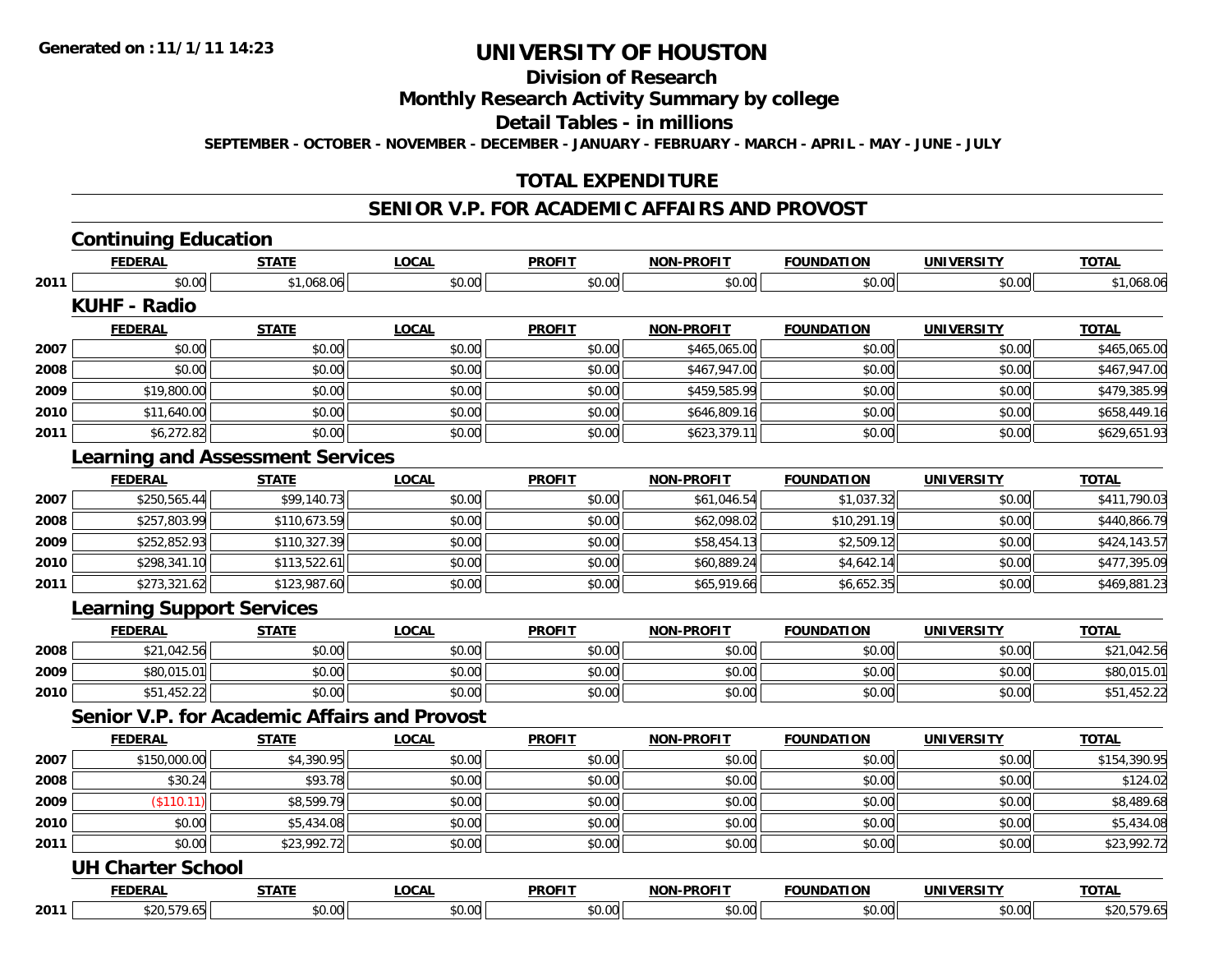## **Division of Research**

### **Monthly Research Activity Summary by college**

### **Detail Tables - in millions**

**SEPTEMBER - OCTOBER - NOVEMBER - DECEMBER - JANUARY - FEBRUARY - MARCH - APRIL - MAY - JUNE - JULY**

#### **TOTAL EXPENDITURE**

#### **SENIOR V.P. FOR ACADEMIC AFFAIRS AND PROVOST**

### **Undergraduate Scholars**

|              | <u>FEDERAL</u> | <b>STATE</b> | <u>LOCAL</u> | <b>PROFIT</b> | <b>NON-PROFIT</b> | <b>FOUNDATION</b> | <b>UNIVERSITY</b> | <b>TOTAL</b>   |
|--------------|----------------|--------------|--------------|---------------|-------------------|-------------------|-------------------|----------------|
| 2009         | \$0.00         | \$7,359.97   | \$0.00       | \$0.00        | \$0.00            | \$0.00            | \$0.00            | \$7,359.97     |
| 2010         | \$0.00         | \$94,446.07  | \$0.00       | \$0.00        | \$0.00            | \$23,215.29       | \$0.00            | \$117,661.36   |
| 2011         | \$0.00         | \$131,973.70 | \$0.00       | \$0.00        | \$0.00            | \$0.00            | \$0.00            | \$131,973.70   |
| <b>Total</b> | \$1,693,607.47 | \$835,011.04 | \$0.00       | \$0.00        | \$2,971,193.85    | \$48,347.41       | \$0.00            | \$5,548,159.77 |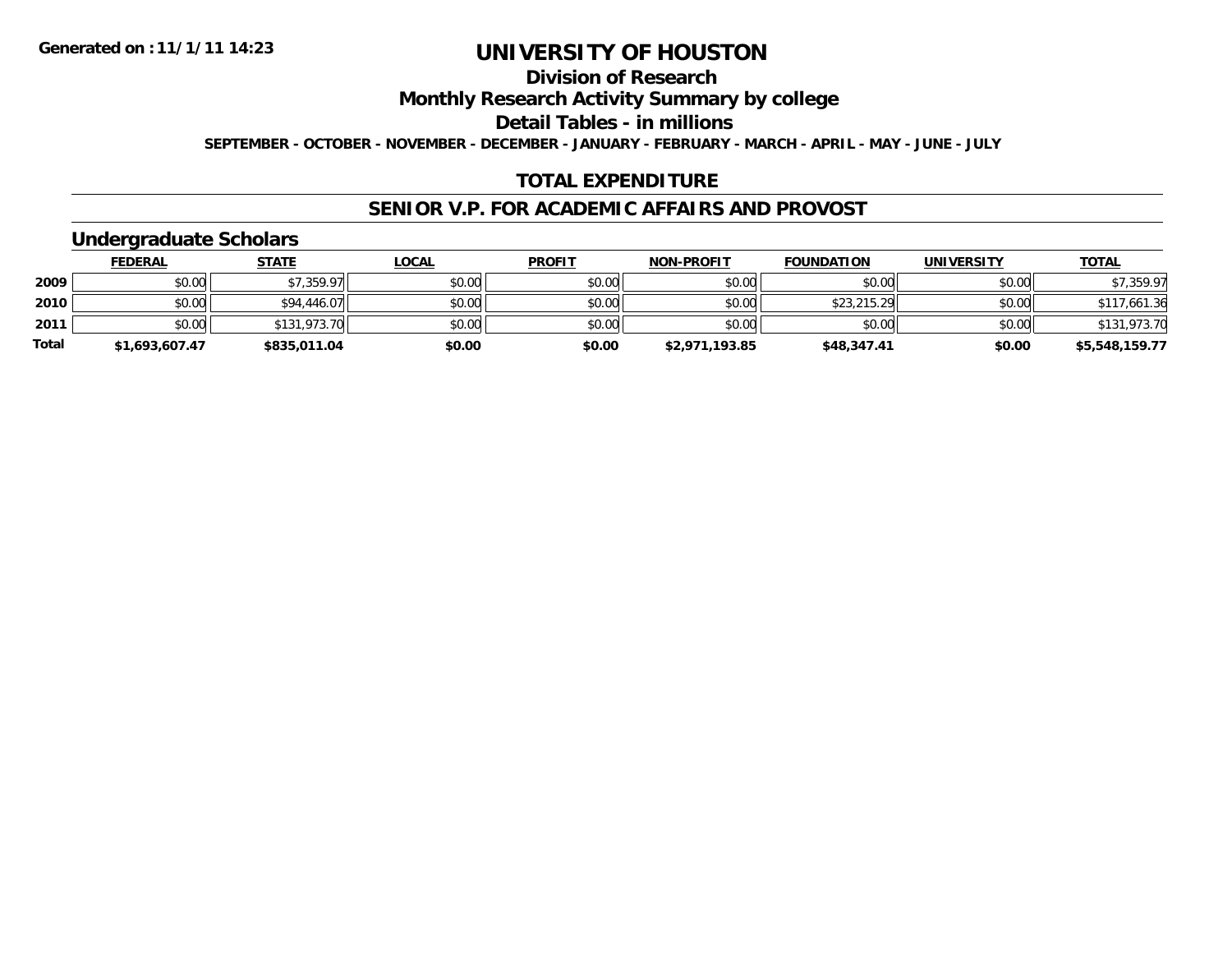## **Division of Research**

### **Monthly Research Activity Summary by college**

#### **Detail Tables - in millions**

**SEPTEMBER - OCTOBER - NOVEMBER - DECEMBER - JANUARY - FEBRUARY - MARCH - APRIL - MAY - JUNE - JULY**

#### **TOTAL EXPENDITURE**

#### **UH LAW CENTER**

|       | Dean, Law          |              |              |               |                   |                   |                   |                |
|-------|--------------------|--------------|--------------|---------------|-------------------|-------------------|-------------------|----------------|
|       | <b>FEDERAL</b>     | <b>STATE</b> | <b>LOCAL</b> | <b>PROFIT</b> | <b>NON-PROFIT</b> | <b>FOUNDATION</b> | <b>UNIVERSITY</b> | <b>TOTAL</b>   |
| 2009  | \$73,230.79        | \$0.00       | \$0.00       | \$0.00        | \$0.00            | \$0.00            | \$0.00            | \$73,230.79    |
| 2010  | \$194,328.28       | \$0.00       | \$0.00       | \$0.00        | \$0.00            | \$0.00            | \$0.00            | \$194,328.28   |
| 2011  | \$32,056.18        | \$0.00       | \$0.00       | \$0.00        | \$0.00            | \$0.00            | \$0.00            | \$32,056.18    |
|       | <b>Law Library</b> |              |              |               |                   |                   |                   |                |
|       | <b>FEDERAL</b>     | <b>STATE</b> | <b>LOCAL</b> | <b>PROFIT</b> | <b>NON-PROFIT</b> | <b>FOUNDATION</b> | <b>UNIVERSITY</b> | <b>TOTAL</b>   |
| 2009  | (\$1.62)           | \$0.00       | \$0.00       | \$0.00        | \$0.00            | \$0.00            | \$0.00            | (\$1.62)       |
|       | <b>Law-UH</b>      |              |              |               |                   |                   |                   |                |
|       | <b>FEDERAL</b>     | <b>STATE</b> | <b>LOCAL</b> | <b>PROFIT</b> | <b>NON-PROFIT</b> | <b>FOUNDATION</b> | <b>UNIVERSITY</b> | <b>TOTAL</b>   |
| 2007  | \$0.00             | \$125,750.10 | \$0.00       | \$0.00        | \$0.00            | \$0.00            | \$0.00            | \$125,750.10   |
| 2008  | \$26,891.76        | \$41,051.73  | \$0.00       | \$0.00        | \$0.00            | \$0.00            | \$0.00            | \$67,943.49    |
| 2009  | \$67,220.68        | \$41,835.56  | \$0.00       | \$0.00        | \$0.00            | \$0.00            | \$0.00            | \$109,056.24   |
| 2010  | \$709.58           | \$197,954.06 | \$0.00       | \$0.00        | \$0.00            | \$0.00            | \$0.00            | \$198,663.64   |
| 2011  | \$67,317.58        | \$63,133.79  | \$0.00       | \$0.00        | \$0.00            | \$77,241.48       | \$0.00            | \$207,692.85   |
| Total | \$461,753.23       | \$469,725.24 | \$0.00       | \$0.00        | \$0.00            | \$77,241.48       | \$0.00            | \$1,008,719.95 |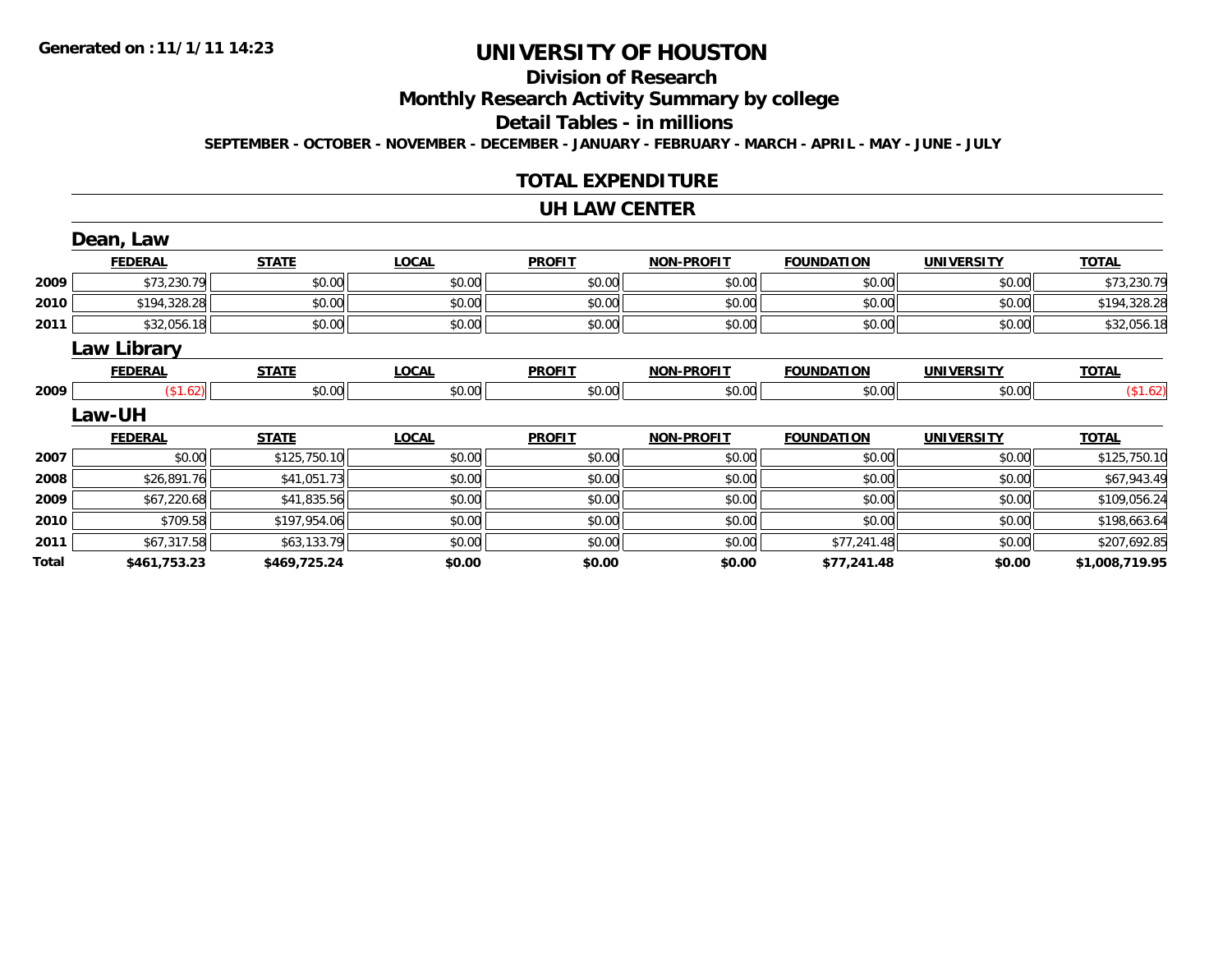## **Division of Research**

**Monthly Research Activity Summary by college**

#### **Detail Tables - in millions**

**SEPTEMBER - OCTOBER - NOVEMBER - DECEMBER - JANUARY - FEBRUARY - MARCH - APRIL - MAY - JUNE - JULY**

#### **TOTAL EXPENDITURE**

#### **UH SYSTEM**

| KUF. |      |  |
|------|------|--|
|      | . דו |  |
|      |      |  |

|       | <b>FEDERAL</b> | <b>STATE</b> | <b>LOCAL</b> | <b>PROFIT</b> | <b>NON-PROFIT</b> | <b>FOUNDATION</b> | <b>UNIVERSITY</b> | <b>TOTAL</b>   |
|-------|----------------|--------------|--------------|---------------|-------------------|-------------------|-------------------|----------------|
| 2007  | \$16,232.50    | \$0.00       | \$0.00       | \$0.00        | \$1,650,148.67    | \$0.00            | \$0.00            | \$1,666,381.17 |
| 2008  | \$0.00         | \$0.00       | \$0.00       | \$0.00        | \$1,290,818.51    | \$0.00            | \$0.00            | \$1,290,818.51 |
| 2009  | \$311,867.89   | \$0.00       | \$0.00       | \$0.00        | \$1,612,951.12    | \$0.00            | \$0.00            | \$1,924,819.01 |
| 2010  | (\$2,503.85)   | \$0.00       | \$0.00       | \$0.00        | \$1,509,403.12    | \$0.00            | \$0.00            | \$1,506,899.27 |
| 2011  | (\$4,505.73)   | \$0.00       | \$0.00       | \$0.00        | \$1,606,903.00    | \$0.00            | \$0.00            | \$1,602,397.27 |
| Total | \$321,090.81   | \$0.00       | \$0.00       | \$0.00        | \$7,670,224.42    | \$0.00            | \$0.00            | \$7,991,315.23 |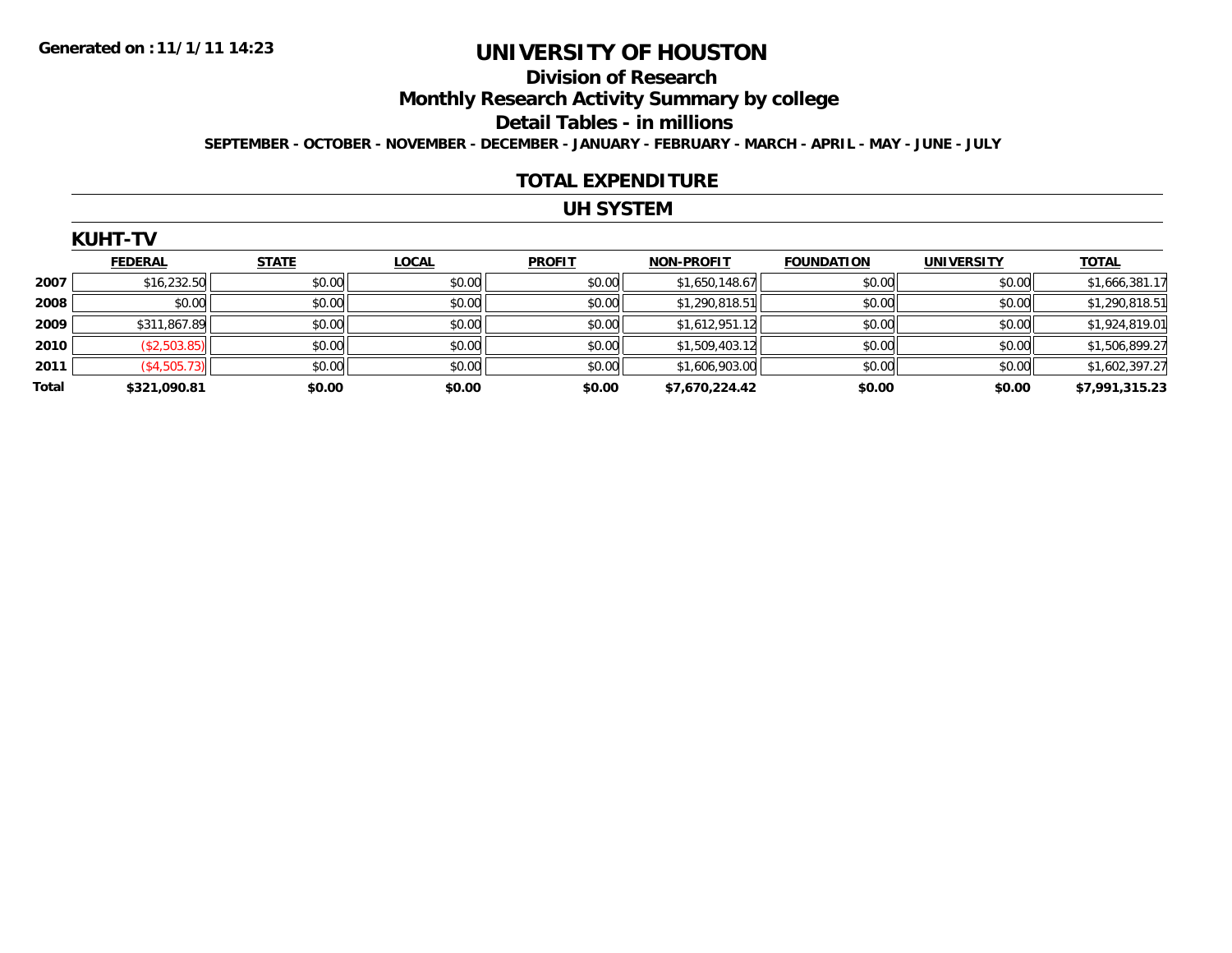# **Division of Research**

**Monthly Research Activity Summary by college**

#### **Detail Tables - in millions**

**SEPTEMBER - OCTOBER - NOVEMBER - DECEMBER - JANUARY - FEBRUARY - MARCH - APRIL - MAY - JUNE - JULY**

#### **TOTAL EXPENDITURE**

#### **UKNOWN COLLEGE**

### **Unknown Department**

|       | <b>FEDERAL</b> | <b>STATE</b> | <b>LOCAL</b> | <b>PROFIT</b> | <b>NON-PROFIT</b> | <b>FOUNDATION</b> | <b>UNIVERSITY</b> | <u>TOTAL</u> |
|-------|----------------|--------------|--------------|---------------|-------------------|-------------------|-------------------|--------------|
| 2007  | \$1,746.25     | \$0.00       | \$0.00       | \$0.00        | \$0.00            | \$0.00            | \$0.00            | \$1,746.25   |
| 2008  | \$67,507.10    | \$0.00       | \$0.00       | \$0.00        | \$0.00            | \$0.00            | \$0.00            | \$67,507.10  |
| 2009  | \$39,521.12    | \$0.00       | \$0.00       | \$0.00        | \$0.00            | \$0.00            | \$0.00            | \$39,521.12  |
| 2010  | \$46,220.42    | \$40,459.78  | \$0.00       | \$1,454.10    | \$0.00            | \$0.00            | \$0.00            | \$88,134.29  |
| 2011  | \$81,086.52    | \$25,146.09  | \$0.00       | \$8,529.75    | \$0.00            | \$0.00            | \$0.00            | \$114,762.36 |
| Total | \$236,081.40   | \$65,605.87  | \$0.00       | \$9,983.85    | \$0.00            | \$0.00            | \$0.00            | \$311,671.12 |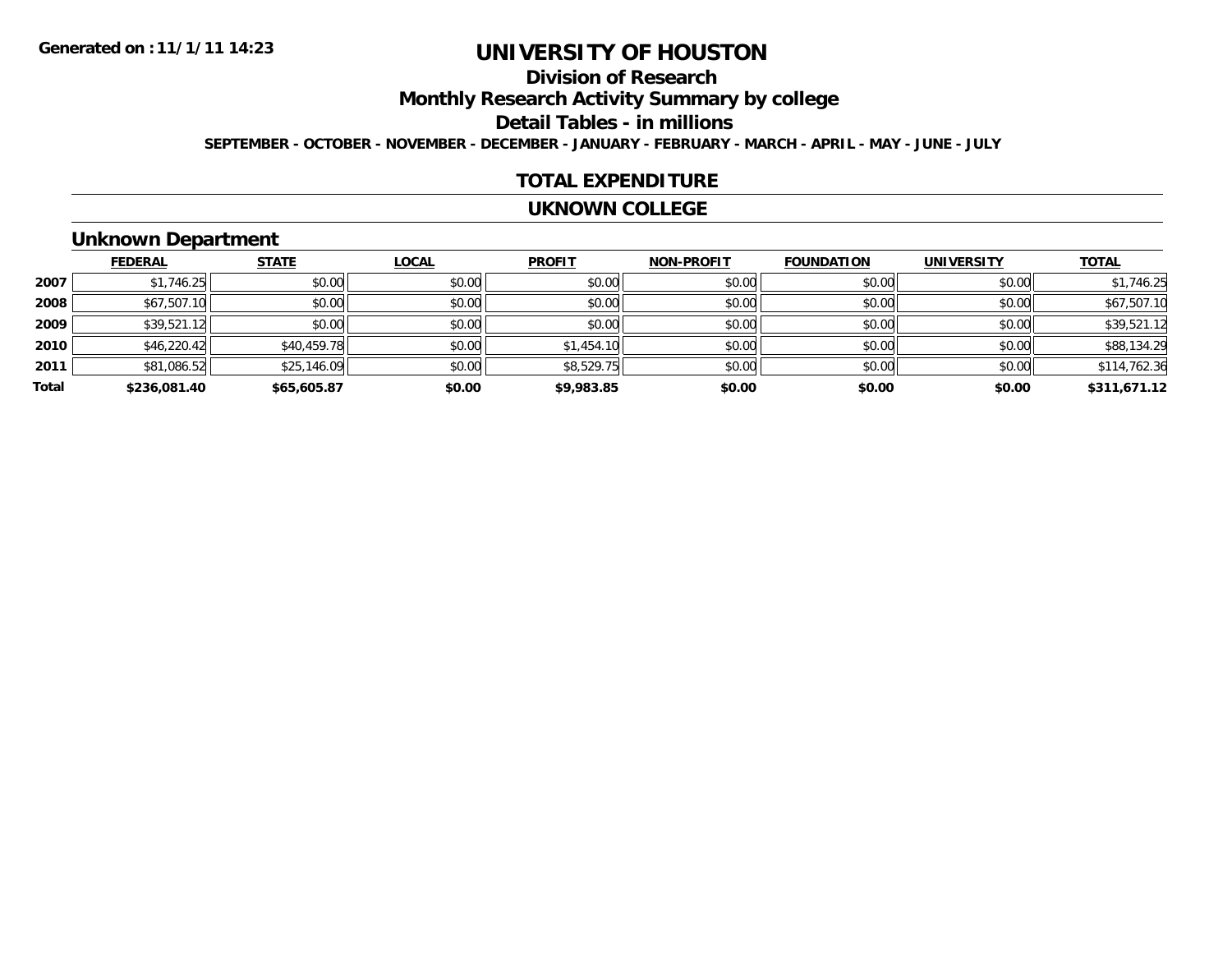### **Division of Research**

**Monthly Research Activity Summary by college**

**Detail Tables - in millions**

**SEPTEMBER - OCTOBER - NOVEMBER - DECEMBER - JANUARY - FEBRUARY - MARCH - APRIL - MAY - JUNE - JULY**

#### **TOTAL EXPENDITURE**

#### **VICE PRESIDENT FOR ADMINISTRATION**

### **UH Police Department**

|              | <b>EDERAI</b> | <b>STATE</b>   | <b>LOCAL</b> | <b>PROFIT</b> | -PROFIT<br>NON. | <b>FOUNDATION</b> | <b>UNIVERSITY</b> | TOTA.            |
|--------------|---------------|----------------|--------------|---------------|-----------------|-------------------|-------------------|------------------|
| 2009         | \$0.00        | 1.000<br>.UUU. | \$0.00       | 0000<br>JU.UU | ልስ ለሰ<br>טט.טע  | 0000<br>u.u       | mn na<br>,u.uu    | 0000<br>4,000.00 |
| <b>Total</b> | \$0.00        | 4,000.00       | \$0.00       | \$0.00        | \$0.00          | \$0.00            | \$0.00            | 4,000.00         |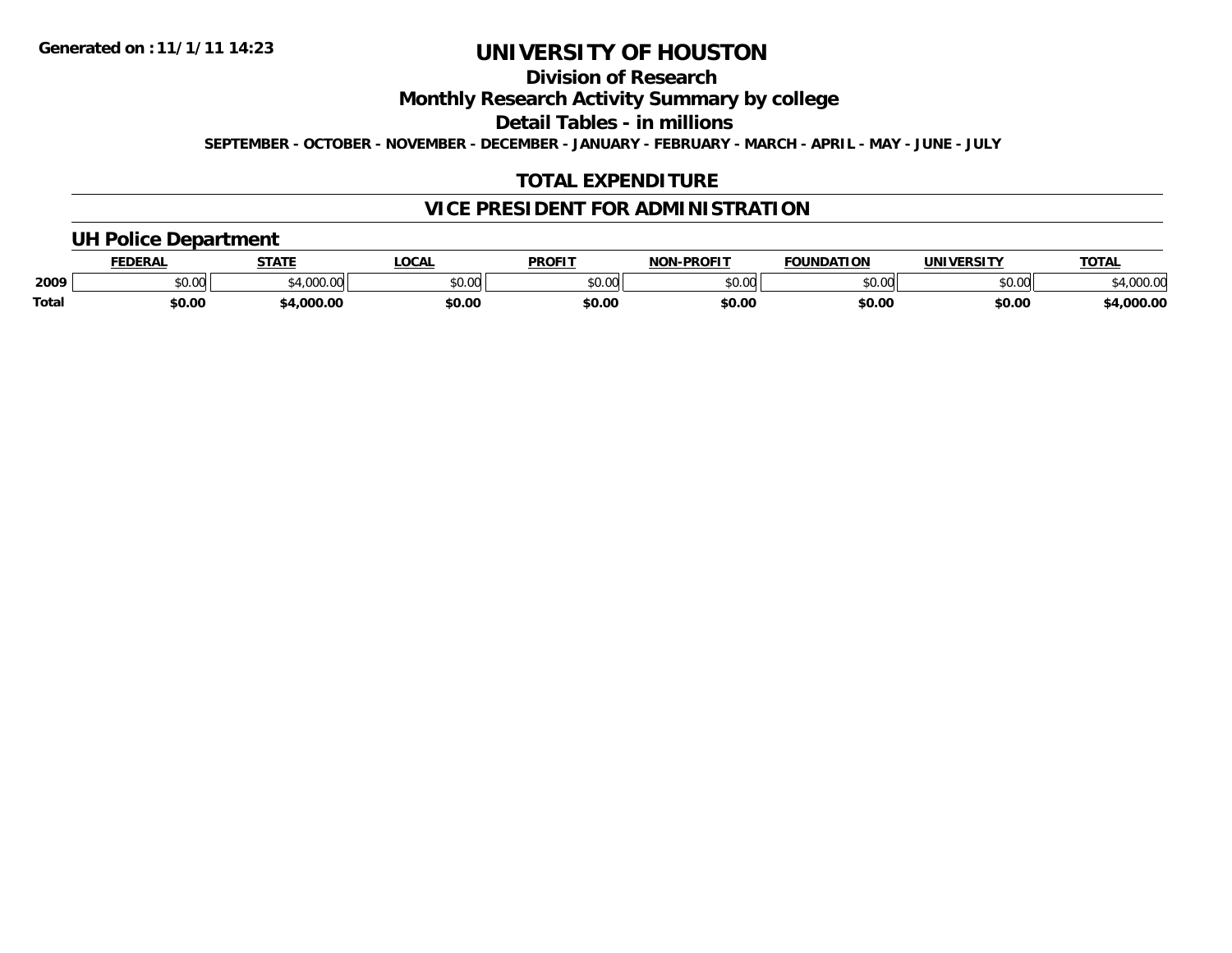### **Division of Research**

#### **Monthly Research Activity Summary by college**

### **Detail Tables - in millions**

**SEPTEMBER - OCTOBER - NOVEMBER - DECEMBER - JANUARY - FEBRUARY - MARCH - APRIL - MAY - JUNE - JULY**

### **TOTAL EXPENDITURE**

### **VICE PRESIDENT FOR STUDENT AFFAIRS**

### **Dean, Student Affairs**

|      | <b>FEDERAL</b> | <b>STATE</b>   | <b>LOCAL</b>                                | <b>PROFIT</b> | <b>NON-PROFIT</b> | <b>FOUNDATION</b> | <b>UNIVERSITY</b> | <b>TOTAL</b>    |
|------|----------------|----------------|---------------------------------------------|---------------|-------------------|-------------------|-------------------|-----------------|
| 2009 | \$0.00         | \$0.00         | 0000<br>DU.U¢                               | \$0.00        | \$0.00            | \$0.00            | \$0.00            | \$0.00          |
| 2010 | \$0.00         | \$0.00         | $\mathfrak{c}\cap\mathfrak{a}\cap$<br>DU.UU | \$0.00        | \$0.00            | \$0.00            | \$0.00            | \$0.00          |
| 2011 | \$81,356.81    | t∩ ∩∩<br>JU.UU | \$0.00                                      | \$0.00        | \$0.00            | \$0.00            | \$0.00            | ,356.81<br>\$81 |

### **Vice President, Student Affairs**

|       | <b>FEDERAL</b> | <b>STATE</b> | <b>LOCAL</b> | <b>PROFIT</b> | <b>NON-PROFIT</b> | <b>FOUNDATION</b> | <b>UNIVERSITY</b> | <b>TOTAL</b> |
|-------|----------------|--------------|--------------|---------------|-------------------|-------------------|-------------------|--------------|
| 2008  | \$232,196.20   | \$0.00       | \$0.00       | \$0.00        | \$0.00            | \$0.00            | \$0.00            | \$232,196.20 |
| 2009  | \$247,617.87   | \$0.00       | \$0.00       | \$0.00        | \$0.00            | \$0.00            | \$0.00            | \$247,617.87 |
| 2010  | \$196,944.77   | \$0.00       | \$0.00       | \$0.00        | \$0.00            | \$0.00            | \$0.00            | \$196,944.77 |
| 2011  | \$218,386.65   | \$0.00       | \$0.00       | \$0.00        | \$0.00            | \$0.00            | \$0.00            | \$218,386.65 |
| Total | \$976,502.30   | \$0.00       | \$0.00       | \$0.00        | \$0.00            | \$0.00            | \$0.00            | \$976,502.30 |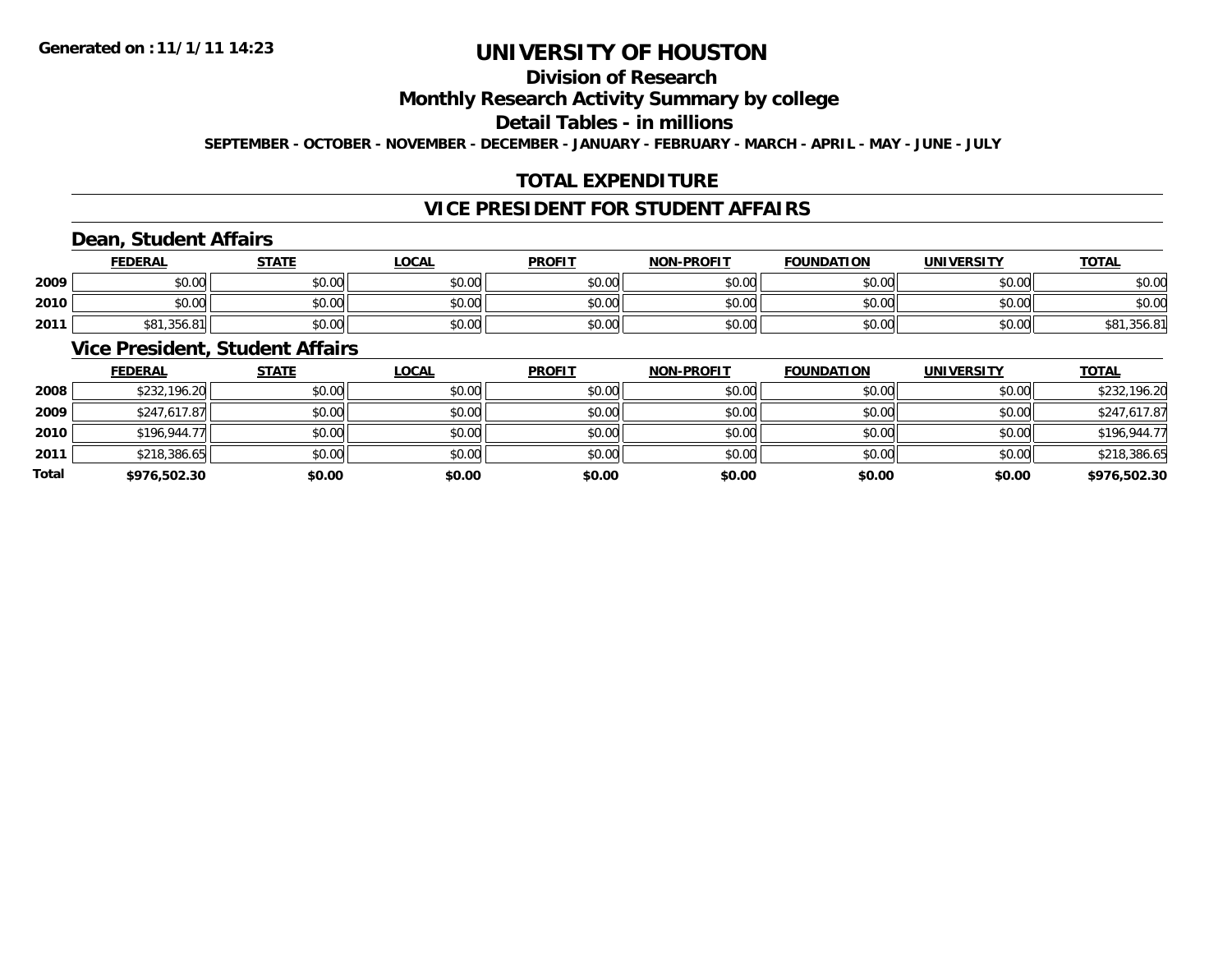## **Division of Research**

### **Monthly Research Activity Summary by college**

### **Detail Tables - in millions**

**SEPTEMBER - OCTOBER - NOVEMBER - DECEMBER - JANUARY - FEBRUARY - MARCH - APRIL - MAY - JUNE - JULY**

#### **IDC RECOVERY**

### **C.T. BAUER COLLEGE OF BUSINESS**

#### **Decision and Information Sciences**

|              | <b>FEDERAL</b>                           | <b>STATE</b> | <b>LOCAL</b> | <b>PROFIT</b> | <b>NON-PROFIT</b> | <b>FOUNDATION</b> | <b>UNIVERSITY</b> | <b>TOTAL</b> |
|--------------|------------------------------------------|--------------|--------------|---------------|-------------------|-------------------|-------------------|--------------|
| 2008         | \$8,075.48                               | \$0.00       | \$0.00       | \$0.00        | \$0.00            | \$0.00            | \$0.00            | \$8,075.48   |
|              | <b>Finance</b>                           |              |              |               |                   |                   |                   |              |
|              | <b>FEDERAL</b>                           | <b>STATE</b> | <b>LOCAL</b> | <b>PROFIT</b> | <b>NON-PROFIT</b> | <b>FOUNDATION</b> | <b>UNIVERSITY</b> | <b>TOTAL</b> |
| 2007         | \$2,792.45                               | \$0.00       | \$0.00       | \$0.00        | \$0.00            | \$0.00            | \$0.00            | \$2,792.45   |
| 2008         | \$39,245.29                              | \$0.00       | \$0.00       | \$0.00        | \$0.00            | \$0.00            | \$0.00            | \$39,245.29  |
| 2009         | \$17,308.28                              | \$0.00       | \$0.00       | \$0.00        | \$0.00            | \$0.00            | \$0.00            | \$17,308.28  |
| 2010         | \$44,642.35                              | \$0.00       | \$0.00       | \$0.00        | \$0.00            | \$0.00            | \$0.00            | \$44,642.35  |
| 2011         | \$12,563.43                              | \$0.00       | \$0.00       | \$0.00        | \$0.00            | \$0.00            | \$0.00            | \$12,563.43  |
|              | <b>Marketing</b>                         |              |              |               |                   |                   |                   |              |
|              | <b>FEDERAL</b>                           | <b>STATE</b> | <b>LOCAL</b> | <b>PROFIT</b> | <b>NON-PROFIT</b> | <b>FOUNDATION</b> | <b>UNIVERSITY</b> | <b>TOTAL</b> |
| 2007         | (\$0.01)                                 | \$0.00       | \$0.00       | \$0.00        | \$0.00            | \$0.00            | \$0.00            | (\$0.01)     |
|              | <b>Small Business Development Center</b> |              |              |               |                   |                   |                   |              |
|              | <b>FEDERAL</b>                           | <b>STATE</b> | <b>LOCAL</b> | <b>PROFIT</b> | <b>NON-PROFIT</b> | <b>FOUNDATION</b> | <b>UNIVERSITY</b> | <b>TOTAL</b> |
| 2007         | \$42,652.34                              | \$0.00       | \$0.00       | \$0.00        | \$0.00            | \$0.00            | \$0.00            | \$42,652.34  |
| 2008         | \$74,835.33                              | \$0.00       | \$0.00       | \$0.00        | \$0.00            | \$0.00            | \$0.00            | \$74,835.33  |
| 2009         | \$152,218.89                             | \$0.00       | \$0.00       | \$0.00        | \$0.00            | \$0.00            | \$0.00            | \$152,218.89 |
| 2010         | \$85,845.77                              | \$0.00       | \$0.00       | \$0.00        | \$0.00            | \$0.00            | \$0.00            | \$85,845.77  |
| 2011         | \$101,438.84                             | \$0.00       | \$0.00       | \$0.00        | \$0.00            | \$0.00            | \$0.00            | \$101,438.84 |
| <b>Total</b> | \$581,618.44                             | \$0.00       | \$0.00       | \$0.00        | \$0.00            | \$0.00            | \$0.00            | \$581,618.44 |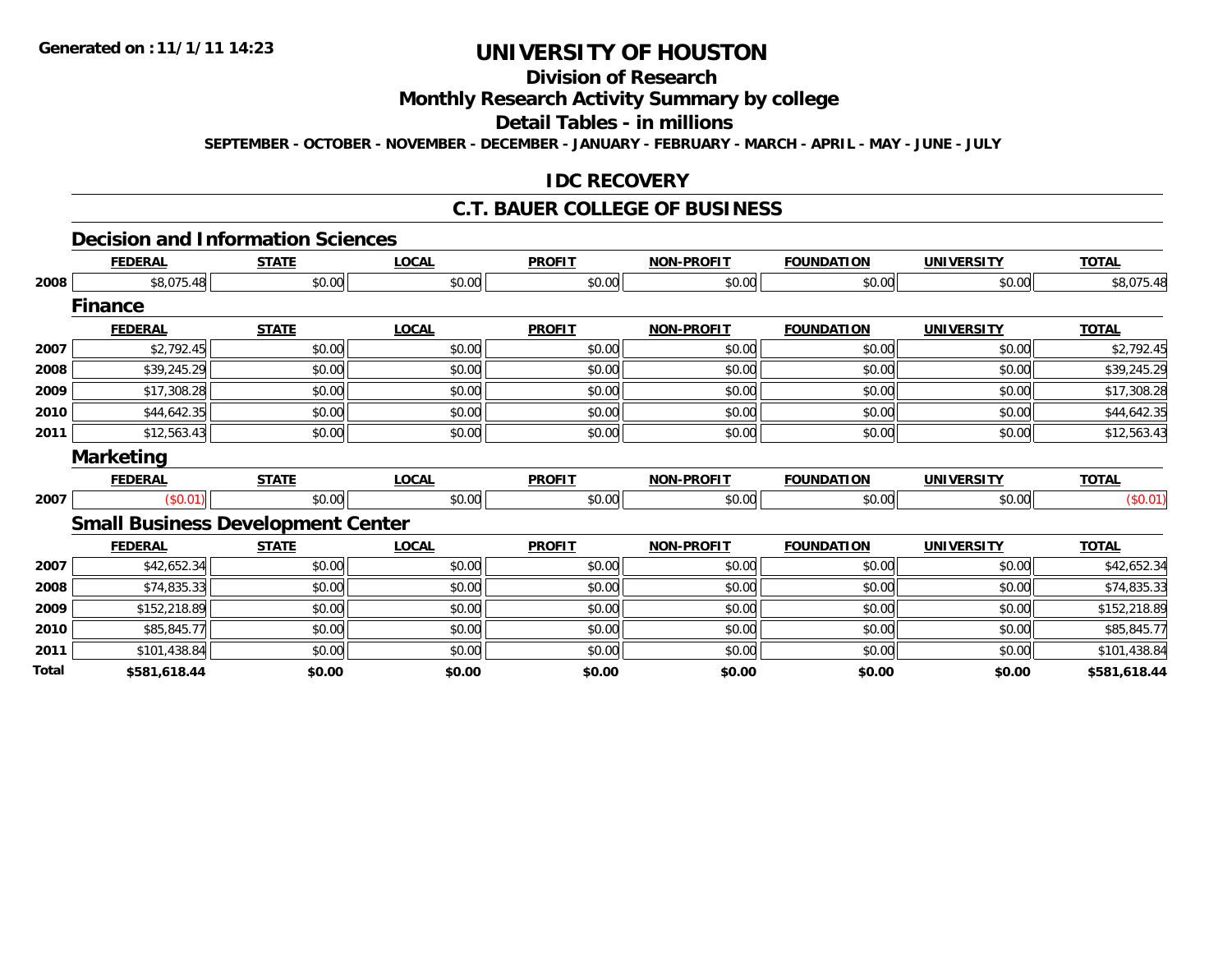### **Division of Research**

**Monthly Research Activity Summary by college**

**Detail Tables - in millions**

**SEPTEMBER - OCTOBER - NOVEMBER - DECEMBER - JANUARY - FEBRUARY - MARCH - APRIL - MAY - JUNE - JULY**

#### **IDC RECOVERY**

#### **COLLEGE OF ARCHITECTURE**

|              | <b>Architecture</b> |              |              |               |                   |                   |                   |              |  |  |  |
|--------------|---------------------|--------------|--------------|---------------|-------------------|-------------------|-------------------|--------------|--|--|--|
|              | <b>FEDERAL</b>      | <b>STATE</b> | <b>LOCAL</b> | <b>PROFIT</b> | <b>NON-PROFIT</b> | <b>FOUNDATION</b> | <b>UNIVERSITY</b> | <b>TOTAL</b> |  |  |  |
| 2008         | \$0.00              | \$0.00       | \$0.00       | \$4,794.26    | \$0.00            | \$0.00            | \$0.00            | 1,794.26     |  |  |  |
| 2009         | \$0.00              | \$0.00       | \$0.00       | \$11,939.66   | \$0.00            | \$0.00            | \$0.00            | \$11,939.66  |  |  |  |
| <b>Total</b> | \$0.00              | \$0.00       | \$0.00       | \$16,733.92   | \$0.00            | \$0.00            | \$0.00            | \$16,733.92  |  |  |  |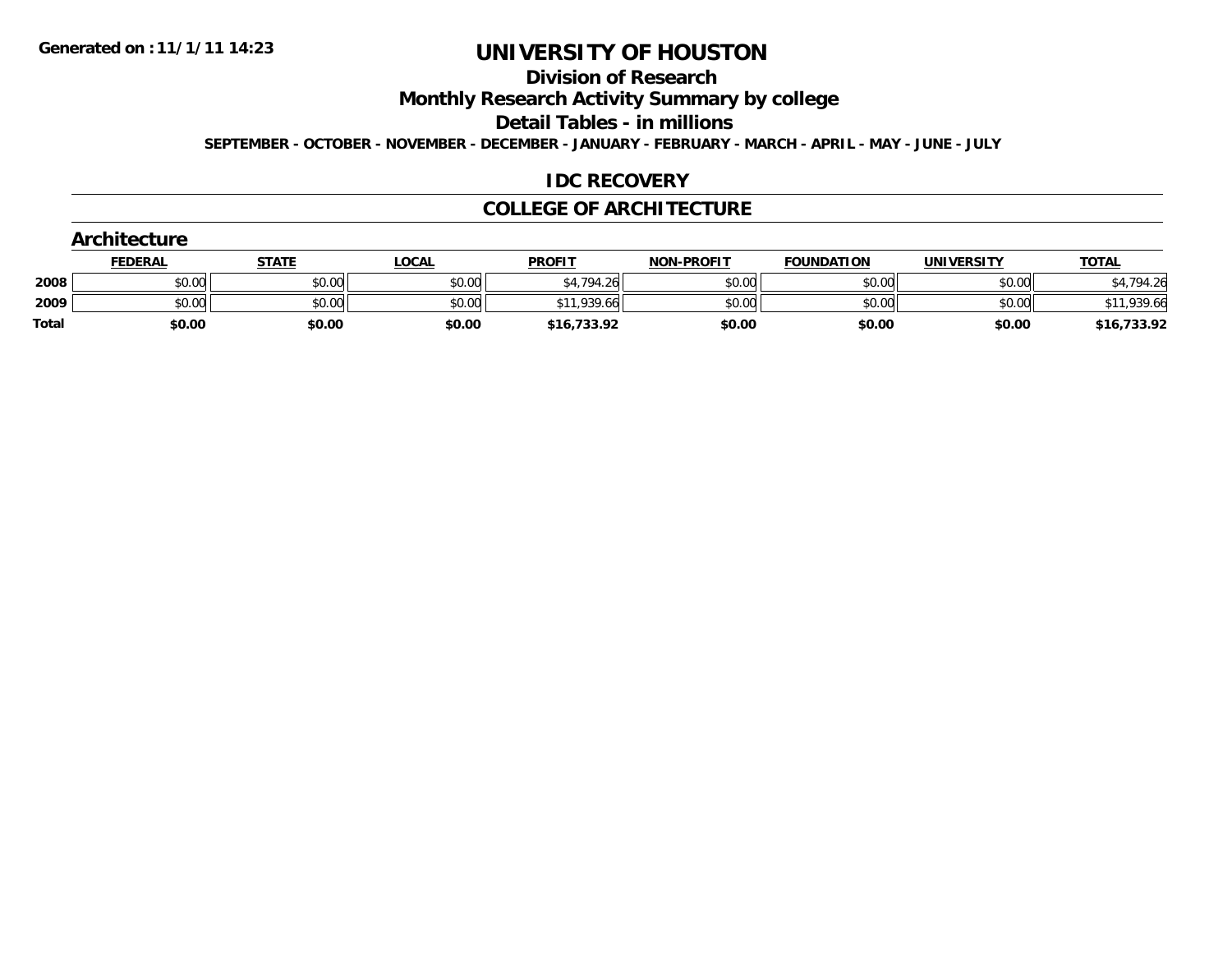## **Division of Research**

#### **Monthly Research Activity Summary by college**

#### **Detail Tables - in millions**

**SEPTEMBER - OCTOBER - NOVEMBER - DECEMBER - JANUARY - FEBRUARY - MARCH - APRIL - MAY - JUNE - JULY**

#### **IDC RECOVERY**

#### **COLLEGE OF EDUCATION**

### **Consistency Mgmt and Coop Disc**

|      | FEDERAL                                          | <b>STATE</b>                   | <b>LOCAL</b>  | <b>PROFIT</b> | -DDAETT<br>NAN | <b>FOUNDATION</b> | <b>UNIVERSITY</b>     | <b>TOTAI</b> |
|------|--------------------------------------------------|--------------------------------|---------------|---------------|----------------|-------------------|-----------------------|--------------|
| 2010 | \$0.00                                           | \$0.00                         | 0000<br>vv.vv | \$0.00        | ደስ ሰስ<br>JU.UU | \$0.00            | <b>AO</b> UP<br>DU.UU | \$0.00       |
| 2011 | \$0.00                                           | \$0.00<br>JU.UU                | 0000<br>PO.OO | \$0.00        | \$0.00         | \$0.00            | \$0.00                | \$0.00       |
|      | ___<br>$\sim$ $\sim$ $\sim$ $\sim$ $\sim$ $\sim$ | the property of the control of |               |               |                |                   |                       |              |

#### **Curriculum and Instruction**

|      | <b>FEDERAL</b> | <b>STATE</b> | <b>LOCAL</b> | <b>PROFIT</b> | <b>NON-PROFIT</b> | <b>FOUNDATION</b> | <b>UNIVERSITY</b> | <b>TOTAL</b> |
|------|----------------|--------------|--------------|---------------|-------------------|-------------------|-------------------|--------------|
| 2007 | \$98,733.76    | \$4,130.48   | \$802.92     | (\$46.40)     | \$51,823.68       | \$0.00            | \$0.00            | \$155,444.45 |
| 2008 | \$133,304.57   | \$2,718.96   | \$0.04       | \$0.00        | \$52,650.90       | (\$0.77)          | \$0.00            | \$188,673.70 |
| 2009 | \$115,218.06   | \$0.00       | \$1,682.56   | \$0.00        | \$35,976.74       | \$460.61          | \$0.00            | \$153,337.97 |
| 2010 | \$41,670.48    | \$0.00       | \$1,198.56   | \$0.00        | \$31,662.85       | \$9,416.39        | \$0.00            | \$83,948.28  |
| 2011 | \$72,587.13    | \$1,189.63   | \$0.00       | \$0.00        | \$5,456.76        | \$17,111.44       | \$0.00            | \$96,344.96  |
|      |                |              |              |               |                   |                   |                   |              |

#### **Dean, Education**

|      | <b>CENED</b><br>:KA          | ----- | <b>LOCAI</b>   | <b>PROFIT</b> | NON-PROFIT | ---<br>ног | INT   | ----  |
|------|------------------------------|-------|----------------|---------------|------------|------------|-------|-------|
| 2008 | $\uparrow$<br>r.,<br>$-0.00$ |       | $\sim$<br>v.vv |               | - اا0≿.ٽ۔  |            | JU.UU | טט.טע |

### **Educational Leadership & Cultural Studies**

|      | <b>FEDERAL</b>           | <b>STATE</b> | LOCAL         | <b>PROFT</b>                                             | <b>NON-PROFIT</b> | <b>FOUNDATION</b> | <b>UNIVERSITY</b> | <b>TOTAL</b>         |
|------|--------------------------|--------------|---------------|----------------------------------------------------------|-------------------|-------------------|-------------------|----------------------|
| 2007 | $\sim$ $\sim$<br>JU.J 71 | \$0.00       | 0000<br>DU.UU | ¢∩ ∩∩<br>JU.UU                                           | \$0.00            | \$0.00            | \$0.00            | ሐሴ ሳስ<br>-26<br>JU.J |
| 2008 |                          | \$0.00       | 0000<br>DU.UU | $\mathsf{A}\cap\mathsf{A}\cap\mathsf{A}$<br><b>SU.UU</b> | \$0.00            |                   | \$0.00            |                      |
| 2011 | \$0.00                   |              | 0000<br>งบ.บบ | $\triangle$ $\triangle$ $\triangle$<br>JU.UU             | \$0.00            | \$0.00            | \$0.00            |                      |

#### **Educational Psychology**

|      | <b>FEDERAL</b> | <b>STATE</b> | <b>LOCAL</b> | <b>PROFIT</b> | <b>NON-PROFIT</b> | <b>FOUNDATION</b> | <b>UNIVERSITY</b> | <b>TOTAL</b> |
|------|----------------|--------------|--------------|---------------|-------------------|-------------------|-------------------|--------------|
| 2007 | \$16,239.33    | \$38,128.19  | \$0.00       | \$0.00        | \$0.00            | \$0.00            | \$0.00            | \$54,367.52  |
| 2008 | \$20,849.74    | \$23,391.52  | \$0.00       | \$0.00        | \$146.60          | \$19,920.99       | \$0.00            | \$64,308.85  |
| 2009 | \$6,335.62     | \$1,167.93   | \$0.00       | \$0.00        | \$0.00            | \$23,626.68       | \$0.00            | \$31,130.23  |
| 2010 | \$0.00         | \$2,610.07   | \$0.00       | \$0.00        | \$487.20          | \$17,531.33       | \$0.00            | \$20,628.60  |
| 2011 | \$7,402.98     | \$4,542.58   | \$0.00       | \$0.00        | \$59.22           | \$14,547.66       | \$0.00            | \$26,552.44  |

#### **Institute for Urban Education**

|      | <b>FEDERAL</b>      | <b>STATE</b> | <u>LOCAL</u> | <b>PROFIT</b> | <b>NON-PROFIT</b> | <b>FOUNDATION</b> | <b>UNIVERSITY</b> | <b>TOTAL</b> |
|------|---------------------|--------------|--------------|---------------|-------------------|-------------------|-------------------|--------------|
| 2008 | \$0.00              | \$0.00       | \$0.00       | \$0.00        | \$0.00            | \$0.00            | \$0.00            | \$0.00       |
| 2009 | <b>ተ ∩</b><br>ง∪.∪บ | \$0.00       | \$0.00       | \$0.00        | \$0.00            | \$0.00            | \$0.00            | \$0.00       |
| 2010 | ¢Λ<br>\$0.00        | \$0.00       | \$0.00       | \$0.00        | \$0.00            | \$0.00            | \$0.00            | \$0.00       |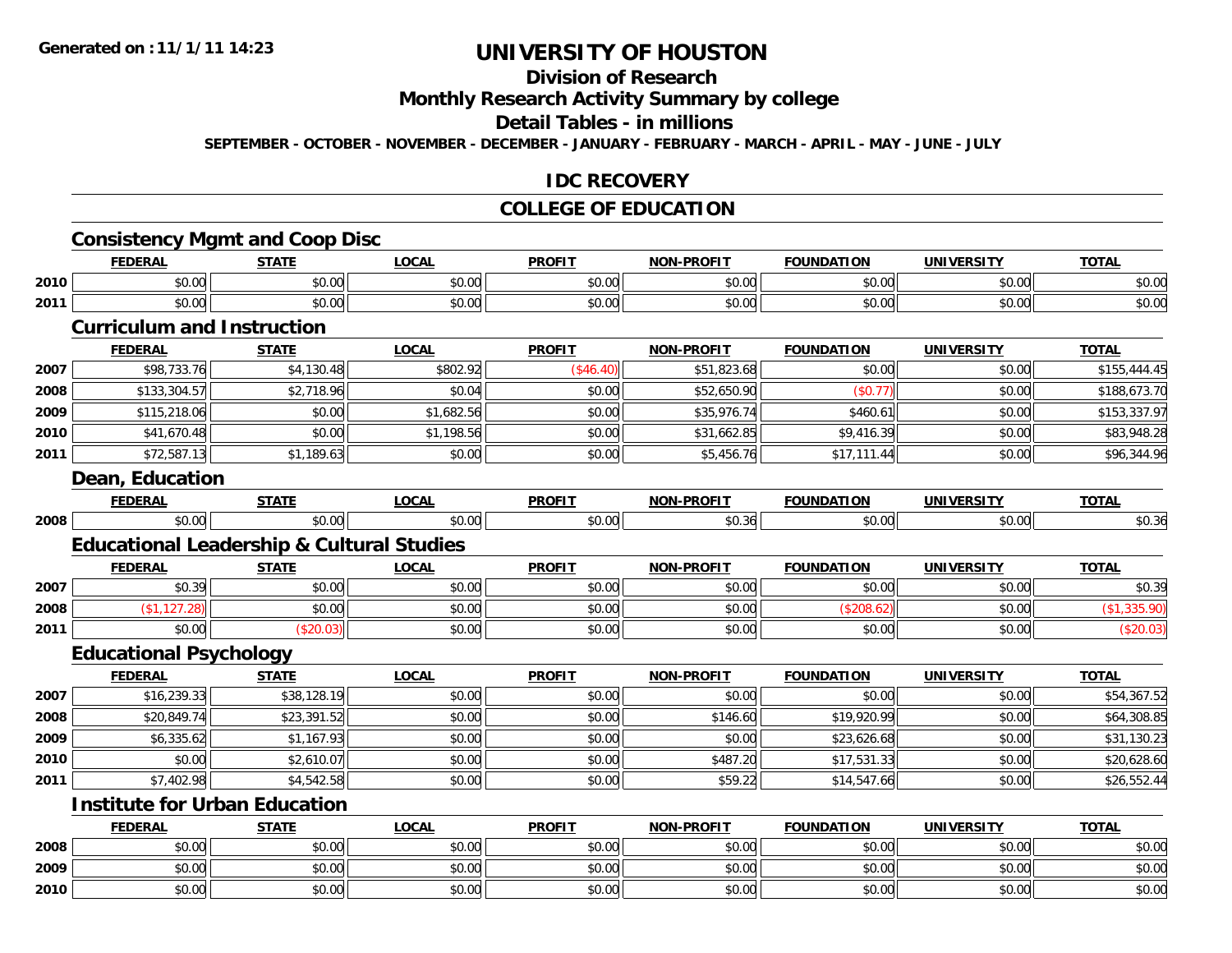### **Division of Research**

**Monthly Research Activity Summary by college**

**Detail Tables - in millions**

**SEPTEMBER - OCTOBER - NOVEMBER - DECEMBER - JANUARY - FEBRUARY - MARCH - APRIL - MAY - JUNE - JULY**

#### **IDC RECOVERY**

### **COLLEGE OF EDUCATION**

#### **Institute for Urban Education**

|              | <b>FEDERAL</b> | <b>STATE</b> | <b>OCAL</b>   | <b>PROFIT</b> | -PROFIT<br><b>NON</b> | <b>FOUNDATION</b> | <b>UNIVERSITY</b> | <b>TOTAL</b> |
|--------------|----------------|--------------|---------------|---------------|-----------------------|-------------------|-------------------|--------------|
| 2011         | \$0.00         | \$0.00       | 0000<br>JU.UU | \$0.00        | en uu<br>DU.UU        | \$0.00            | \$0.00            | \$0.00       |
| <b>Total</b> | \$511,214.78   | 859.34       | \$3,684.08    | ( \$46.40)    | \$178,264.31          | \$102,405.70      | \$0.00            | \$873,381.80 |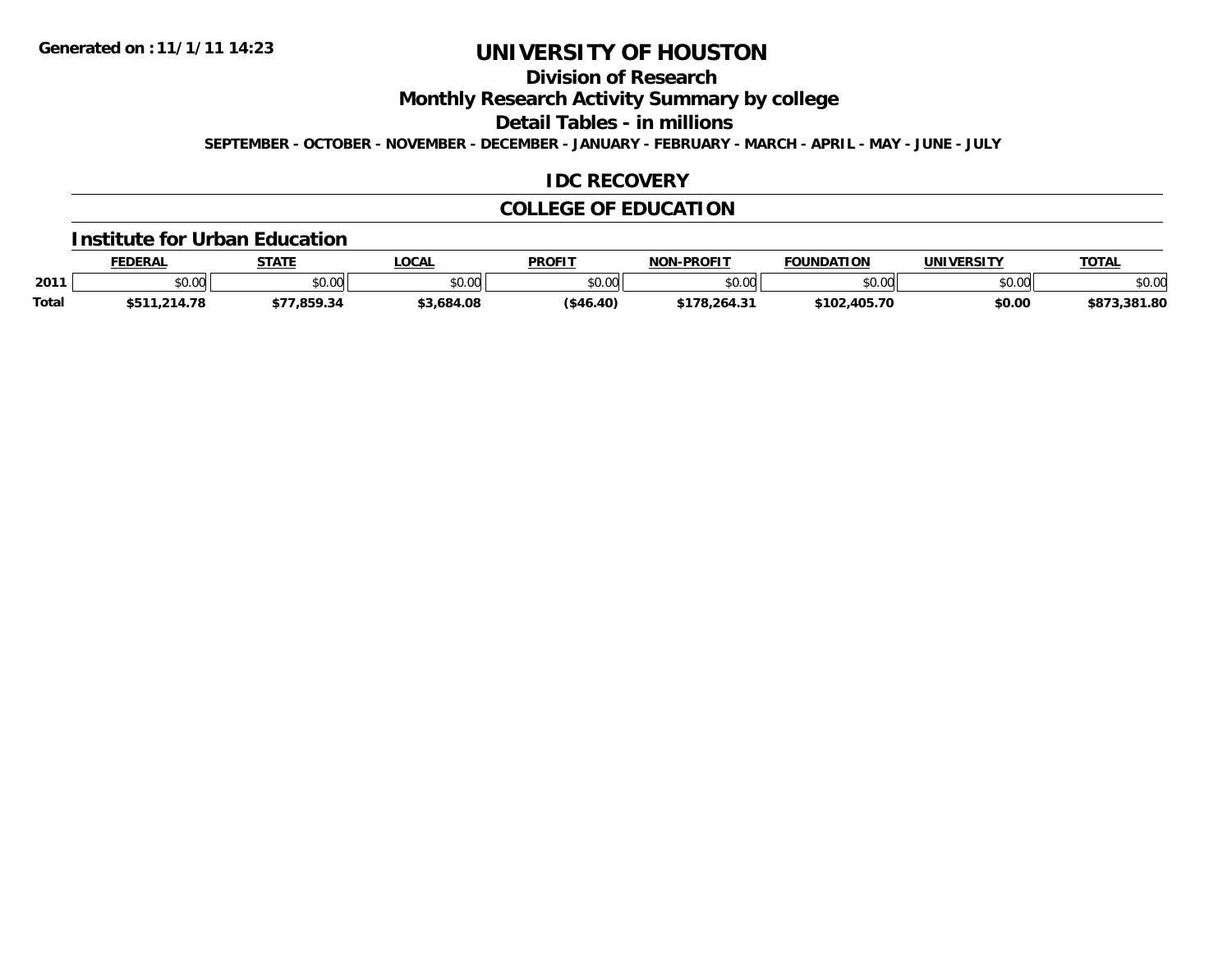**Anthropology**

## **UNIVERSITY OF HOUSTON**

## **Division of Research**

### **Monthly Research Activity Summary by college**

#### **Detail Tables - in millions**

**SEPTEMBER - OCTOBER - NOVEMBER - DECEMBER - JANUARY - FEBRUARY - MARCH - APRIL - MAY - JUNE - JULY**

### **IDC RECOVERY**

#### **COLLEGE OF LIBERAL ARTS AND SOCIAL SCIENCES**

| \$5,117.45<br>2007<br>\$0.00<br>\$0.00<br>\$0.00<br>\$0.00<br>\$0.00<br>\$0.00<br>2008<br>\$0.00<br>\$0.00<br>\$0.00<br>\$0.00<br>\$0.00<br>\$0.00<br>(\$171.27)<br>2011<br>\$0.00<br>\$0.00<br>(\$25.13)<br>\$0.00<br>\$0.00<br>\$0.00<br>\$0.00<br><b>Arte Publico Press</b><br><b>LOCAL</b><br><b>PROFIT</b><br><b>NON-PROFIT</b><br><b>FOUNDATION</b><br><b>TOTAL</b><br><b>FEDERAL</b><br><b>STATE</b><br><b>UNIVERSITY</b><br>\$745.73<br>\$0.00<br>\$0.00<br>\$0.00<br>\$10,996.45<br>2007<br>\$0.00<br>\$0.00<br>2008<br>\$0.00<br>\$0.00<br>\$0.00<br>\$0.00<br>\$0.00<br>\$1,328.87<br>\$0.00<br>2010<br>\$0.00<br>\$0.00<br>\$0.00<br>\$0.00<br>\$0.00<br>\$0.00<br>\$0.00<br>2011<br>\$0.00<br>\$0.00<br>\$0.00<br>\$0.00<br>\$0.00<br>\$0.00<br>\$6,735.00<br><b>Blaffer Gallery</b><br><b>FEDERAL</b><br><b>STATE</b><br><b>LOCAL</b><br><b>PROFIT</b><br><b>NON-PROFIT</b><br><b>FOUNDATION</b><br><b>UNIVERSITY</b><br><b>TOTAL</b><br>\$4,254.89<br>\$0.00<br>\$0.00<br>2007<br>\$0.00<br>\$0.00<br>\$0.00<br>\$0.00<br>2008<br>\$6,810.54<br>\$0.00<br>\$0.00<br>\$0.00<br>\$0.00<br>\$0.00<br>\$0.00<br>2009<br>\$2,023.32<br>\$0.00<br>\$0.00<br>\$0.00<br>\$0.00<br>\$0.00<br>\$0.00<br>2010<br>\$0.00<br>\$0.00<br>\$0.00<br>\$13,699.29<br>\$0.00<br>\$0.00<br>\$0.00<br>2011<br>\$0.00<br>\$1,431.32<br>\$0.00<br>\$0.00<br>\$0.00<br>\$0.00<br>\$0.00<br><b>Communication Disorders</b><br><b>LOCAL</b><br><b>PROFIT</b><br><b>NON-PROFIT</b><br><b>FOUNDATION</b><br><b>UNIVERSITY</b><br><b>TOTAL</b><br><b>FEDERAL</b><br><b>STATE</b><br>\$14,134.01<br>\$0.00<br>2007<br>\$0.00<br>\$0.00<br>\$0.00<br>\$0.00<br>\$0.00<br>2008<br>\$14,644.41<br>\$0.00<br>\$0.00<br>\$0.00<br>\$0.00<br>\$0.00<br>\$0.00<br>2009<br>(\$2,830.74)<br>\$0.00<br>\$0.00<br>\$0.00<br>\$0.00<br>\$0.00<br>\$0.00<br>2010<br>\$0.00<br>\$0.00<br>\$0.00<br>\$0.00<br>\$0.00<br>\$0.00<br>\$8,822.37<br>2011<br>\$0.00<br>\$0.00<br>\$0.00<br>\$0.00<br>\$0.00<br>\$0.00<br>\$1,231.04<br><b>Dean, Liberal Arts and Social Sciences</b><br><b>FEDERAL</b><br><b>STATE</b><br><b>LOCAL</b><br><b>PROFIT</b><br><b>NON-PROFIT</b><br><b>FOUNDATION</b><br><b>UNIVERSITY</b><br><b>TOTAL</b><br>\$0.00<br>\$0.00<br>\$0.00<br>2008<br>\$14,617.24<br>\$0.00<br>\$0.00<br>\$0.00<br>2009<br>\$34,572.62<br>\$0.00<br>\$0.00<br>\$0.00<br>\$0.00<br>\$0.00<br>\$0.00<br>2010<br>\$495.20<br>\$0.00<br>\$0.00<br>\$0.00<br>\$0.00<br>\$0.00<br>\$0.00<br>2011<br>\$0.00<br>\$0.00<br>\$0.00<br>(\$705.83)<br>\$0.00<br>\$0.00<br>\$0.00 | <b>FEDERAL</b> | <b>STATE</b> | <b>LOCAL</b> | <b>PROFIT</b> | <b>NON-PROFIT</b> | <b>FOUNDATION</b> | <b>UNIVERSITY</b> | <b>TOTAL</b> |
|---------------------------------------------------------------------------------------------------------------------------------------------------------------------------------------------------------------------------------------------------------------------------------------------------------------------------------------------------------------------------------------------------------------------------------------------------------------------------------------------------------------------------------------------------------------------------------------------------------------------------------------------------------------------------------------------------------------------------------------------------------------------------------------------------------------------------------------------------------------------------------------------------------------------------------------------------------------------------------------------------------------------------------------------------------------------------------------------------------------------------------------------------------------------------------------------------------------------------------------------------------------------------------------------------------------------------------------------------------------------------------------------------------------------------------------------------------------------------------------------------------------------------------------------------------------------------------------------------------------------------------------------------------------------------------------------------------------------------------------------------------------------------------------------------------------------------------------------------------------------------------------------------------------------------------------------------------------------------------------------------------------------------------------------------------------------------------------------------------------------------------------------------------------------------------------------------------------------------------------------------------------------------------------------------------------------------------------------------------------------------------------------------------------------------------------------------------------------------------------------------------------------------------------------|----------------|--------------|--------------|---------------|-------------------|-------------------|-------------------|--------------|
|                                                                                                                                                                                                                                                                                                                                                                                                                                                                                                                                                                                                                                                                                                                                                                                                                                                                                                                                                                                                                                                                                                                                                                                                                                                                                                                                                                                                                                                                                                                                                                                                                                                                                                                                                                                                                                                                                                                                                                                                                                                                                                                                                                                                                                                                                                                                                                                                                                                                                                                                             |                |              |              |               |                   |                   |                   | \$5,117.45   |
|                                                                                                                                                                                                                                                                                                                                                                                                                                                                                                                                                                                                                                                                                                                                                                                                                                                                                                                                                                                                                                                                                                                                                                                                                                                                                                                                                                                                                                                                                                                                                                                                                                                                                                                                                                                                                                                                                                                                                                                                                                                                                                                                                                                                                                                                                                                                                                                                                                                                                                                                             |                |              |              |               |                   |                   |                   | (\$171.27)   |
|                                                                                                                                                                                                                                                                                                                                                                                                                                                                                                                                                                                                                                                                                                                                                                                                                                                                                                                                                                                                                                                                                                                                                                                                                                                                                                                                                                                                                                                                                                                                                                                                                                                                                                                                                                                                                                                                                                                                                                                                                                                                                                                                                                                                                                                                                                                                                                                                                                                                                                                                             |                |              |              |               |                   |                   |                   | (\$25.13)    |
|                                                                                                                                                                                                                                                                                                                                                                                                                                                                                                                                                                                                                                                                                                                                                                                                                                                                                                                                                                                                                                                                                                                                                                                                                                                                                                                                                                                                                                                                                                                                                                                                                                                                                                                                                                                                                                                                                                                                                                                                                                                                                                                                                                                                                                                                                                                                                                                                                                                                                                                                             |                |              |              |               |                   |                   |                   |              |
|                                                                                                                                                                                                                                                                                                                                                                                                                                                                                                                                                                                                                                                                                                                                                                                                                                                                                                                                                                                                                                                                                                                                                                                                                                                                                                                                                                                                                                                                                                                                                                                                                                                                                                                                                                                                                                                                                                                                                                                                                                                                                                                                                                                                                                                                                                                                                                                                                                                                                                                                             |                |              |              |               |                   |                   |                   |              |
|                                                                                                                                                                                                                                                                                                                                                                                                                                                                                                                                                                                                                                                                                                                                                                                                                                                                                                                                                                                                                                                                                                                                                                                                                                                                                                                                                                                                                                                                                                                                                                                                                                                                                                                                                                                                                                                                                                                                                                                                                                                                                                                                                                                                                                                                                                                                                                                                                                                                                                                                             |                |              |              |               |                   |                   |                   | \$11,742.18  |
|                                                                                                                                                                                                                                                                                                                                                                                                                                                                                                                                                                                                                                                                                                                                                                                                                                                                                                                                                                                                                                                                                                                                                                                                                                                                                                                                                                                                                                                                                                                                                                                                                                                                                                                                                                                                                                                                                                                                                                                                                                                                                                                                                                                                                                                                                                                                                                                                                                                                                                                                             |                |              |              |               |                   |                   |                   | \$1,328.87   |
|                                                                                                                                                                                                                                                                                                                                                                                                                                                                                                                                                                                                                                                                                                                                                                                                                                                                                                                                                                                                                                                                                                                                                                                                                                                                                                                                                                                                                                                                                                                                                                                                                                                                                                                                                                                                                                                                                                                                                                                                                                                                                                                                                                                                                                                                                                                                                                                                                                                                                                                                             |                |              |              |               |                   |                   |                   | \$0.00       |
|                                                                                                                                                                                                                                                                                                                                                                                                                                                                                                                                                                                                                                                                                                                                                                                                                                                                                                                                                                                                                                                                                                                                                                                                                                                                                                                                                                                                                                                                                                                                                                                                                                                                                                                                                                                                                                                                                                                                                                                                                                                                                                                                                                                                                                                                                                                                                                                                                                                                                                                                             |                |              |              |               |                   |                   |                   | \$6,735.00   |
|                                                                                                                                                                                                                                                                                                                                                                                                                                                                                                                                                                                                                                                                                                                                                                                                                                                                                                                                                                                                                                                                                                                                                                                                                                                                                                                                                                                                                                                                                                                                                                                                                                                                                                                                                                                                                                                                                                                                                                                                                                                                                                                                                                                                                                                                                                                                                                                                                                                                                                                                             |                |              |              |               |                   |                   |                   |              |
|                                                                                                                                                                                                                                                                                                                                                                                                                                                                                                                                                                                                                                                                                                                                                                                                                                                                                                                                                                                                                                                                                                                                                                                                                                                                                                                                                                                                                                                                                                                                                                                                                                                                                                                                                                                                                                                                                                                                                                                                                                                                                                                                                                                                                                                                                                                                                                                                                                                                                                                                             |                |              |              |               |                   |                   |                   |              |
|                                                                                                                                                                                                                                                                                                                                                                                                                                                                                                                                                                                                                                                                                                                                                                                                                                                                                                                                                                                                                                                                                                                                                                                                                                                                                                                                                                                                                                                                                                                                                                                                                                                                                                                                                                                                                                                                                                                                                                                                                                                                                                                                                                                                                                                                                                                                                                                                                                                                                                                                             |                |              |              |               |                   |                   |                   | \$4,254.89   |
|                                                                                                                                                                                                                                                                                                                                                                                                                                                                                                                                                                                                                                                                                                                                                                                                                                                                                                                                                                                                                                                                                                                                                                                                                                                                                                                                                                                                                                                                                                                                                                                                                                                                                                                                                                                                                                                                                                                                                                                                                                                                                                                                                                                                                                                                                                                                                                                                                                                                                                                                             |                |              |              |               |                   |                   |                   | \$6,810.54   |
|                                                                                                                                                                                                                                                                                                                                                                                                                                                                                                                                                                                                                                                                                                                                                                                                                                                                                                                                                                                                                                                                                                                                                                                                                                                                                                                                                                                                                                                                                                                                                                                                                                                                                                                                                                                                                                                                                                                                                                                                                                                                                                                                                                                                                                                                                                                                                                                                                                                                                                                                             |                |              |              |               |                   |                   |                   | \$2,023.32   |
|                                                                                                                                                                                                                                                                                                                                                                                                                                                                                                                                                                                                                                                                                                                                                                                                                                                                                                                                                                                                                                                                                                                                                                                                                                                                                                                                                                                                                                                                                                                                                                                                                                                                                                                                                                                                                                                                                                                                                                                                                                                                                                                                                                                                                                                                                                                                                                                                                                                                                                                                             |                |              |              |               |                   |                   |                   | \$13,699.29  |
|                                                                                                                                                                                                                                                                                                                                                                                                                                                                                                                                                                                                                                                                                                                                                                                                                                                                                                                                                                                                                                                                                                                                                                                                                                                                                                                                                                                                                                                                                                                                                                                                                                                                                                                                                                                                                                                                                                                                                                                                                                                                                                                                                                                                                                                                                                                                                                                                                                                                                                                                             |                |              |              |               |                   |                   |                   | \$1,431.32   |
|                                                                                                                                                                                                                                                                                                                                                                                                                                                                                                                                                                                                                                                                                                                                                                                                                                                                                                                                                                                                                                                                                                                                                                                                                                                                                                                                                                                                                                                                                                                                                                                                                                                                                                                                                                                                                                                                                                                                                                                                                                                                                                                                                                                                                                                                                                                                                                                                                                                                                                                                             |                |              |              |               |                   |                   |                   |              |
|                                                                                                                                                                                                                                                                                                                                                                                                                                                                                                                                                                                                                                                                                                                                                                                                                                                                                                                                                                                                                                                                                                                                                                                                                                                                                                                                                                                                                                                                                                                                                                                                                                                                                                                                                                                                                                                                                                                                                                                                                                                                                                                                                                                                                                                                                                                                                                                                                                                                                                                                             |                |              |              |               |                   |                   |                   |              |
|                                                                                                                                                                                                                                                                                                                                                                                                                                                                                                                                                                                                                                                                                                                                                                                                                                                                                                                                                                                                                                                                                                                                                                                                                                                                                                                                                                                                                                                                                                                                                                                                                                                                                                                                                                                                                                                                                                                                                                                                                                                                                                                                                                                                                                                                                                                                                                                                                                                                                                                                             |                |              |              |               |                   |                   |                   | \$14,134.01  |
|                                                                                                                                                                                                                                                                                                                                                                                                                                                                                                                                                                                                                                                                                                                                                                                                                                                                                                                                                                                                                                                                                                                                                                                                                                                                                                                                                                                                                                                                                                                                                                                                                                                                                                                                                                                                                                                                                                                                                                                                                                                                                                                                                                                                                                                                                                                                                                                                                                                                                                                                             |                |              |              |               |                   |                   |                   | \$14,644.41  |
|                                                                                                                                                                                                                                                                                                                                                                                                                                                                                                                                                                                                                                                                                                                                                                                                                                                                                                                                                                                                                                                                                                                                                                                                                                                                                                                                                                                                                                                                                                                                                                                                                                                                                                                                                                                                                                                                                                                                                                                                                                                                                                                                                                                                                                                                                                                                                                                                                                                                                                                                             |                |              |              |               |                   |                   |                   | (\$2,830.74) |
|                                                                                                                                                                                                                                                                                                                                                                                                                                                                                                                                                                                                                                                                                                                                                                                                                                                                                                                                                                                                                                                                                                                                                                                                                                                                                                                                                                                                                                                                                                                                                                                                                                                                                                                                                                                                                                                                                                                                                                                                                                                                                                                                                                                                                                                                                                                                                                                                                                                                                                                                             |                |              |              |               |                   |                   |                   | \$8,822.37   |
|                                                                                                                                                                                                                                                                                                                                                                                                                                                                                                                                                                                                                                                                                                                                                                                                                                                                                                                                                                                                                                                                                                                                                                                                                                                                                                                                                                                                                                                                                                                                                                                                                                                                                                                                                                                                                                                                                                                                                                                                                                                                                                                                                                                                                                                                                                                                                                                                                                                                                                                                             |                |              |              |               |                   |                   |                   | \$1,231.04   |
|                                                                                                                                                                                                                                                                                                                                                                                                                                                                                                                                                                                                                                                                                                                                                                                                                                                                                                                                                                                                                                                                                                                                                                                                                                                                                                                                                                                                                                                                                                                                                                                                                                                                                                                                                                                                                                                                                                                                                                                                                                                                                                                                                                                                                                                                                                                                                                                                                                                                                                                                             |                |              |              |               |                   |                   |                   |              |
|                                                                                                                                                                                                                                                                                                                                                                                                                                                                                                                                                                                                                                                                                                                                                                                                                                                                                                                                                                                                                                                                                                                                                                                                                                                                                                                                                                                                                                                                                                                                                                                                                                                                                                                                                                                                                                                                                                                                                                                                                                                                                                                                                                                                                                                                                                                                                                                                                                                                                                                                             |                |              |              |               |                   |                   |                   |              |
|                                                                                                                                                                                                                                                                                                                                                                                                                                                                                                                                                                                                                                                                                                                                                                                                                                                                                                                                                                                                                                                                                                                                                                                                                                                                                                                                                                                                                                                                                                                                                                                                                                                                                                                                                                                                                                                                                                                                                                                                                                                                                                                                                                                                                                                                                                                                                                                                                                                                                                                                             |                |              |              |               |                   |                   |                   | \$14,617.24  |
|                                                                                                                                                                                                                                                                                                                                                                                                                                                                                                                                                                                                                                                                                                                                                                                                                                                                                                                                                                                                                                                                                                                                                                                                                                                                                                                                                                                                                                                                                                                                                                                                                                                                                                                                                                                                                                                                                                                                                                                                                                                                                                                                                                                                                                                                                                                                                                                                                                                                                                                                             |                |              |              |               |                   |                   |                   | \$34,572.62  |
|                                                                                                                                                                                                                                                                                                                                                                                                                                                                                                                                                                                                                                                                                                                                                                                                                                                                                                                                                                                                                                                                                                                                                                                                                                                                                                                                                                                                                                                                                                                                                                                                                                                                                                                                                                                                                                                                                                                                                                                                                                                                                                                                                                                                                                                                                                                                                                                                                                                                                                                                             |                |              |              |               |                   |                   |                   | \$495.20     |
|                                                                                                                                                                                                                                                                                                                                                                                                                                                                                                                                                                                                                                                                                                                                                                                                                                                                                                                                                                                                                                                                                                                                                                                                                                                                                                                                                                                                                                                                                                                                                                                                                                                                                                                                                                                                                                                                                                                                                                                                                                                                                                                                                                                                                                                                                                                                                                                                                                                                                                                                             |                |              |              |               |                   |                   |                   | (\$705.83)   |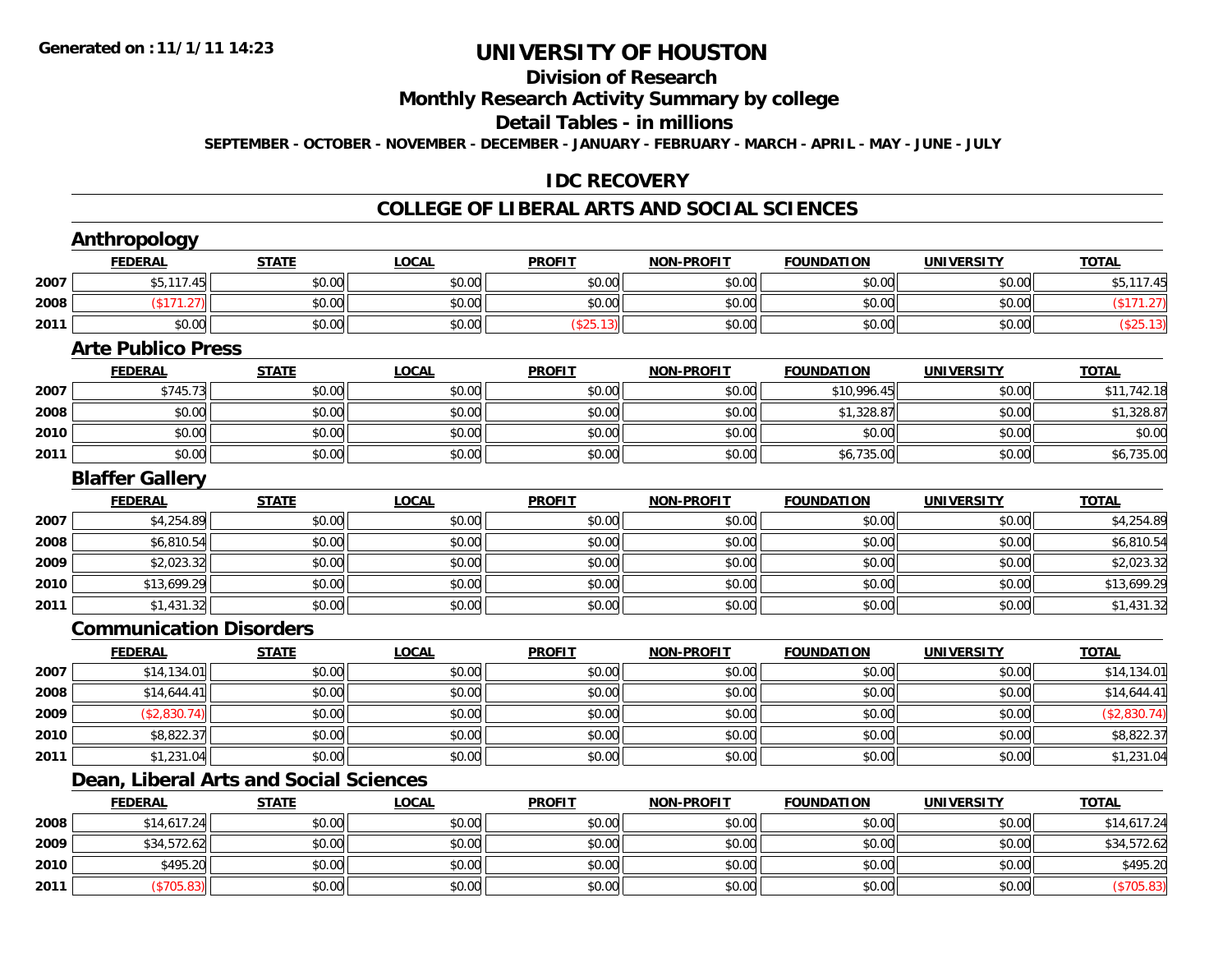# **Division of Research**

## **Monthly Research Activity Summary by college**

#### **Detail Tables - in millions**

**SEPTEMBER - OCTOBER - NOVEMBER - DECEMBER - JANUARY - FEBRUARY - MARCH - APRIL - MAY - JUNE - JULY**

### **IDC RECOVERY**

#### **COLLEGE OF LIBERAL ARTS AND SOCIAL SCIENCES**

|      | <b>Economics</b>                      |              |              |               |                   |                   |                   |              |
|------|---------------------------------------|--------------|--------------|---------------|-------------------|-------------------|-------------------|--------------|
|      | <b>FEDERAL</b>                        | <b>STATE</b> | <b>LOCAL</b> | <b>PROFIT</b> | <b>NON-PROFIT</b> | <b>FOUNDATION</b> | <b>UNIVERSITY</b> | <b>TOTAL</b> |
| 2007 | \$50,837.22                           | \$0.00       | \$0.00       | \$0.00        | \$0.00            | \$0.00            | \$0.00            | \$50,837.22  |
| 2008 | \$20,100.59                           | \$0.00       | \$0.00       | \$0.00        | \$0.00            | \$0.00            | \$0.00            | \$20,100.59  |
| 2009 | \$18,808.93                           | \$0.00       | \$0.00       | \$0.00        | \$0.00            | \$0.00            | \$0.00            | \$18,808.93  |
| 2010 | \$10,334.73                           | \$0.00       | \$0.00       | \$0.00        | \$0.00            | \$0.00            | \$0.00            | \$10,334.73  |
| 2011 | (\$651.51)                            | \$0.00       | \$0.00       | \$255.98      | \$0.00            | \$0.00            | \$0.00            | (\$395.53)   |
|      | <b>Health and Human Performance</b>   |              |              |               |                   |                   |                   |              |
|      | <b>FEDERAL</b>                        | <b>STATE</b> | <b>LOCAL</b> | <b>PROFIT</b> | <b>NON-PROFIT</b> | <b>FOUNDATION</b> | <b>UNIVERSITY</b> | <b>TOTAL</b> |
| 2007 | \$310,660.15                          | \$0.00       | \$0.00       | \$10,953.31   | \$0.00            | \$9,021.18        | \$0.00            | \$330,634.64 |
| 2008 | \$500,858.83                          | \$0.00       | \$0.00       | \$30,373.77   | \$3.11            | \$1,438.34        | \$0.00            | \$532,674.05 |
| 2009 | \$516,328.07                          | \$0.00       | \$0.00       | \$8,516.00    | \$0.00            | \$1,691.50        | \$0.00            | \$526,535.57 |
| 2010 | \$534,092.90                          | \$0.00       | \$0.00       | \$14,762.15   | \$0.00            | \$1,445.08        | \$0.00            | \$550,300.13 |
| 2011 | \$382,528.82                          | \$0.00       | \$0.00       | \$68,152.37   | \$0.00            | \$966.71          | \$0.00            | \$451,647.89 |
|      | <b>History</b>                        |              |              |               |                   |                   |                   |              |
|      | <b>FEDERAL</b>                        | <b>STATE</b> | <b>LOCAL</b> | <b>PROFIT</b> | <b>NON-PROFIT</b> | <b>FOUNDATION</b> | <b>UNIVERSITY</b> | <b>TOTAL</b> |
| 2007 | \$11,978.59                           | \$0.00       | \$0.00       | \$0.00        | \$17,727.22       | \$0.00            | \$0.00            | \$29,705.81  |
| 2008 | \$2,206.75                            | \$0.00       | \$0.00       | \$0.00        | \$2,600.44        | \$0.00            | \$0.00            | \$4,807.19   |
|      | <b>Hobby Center for Public Policy</b> |              |              |               |                   |                   |                   |              |
|      | <b>FEDERAL</b>                        | <b>STATE</b> | <b>LOCAL</b> | <b>PROFIT</b> | <b>NON-PROFIT</b> | <b>FOUNDATION</b> | <b>UNIVERSITY</b> | <b>TOTAL</b> |
| 2009 | \$7,008.61                            | \$0.00       | \$0.00       | \$0.00        | \$0.00            | \$0.00            | \$0.00            | \$7,008.61   |
| 2010 | \$4,290.73                            | \$0.00       | \$0.00       | \$0.00        | \$0.00            | \$0.00            | \$0.00            | \$4,290.73   |
| 2011 | \$4,678.73                            | \$0.00       | \$0.00       | \$0.00        | \$0.00            | \$0.00            | \$0.00            | \$4,678.73   |
|      | <b>Modern/Classical Languages</b>     |              |              |               |                   |                   |                   |              |
|      | <b>FEDERAL</b>                        | <b>STATE</b> | <b>LOCAL</b> | <b>PROFIT</b> | <b>NON-PROFIT</b> | <b>FOUNDATION</b> | <b>UNIVERSITY</b> | <b>TOTAL</b> |
| 2008 | \$7,740.82                            | \$0.00       | \$0.00       | \$0.00        | \$0.00            | \$0.00            | \$0.00            | \$7,740.82   |
| 2011 | \$48.48                               | \$0.00       | \$0.00       | \$0.00        | \$0.00            | \$0.00            | \$0.00            | \$48.48      |
|      | <b>Political Science</b>              |              |              |               |                   |                   |                   |              |
|      | <b>FEDERAL</b>                        | <b>STATE</b> | <b>LOCAL</b> | <b>PROFIT</b> | <b>NON-PROFIT</b> | <b>FOUNDATION</b> | <b>UNIVERSITY</b> | <b>TOTAL</b> |
| 2007 | \$77,854.63                           | \$0.00       | \$0.00       | (\$341.50)    | \$0.00            | \$0.00            | \$0.00            | \$77,513.13  |
| 2008 | \$1,408.20                            | \$0.00       | \$0.00       | \$0.00        | \$0.00            | \$0.00            | \$3,527.28        | \$4,935.48   |
| 2009 | \$28,496.48                           | \$0.00       | \$0.00       | \$0.00        | \$0.00            | \$0.00            | \$3,517.19        | \$32,013.67  |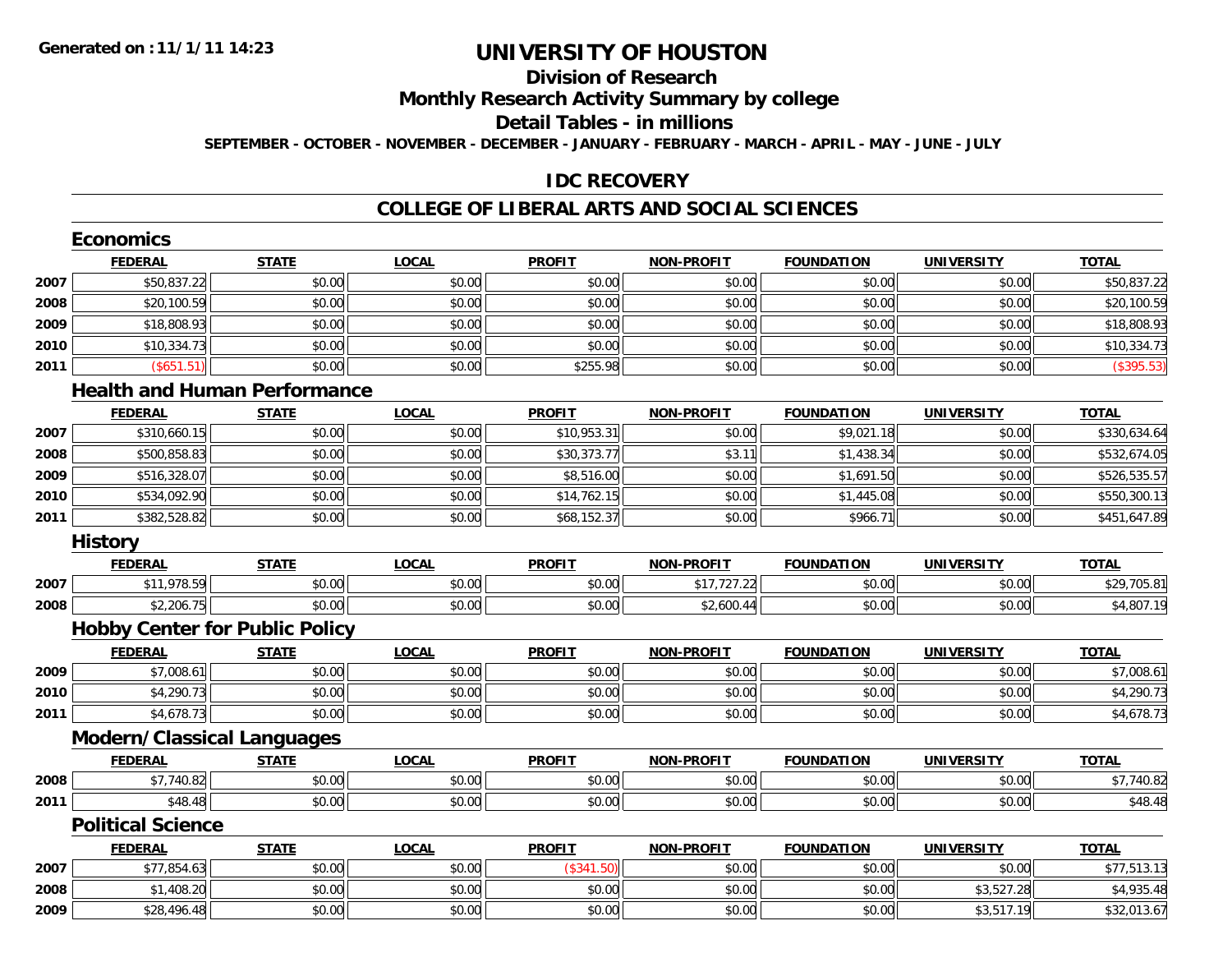## **Division of Research**

### **Monthly Research Activity Summary by college**

### **Detail Tables - in millions**

**SEPTEMBER - OCTOBER - NOVEMBER - DECEMBER - JANUARY - FEBRUARY - MARCH - APRIL - MAY - JUNE - JULY**

#### **IDC RECOVERY**

### **COLLEGE OF LIBERAL ARTS AND SOCIAL SCIENCES**

#### **Political Science**

|      | <b>FEDERAL</b>                  | CTATI        | LOCAI              | <b>PROFIT</b>          | <b>NON-PROFIT</b> | <b>FOUNDATION</b> | <b>IINTVERSITY</b> | -^-<br>IUIAL |
|------|---------------------------------|--------------|--------------------|------------------------|-------------------|-------------------|--------------------|--------------|
| 2010 | A<br>$\overline{ }$<br>, I UU - | ÷0.<br>JU.UU | $\sim$ 00<br>vv.vv | $\sim$ $\sim$<br>JU.UU | 0000<br>vv.vv     | 0000<br>- DU.UU   | $\sim$ 00<br>JU.UU | 100.         |
| 2011 |                                 |              | $\sim$ 00<br>JU.UU | JU.UU                  | 0000<br>vv.vv     | 0000<br>- DU.UU   | $\sim$ 00<br>JU.UU |              |

#### **Psychology**

|      | <b>FEDERAL</b> | <b>STATE</b> | <b>LOCAL</b> | <b>PROFIT</b> | <b>NON-PROFIT</b> | <b>FOUNDATION</b> | <b>UNIVERSITY</b> | <u>TOTAL</u>   |
|------|----------------|--------------|--------------|---------------|-------------------|-------------------|-------------------|----------------|
| 2007 | \$1,076,309.38 | \$383,162.45 | \$0.00       | \$4,603.51    | \$7,089.07        | \$0.00            | \$2,709.59        | \$1,473,874.00 |
| 2008 | \$2,021,571.51 | \$430,675.77 | \$0.00       | \$5,514.29    | \$2,501.21        | \$1,263.54        | (\$0.07)          | \$2,461,526.25 |
| 2009 | \$687,516.67   | \$224,894.97 | \$1,690.44   | \$12,015.39   | (\$2.14)          | \$3,632.19        | \$8,558.74        | \$938,306.26   |
| 2010 | \$876,204.10   | \$133,026.12 | \$0.00       | \$13,401.69   | \$2,111.59        | \$3,160.82        | \$162.29          | \$1,028,066.61 |
| 2011 | \$1,371,283.40 | \$43,320.79  | \$0.00       | \$9,423.60    | \$6,664.74        | \$26,678.33       | (\$96.70)         | \$1,457,274.16 |

#### **Sociology**

|       | <b>FEDERAL</b> | <b>STATE</b>   | <b>LOCAL</b> | <b>PROFIT</b> | <b>NON-PROFIT</b> | <b>FOUNDATION</b> | <b>UNIVERSITY</b> | <b>TOTAL</b>    |
|-------|----------------|----------------|--------------|---------------|-------------------|-------------------|-------------------|-----------------|
| 2007  | \$17.109.7     | \$0.00         | \$2,884.95   | \$0.00        | \$0.00            | \$0.00            | \$0.00            | \$19,994.66     |
| 2008  | \$23,880.05    | \$0.00         | \$2,550.71   | \$0.00        | \$0.00            | \$0.00            | \$0.00            | \$26,430.76     |
| 2009  | \$36,961.08    | \$0.00         | \$4,842.13   | \$0.00        | \$0.00            | \$0.00            | \$0.00            | \$41,803.21     |
| 2010  | \$54,359.80    | \$0.00         | \$432.67     | \$0.00        | \$1,615.28        | \$0.00            | \$0.00            | \$56,407.75     |
| 2011  | \$45,710.06    | \$0.00         | \$0.00       | \$0.00        | \$0.00            | \$0.00            | \$0.00            | \$45,710.06     |
| Total | \$8,817,151.19 | \$1,214,988.81 | \$12,400.90  | \$177,605.43  | \$40,310.52       | \$68,358.00       | \$18,378.32       | \$10,349,193.16 |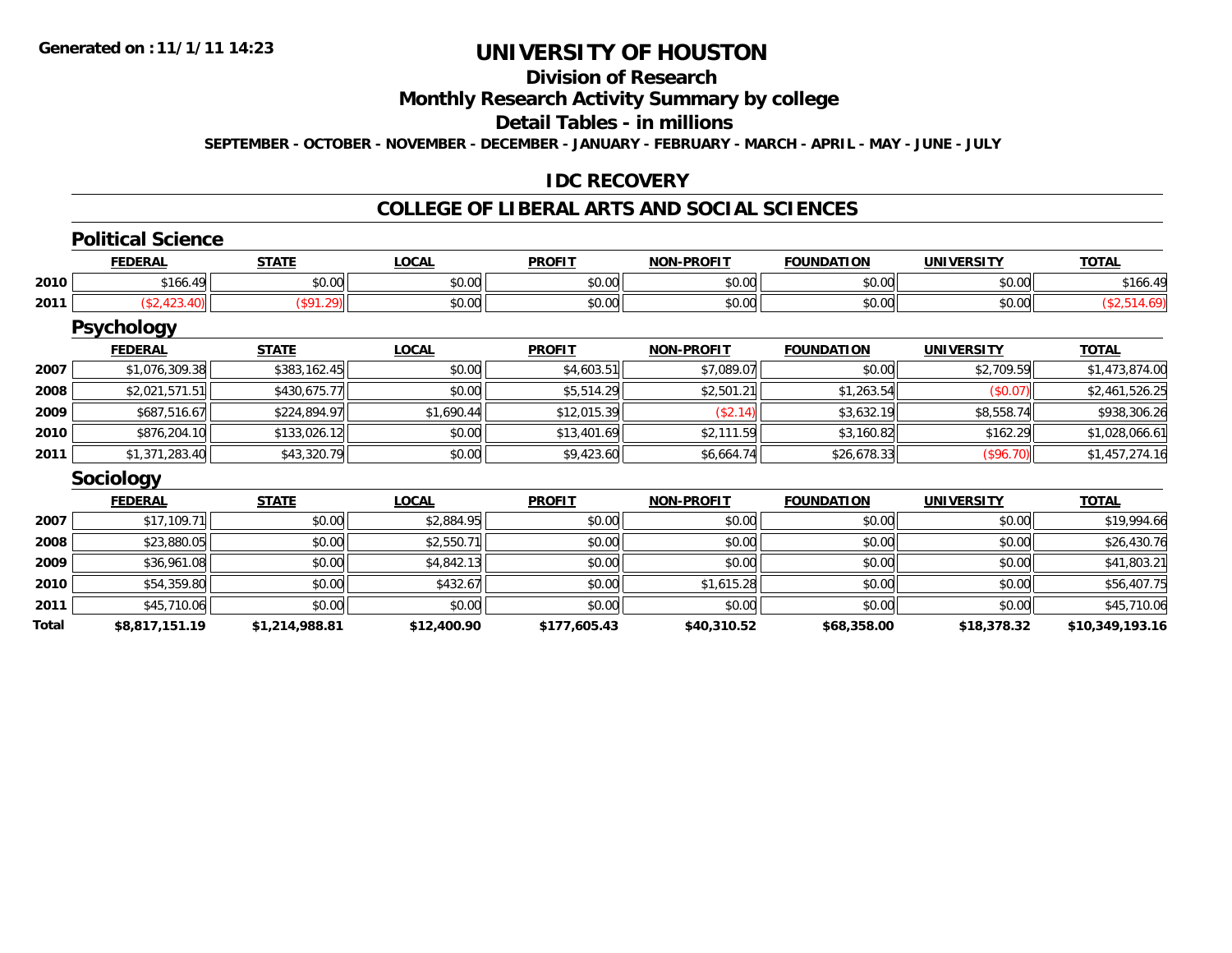**2008**

## **UNIVERSITY OF HOUSTON**

## **Division of Research**

## **Monthly Research Activity Summary by college**

### **Detail Tables - in millions**

**SEPTEMBER - OCTOBER - NOVEMBER - DECEMBER - JANUARY - FEBRUARY - MARCH - APRIL - MAY - JUNE - JULY**

#### **IDC RECOVERY**

### **COLLEGE OF NATURAL SCIENCES AND MATHEMATICS**

|      | <b>FEDERAL</b>                                         | <b>STATE</b>           | <b>LOCAL</b>           | <b>PROFIT</b> | <b>NON-PROFIT</b>           | <b>FOUNDATION</b>           | <b>UNIVERSITY</b>           | <b>TOTAL</b>           |
|------|--------------------------------------------------------|------------------------|------------------------|---------------|-----------------------------|-----------------------------|-----------------------------|------------------------|
| 2011 | \$0.00                                                 | \$0.00                 | \$0.00                 | \$4,485.34    | \$0.00                      | \$0.00                      | \$0.00                      | \$4,485.34             |
|      | <b>Biology/Biochemistry</b>                            |                        |                        |               |                             |                             |                             |                        |
|      | <b>FEDERAL</b>                                         | <b>STATE</b>           | <b>LOCAL</b>           | <b>PROFIT</b> | <b>NON-PROFIT</b>           | <b>FOUNDATION</b>           | <b>UNIVERSITY</b>           | <b>TOTAL</b>           |
| 2007 | \$1,031,271.44                                         | \$0.00                 | \$0.00                 | \$0.00        | \$7,505.31                  | (\$0.01)                    | \$0.00                      | \$1,038,776.74         |
| 2008 | \$793,614.10                                           | \$0.00                 | \$0.00                 | \$0.00        | \$5,878.31                  | \$4,271.52                  | \$0.00                      | \$803,763.93           |
| 2009 | \$644,286.38                                           | \$0.00                 | \$0.00                 | \$0.00        | \$0.00                      | \$5,594.43                  | \$0.00                      | \$649,880.81           |
| 2010 | \$1,162,690.36                                         | \$0.00                 | \$0.00                 | \$0.00        | \$22,005.97                 | \$1,346.49                  | \$0.00                      | \$1,186,042.82         |
| 2011 | \$1,244,811.77                                         | \$8,413.68             | \$0.00                 | \$0.00        | \$33,823.59                 | \$0.00                      | \$0.00                      | \$1,287,049.05         |
|      | <b>Center for Nuclear Receptors and Cell Signaling</b> |                        |                        |               |                             |                             |                             |                        |
|      | <b>FEDERAL</b>                                         | <b>STATE</b>           | <b>LOCAL</b>           | <b>PROFIT</b> | <b>NON-PROFIT</b>           | <b>FOUNDATION</b>           | <b>UNIVERSITY</b>           | <b>TOTAL</b>           |
| 2010 | \$128,848.38                                           | \$0.00                 | \$0.00                 | \$0.00        | \$0.00                      | \$0.00                      | \$0.00                      | \$128,848.38           |
| 2011 | \$217,114.52                                           | \$3,702.29             | \$0.00                 | \$2,507.81    | \$0.00                      | \$0.00                      | \$0.00                      | \$223,324.62           |
|      | <b>Chemistry</b>                                       |                        |                        |               |                             |                             |                             |                        |
|      | <b>FEDERAL</b>                                         | <b>STATE</b>           | <b>LOCAL</b>           | <b>PROFIT</b> | <b>NON-PROFIT</b>           | <b>FOUNDATION</b>           | <b>UNIVERSITY</b>           | <b>TOTAL</b>           |
| 2007 | \$611,495.43                                           | \$0.00                 | \$0.00                 | \$9,509.53    | \$5,126.03                  | \$0.00                      | \$0.00                      | \$626,130.99           |
| 2008 | \$791,943.85                                           | (\$0.02)               | \$0.00                 | \$7,267.61    | \$6,221.55                  | \$0.00                      | \$0.00                      | \$805,432.99           |
| 2009 | \$490,636.55                                           | \$0.00                 | \$0.00                 | \$21,622.28   | \$2,729.31                  | \$0.00                      | \$31,930.79                 | \$546,918.93           |
| 2010 | \$813,507.20                                           | \$0.00                 | \$0.00                 | \$36,292.46   | (\$11.01)                   | \$0.00                      | \$67,480.22                 | \$917,268.86           |
| 2011 | \$844,631.81                                           | \$7,263.56             | \$0.00                 | \$10,860.31   | \$0.00                      | \$0.00                      | \$44,829.16                 | \$907,584.84           |
|      | <b>Computer Science</b>                                |                        |                        |               |                             |                             |                             |                        |
|      | <b>FEDERAL</b>                                         | <b>STATE</b>           | <b>LOCAL</b>           | <b>PROFIT</b> | <b>NON-PROFIT</b>           | <b>FOUNDATION</b>           | <b>UNIVERSITY</b>           | <b>TOTAL</b>           |
| 2007 | \$711,029.22                                           | \$0.00                 | \$0.00                 | \$19,415.52   | \$0.00                      | \$0.00                      | \$0.00                      | \$730,444.74           |
| 2008 | \$762,476.12                                           | \$0.00                 | \$0.00                 | \$23,864.48   | \$0.00                      | \$0.00                      | (\$760.00)                  | \$785,580.60           |
| 2009 | \$911,793.74                                           | \$0.00                 | \$0.00                 | \$42,457.93   | \$0.00                      | \$0.00                      | \$0.00                      | \$954,251.67           |
| 2010 | \$1,148,932.20                                         | \$748.20               | \$0.00                 | \$14,897.15   | \$0.00                      | \$0.00                      | \$0.00                      | \$1,164,577.55         |
| 2011 | \$1,232,492.04                                         | \$3,694.52             | \$0.00                 | \$19,873.11   | \$2,409.08                  | \$0.00                      | (\$247.76)                  | \$1,258,220.98         |
|      | <b>Dean, Natural Sciences and Mathematics</b>          |                        |                        |               |                             |                             |                             |                        |
|      |                                                        |                        |                        |               |                             |                             |                             |                        |
|      | <b>FEDERAL</b><br>\$0.00                               | <b>STATE</b><br>\$0.00 | <b>LOCAL</b><br>\$0.00 | <b>PROFIT</b> | <b>NON-PROFIT</b><br>\$0.00 | <b>FOUNDATION</b><br>\$0.00 | <b>UNIVERSITY</b><br>\$0.00 | <b>TOTAL</b><br>\$0.00 |

\$0.00 \$0.00 \$0.00 \$0.00 \$0.00 \$0.00 \$0.00 \$0.00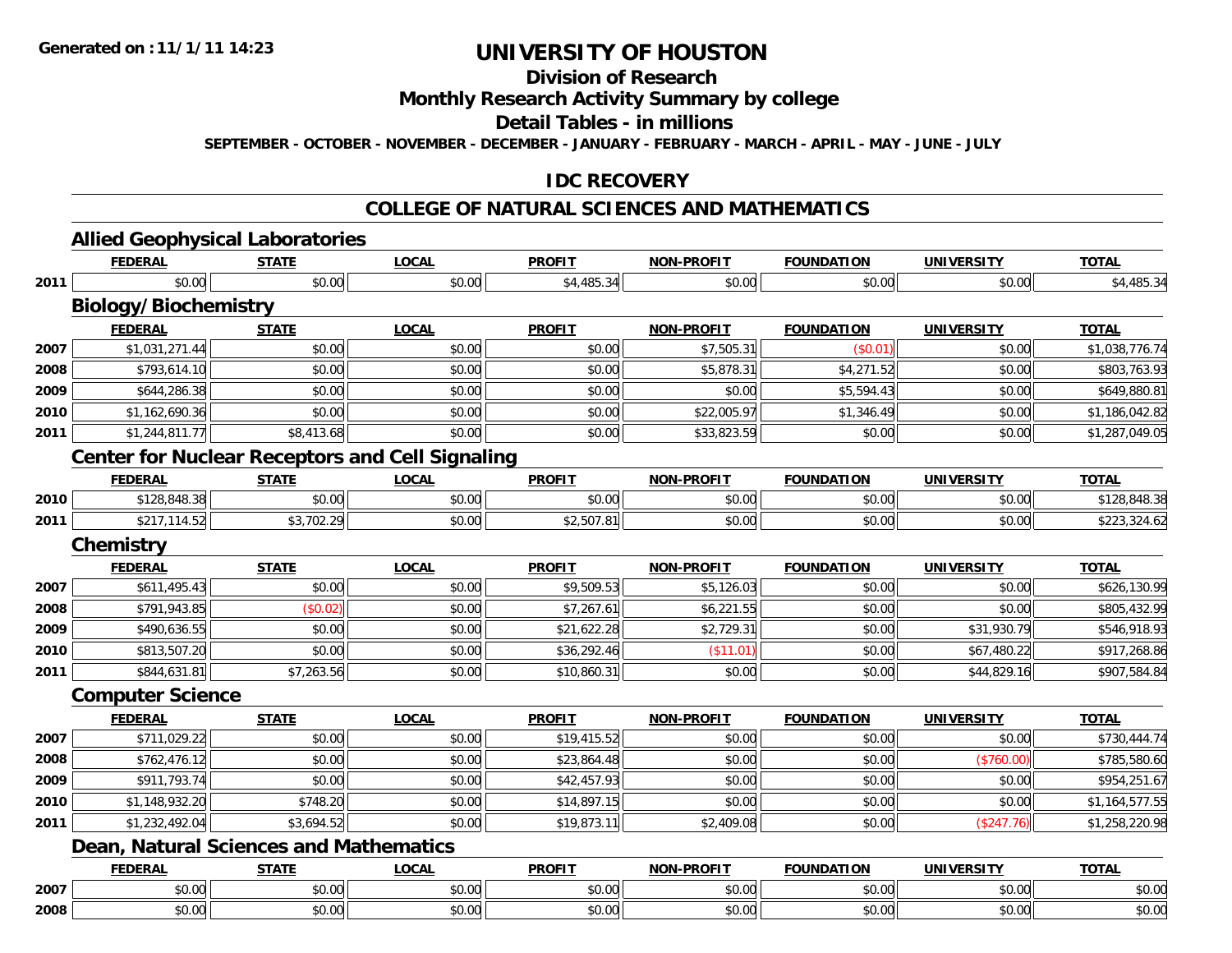## **Division of Research**

### **Monthly Research Activity Summary by college**

### **Detail Tables - in millions**

**SEPTEMBER - OCTOBER - NOVEMBER - DECEMBER - JANUARY - FEBRUARY - MARCH - APRIL - MAY - JUNE - JULY**

### **IDC RECOVERY**

#### **COLLEGE OF NATURAL SCIENCES AND MATHEMATICS**

## **Dean, Natural Sciences and Mathematics**

|      | <u>FEDERAL</u>     | <b>STATE</b> | <b>LOCAL</b> | <u>PROFIT</u> | <u>NON-PROFIT</u> | <u>FOUNDATION</u> | <u>UNIVERSITY</u> | <u>TOTAL</u> |
|------|--------------------|--------------|--------------|---------------|-------------------|-------------------|-------------------|--------------|
| 2009 | \$0.00             | \$0.00       | \$0.00       | \$0.00        | \$0.00            | \$0.00            | \$0.00            | \$0.00       |
| 2010 | \$0.00             | \$0.00       | \$0.00       | \$0.00        | \$0.00            | \$0.00            | \$0.00            | \$0.00       |
| 2011 | \$0.00             | \$0.00       | \$0.00       | \$0.00        | \$0.00            | \$0.00            | \$0.00            | \$0.00       |
|      | <b>Geosciences</b> |              |              |               |                   |                   |                   |              |
|      | <b>FEDERAL</b>     | <b>STATE</b> | <b>LOCAL</b> | <b>PROFIT</b> | <b>NON-PROFIT</b> | <b>FOUNDATION</b> | <b>UNIVERSITY</b> | <b>TOTAL</b> |
| 2007 | \$307,701.60       | \$22,009.79  | \$0.00       | \$97,076.53   | \$27,053.55       | \$0.00            | \$4,665.53        | \$458,507.00 |
| 2008 | \$348,824.88       | \$25,298.92  | \$0.00       | \$95,713.99   | \$13,169.28       | \$0.00            | \$2,120.63        | \$485,127.70 |
| 2009 | \$289,330.66       | \$30,266.12  | \$0.00       | \$176,649.88  | \$83,982.74       | \$0.00            | \$0.00            | \$580,229.40 |
| 2010 | \$295,318.79       | \$33,537.21  | \$0.00       | \$340,213.67  | \$31,873.71       | \$0.00            | \$0.00            | \$700,943.38 |
| 2011 | \$410,627.63       | \$117,098.90 | \$0.00       | \$241,959.94  | \$35,324.49       | \$0.00            | \$0.00            | \$805,010.96 |
|      | <b>Mathematics</b> |              |              |               |                   |                   |                   |              |
|      | <b>FEDERAL</b>     | <b>STATE</b> | <b>LOCAL</b> | <b>PROFIT</b> | <b>NON-PROFIT</b> | <b>FOUNDATION</b> | <b>UNIVERSITY</b> | <b>TOTAL</b> |
| 2007 | \$342,069.58       | \$4,131.29   | \$0.00       | \$1,783.21    | \$575.85          | \$0.00            | \$0.00            | \$348,559.92 |
| 2008 | \$292,856.57       | \$3,115.79   | \$0.00       | \$3,476.58    | \$3,543.01        | \$0.00            | \$0.00            | \$302,991.95 |
| 2009 | \$221,485.74       | \$0.00       | \$0.00       | \$2,230.59    | \$0.00            | \$0.00            | \$0.00            | \$223,716.33 |
| 2010 | \$369,921.15       | \$0.00       | \$0.00       | \$30,143.48   | \$0.00            | \$0.00            | \$0.00            | \$400,064.63 |
| 2011 | \$294,429.85       | \$12,869.57  | \$0.00       | \$35,808.56   | \$30,824.64       | \$0.00            | \$0.00            | \$373,932.62 |
|      | <b>Physics</b>     |              |              |               |                   |                   |                   |              |
|      | <b>FEDERAL</b>     | <b>STATE</b> | <b>LOCAL</b> | <b>PROFIT</b> | <b>NON-PROFIT</b> | <b>FOUNDATION</b> | <b>UNIVERSITY</b> | <b>TOTAL</b> |

|       | 1 LVLMAL        | 5171E        | <u>LULAL</u> | <u>ENVLLI</u>  | <b>IVITERVILLE</b> | ייט ווערוסט | <b>UNIVERSITI</b> | 10172           |
|-------|-----------------|--------------|--------------|----------------|--------------------|-------------|-------------------|-----------------|
| 2007  | \$633,230.37    | \$0.00       | \$0.00       | \$186,826.52   | \$11,820.83        | \$0.00      | \$0.00            | \$831,877.73    |
| 2008  | \$428,464.67    | \$0.00       | \$0.00       | \$100,412.45   | \$27,689.66        | \$0.00      | \$0.00            | \$556,566.78    |
| 2009  | \$297,557.60    | \$0.00       | \$0.00       | \$166,930.46   | \$14,780.14        | \$0.00      | \$0.00            | \$479,268.20    |
| 2010  | \$503,175.12    | \$0.00       | \$0.00       | \$223,055.53   | \$5,268.29         | \$0.00      | \$0.00            | \$731,498.94    |
| 2011  | \$681,439.52    | \$0.00       | \$0.00       | \$200,584.46   | \$398.10           | \$0.00      | \$0.00            | \$882,422.08    |
| Total | \$19,258,008.85 | \$272,149.81 | \$0.00       | \$2,115,919.36 | \$371,992.43       | \$11,212.43 | \$150,018.57      | \$22,179,301.46 |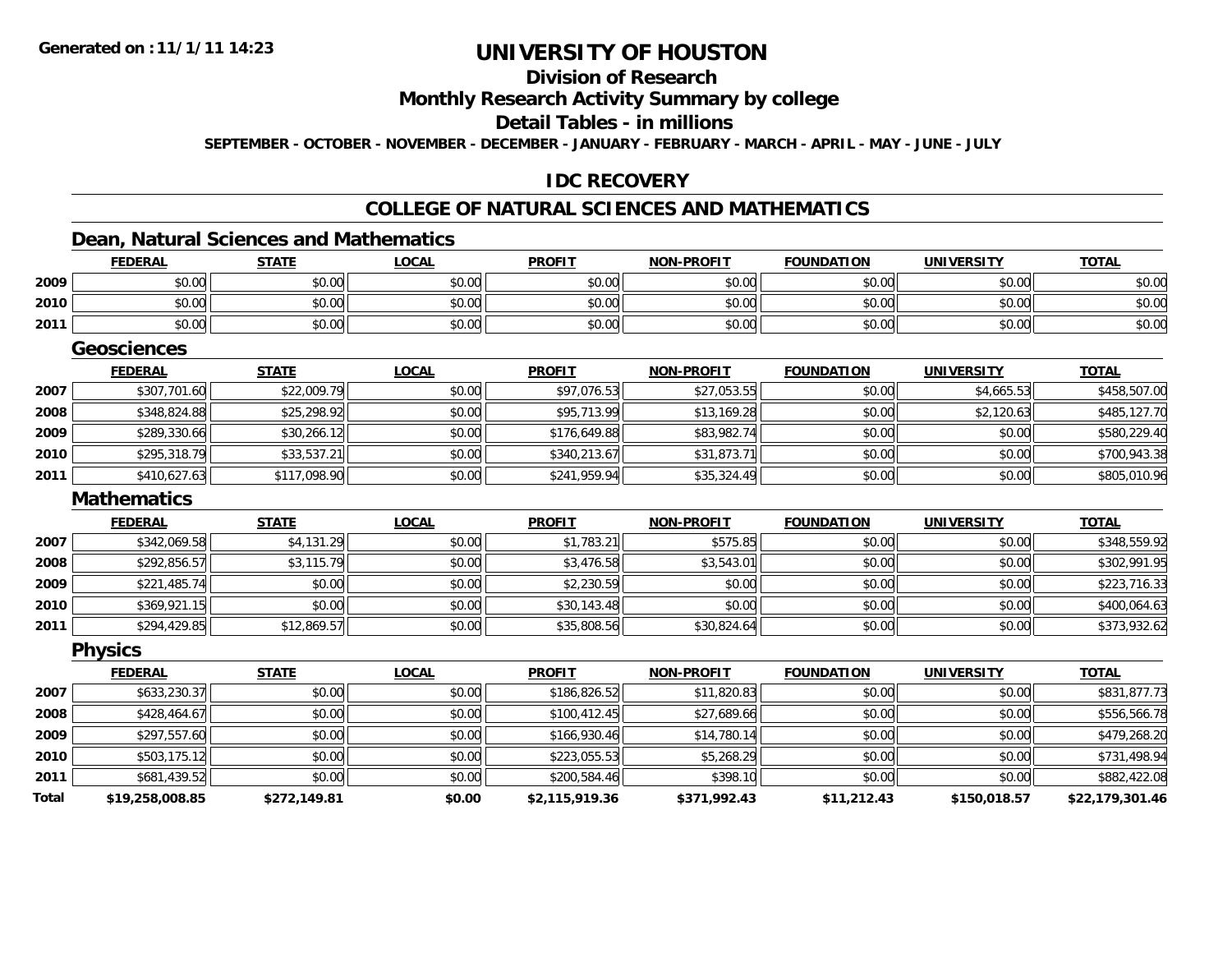### **Division of Research**

**Monthly Research Activity Summary by college**

#### **Detail Tables - in millions**

**SEPTEMBER - OCTOBER - NOVEMBER - DECEMBER - JANUARY - FEBRUARY - MARCH - APRIL - MAY - JUNE - JULY**

#### **IDC RECOVERY**

#### **COLLEGE OF OPTOMETRY**

## **Optometry, Community**

|       | - - -          |              |              |               |                   |                   |                   |                |
|-------|----------------|--------------|--------------|---------------|-------------------|-------------------|-------------------|----------------|
|       | <b>FEDERAL</b> | <b>STATE</b> | <b>LOCAL</b> | <b>PROFIT</b> | <b>NON-PROFIT</b> | <b>FOUNDATION</b> | <b>UNIVERSITY</b> | <b>TOTAL</b>   |
| 2007  | \$1,036,959.43 | (\$262.36)   | \$0.00       | \$58,407.72   | \$2,388.45        | (\$6,417.38)      | \$19,186.50       | \$1,110,262.36 |
| 2008  | \$946,698.18   | \$10.25      | \$0.00       | \$51,963.21   | \$351.65          | \$0.00            | \$32,560.63       | \$1,031,583.92 |
| 2009  | \$904,475.97   | \$2,336.66   | \$0.00       | \$34,560.30   | \$0.00            | \$0.00            | \$40,450.76       | \$981,823.69   |
| 2010  | \$1,105,423.83 | \$1,421.14   | \$0.00       | \$98,210.06   | \$0.00            | \$0.00            | \$21,689.86       | \$1,226,744.89 |
| 2011  | \$1,053,386.36 | \$0.00       | \$0.00       | \$53,684.06   | \$0.00            | \$0.00            | \$21,864.57       | \$1,128,934.99 |
| Total | \$5,046,943.77 | \$3,505.69   | \$0.00       | \$296,825.35  | \$2,740.10        | ( \$6,417.38)     | \$135,752.32      | \$5,479,349.85 |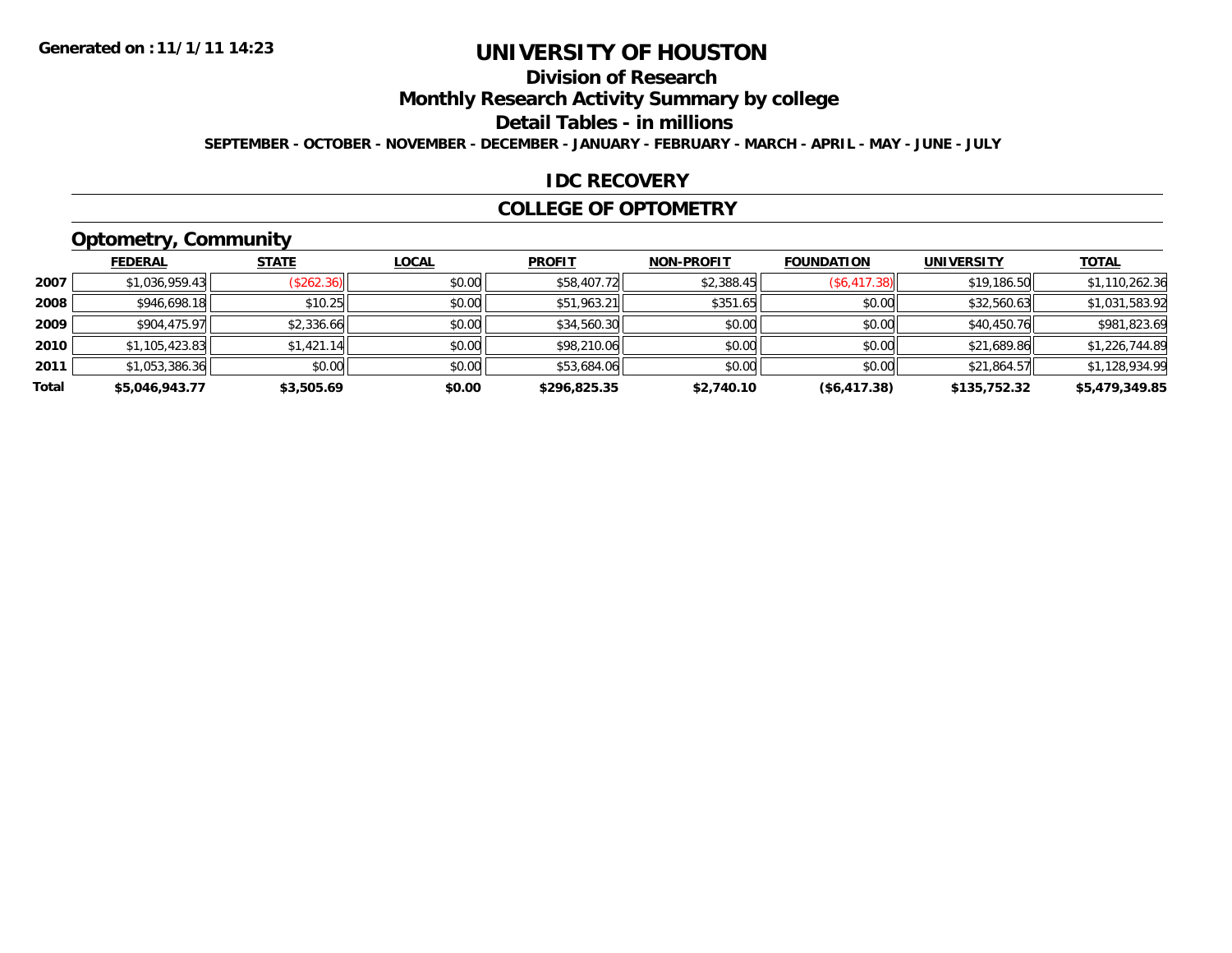## **Division of Research**

### **Monthly Research Activity Summary by college**

### **Detail Tables - in millions**

**SEPTEMBER - OCTOBER - NOVEMBER - DECEMBER - JANUARY - FEBRUARY - MARCH - APRIL - MAY - JUNE - JULY**

#### **IDC RECOVERY**

#### **COLLEGE OF PHARMACY**

#### **Clinical Sciences and Administration**

|      | <b>FEDERAL</b> | <b>STATE</b> | <b>LOCAL</b> | <b>PROFIT</b> | <b>NON-PROFIT</b> | <b>FOUNDATION</b> | <b>UNIVERSITY</b> | <b>TOTAL</b> |
|------|----------------|--------------|--------------|---------------|-------------------|-------------------|-------------------|--------------|
| 2007 | \$136,526.48   | \$0.00       | \$0.00       | \$36,313.71   | \$0.00            | \$119.86          | \$0.00            | \$172,960.05 |
| 2008 | \$36,517.32    | \$0.00       | \$0.00       | \$57,574.08   | \$0.00            | \$957.13          | \$0.00            | \$95,048.53  |
| 2009 | \$53,550.62    | \$0.00       | \$0.00       | \$74,066.90   | \$6,370.01        | \$105.38          | \$72.18           | \$134,165.09 |
| 2010 | \$32,641.39    | \$0.00       | \$0.00       | \$59,944.07   | \$13,444.31       | \$0.00            | \$212.43          | \$106,242.20 |
| 2011 | \$49,106.13    | \$0.00       | \$0.00       | \$64,259.38   | \$19,828.51       | \$0.00            | \$4.97            | \$133,198.99 |

### **Pharmacological and Pharmaceutical Sciences**

|       | <b>FEDERAL</b> | <b>STATE</b> | <b>LOCAL</b> | <b>PROFIT</b> | <b>NON-PROFIT</b> | <b>FOUNDATION</b> | <b>UNIVERSITY</b> | <b>TOTAL</b>   |
|-------|----------------|--------------|--------------|---------------|-------------------|-------------------|-------------------|----------------|
| 2007  | \$339,680.10   | \$0.00       | \$0.00       | \$16,579.18   | \$10,764.46       | \$0.00            | \$0.00            | \$367,023.74   |
| 2008  | \$535,642.95   | \$0.00       | \$0.00       | \$20,502.38   | \$4,171.89        | \$0.00            | \$0.00            | \$560,317.22   |
| 2009  | \$421,652.25   | \$0.00       | \$0.00       | \$11,830.91   | \$10,018.68       | \$613.33          | \$0.00            | \$444,115.17   |
| 2010  | \$765,091.17   | \$0.00       | \$0.00       | \$998.82      | \$11,521.65       | \$1,753.74        | \$0.00            | \$779,365.38   |
| 2011  | \$859,701.80   | \$0.00       | \$0.00       | \$0.00        | \$13,776.00       | \$0.00            | \$0.00            | \$873,477.80   |
| Total | \$3,230,110.21 | \$0.00       | \$0.00       | \$342,069.43  | \$89,895.51       | \$3,549.44        | \$289.58          | \$3,665,914.17 |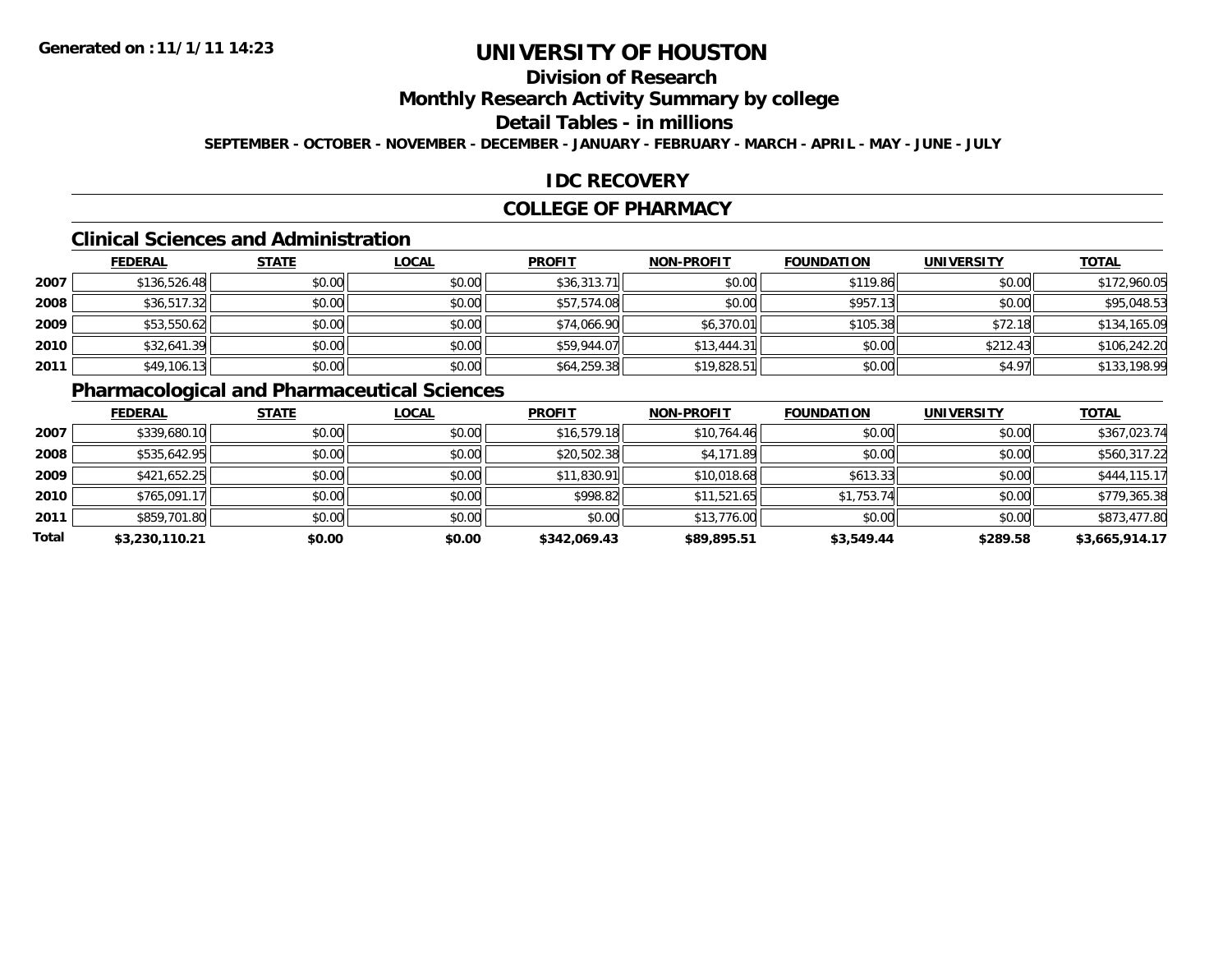## **Division of Research**

#### **Monthly Research Activity Summary by college**

#### **Detail Tables - in millions**

**SEPTEMBER - OCTOBER - NOVEMBER - DECEMBER - JANUARY - FEBRUARY - MARCH - APRIL - MAY - JUNE - JULY**

#### **IDC RECOVERY**

#### **COLLEGE OF TECHNOLOGY**

## **Center for Technology Literacy**

|      | <b>FEDERAL</b>              | STATI         | LOCAI              | <b>PROFIT</b> | <b>NON-PROFIT</b> | <b>TION</b><br><b>FOUNDAT</b> | <b>UNIVERSITY</b> | <b>TOTAL</b> |
|------|-----------------------------|---------------|--------------------|---------------|-------------------|-------------------------------|-------------------|--------------|
| 2010 | A / A F<br>ъo.              | ሖጣ<br>DU.UU   | $\sim$ 00<br>vu.vu | 0.00<br>JU.UU | \$0.00            | 0000<br>,u.uu                 | \$0.00            | A/AF         |
| 2011 | 041<br>- -<br>164ء<br>ے ں ا | 0000<br>₽U.UU | 0.00<br>JU.UU      | 0.00<br>JU.UU | \$0.00            | $+ - - -$<br>,u.uu            | \$0.00            | Уb           |

<u> 1989 - Andrea Station Barbara, amerikan bahasa perang perang perang perang perang perang perang perang perang</u>

### **Dean, Technology**

|      | <b>FEDERAL</b> | <b>STATE</b> | <b>LOCAL</b> | <b>PROFIT</b> | <b>NON-PROFIT</b> | <b>FOUNDATION</b> | <b>UNIVERSITY</b> | <b>TOTAL</b> |
|------|----------------|--------------|--------------|---------------|-------------------|-------------------|-------------------|--------------|
| 2007 | \$53,902.50    | $($ \$64.00) | \$0.00       | \$0.00        | \$0.00            | \$0.00            | \$0.00            | \$53,838.50  |
| 2008 | \$131,718.20   | \$0.00       | \$0.00       | \$0.00        | \$0.00            | \$0.00            | \$0.00            | \$131,718.20 |
| 2009 | \$132,991.72   | \$0.00       | \$0.00       | \$0.00        | \$0.00            | \$0.00            | \$0.00            | \$132,991.72 |
| 2010 | \$73,946.52    | \$0.00       | \$0.00       | \$0.00        | \$0.00            | \$0.00            | \$0.00            | \$73,946.52  |
| 2011 | \$69,848.64    | \$0.00       | \$0.00       | \$0.00        | \$0.00            | \$0.00            | \$0.00            | \$69,848.64  |

# **Engineering Technology**

|      | <b>FEDERAL</b> | <b>STATE</b> | <b>LOCAL</b> | <b>PROFIT</b> | <b>NON-PROFIT</b> | <b>FOUNDATION</b> | <b>UNIVERSITY</b> | <b>TOTAL</b> |
|------|----------------|--------------|--------------|---------------|-------------------|-------------------|-------------------|--------------|
| 2007 | \$142,585.86   | \$0.00       | \$0.00       | \$1,793.34    | \$0.00            | \$0.00            | \$1,621.25        | \$146,000.45 |
| 2008 | \$121,551.42   | \$0.00       | \$0.00       | \$802.68      | \$0.00            | \$0.00            | \$504.64          | \$122,858.74 |
| 2009 | \$57,181.55    | \$0.00       | \$0.00       | \$410.86      | \$2,361.19        | \$0.00            | \$3,315.67        | \$63,269.27  |
| 2010 | \$65,591.86    | \$0.00       | \$0.00       | \$810.82      | \$0.00            | \$15,253.60       | \$38.22           | \$81,694.50  |
| 2011 | \$116,461.51   | \$0.00       | \$0.00       | (\$0.19)      | \$0.00            | \$8,326.02        | \$0.00            | \$124,787.34 |

#### **Human Development and Consumer Science**

|      | <b>FEDERAL</b> | <b>STATE</b> | <b>LOCAL</b> | <b>PROFIT</b> | <b>NON-PROFIT</b> | <b>FOUNDATION</b> | <b>UNIVERSITY</b> | <b>TOTAL</b> |
|------|----------------|--------------|--------------|---------------|-------------------|-------------------|-------------------|--------------|
| 2007 | \$11,830.29    | \$609.47     | \$0.00       | \$526.62      | \$0.00            | \$0.00            | \$0.00            | \$12,966.38  |
| 2008 | \$5,802.42     | \$4,668.39   | \$0.00       | \$295.97      | \$0.00            | \$0.00            | \$0.00            | \$10,766.78  |
| 2009 | \$16,560.27    | \$0.00       | \$0.00       | \$394.12      | \$0.00            | \$0.00            | \$0.00            | \$16,954.39  |
| 2010 | \$1,526.55     | \$0.00       | \$0.00       | \$3,278.60    | \$0.00            | \$0.00            | \$0.00            | \$4,805.15   |
| 2011 | \$213.79       | \$0.00       | \$0.00       | \$689.82      | \$0.00            | \$0.00            | \$0.00            | \$903.61     |

### **Information & Logistics Technology**

|      | <b>FEDERAL</b> | <b>STATE</b>           | <b>LOCAL</b> | <b>PROFIT</b> | <b>NON-PROFIT</b> | <b>FOUNDATION</b> | <b>UNIVERSITY</b> | <b>TOTAL</b>  |
|------|----------------|------------------------|--------------|---------------|-------------------|-------------------|-------------------|---------------|
| 2007 | \$16,718.40    | $($ \$0.45) $^{\circ}$ | \$0.00       | \$0.00        | \$0.00            | \$0.00            | \$0.00            | \$16,717.95   |
| 2008 | \$7,415.54     | (\$40.99)              | \$0.00       | \$0.00        | \$0.00            | \$0.00            | \$0.00            | \$7,374.55    |
| 2009 | \$23,960.95    | \$0.00                 | \$0.00       | \$0.00        | \$0.00            | \$0.00            | \$0.00            | \$23,960.95   |
| 2010 | \$1,978.67     | \$0.00                 | \$0.00       | \$0.00        | \$0.00            | \$0.00            | \$0.00            | \$1,978.67    |
| 2011 | \$114.66       | \$0.00                 | \$0.00       | \$0.00        | \$0.00            | \$0.00            | \$0.00            | $($ \$114.66) |

<u> 1980 - Johann Barbara, martxa alemaniar amerikan basar da a</u>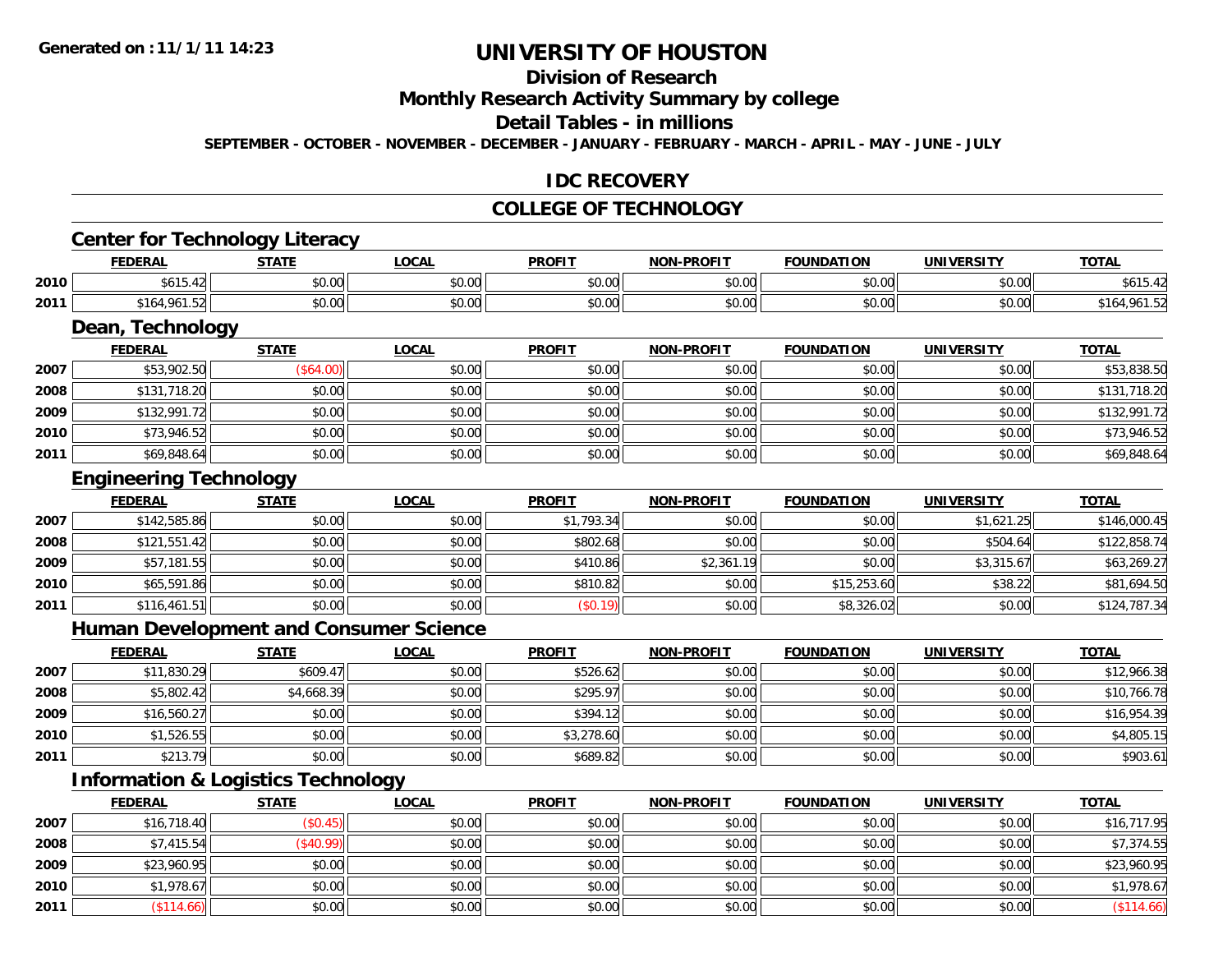## **Division of Research**

### **Monthly Research Activity Summary by college**

### **Detail Tables - in millions**

**SEPTEMBER - OCTOBER - NOVEMBER - DECEMBER - JANUARY - FEBRUARY - MARCH - APRIL - MAY - JUNE - JULY**

#### **IDC RECOVERY**

#### **COLLEGE OF TECHNOLOGY**

### **Texas Manufacturing Assistance Center**

|       | <b>FEDERAL</b> | <b>STATE</b> | <b>LOCAL</b> | <b>PROFIT</b> | <b>NON-PROFIT</b> | <b>FOUNDATION</b> | <b>UNIVERSITY</b> | <b>TOTAL</b>   |
|-------|----------------|--------------|--------------|---------------|-------------------|-------------------|-------------------|----------------|
| 2008  | \$0.00         | \$0.00       | \$0.00       | \$0.00        | \$0.00            | \$0.00            | \$0.00            | \$0.00         |
| 2009  | \$0.00         | \$0.00       | \$0.00       | \$0.00        | \$0.00            | \$0.00            | \$0.00            | \$0.00         |
| 2010  | \$0.00         | \$0.00       | \$0.00       | \$0.00        | \$0.00            | \$0.00            | \$0.00            | \$0.00         |
| 2011  | \$0.00         | \$0.00       | \$0.00       | \$0.00        | \$0.00            | \$0.00            | \$0.00            | \$0.00         |
| Total | \$1,217,248.93 | \$5,172.42   | \$0.00       | \$9,002.64    | \$2,361.19        | \$23,579.62       | \$5,479.78        | \$1,262,844.58 |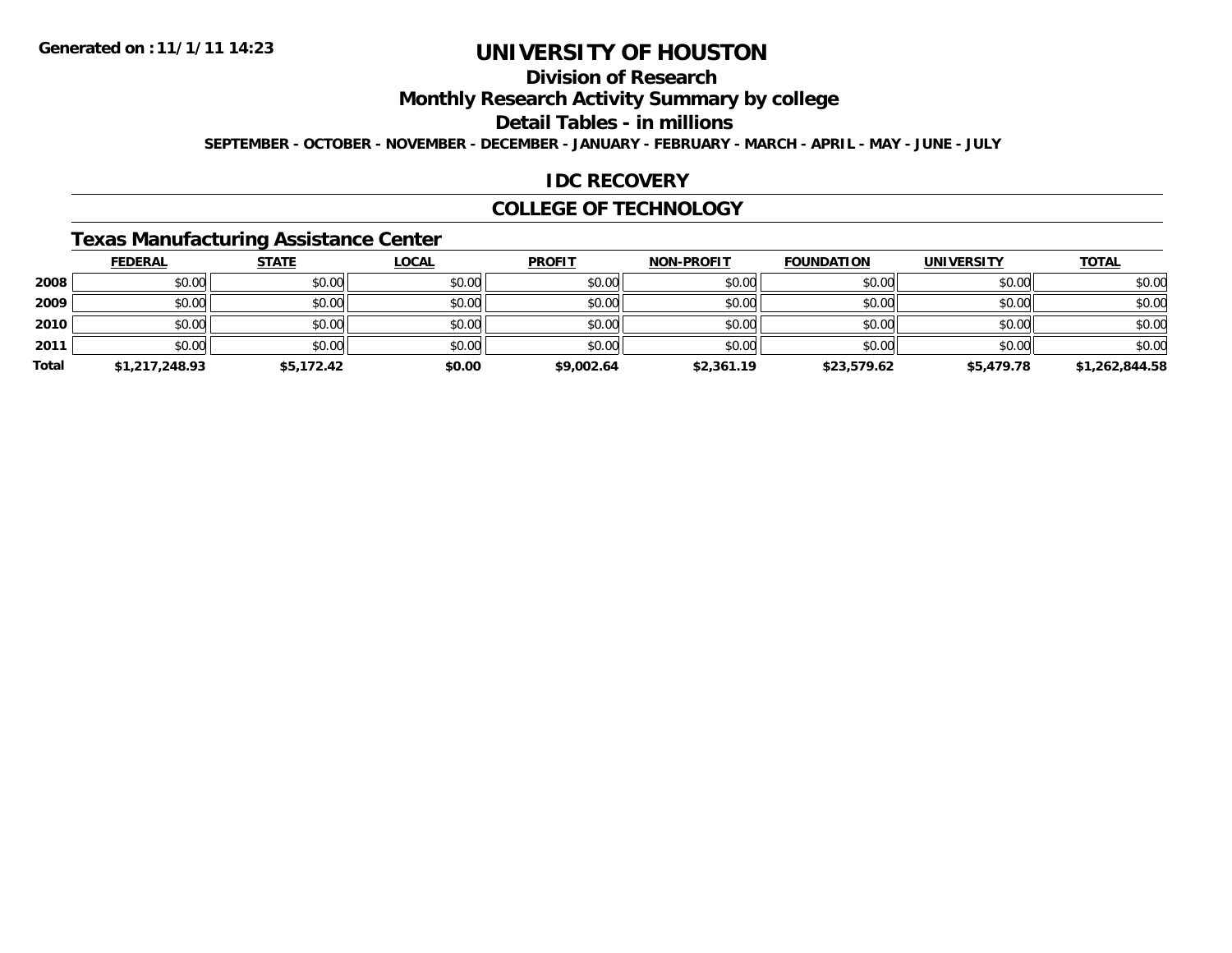## **Division of Research**

### **Monthly Research Activity Summary by college**

#### **Detail Tables - in millions**

**SEPTEMBER - OCTOBER - NOVEMBER - DECEMBER - JANUARY - FEBRUARY - MARCH - APRIL - MAY - JUNE - JULY**

#### **IDC RECOVERY**

#### **CULLEN COLLEGE OF ENGINEERING**

### **Biomedical Engineering**

|      | <b>FEDERAL</b> | <b>STATE</b> | <b>LOCAL</b> | <b>PROFIT</b> | <b>NON-PROFIT</b> | <b>FOUNDATION</b> | <b>UNIVERSITY</b> | <b>TOTAL</b> |
|------|----------------|--------------|--------------|---------------|-------------------|-------------------|-------------------|--------------|
| 2007 | \$0.00         | \$0.00       | \$0.00       | \$0.00        | \$0.00            | \$8,840.83        | \$0.00            | \$8,840.83   |
| 2008 | \$24,040.37    | \$0.00       | \$0.00       | \$0.00        | \$0.00            | \$19,158.80       | \$0.00            | \$43,199.17  |
| 2009 | \$25,281.52    | \$0.00       | \$0.00       | \$0.00        | \$0.00            | \$544.78          | \$0.00            | \$25,826.30  |
| 2010 | \$87,268.89    | \$0.00       | \$0.00       | \$0.00        | \$0.00            | (\$26.35)         | \$0.00            | \$87,242.54  |
| 2011 | \$72,568.98    | \$0.00       | \$0.00       | \$0.00        | \$0.00            | \$0.00            | \$0.00            | \$72,568.98  |

### **Chemical Engineering**

|      | <b>FEDERAL</b> | <b>STATE</b>   | <b>LOCAL</b> | <b>PROFIT</b> | <b>NON-PROFIT</b> | <b>FOUNDATION</b> | <b>UNIVERSITY</b> | <b>TOTAL</b>   |
|------|----------------|----------------|--------------|---------------|-------------------|-------------------|-------------------|----------------|
| 2007 | \$477,157.91   | \$448.81       | \$94,353.69  | \$7,433.27    | \$0.00            | \$6.95            | \$0.00            | \$579,400.63   |
| 2008 | \$567,275.04   | \$61,510.94    | \$35,479.82  | \$121,656.36  | \$0.00            | \$1,252.28        | \$0.00            | \$787,174.44   |
| 2009 | \$520.121.95   | \$578,697.76   | \$7.899.17   | \$169,707.19  | \$0.00            | \$2,970.42        | \$1.397.97        | \$1,280,794.45 |
| 2010 | \$857,219.84   | (\$2,840.56)   | \$4,438.25   | \$73,372.98   | \$0.00            | \$2,077.81        | \$41,346.98       | \$975,615.30   |
| 2011 | \$823,159.86   | (\$349,628.10) | \$1,411.18   | \$201,049.92  | \$0.00            | (\$219.31)        | \$41,719.29       | \$717,492.84   |

### **Civil Engineering**

|      | <u>FEDERAL</u> | <b>STATE</b> | <b>LOCAL</b> | <b>PROFIT</b> | <b>NON-PROFIT</b> | <b>FOUNDATION</b> | <b>UNIVERSITY</b> | <b>TOTAL</b> |
|------|----------------|--------------|--------------|---------------|-------------------|-------------------|-------------------|--------------|
| 2007 | \$125,002.12   | \$50,967.92  | \$2,679.36   | \$6,487.42    | (\$3,711.25)      | \$0.00            | \$0.00            | \$181,425.57 |
| 2008 | \$173,373.05   | \$30,687.62  | \$13,590.75  | \$6,820.46    | \$20,635.35       | \$0.00            | \$0.00            | \$245,107.23 |
| 2009 | \$185,490.86   | \$28,413.76  | \$19,283.19  | \$226.46      | \$13,867.39       | \$0.00            | \$0.00            | \$247,281.66 |
| 2010 | \$183,587.38   | \$35,178.02  | \$21,947.02  | \$25,244.28   | \$11,746.75       | \$0.00            | \$243.94          | \$277,947.39 |
| 2011 | \$347,201.05   | \$25,314.17  | \$3,225.81   | \$60,573.36   | \$24,865.63       | \$0.00            | \$5,260.31        | \$466,440.33 |

#### **Composites Engineering and Applications Center**

|      | <b>CENEDA</b><br>- JEN. | <b>STATE</b>   | <b>OCAI</b>   | <b>PROFIT</b>          | NON-PROFIT    | ΓΤΩΝ<br><b>FAUNIDAT</b><br>IN | UNIV   | <b>TOTAL</b>   |
|------|-------------------------|----------------|---------------|------------------------|---------------|-------------------------------|--------|----------------|
| 2010 | 0.001<br>וטט.           | ሶስ ሰሰ<br>DU.UU | 0.00<br>PO.OO | 0.00<br>۰, ب           | 0000<br>PO.OO | 0000<br>u.uu                  | \$0.00 | nn nn<br>JU.UC |
| 2011 | $\sim$ 00<br>vv.vv      | ሶስ ሰሰ<br>JU.UU | 0.00<br>JU.UU | $\sim$ $\sim$<br>JU.UU | 0000<br>JU.UU | 0000<br>ט.טע                  | \$0.00 | n or<br>JU.UG  |

#### **Dean, Engineering**

|      | <b>FEDERAI</b>   | <b>STATF</b>                     | LOCAI              | <b>PROFIT</b> | <b>NON-PROFIT</b> | <b>FOUNDATION</b> | <b>UNIVERSITY</b> | <b>TOTA</b>          |
|------|------------------|----------------------------------|--------------------|---------------|-------------------|-------------------|-------------------|----------------------|
| 2010 | $\sim$<br>$\sim$ | $\sim$<br>$\sim$ $\sim$<br>JU.UU | $\sim$ 00<br>vv.vv | \$0.00        | \$0.00            | 0000<br>JU.UU     | nn nn<br>pu.uu    | 07000<br>. +,8/3.01" |
| 2011 | 10.43            | ÷0.<br>--<br>vu.uu               | 0000<br>JU.UU      | \$0.00        | \$0.00            | 0000<br>JU.UU     | to ooli<br>DU.UG  | 1 V                  |

#### **Electrical & Computer Engineering**

|      | <b>FEDERAL</b> | CTATE                            | <b>OCAI</b>  | <b>PROFIT</b>   | <b>NON-PROFIT</b>                       | <b>FOUNDATION</b>          | <b>IINITVEDCTTV</b><br>----                        | <b>TOTAL</b>                                |
|------|----------------|----------------------------------|--------------|-----------------|-----------------------------------------|----------------------------|----------------------------------------------------|---------------------------------------------|
| 2007 | \$709.590.52   | <b>420 700 84</b><br>$\sim$<br>. | 0000<br>U.UL | $ -$<br>$\cdot$ | $\sim$ 0.0<br>0 <sub>1</sub><br>JUJZ.OH | $*$ $\cap$ $\cap$<br>JU.UU | $\sim$ $\sim$<br>$. \nightharpoonup$<br>. .<br>GL. | $*781.$<br>$\overline{\phantom{a}}$<br>27.V |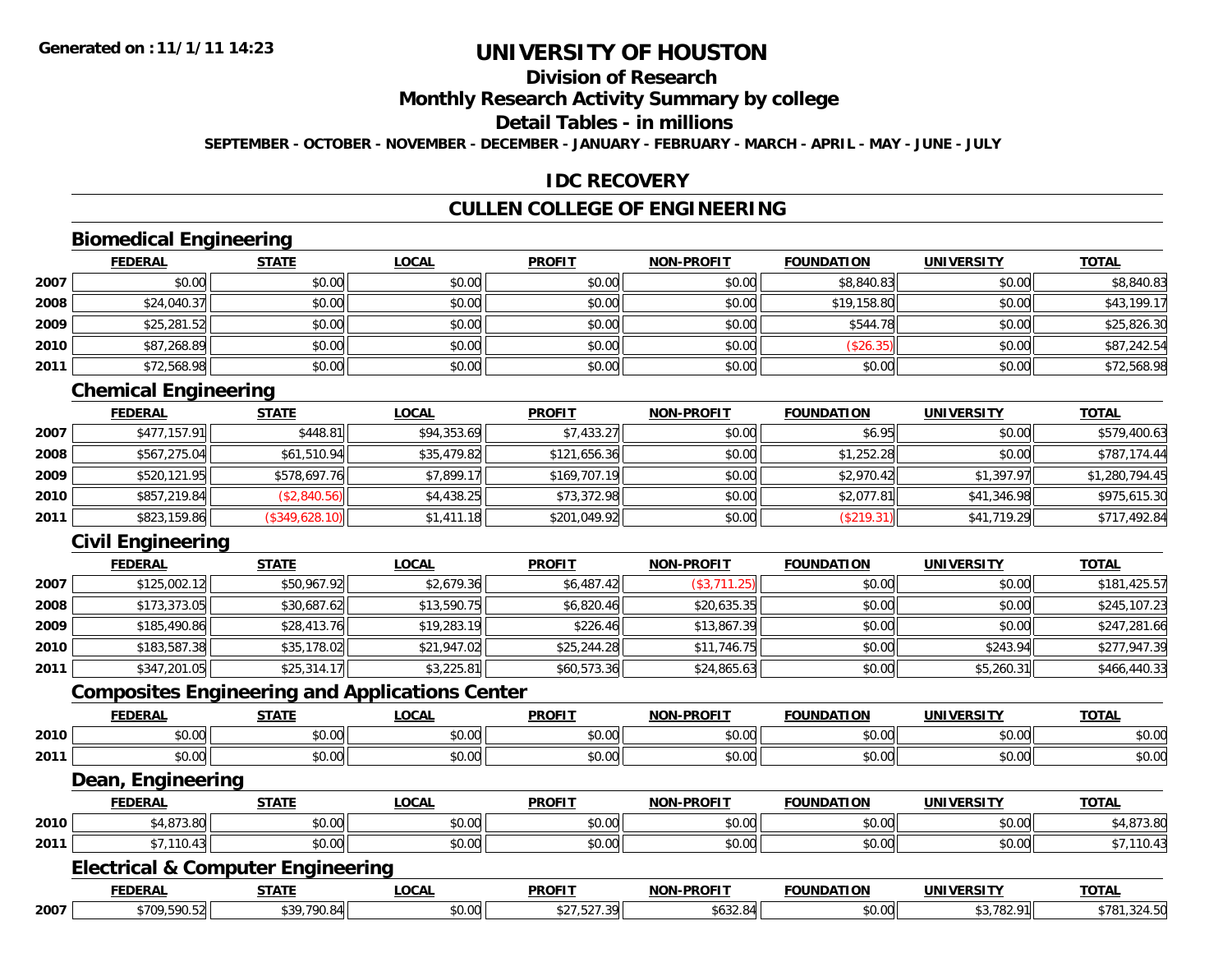## **Division of Research**

### **Monthly Research Activity Summary by college**

### **Detail Tables - in millions**

**SEPTEMBER - OCTOBER - NOVEMBER - DECEMBER - JANUARY - FEBRUARY - MARCH - APRIL - MAY - JUNE - JULY**

#### **IDC RECOVERY**

#### **CULLEN COLLEGE OF ENGINEERING**

### **Electrical & Computer Engineering**

|      | <b>FEDERAL</b> | <b>STATE</b> | <b>LOCAL</b> | <b>PROFIT</b> | <b>NON-PROFIT</b> | <b>FOUNDATION</b> | <b>UNIVERSITY</b> | <b>TOTAL</b> |
|------|----------------|--------------|--------------|---------------|-------------------|-------------------|-------------------|--------------|
| 2008 | \$570.789.58   | \$23,821.99  | \$0.00       | \$20,039.04   | \$1,315.88        | \$0.00            | \$1,177.50        | \$617,143.98 |
| 2009 | \$434,355.24   | \$14.244.22  | \$0.00       | \$71,817.95   | \$24,780.50       | \$0.00            | \$7.736.55        | \$552,934.46 |
| 2010 | \$559,326.91   | \$26,619.02  | \$0.00       | \$77,673.75   | \$24,316.07       | \$0.00            | \$89.18           | \$688,024.94 |
| 2011 | \$860,276.47   | \$15,493.85  | \$0.00       | \$44,618.87   | \$6,944.26        | \$0.00            | \$2,999.93        | \$930,333.39 |

#### **Industrial Engineering**

|      | <b>FEDERAL</b> | <b>STATE</b> | <u>LOCAL</u> | <b>PROFIT</b> | <b>NON-PROFIT</b> | <b>FOUNDATION</b> | <b>UNIVERSITY</b> | <u>TOTAL</u> |
|------|----------------|--------------|--------------|---------------|-------------------|-------------------|-------------------|--------------|
| 2007 | \$14,810.16    | \$0.00       | \$0.00       | (\$341.50)    | \$0.00            | \$550.09          | \$0.00            | \$15,018.75  |
| 2008 | \$23,278.87    | \$0.00       | \$1,438.20   | \$0.00        | \$0.00            | \$0.00            | \$0.00            | \$24,717.07  |
| 2009 | \$41,345.91    | \$980.58     | \$0.00       | \$2,158.44    | \$0.00            | \$0.00            | \$0.00            | \$44,484.93  |
| 2010 | \$34,568.63    | \$2,116.03   | \$0.00       | \$0.00        | \$0.00            | \$0.00            | \$0.00            | \$36,684.66  |
| 2011 | \$49,067.20    | \$1,517.54   | \$30,788.20  | \$0.00        | \$0.00            | \$0.00            | \$0.00            | \$81,372.94  |

### **Mechanical Engineering**

|      | <u>FEDERAL</u> | <b>STATE</b> | <b>LOCAL</b> | <b>PROFIT</b> | <b>NON-PROFIT</b> | <b>FOUNDATION</b> | <b>UNIVERSITY</b> | <b>TOTAL</b>   |
|------|----------------|--------------|--------------|---------------|-------------------|-------------------|-------------------|----------------|
| 2007 | \$172,362.46   | \$0.00       | \$0.00       | \$35,299.18   | \$2,663.41        | \$0.00            | \$0.00            | \$210,325.05   |
| 2008 | \$291,876.07   | \$0.00       | \$0.00       | \$72,896.29   | \$4,026.14        | \$0.00            | \$0.00            | \$368,798.50   |
| 2009 | \$413,159.99   | \$0.00       | \$0.00       | \$102,663.32  | \$29,677.88       | \$0.00            | \$0.00            | \$545,501.19   |
| 2010 | \$673,975.58   | \$0.00       | \$0.00       | \$96,273.08   | \$36,253.19       | \$0.00            | \$0.00            | \$806,501.85   |
| 2011 | \$840,552.47   | \$0.00       | \$0.00       | \$169,561.31  | \$24,778.91       | \$16,719.07       | \$24.92]          | \$1,051,586.84 |

### **National Wind Energy Center**

|       | <b>FEDERAL</b>  | <b>STATE</b> | <b>LOCAL</b> | <b>PROFIT</b>  | <b>NON-PROFIT</b> | <b>FOUNDATION</b> | <b>UNIVERSITY</b> | <b>TOTAL</b>    |
|-------|-----------------|--------------|--------------|----------------|-------------------|-------------------|-------------------|-----------------|
| 2010  | \$0.00          | \$0.00       | \$0.00       | \$0.00         | \$0.00            | \$0.00            | \$0.00            | \$0.00          |
| 2011  | \$0.00          | \$0.00       | \$0.00       | \$0.00         | \$0.00            | \$0.00            | \$0.00            | \$0.00          |
| Total | \$10,170,069.12 | \$583,334.42 | \$236,534.64 | \$1,392,758.81 | \$222,792.95      | \$51,875.37       | \$105,729.64      | \$12,763,094.95 |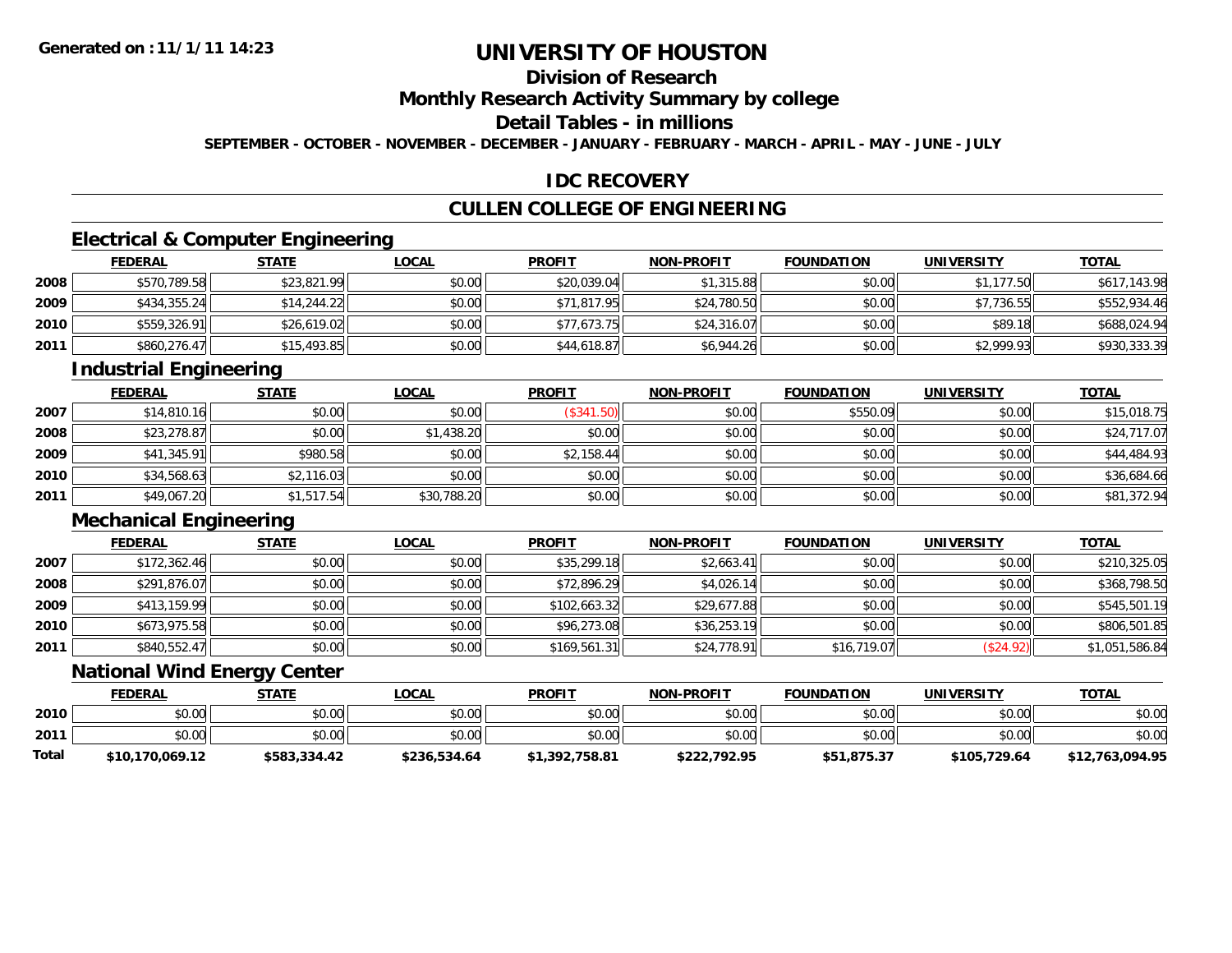# **Division of Research**

### **Monthly Research Activity Summary by college**

#### **Detail Tables - in millions**

**SEPTEMBER - OCTOBER - NOVEMBER - DECEMBER - JANUARY - FEBRUARY - MARCH - APRIL - MAY - JUNE - JULY**

### **IDC RECOVERY**

### **DIVISION OF RESEARCH**

## **Center for Advanced Materials**

|      | <b>FEDERAL</b> | <b>STATE</b> | <u>LOCAL</u> | <b>PROFIT</b> | <b>NON-PROFIT</b> | <b>FOUNDATION</b> | <b>UNIVERSITY</b> | <u>TOTAL</u> |
|------|----------------|--------------|--------------|---------------|-------------------|-------------------|-------------------|--------------|
| 2007 | \$0.00         | \$0.00       | \$0.00       | \$0.00        | \$0.00            | \$0.00            | \$0.00            | \$0.00       |
| 2008 | \$0.00         | \$0.00       | \$0.00       | \$0.00        | \$0.00            | \$0.00            | \$0.00            | \$0.00       |
| 2009 | \$0.00         | \$0.00       | \$0.00       | \$4,935.22    | \$0.00            | \$0.00            | \$0.00            | \$4,935.22   |
| 2010 | \$0.00         | \$0.00       | \$0.00       | \$0.00        | \$0.00            | \$0.00            | \$0.00            | \$0.00       |
| 2011 | \$0.00         | \$0.00       | \$0.00       | \$36.23]      | \$0.00            | \$0.00            | \$0.00            | (\$36.23)    |

## **Center for Biomedical & Environmental Genomics**

|      | <b>FEDERAL</b> | <b>STATE</b> | <b>LOCAL</b> | <b>PROFIT</b> | <b>NON-PROFIT</b> | <b>FOUNDATION</b> | <b>UNIVERSITY</b> | <b>TOTAL</b> |
|------|----------------|--------------|--------------|---------------|-------------------|-------------------|-------------------|--------------|
| 2007 | \$0.00         | \$0.00       | \$0.00       | \$0.00        | \$0.00            | \$0.00            | \$0.00            | \$0.00       |
| 2008 | \$0.00         | \$0.00       | \$0.00       | \$0.00        | \$0.00            | \$0.00            | \$0.00            | \$0.00       |
| 2009 | \$0.00         | \$0.00       | \$0.00       | \$0.00        | \$0.00            | \$0.00            | \$0.00            | \$0.00       |
| 2010 | \$0.00         | \$0.00       | \$0.00       | \$0.00        | \$0.00            | \$0.00            | \$0.00            | \$0.00       |
| 2011 | \$0.00         | \$0.00       | \$0.00       | \$0.00        | \$0.00            | \$0.00            | \$0.00            | \$0.00       |

## **Center for Industrial Partnerships**

|      | <b>FEDERAL</b> | <b>CTATE</b><br>- 91A | LOCAL          | <b>PROFIT</b>              | -PROFTT<br>NON- | <b>TTOM</b><br><b>FOLINDAT</b> | <b>UNIVERSITY</b> | <b>TOTAL</b>      |
|------|----------------|-----------------------|----------------|----------------------------|-----------------|--------------------------------|-------------------|-------------------|
| 2008 | 0000<br>DU.UU  | $\sim$<br>וטט.        | ሶስ ሰሰ<br>JU.UU | $A \cap A \cap B$<br>20.00 | 0000<br>งบ.บเ   | \$0.00                         | 0000<br>JU.UU     | $  -$             |
| 2009 | 0000<br>ט.טע   | $\sim$ 00<br>JU.UU    | ሶስ ሰሰ<br>JU.UU | 1.000<br>.o∪∽              | 0000<br>YO.UG   | \$0.00                         | ልስ ባህ<br>JU.UU    | 0.000<br>$\cdots$ |

#### **Division of Research**

|      | <b>FEDERAL</b> | <u>STATE</u> | <u>LOCAL</u> | <b>PROFIT</b> | <b>NON-PROFIT</b> | <b>FOUNDATION</b> | <b>UNIVERSITY</b> | <b>TOTAL</b> |
|------|----------------|--------------|--------------|---------------|-------------------|-------------------|-------------------|--------------|
| 2009 | \$3,806.81     | \$0.00       | \$0.00       | \$0.00        | \$0.00            | \$0.00            | \$0.00            | \$3,806.81   |
| 2010 | \$7,492.16     | \$0.00       | \$0.00       | \$0.00        | \$0.00            | \$0.00            | \$0.00            | \$7,492.16   |
| 2011 | .398           | \$0.00       | \$0.00       | \$0.00        | \$0.00            | \$0.00            | \$0.00            | 308.         |
|      |                |              |              |               |                   |                   |                   |              |

#### **Energy Laboratory**

|      | <b>FEDERA</b> | -----<br>- 31 A I -     | LOCAI<br>. .  | <b>PROFIT</b> | NON<br>PROFI.                                                |                     | <b>JNIV</b>               | <b>TOTAL</b> |
|------|---------------|-------------------------|---------------|---------------|--------------------------------------------------------------|---------------------|---------------------------|--------------|
| 2007 | $\cdots$      | $\sim$<br>$\sim$ $\sim$ | 0.00<br>pu.uu | 0.00<br>.uu   | $\triangle$ $\triangle$ $\triangle$<br><b>. .</b> .<br>וש.טע | $ -$<br>,,,<br>v.vu | $\sim$ 00 $\sim$<br>-v.vv | $*10k$       |

#### **Institute for Molecular Design**

|      | <b>FEDERAL</b> | <b>STATE</b> | <b>LOCAL</b> | <b>PROFIT</b> | <b>NON-PROFIT</b> | <b>FOUNDATION</b> | <b>UNIVERSITY</b> | <b>TOTAL</b> |
|------|----------------|--------------|--------------|---------------|-------------------|-------------------|-------------------|--------------|
| 2008 | \$0.00         | \$0.00       | \$0.00       | \$0.00        | \$0.00            | \$0.00            | \$0.00            | \$0.00       |
| 2009 | \$0.00         | \$0.00       | \$0.00       | \$0.00        | \$0.00            | \$0.00            | \$0.00            | \$0.00       |
| 2010 | \$0.00         | \$0.00       | \$0.00       | \$0.00        | \$0.00            | \$0.00            | \$0.00            | \$0.00       |
| 2011 | \$0.00         | \$0.00       | \$0.00       | \$0.00        | \$0.00            | \$0.00            | \$0.00            | \$0.00       |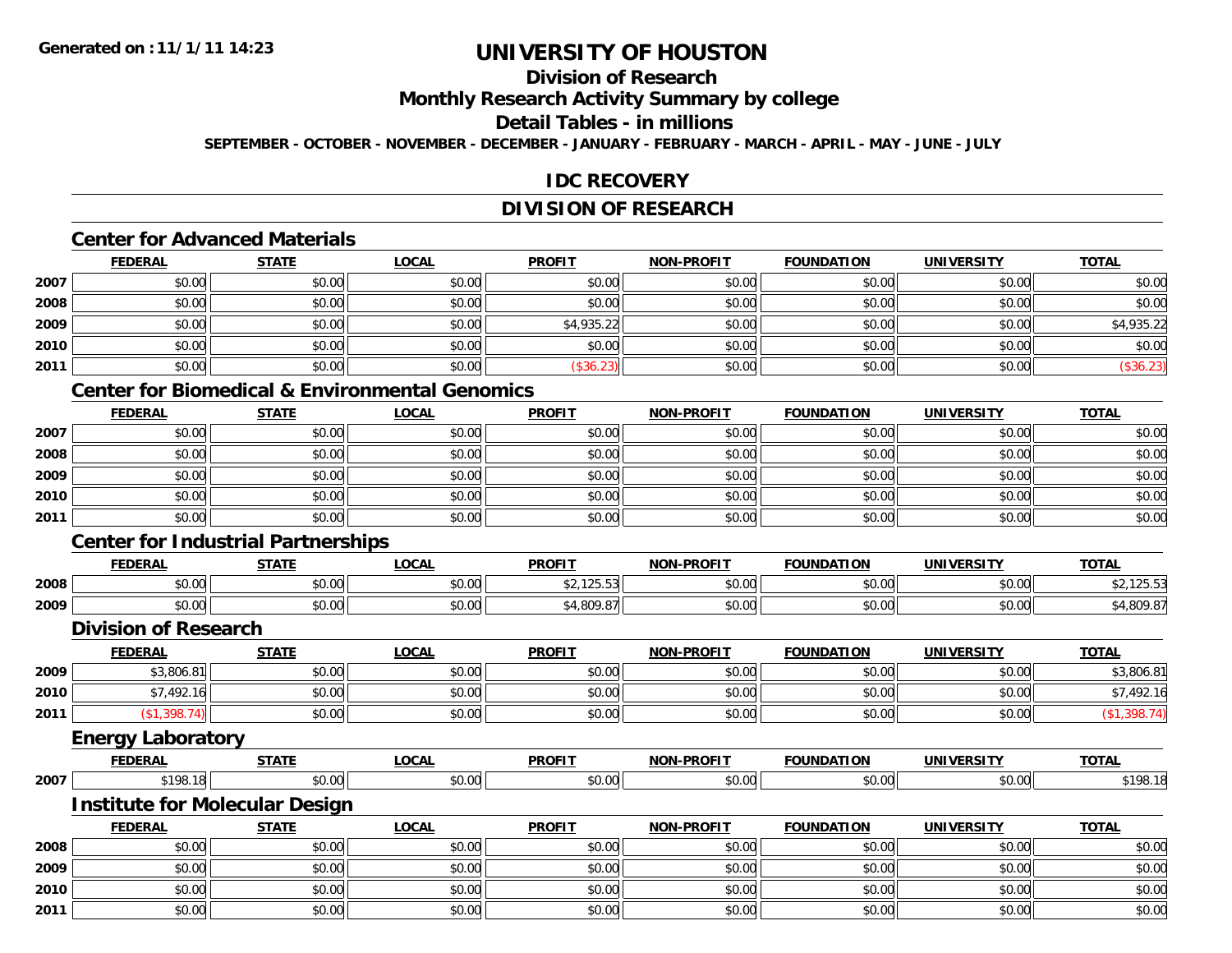# **Division of Research**

## **Monthly Research Activity Summary by college**

#### **Detail Tables - in millions**

**SEPTEMBER - OCTOBER - NOVEMBER - DECEMBER - JANUARY - FEBRUARY - MARCH - APRIL - MAY - JUNE - JULY**

### **IDC RECOVERY**

#### **DIVISION OF RESEARCH**

## **Research Information Center**

|              | <b>FEDERAL</b>                           | <b>STATE</b> | <b>LOCAL</b> | <b>PROFIT</b> | <b>NON-PROFIT</b> | <b>FOUNDATION</b> | <b>UNIVERSITY</b> | <b>TOTAL</b> |
|--------------|------------------------------------------|--------------|--------------|---------------|-------------------|-------------------|-------------------|--------------|
| 2008         | \$0.00                                   | \$0.00       | \$0.00       | \$0.00        | \$0.00            | \$0.00            | \$0.00            | \$0.00       |
|              | <b>TcSAM</b>                             |              |              |               |                   |                   |                   |              |
|              | <b>FEDERAL</b>                           | <b>STATE</b> | <b>LOCAL</b> | <b>PROFIT</b> | <b>NON-PROFIT</b> | <b>FOUNDATION</b> | <b>UNIVERSITY</b> | <b>TOTAL</b> |
| 2007         | \$0.00                                   | \$0.00       | \$0.00       | \$0.00        | \$0.00            | \$0.00            | \$0.00            | \$0.00       |
| 2008         | \$0.00                                   | \$0.00       | \$0.00       | \$0.00        | \$0.00            | \$0.00            | \$0.00            | \$0.00       |
| 2009         | \$0.00                                   | \$0.00       | \$0.00       | \$0.00        | \$0.00            | \$0.00            | \$0.00            | \$0.00       |
| 2010         | \$0.00                                   | \$0.00       | \$0.00       | \$0.00        | \$0.00            | \$0.00            | \$0.00            | \$0.00       |
| 2011         | \$0.00                                   | \$0.00       | \$0.00       | \$0.00        | \$0.00            | \$0.00            | \$0.00            | \$0.00       |
|              | <b>TcSUH</b>                             |              |              |               |                   |                   |                   |              |
|              | <b>FEDERAL</b>                           | <b>STATE</b> | <b>LOCAL</b> | <b>PROFIT</b> | <b>NON-PROFIT</b> | <b>FOUNDATION</b> | <b>UNIVERSITY</b> | <b>TOTAL</b> |
| 2007         | \$45,161.84                              | \$0.00       | \$0.00       | \$0.00        | \$0.00            | \$0.00            | \$0.00            | \$45,161.84  |
| 2008         | \$36,272.18                              | \$0.00       | \$0.00       | (\$181.08)    | \$0.00            | \$0.00            | \$0.00            | \$36,091.10  |
| 2009         | \$27,635.92                              | \$0.00       | \$0.00       | \$4,055.37    | \$0.00            | \$0.00            | \$0.00            | \$31,691.29  |
| 2010         | \$21,646.85                              | \$0.00       | \$0.00       | \$22,396.04   | \$0.00            | \$0.00            | \$0.00            | \$44,042.89  |
| 2011         | \$34,619.31                              | \$665.59     | \$0.00       | \$21,592.94   | \$0.00            | \$0.00            | \$0.00            | \$56,877.84  |
|              | <b>Texas Learning/Computation Center</b> |              |              |               |                   |                   |                   |              |
|              | <b>FEDERAL</b>                           | <b>STATE</b> | <b>LOCAL</b> | <b>PROFIT</b> | <b>NON-PROFIT</b> | <b>FOUNDATION</b> | <b>UNIVERSITY</b> | <b>TOTAL</b> |
| 2009         | \$0.00                                   | \$0.00       | \$0.00       | \$0.00        | \$0.00            | \$0.00            | \$0.00            | \$0.00       |
| 2010         | \$0.00                                   | \$0.00       | \$0.00       | \$0.00        | \$0.00            | \$0.00            | \$0.00            | \$0.00       |
| 2011         | \$0.00                                   | \$0.00       | \$0.00       | \$0.00        | \$0.00            | \$0.00            | \$0.00            | \$0.00       |
|              | <b>TIMES</b>                             |              |              |               |                   |                   |                   |              |
|              | <b>FEDERAL</b>                           | <b>STATE</b> | <b>LOCAL</b> | <b>PROFIT</b> | <b>NON-PROFIT</b> | <b>FOUNDATION</b> | <b>UNIVERSITY</b> | <b>TOTAL</b> |
| 2007         | \$0.00                                   | \$0.00       | \$0.00       | \$0.00        | \$0.00            | \$0.00            | \$0.00            | \$0.00       |
| 2008         | \$0.00                                   | \$0.00       | \$0.00       | \$0.00        | \$0.00            | \$0.00            | \$0.00            | \$0.00       |
| 2009         | \$0.00                                   | \$0.00       | \$0.00       | \$0.00        | \$0.00            | \$0.00            | \$0.00            | \$0.00       |
| 2010         | \$0.00                                   | \$0.00       | \$0.00       | \$0.00        | \$0.00            | \$0.00            | \$0.00            | \$0.00       |
| 2011         | \$4,230.06                               | \$0.00       | \$0.00       | \$0.00        | \$0.00            | \$0.00            | \$0.00            | \$4,230.06   |
| <b>Total</b> | \$179,664.55                             | \$665.59     | \$0.00       | \$59,697.66   | \$0.00            | \$0.00            | \$0.00            | \$240,027.81 |
|              |                                          |              |              |               |                   |                   |                   |              |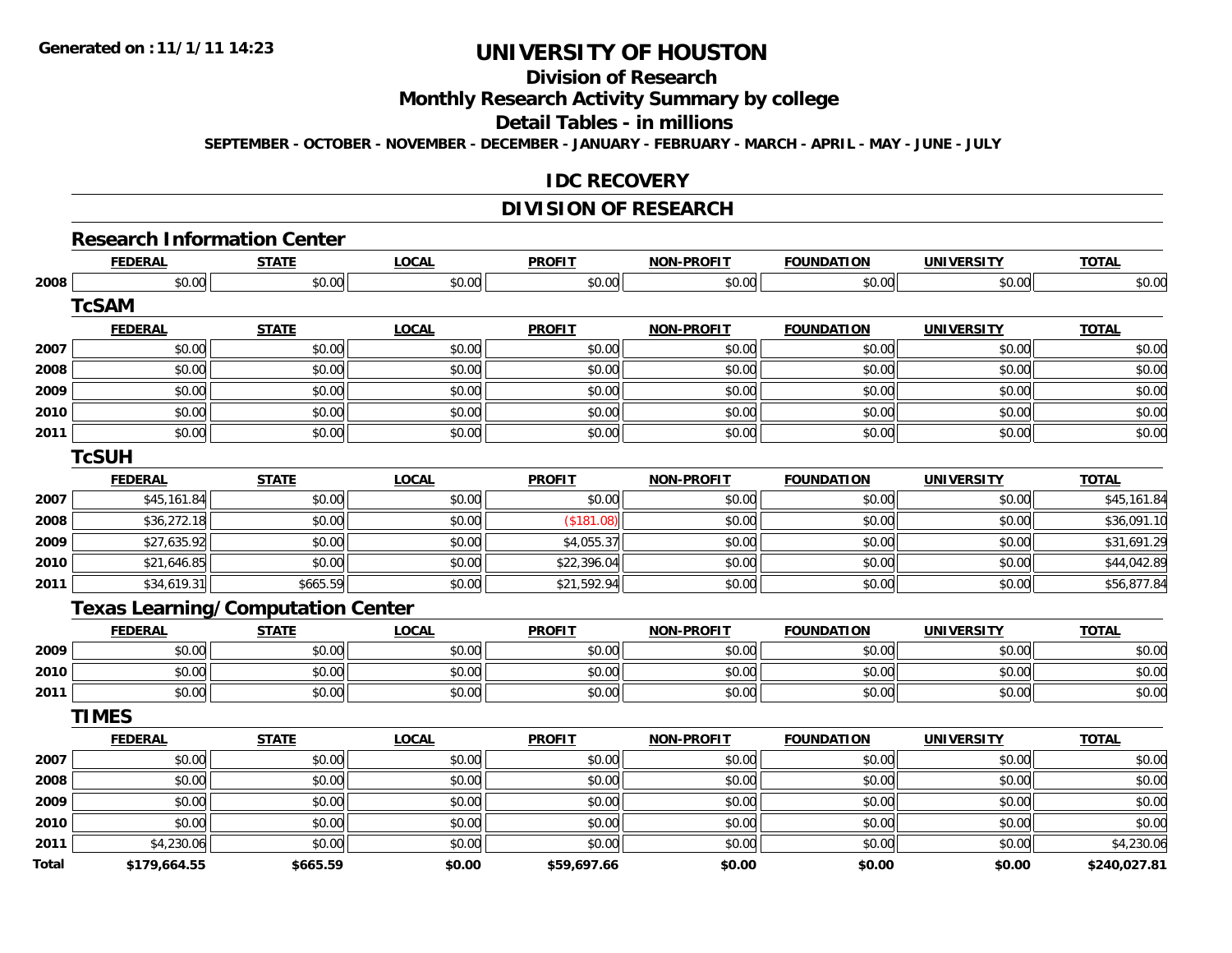# **Division of Research**

## **Monthly Research Activity Summary by college**

#### **Detail Tables - in millions**

**SEPTEMBER - OCTOBER - NOVEMBER - DECEMBER - JANUARY - FEBRUARY - MARCH - APRIL - MAY - JUNE - JULY**

## **IDC RECOVERY**

## **GRADUATE COLLEGE OF SOCIAL WORK**

## **Child & Family for Innovative Research**

|      | <b>FEDERAL</b> | <b>STATE</b> | <u>LOCAL</u> | <b>PROFIT</b> | <b>NON-PROFIT</b> | <b>FOUNDATION</b> | <b>UNIVERSITY</b> | <b>TOTAL</b> |
|------|----------------|--------------|--------------|---------------|-------------------|-------------------|-------------------|--------------|
| 2009 | \$0.00         | \$0.00       | \$0.00       | \$0.00        | \$0.00            | \$0.00            | \$0.00            | \$0.00       |
| 2010 | \$0.00         | \$0.00       | \$0.00       | \$0.00        | \$0.00            | \$0.00            | \$0.00            | \$0.00       |
| 2011 | \$0.00         | \$0.00       | \$0.00       | \$0.00        | \$0.00            | \$0.00            | \$0.00            | \$0.00       |

## **Community Projects - Social Work**

|      | <b>FEDERAL</b> | <b>STATE</b> | <u>LOCAL</u> | <b>PROFIT</b> | <b>NON-PROFIT</b> | <b>FOUNDATION</b> | <b>UNIVERSITY</b> | <b>TOTAL</b> |
|------|----------------|--------------|--------------|---------------|-------------------|-------------------|-------------------|--------------|
| 2007 | \$10,481.63    | \$0.00       | \$0.00       | \$0.00        | \$243.06          | \$0.00            | \$0.00            | \$10,724.69  |
| 2008 | \$15,560.71    | \$0.00       | \$0.00       | \$0.00        | \$1,809.97        | \$0.00            | \$0.00            | \$17,370.68  |
| 2009 | \$15,708.98    | \$0.00       | \$0.00       | \$0.00        | \$48.04           | \$0.00            | \$0.00            | \$15,757.02  |
| 2010 | \$0.00         | \$0.00       | \$0.00       | \$0.00        | \$0.00            | \$0.00            | \$0.00            | \$0.00       |
| 2011 | \$0.00         | \$168.90     | \$0.00       | \$0.00        | \$0.00            | \$0.00            | \$0.00            | (\$168.90)   |

#### **Dean, Social Work**

|      | <b>FEDERAL</b> | <b>STATE</b> | <b>LOCAL</b> | <b>PROFIT</b> | <b>NON-PROFIT</b> | <b>FOUNDATION</b> | <b>UNIVERSITY</b> | <b>TOTAL</b> |
|------|----------------|--------------|--------------|---------------|-------------------|-------------------|-------------------|--------------|
| 2007 | \$246,947.39   | \$19,046.25  | \$0.00       | \$0.00        | \$2,084.85        | \$0.00            | \$0.00            | \$268,078.49 |
| 2008 | \$254,515.66   | \$52,961.34  | \$0.00       | \$0.00        | \$1,882.19        | \$0.00            | \$0.00            | \$309,359.19 |
| 2009 | \$330,234.55   | \$83,743.12  | \$0.00       | \$0.00        | \$2,464.25        | \$12.25           | \$0.00            | \$416,454.17 |
| 2010 | \$438,216.67   | \$47,107.61  | \$0.00       | \$0.00        | \$0.00            | \$188.91          | \$0.00            | \$485,513.18 |
| 2011 | \$462,640.61   | \$1,023.85   | \$0.00       | \$0.00        | \$0.00            | \$161.12          | \$0.00            | \$463,825.58 |

### **Drug and Social Policy Research**

|       | <b>FEDERAL</b> | <b>STATE</b> | <b>LOCAL</b> | <b>PROFIT</b> | <b>NON-PROFIT</b> | <b>FOUNDATION</b> | <b>UNIVERSITY</b> | <b>TOTAL</b>   |
|-------|----------------|--------------|--------------|---------------|-------------------|-------------------|-------------------|----------------|
| 2009  | \$0.00         | \$0.00       | \$0.00       | \$0.00        | \$0.00            | \$0.00            | \$0.00            | \$0.00         |
| 2010  | \$0.00         | \$0.00       | \$0.00       | \$0.00        | \$0.00            | \$0.00            | \$0.00            | \$0.00         |
| 2011  | \$0.00         | \$0.00       | \$0.00       | \$0.00        | \$0.00            | \$0.00            | \$0.00            | \$0.00         |
| Total | \$1,774,306.20 | \$203,713.27 | \$0.00       | \$0.00        | \$8,532.36        | \$362.28          | \$0.00            | \$1,986,914.11 |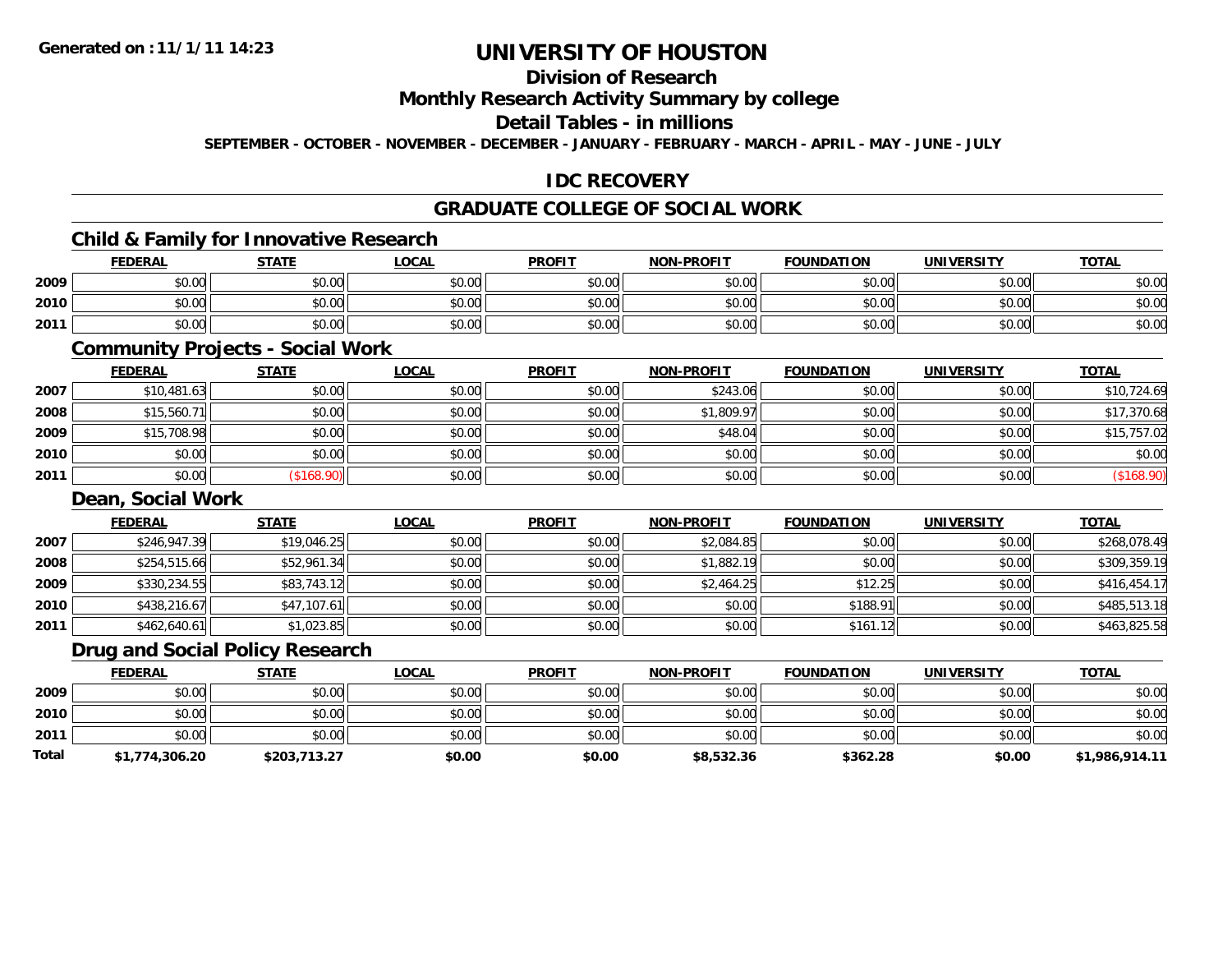## **Division of Research**

## **Monthly Research Activity Summary by college**

## **Detail Tables - in millions**

**SEPTEMBER - OCTOBER - NOVEMBER - DECEMBER - JANUARY - FEBRUARY - MARCH - APRIL - MAY - JUNE - JULY**

## **IDC RECOVERY**

### **HILTON COLLEGE OF HOTEL AND RESTAURANT MANAGEMENT**

## **Hotel and Restaurant Management**

|       | <b>FEDERAL</b> | <b>STATE</b> | <b>LOCAL</b> | <b>PROFIT</b> | <b>NON-PROFIT</b> | <b>FOUNDATION</b> | <b>UNIVERSITY</b> | <b>TOTAL</b> |
|-------|----------------|--------------|--------------|---------------|-------------------|-------------------|-------------------|--------------|
| 2007  | \$0.00         | \$19,601.17  | \$0.00       | \$0.00        | \$0.00            | \$0.00            | \$0.00            | \$19,601.17  |
| 2008  | \$0.00         | \$360.60     | \$0.00       | \$0.00        | \$0.00            | \$0.00            | \$0.00            | \$360.60     |
| 2009  | \$2,937.86     | \$0.00       | \$0.00       | \$576.76      | \$0.00            | \$0.00            | \$0.00            | \$3,514.62   |
| 2010  | \$4,573.31     | \$0.00       | \$0.00       | \$0.00        | \$5,875.62        | \$0.00            | \$0.00            | \$10,448.93  |
| 2011  | \$11,842.70    | \$0.00       | \$0.00       | \$0.00        | \$5,480.28        | \$0.00            | \$0.00            | \$17,322.98  |
| Total | \$19,353.87    | \$19,961.77  | \$0.00       | \$576.76      | \$11,355.90       | \$0.00            | \$0.00            | \$51,248.30  |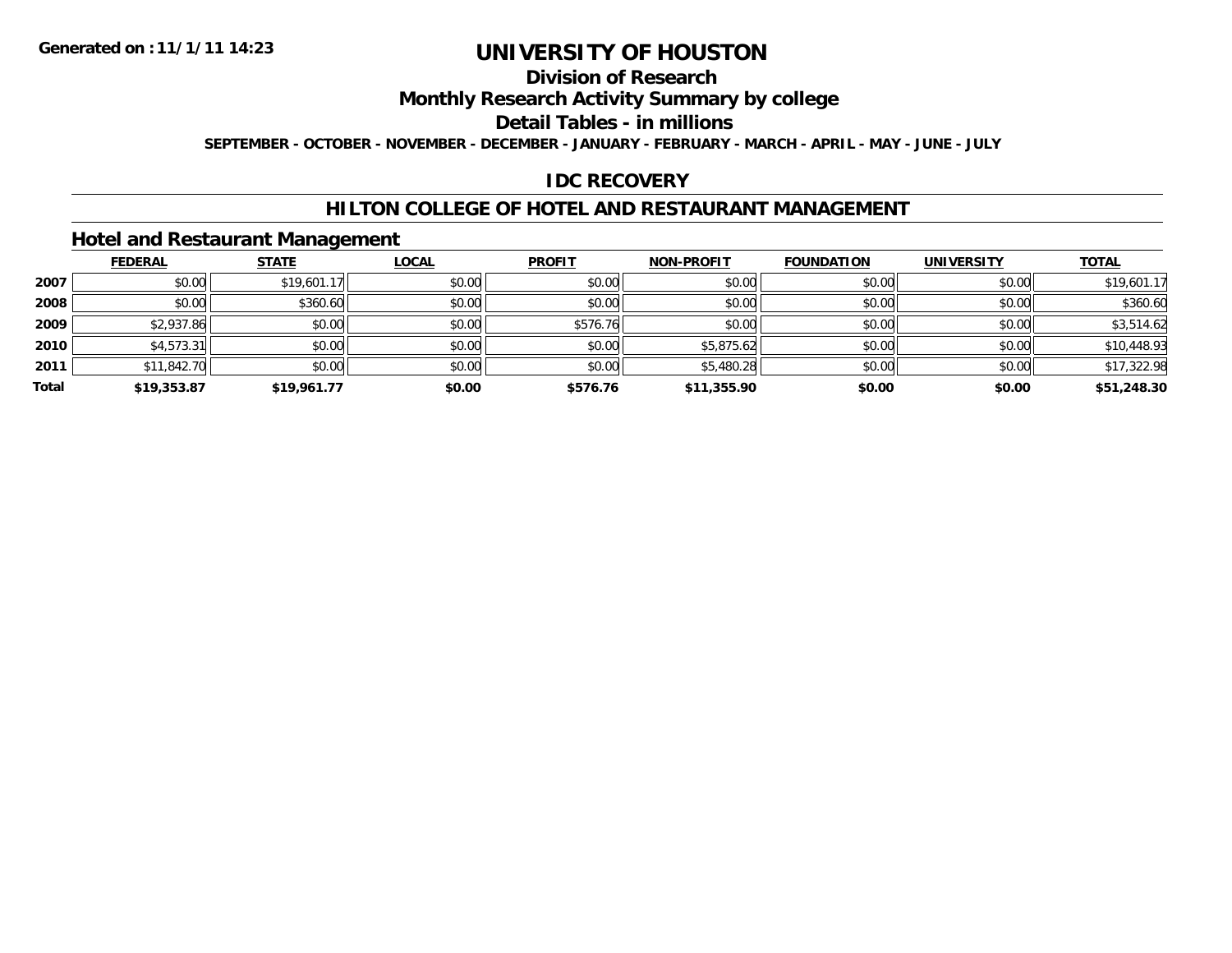# **Division of Research**

**Monthly Research Activity Summary by college**

**Detail Tables - in millions**

**SEPTEMBER - OCTOBER - NOVEMBER - DECEMBER - JANUARY - FEBRUARY - MARCH - APRIL - MAY - JUNE - JULY**

### **IDC RECOVERY**

#### **HONORS COLLEGE**

#### **Houston Teachers Institute**

|       | <b>FEDERAL</b> | <b>STATE</b> | <b>LOCAL</b> | <b>PROFIT</b> | <b>NON-PROFIT</b> | <b>FOUNDATION</b> | <b>UNIVERSITY</b> | <b>TOTAL</b> |
|-------|----------------|--------------|--------------|---------------|-------------------|-------------------|-------------------|--------------|
| 2009  | \$8,550.32     | \$0.00       | \$0.00       | \$0.00        | \$0.00            | \$0.00            | \$0.00            | \$8,550.32   |
| 2010  | \$11,728.96    | \$0.00       | \$0.00       | \$0.00        | \$0.00            | \$0.00            | \$0.00            | \$11,728.96  |
| 2011  | \$7.153.99     | \$0.00       | \$0.00       | \$0.00        | \$1,445.45        | \$0.00            | \$0.00            | \$8,599.44   |
| Total | \$27,433.27    | \$0.00       | \$0.00       | \$0.00        | \$1,445.45        | \$0.00            | \$0.00            | \$28,878.72  |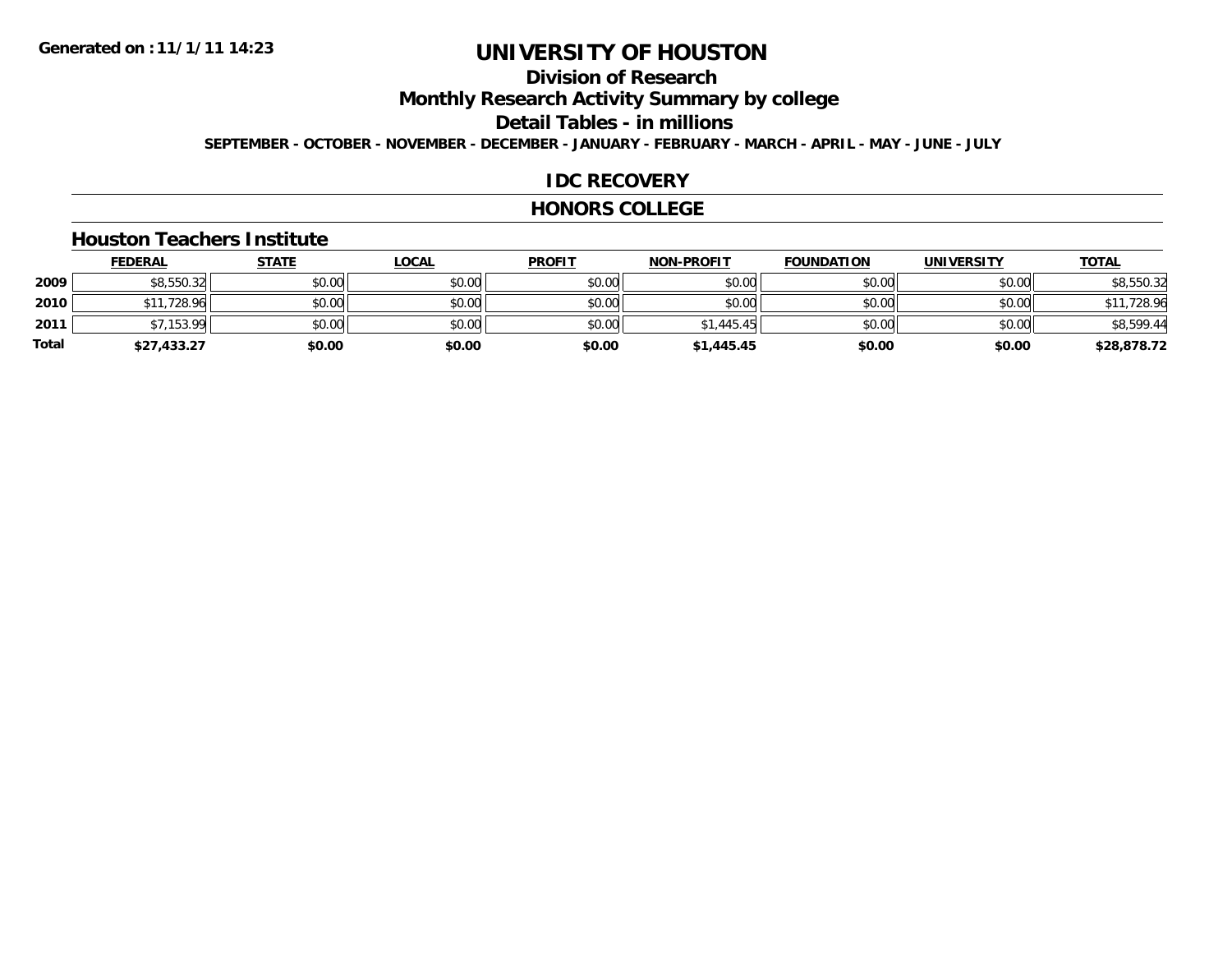# **Division of ResearchMonthly Research Activity Summary by college Detail Tables - in millions**

**SEPTEMBER - OCTOBER - NOVEMBER - DECEMBER - JANUARY - FEBRUARY - MARCH - APRIL - MAY - JUNE - JULY**

#### **IDC RECOVERY**

#### **LIBRARY**

## **Administration, Library**

|       | <b>FEDERAL</b> | <b>STATE</b> | <b>LOCAL</b> | <b>PROFIT</b> | <b>NON-PROFIT</b> | <b>FOUNDATION</b> | <b>UNIVERSITY</b> | <b>TOTAL</b> |
|-------|----------------|--------------|--------------|---------------|-------------------|-------------------|-------------------|--------------|
| 2008  | \$8,458.64     | \$0.00       | \$0.00       | \$0.00        | \$0.00            | \$0.00            | \$0.00            | \$8,458.64   |
| 2009  | \$10,128.25    | \$0.00       | \$0.00       | \$0.00        | \$0.00            | \$0.00            | \$0.00            | \$10,128.25  |
| 2010  | \$9,481.37     | \$0.00       | \$0.00       | \$0.00        | \$0.00            | \$0.00            | \$0.00            | \$9,481.37   |
| 2011  | \$718.08       | \$0.00       | \$0.00       | \$0.00        | \$0.00            | \$0.00            | \$0.00            | \$718.08     |
| Total | \$28,786.34    | \$0.00       | \$0.00       | \$0.00        | \$0.00            | \$0.00            | \$0.00            | \$28,786.34  |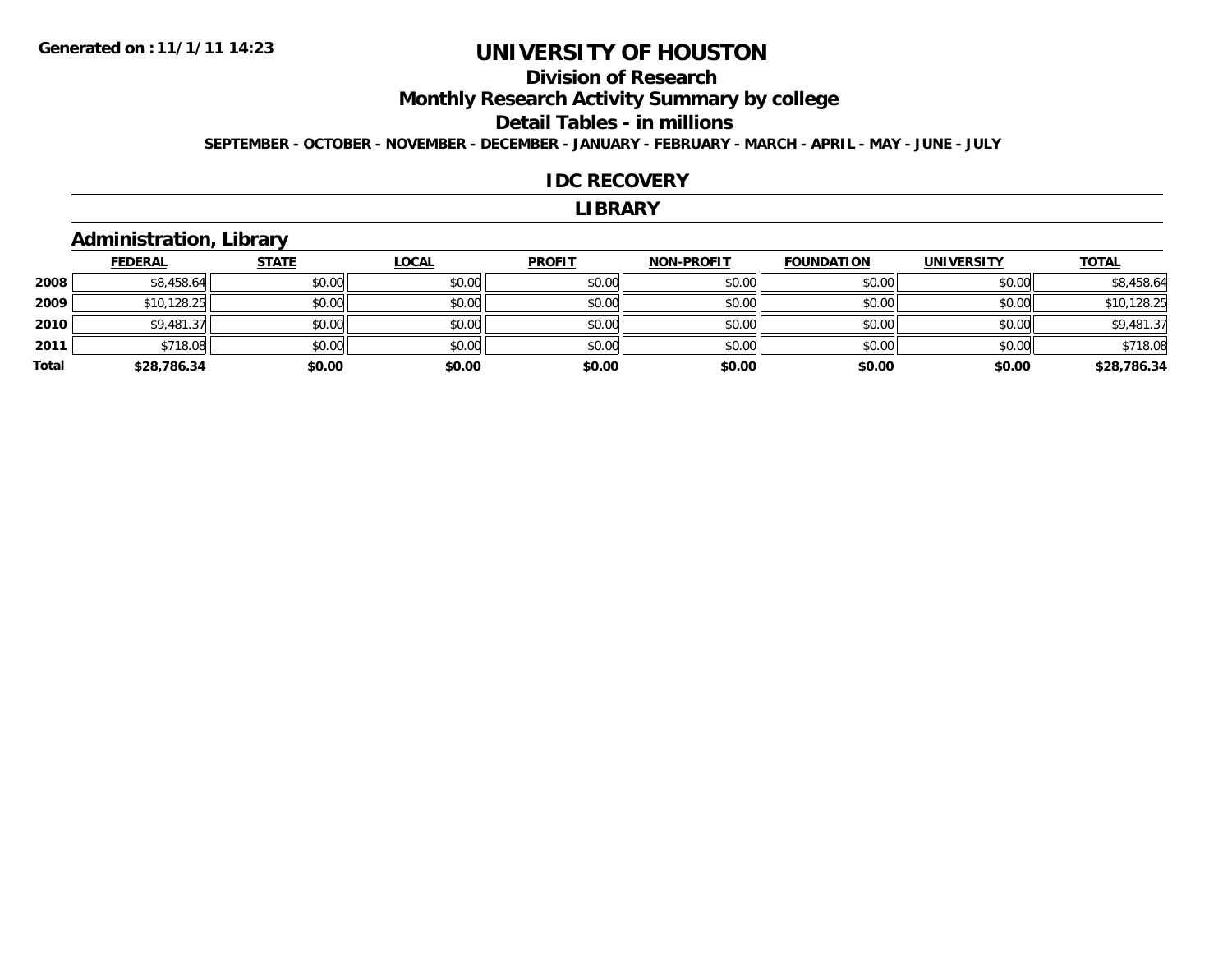# **Division of Research**

## **Monthly Research Activity Summary by college**

#### **Detail Tables - in millions**

**SEPTEMBER - OCTOBER - NOVEMBER - DECEMBER - JANUARY - FEBRUARY - MARCH - APRIL - MAY - JUNE - JULY**

## **IDC RECOVERY**

#### **SENIOR V.P. FOR ACADEMIC AFFAIRS AND PROVOST**

## **Continuing Education**

| \$79.12<br><b>Learning and Assessment Services</b><br><b>STATE</b><br>\$7,343.75 | \$0.00<br><b>LOCAL</b><br>\$0.00 | \$0.00<br><b>PROFIT</b>                             | \$0.00<br><b>NON-PROFIT</b> | \$0.00<br><b>FOUNDATION</b> | \$0.00            | \$79.12      |
|----------------------------------------------------------------------------------|----------------------------------|-----------------------------------------------------|-----------------------------|-----------------------------|-------------------|--------------|
|                                                                                  |                                  |                                                     |                             |                             |                   |              |
|                                                                                  |                                  |                                                     |                             |                             |                   |              |
|                                                                                  |                                  |                                                     |                             |                             | <b>UNIVERSITY</b> | <b>TOTAL</b> |
|                                                                                  |                                  | \$0.00                                              | \$0.00                      | \$0.00                      | \$0.00            | \$25,904.14  |
| \$8,198.05                                                                       | \$0.00                           | \$0.00                                              | \$0.00                      | \$0.00                      | \$0.00            | \$27,294.64  |
| \$8,164.69                                                                       | \$0.00                           | \$0.00                                              | \$0.00                      | \$0.00                      | \$0.00            | \$26,894.52  |
| \$8,409.07                                                                       | \$0.00                           | \$0.00                                              | \$0.00                      | \$0.00                      | \$0.00            | \$30,508.40  |
| \$9,184.26                                                                       | \$0.00                           | \$0.00                                              | (\$156.28)                  | \$0.00                      | \$0.00            | \$29,274.02  |
|                                                                                  |                                  |                                                     |                             |                             |                   |              |
| <b>STATE</b>                                                                     | <b>LOCAL</b>                     | <b>PROFIT</b>                                       | <b>NON-PROFIT</b>           | <b>FOUNDATION</b>           | <b>UNIVERSITY</b> | <b>TOTAL</b> |
| \$0.00                                                                           | \$0.00                           | \$0.00                                              | \$0.00                      | \$0.00                      | \$0.00            | \$10,060.92  |
| \$0.00                                                                           | \$0.00                           | \$0.00                                              | \$0.00                      | \$0.00                      | \$0.00            | \$9,978.56   |
|                                                                                  | <b>Learning Support Services</b> | <b>Senior V.P. for Academic Affairs and Provost</b> |                             |                             |                   |              |

|       | <b>FEDERAL</b> | <b>STATE</b> | LOCAL  | <b>PROFIT</b> | <b>NON-PROFIT</b> | <b>FOUNDATION</b> | <b>UNIVERSITY</b> | <b>TOTAL</b> |
|-------|----------------|--------------|--------|---------------|-------------------|-------------------|-------------------|--------------|
| 2008  | \$2.24         | \$0.00       | JU.UU  | \$0.00        | \$0.00            | \$0.00            | \$0.00            | \$2.24       |
| 2009  |                | \$0.00       | JU.UU  | \$0.00        | \$0.00            | \$0.00            | \$0.00            |              |
| Total | \$118,738.44   | \$41,378.94  | \$0.00 | \$0.00        | \$156.28          | \$0.00            | \$0.00            | \$159,961.10 |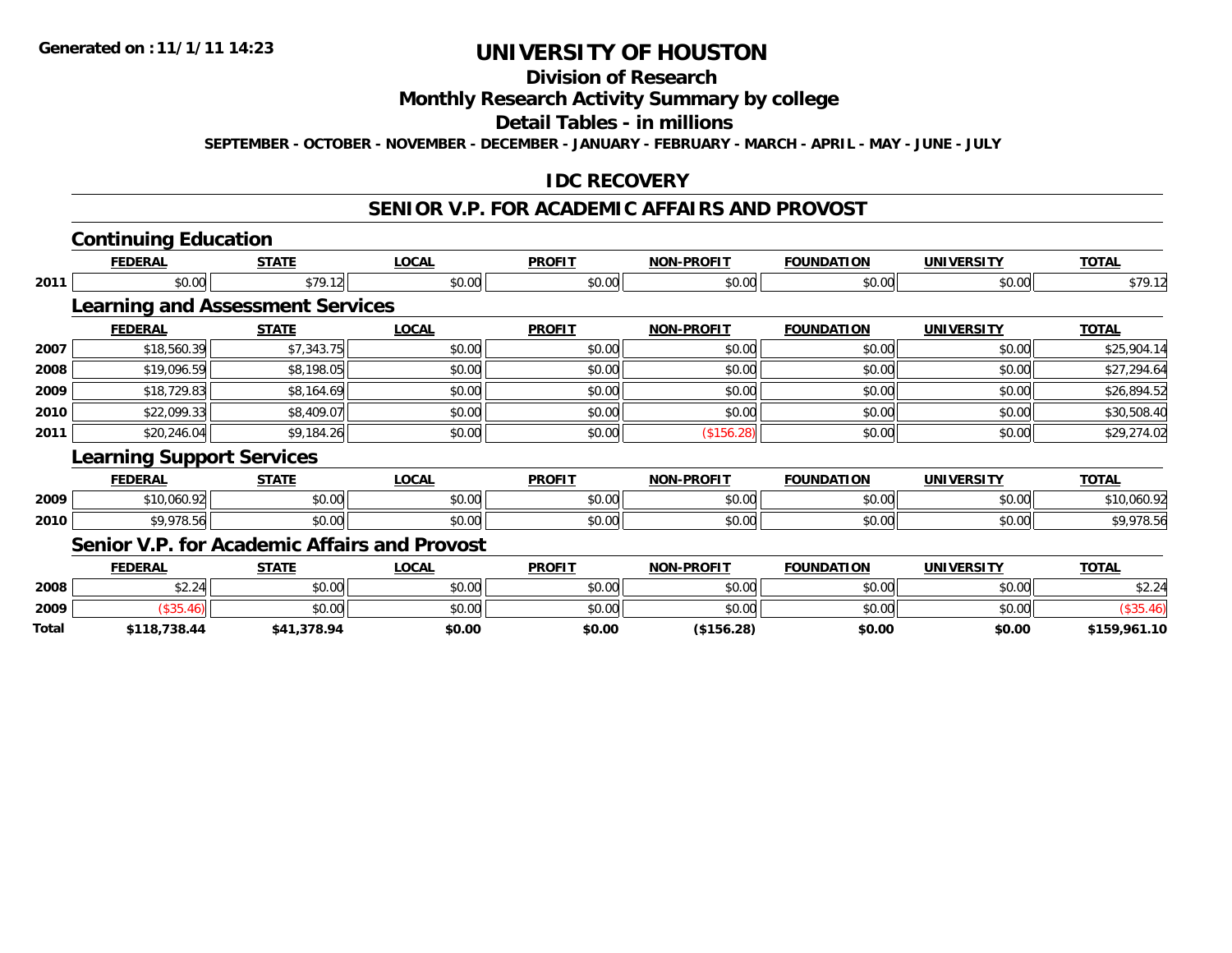# **Division of Research**

**Monthly Research Activity Summary by college**

#### **Detail Tables - in millions**

**SEPTEMBER - OCTOBER - NOVEMBER - DECEMBER - JANUARY - FEBRUARY - MARCH - APRIL - MAY - JUNE - JULY**

### **IDC RECOVERY**

#### **UH LAW CENTER**

|       | Dean, Law          |              |              |               |                   |                   |                   |              |
|-------|--------------------|--------------|--------------|---------------|-------------------|-------------------|-------------------|--------------|
|       | <b>FEDERAL</b>     | <b>STATE</b> | <b>LOCAL</b> | <b>PROFIT</b> | <b>NON-PROFIT</b> | <b>FOUNDATION</b> | <b>UNIVERSITY</b> | <b>TOTAL</b> |
| 2009  | \$21,099.15        | \$0.00       | \$0.00       | \$0.00        | \$0.00            | \$0.00            | \$0.00            | \$21,099.15  |
| 2010  | \$64,776.12        | \$0.00       | \$0.00       | \$0.00        | \$0.00            | \$0.00            | \$0.00            | \$64,776.12  |
| 2011  | \$10,685.41        | \$0.00       | \$0.00       | \$0.00        | \$0.00            | \$0.00            | \$0.00            | \$10,685.41  |
|       | <b>Law Library</b> |              |              |               |                   |                   |                   |              |
|       | <b>FEDERAL</b>     | <b>STATE</b> | <b>LOCAL</b> | <b>PROFIT</b> | <b>NON-PROFIT</b> | <b>FOUNDATION</b> | <b>UNIVERSITY</b> | <b>TOTAL</b> |
| 2009  | (\$0.29)           | \$0.00       | \$0.00       | \$0.00        | \$0.00            | \$0.00            | \$0.00            | (\$0.29)     |
|       | <b>Law-UH</b>      |              |              |               |                   |                   |                   |              |
|       | <b>FEDERAL</b>     | <b>STATE</b> | <b>LOCAL</b> | <b>PROFIT</b> | <b>NON-PROFIT</b> | <b>FOUNDATION</b> | <b>UNIVERSITY</b> | <b>TOTAL</b> |
| 2008  | \$8,843.60         | \$0.00       | \$0.00       | \$0.00        | \$0.00            | \$0.00            | \$0.00            | \$8,843.60   |
| 2009  | \$20,889.11        | \$0.00       | \$0.00       | \$0.00        | \$0.00            | \$0.00            | \$0.00            | \$20,889.11  |
| 2010  | \$2,668.04         | \$0.00       | \$0.00       | \$0.00        | \$0.00            | \$0.00            | \$0.00            | \$2,668.04   |
| 2011  | \$21,040.99        | \$2,755.67   | \$0.00       | \$0.00        | \$0.00            | \$7,021.96        | \$0.00            | \$30,818.62  |
| Total | \$150,002.13       | \$2,755.67   | \$0.00       | \$0.00        | \$0.00            | \$7,021.96        | \$0.00            | \$159,779.76 |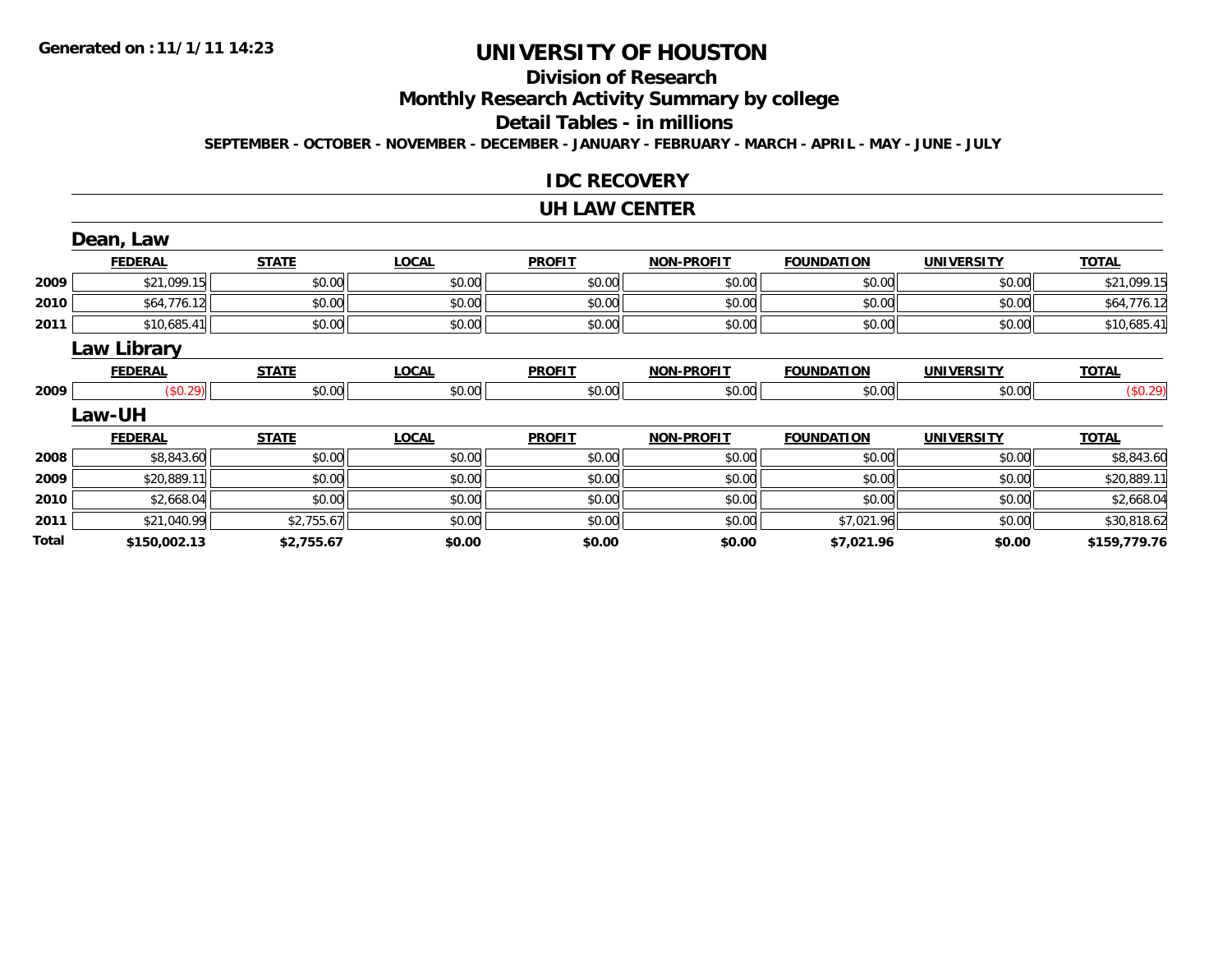# **Division of Research**

**Monthly Research Activity Summary by college**

**Detail Tables - in millions**

**SEPTEMBER - OCTOBER - NOVEMBER - DECEMBER - JANUARY - FEBRUARY - MARCH - APRIL - MAY - JUNE - JULY**

#### **IDC RECOVERY**

### **UH SYSTEM**

| <b>YUH1</b> |  |
|-------------|--|
|             |  |
|             |  |

|              | <b>FEDERAL</b> | <b>STATE</b> | <b>LOCAL</b> | <b>PROFIT</b> | <b>NON-PROFIT</b> | <b>FOUNDATION</b> | <b>UNIVERSITY</b> | <b>TOTAL</b>  |
|--------------|----------------|--------------|--------------|---------------|-------------------|-------------------|-------------------|---------------|
| 2009         |                | \$0.00       | \$0.00       | \$0.00        | \$0.00            | \$0.00            | \$0.00            | \$35          |
| 2010         |                | \$0.00       | \$0.00       | \$0.00        | \$0.00            | \$0.00            | \$0.00            |               |
| 2011         |                | \$0.00       | \$0.00       | \$0.00        | \$0.00            | \$0.00            | \$0.00            |               |
| <b>Total</b> | ( \$3,990.31)  | \$0.00       | \$0.00       | \$0.00        | \$0.00            | \$0.00            | \$0.00            | ( \$3,990.31) |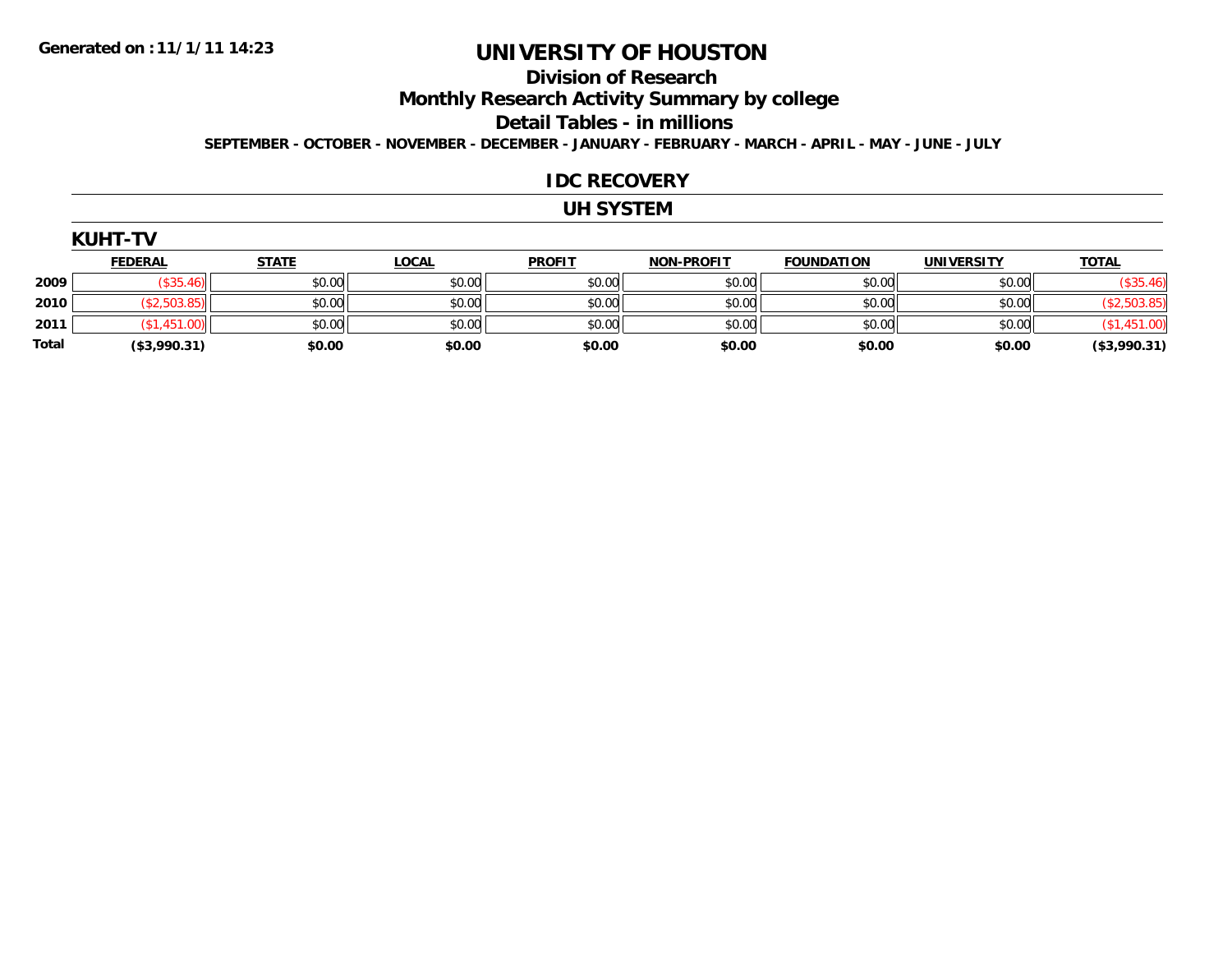# **Division of Research**

**Monthly Research Activity Summary by college**

#### **Detail Tables - in millions**

**SEPTEMBER - OCTOBER - NOVEMBER - DECEMBER - JANUARY - FEBRUARY - MARCH - APRIL - MAY - JUNE - JULY**

#### **IDC RECOVERY**

#### **UKNOWN COLLEGE**

## **Unknown Department**

|       | <b>FEDERAL</b> | <b>STATE</b> | <b>LOCAL</b> | <b>PROFIT</b> | <b>NON-PROFIT</b> | <b>FOUNDATION</b> | <b>UNIVERSITY</b> | <b>TOTAL</b> |
|-------|----------------|--------------|--------------|---------------|-------------------|-------------------|-------------------|--------------|
| 2007  | \$570.32       | \$0.00       | \$0.00       | \$0.00        | \$0.00            | \$0.00            | \$0.00            | \$570.32     |
| 2008  | \$18,509.06    | \$0.00       | \$0.00       | \$0.00        | \$0.00            | \$0.00            | \$0.00            | \$18,509.06  |
| 2009  | \$12,907.57    | \$0.00       | \$0.00       | \$0.00        | \$0.00            | \$0.00            | \$0.00            | \$12,907.57  |
| 2010  | \$15,406.83    | \$10,569.93  | \$0.00       | \$484.70      | \$0.00            | \$0.00            | \$0.00            | \$26,461.45  |
| 2011  | \$27,028.84    | \$8,382.03   | \$0.00       | \$2,843.25    | \$0.00            | \$0.00            | \$0.00            | \$38,254.13  |
| Total | \$74,422.62    | \$18,951.96  | \$0.00       | \$3,327.95    | \$0.00            | \$0.00            | \$0.00            | \$96,702.53  |